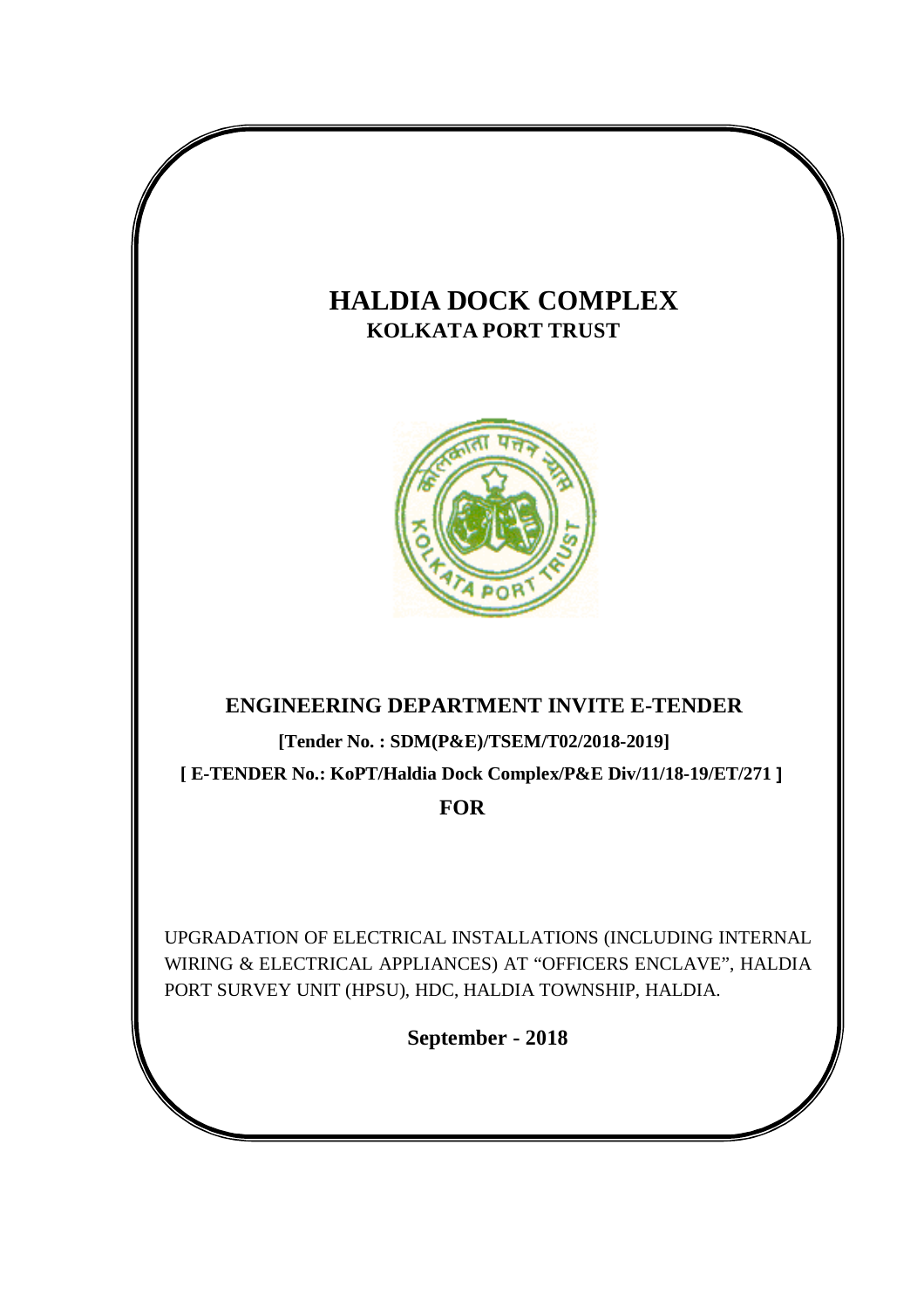## **TABLE OF CONTENTS**

## **[Tender No. : SDM(P&E)/TSEM/T02/2018-2019]**

| <b>PARTS</b> | <b>Sections</b> | <b>CHAPTER DESCRIPTION</b>                                                           | PAGE NO.     |
|--------------|-----------------|--------------------------------------------------------------------------------------|--------------|
| PART-1       |                 | <b>BID INVITING</b>                                                                  |              |
|              | $\mathbf I$     | <b>Short e-Tender Notice</b>                                                         | $\mathbf{1}$ |
|              | $\mathbf{I}$    | <b>Notice Inviting e-Tender</b>                                                      | $2 - 4$      |
|              | III             | <b>Schedule Of Tender (SOT)</b>                                                      | $5 - 7$      |
| PART-2       |                 | <b>BIDDING PROCEDURES</b>                                                            |              |
|              | IV              | <b>Instructions for Online Bid Submission</b>                                        | $8 - 15$     |
|              | $\mathbf{V}$    | <b>Instructions To Bidders (ITB)</b>                                                 | $16 - 30$    |
|              | VI              | <b>Technical specification</b>                                                       | $31 - 35$    |
| PART-4       |                 | <b>CONDITIONS OF CONTRACT</b>                                                        |              |
|              | <b>VII</b>      | <b>General Conditions of Contract (GCC)</b>                                          | 36-86        |
|              | <b>VIII</b>     | <b>Special Conditions of Contract (SCC)</b>                                          | 87-90        |
| PART-5       |                 | <b>BIDDING</b><br>FORMS,<br><b>CHECKLIST</b><br><b>AND</b><br><b>CONTRACT FORMS.</b> |              |
|              | IX              | <b>Bidding Forms [I to VI]</b>                                                       | 91-128       |
|              | $\mathbf{X}$    | <b>Checklist</b>                                                                     | 129-130      |
|              | XI              | <b>Formats for:</b>                                                                  |              |
|              |                 | <b>Form of Agreement</b>                                                             | 131-132      |
|              |                 | <b>Indemnity Bond</b>                                                                | 133-134      |
|              |                 | <b>Bank Guarantee for Performance Guarantee</b>                                      | 135-137      |
|              |                 | <b>Certificate of Completion of work</b>                                             | 138          |
|              |                 | <b>Certificate of Final Completion</b>                                               | 139          |
|              |                 | <b>No Claim Certificate</b>                                                          | 140          |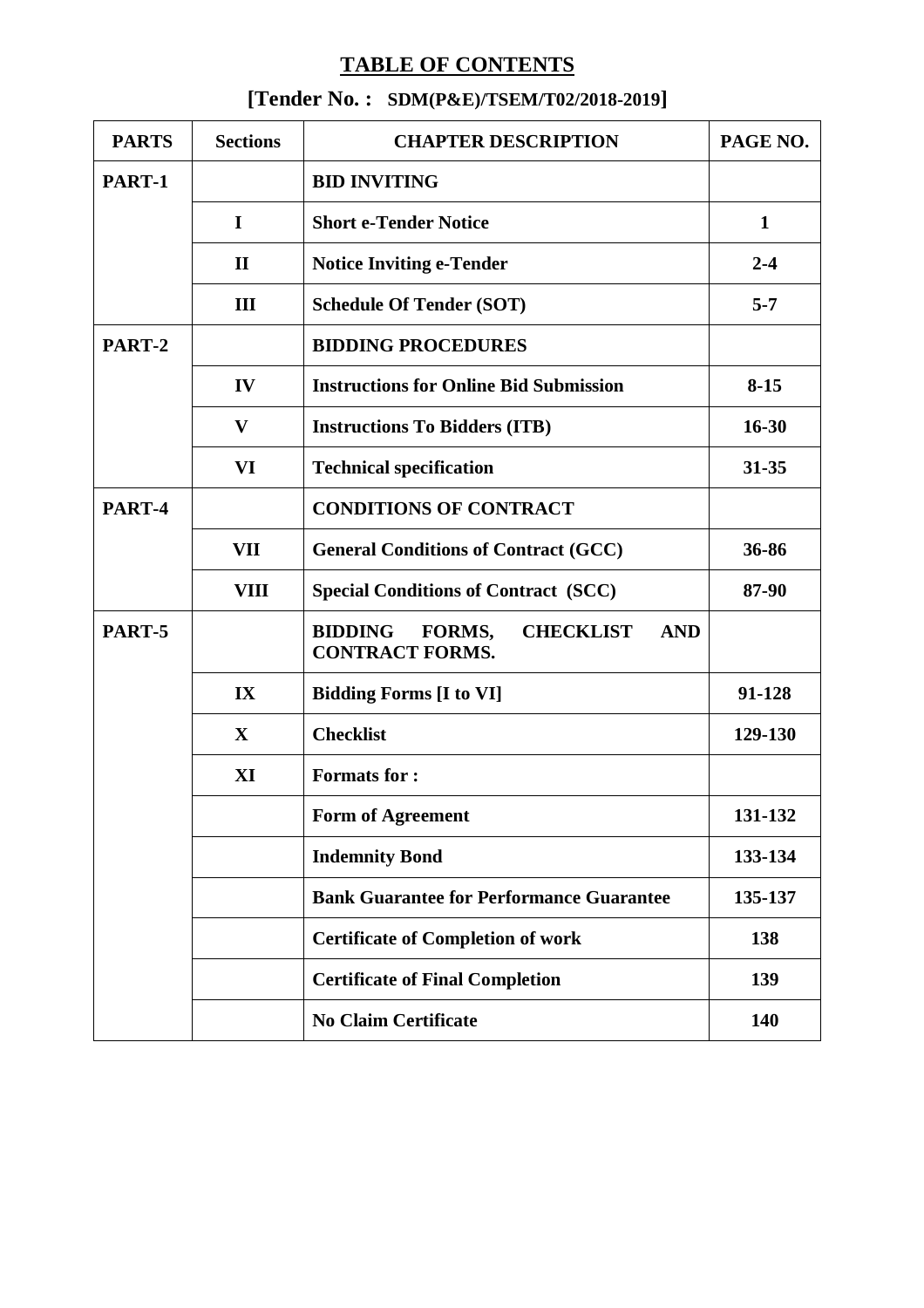## KOLKATA PORT TRUST **HALDIA DOCK COMPLEX**

### **SHORT E-TENDER NOTICE**

#### **E-Tender No.: KoPT/Haldia Dock Complex/P&E Div/11/18-19/ET/271 dated: September 06, 2018**

Online e-tenders are invited for the work of "Upgradation of electrical distribution system (including internal wiring & electrical appliances) at "OFFICERS ENCLAVE", Haldia Port Survey Unit (HPSU), HDC, Haldia Township, Haldia".

Closing date & time of online submission of e-tender: **20. 09.2018**, up to 16:00 Hrs.

For details of tender and any corrigendum / addendum, please visit MSTC's e-portal http://www.mstcecommerce.com/eprochome/kopt.

> **General Manager (Engineering) Haldia Dock Complex** Kolkata Port Trust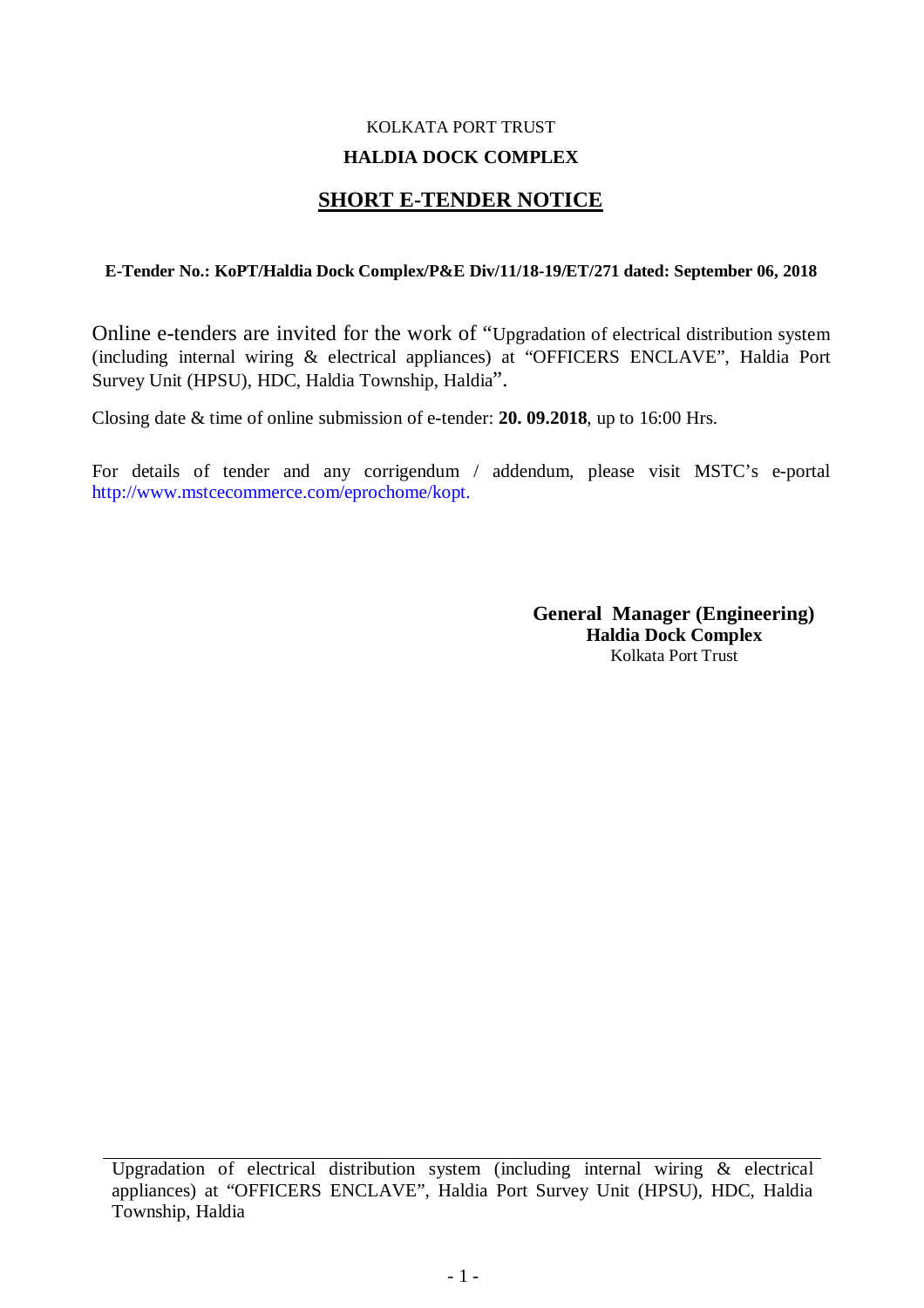#### KOLKATA PORT TRUST

#### **HALDIA DOCK COMPLEX**

#### **NOTICE INVITING E-TENDER**

#### **(Tender No. SDM(P&E)/TSEM/T02/2018-2019)**

#### **E-Tender No.: KoPT/Haldia Dock Complex/P&E Div/11/18-19/ET/271 dated: September 06, 2018**

**E-Tenders,** under **single stage two part system** [Part I: **Pre-qualification & Technocommercial Bid** and Part II: **Price Bid**] are invited on behalf of Haldia Dock Complex (HDC), Kolkata Port Trust (KoPT), from the intending bidders, fulfilling the **"Minimum Eligibility Criteria** (MEC)" **and** complying with the "**Test of responsiveness**" for the work of "Upgradation of electrical distribution system (including internal wiring & electrical appliances) at "OFFICERS ENCLAVE", Haldia Port Survey Unit (HPSU), HDC, Haldia Township, Haldia".

#### **2.1 MINIMUM ELIGIBILITY CRITERIA (MEC):**

**2.1.1** The average annual financial turnover of the bidder, during the last three (3) years, ending  $31^{st}$  March, 2018, must be at least  $\bar{\tau}$  2,90,441.00. Auditor's Report of the biding firm, certified by Chartered Accountant (CA), for the years 2015-16, 2016-17 and 2017-18, including relevant Audited Balance Sheets and Profit & Loss Accounts, should be made available.

**Note**: The bidder upload the scanned copies of Annual Financial Turnover Statement (certified by CA) for the years 2015-16, 2016-17 and 2017-18 along with Balance Sheets and Profit & Loss Accounts.

- **2.1.2** The bidder must have experience of having successfully completed "Similar Works" [defined below] during last seven (7) years, ending last day of month previous to the one in which tenders are invited, and the experience must be either of the following :
	- a) Three similar completed works of contract value not less than ₹ 3,87,255.00 each.

Or

b) Two similar completed works of contract value not less than  $\bar{\tau}$  4,84,069.00 each.

Or

c) One similar completed work of contract value not less than  $\bar{\tau}$  7,74,510.00.

The term "*similar works*" means -

*"Supply, installation, testing and commissioning of HT / LT Electrical installations at Port Sectors / Central Govt. / State Govt. / PSU / other reputed organisation".*

**Note:** The bidder upload the scanned copies of work order(s) for similar works, successful completion certificates (with performance) from clients indicating the date of completion, value of work done, etc..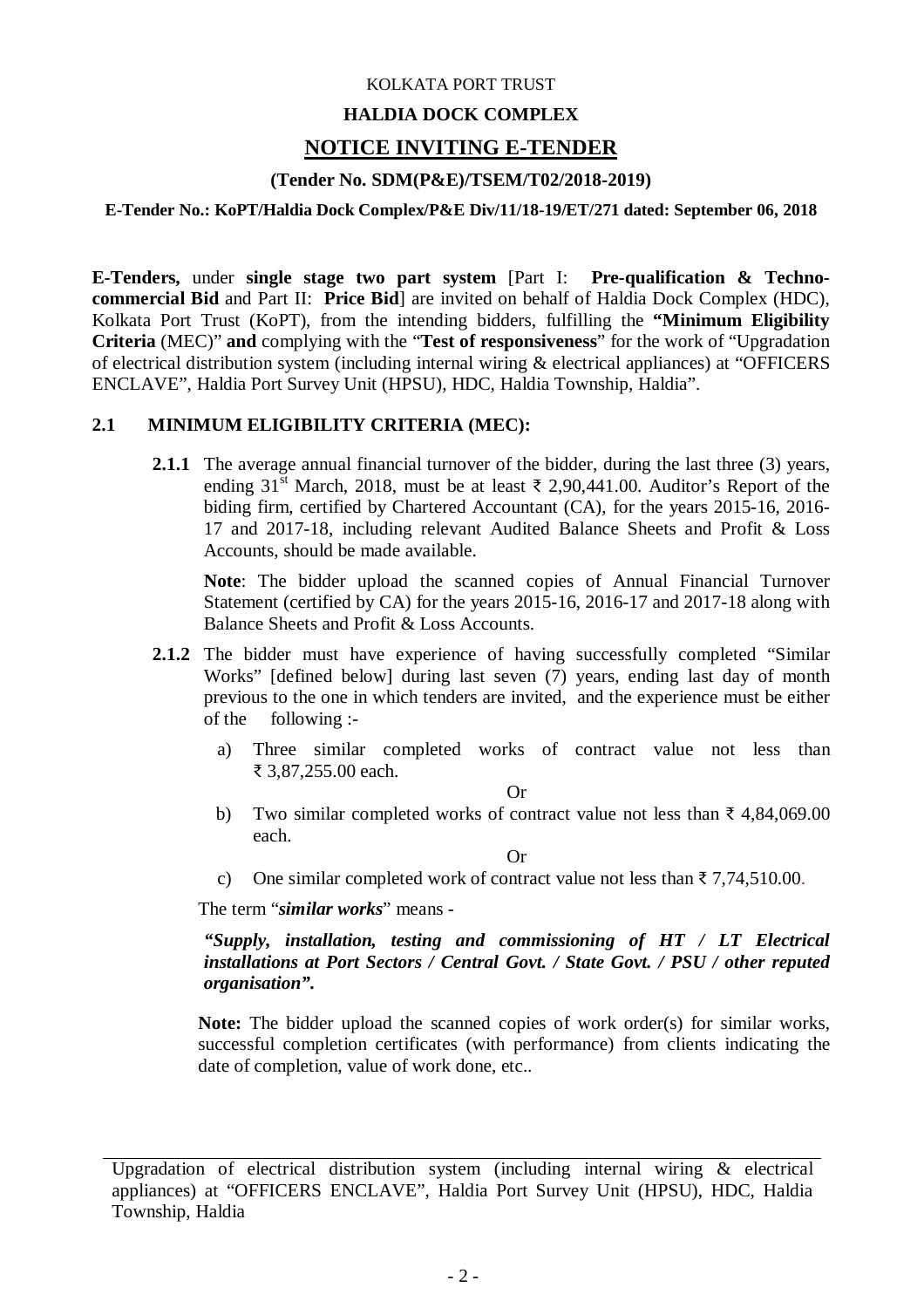**2.1.3** Valid Electrical Contractor's License issued by competent authority of State / Central Govt. in line with The Indian Electricity Rules, 1956.

**Note**: The bidder upload scanned copy of valid Electrical Contractor's License.

#### **2.2 OTHER DOCUMENTS**:

The bidder should upload scanned copies of the following documents along with bids:

- a) Goods and Services Tax (GST) Registration Certificate, issued by Government of India.
- b) Valid **Profession Tax Clearance Certificate (PTCC) or** Up-to-date **Profession Tax payment challan,** if applicable. If this is not applicable, the bidder must submit [upload] a declaration in this regard.
- c) Certificate for allotment of **Employees' Provident Fund (EPF) Code No.**  [**Latest challan** is to be submitted (uploaded)], if applicable. If this is not applicable, the Bidder should submit [upload] a declaration (in the form of Affidavit), in this regard.
- d) Registration certificate of **Employees' State Insurance** (**ESI)** authority, if applicable.

If this is not applicable, necessary document(s) [to establish Nonapplicability], along with **affidavit, affirmed before a first-class Judicial Magistrate** to that effect, are to be submitted [uploaded]. Moreover, such bidder(s) shall have to submit a declaration, confirming that they will obtain registration certificate of ESI authority, if required , and they will indemnify **Kolkata Port Trust** against all damages & accident occurring to their labourer (including that of sub-contractor's labourers), in connection with the instant contract, in case they become a Successful Bidder.

- e) PAN Card, issued by Income Tax Department, Government of India.
- f) **Certificate of MSME / Micro & Small Enterprises** (MSEs) / **DIC** / **SSI** / **National Small Industries Corporation** (NSIC**)** to get benefit in this regard.
- g) The bidder shall upload the scanned copy of **Power of Attorney**.
- **2.3** The bidders are required to submit bid as per the instructions of the instant bidding documents (including Notice Inviting e-Tender). Bid will be considered rejected if any of the essential documents is not submitted by the bidder. Essential documents means papers related to "Minimum Eligibility Criteria (MEC)", "Test of responsiveness", including Bid Document fee, Earnest Money Deposit and Power of Attorney.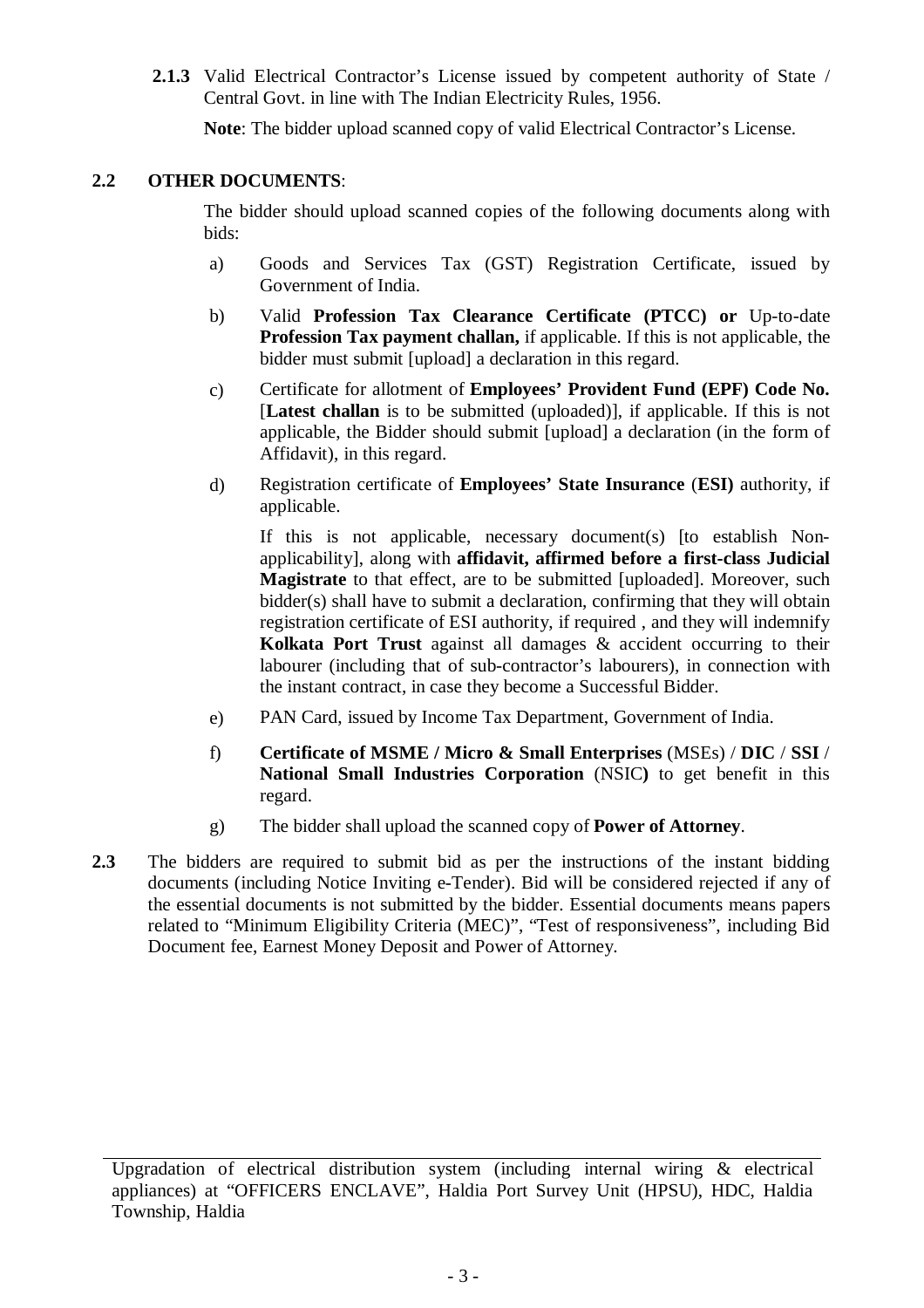#### **2.4 AVAILABILITY OF THE BIDDING DOCUMENTS:**

The bidding documents (in full) would be available in the following websites:-

- **http://www.mstcecommerce.com/eprochome/kopt of MSTC Ltd.**
- **http://eprocure.gov.in/epublish/app** of **Central Public Procurement Portal.**
- **http://www.kolkataporttrust.gov.in** of **Kolkata Port Trust.**

Corrigenda, Addenda, if any, would also be available in the aforesaid websites.

#### **2.5 PARTICIPATING IN THE BIDDING PROCESS:**

**The bidders will have to participate in the** *electronic bidding process through the website of MSTC Ltd. (http://www.mstcecommerce.com/ ) only.*

> **General Manager (Engineering) Haldia Dock Complex** Kolkata Port Trust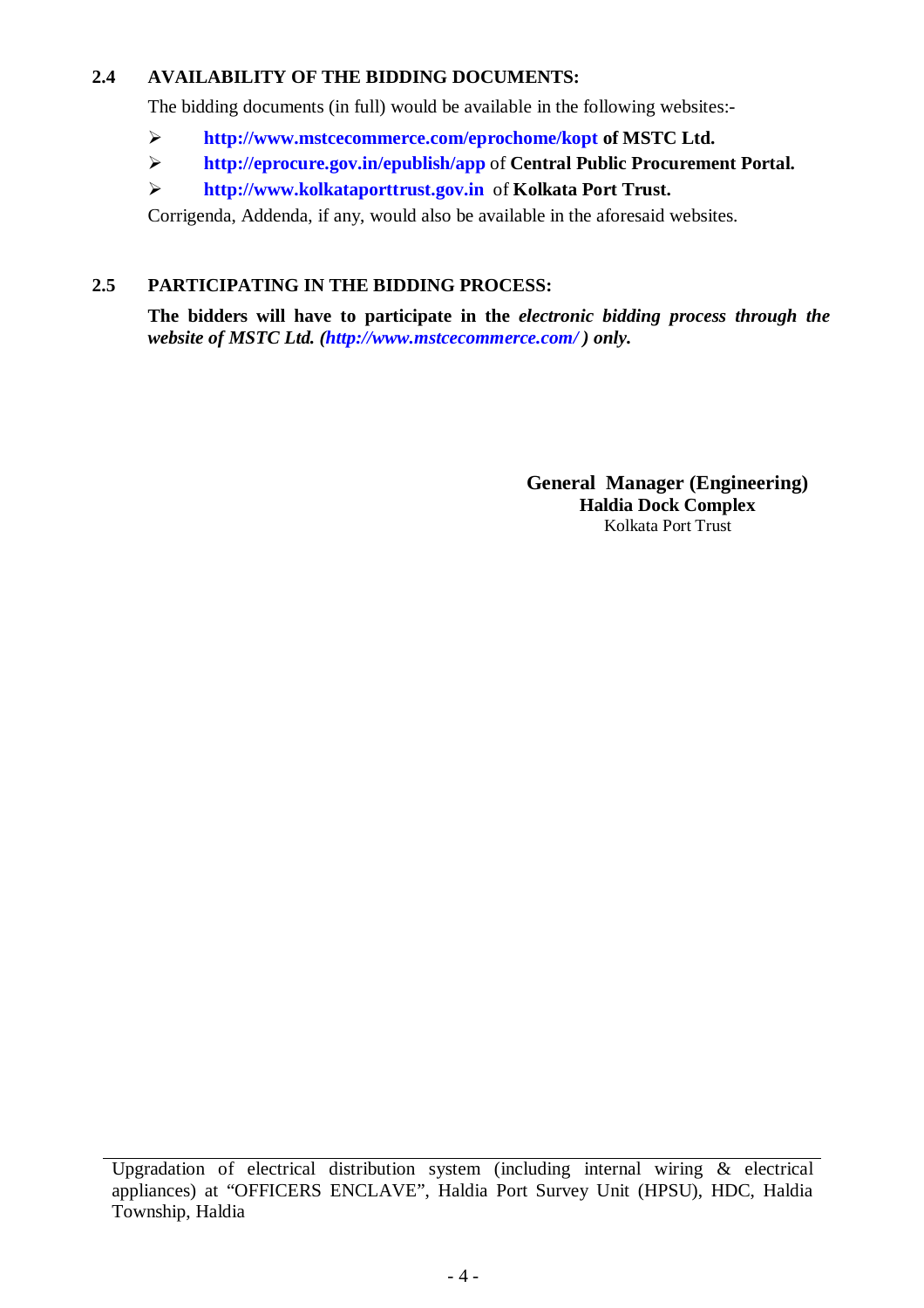## **SCHEDULE OF TENDER (SOT)**

#### **(Tender No. SDM(P&E)/TSEM/T02/2018-2019)**

#### **E-Tender No.: KoPT/Haldia Dock Complex/P&E Div/11/18-19/ET/271 dated: September 06, 2018**

| 3.1. | Name of work                                                               |          | Upgradation of electrical distribution<br>system<br>(including internal wiring $&$ electrical appliances) at<br>"OFFICERS ENCLAVE", Haldia Port Survey Unit<br>(HPSU), HDC, Haldia Township, Haldia.                                                                                                                                                                                             |
|------|----------------------------------------------------------------------------|----------|--------------------------------------------------------------------------------------------------------------------------------------------------------------------------------------------------------------------------------------------------------------------------------------------------------------------------------------------------------------------------------------------------|
| 3.2. | <b>Tender Inviting Authority</b>                                           | $\vdots$ | <b>General Manager (Engg.)</b><br>Haldia Dock Complex;<br>Kolkata Port Trust.                                                                                                                                                                                                                                                                                                                    |
| 3.3. | <b>Mode of Tender</b>                                                      | $\vdots$ | e-Procurement System<br>Online (Part I:<br><b>Pre-qualification &amp; Techno-</b><br>commercial Bid and Part II: Price Bid) through<br>http://www.mstcecommerce.com/eprochome/kopt.<br>of<br><b>MSTC</b> Ltd.<br>No physical tender is acceptable by Haldia Dock<br><b>Complex, Kolkata Port Trust.</b>                                                                                          |
| 3.4. | <b>Estimated Cost</b>                                                      | $\vdots$ | ₹ 9,68,137.00 (excluding GST).                                                                                                                                                                                                                                                                                                                                                                   |
| 3.5. | $\mathbf{i}$<br><b>Transaction Fee</b>                                     | $\vdots$ | The intending bidders must deposit $\bar{\tau}$ 572.00 (Indian<br>Rupees Five hundred Seventy two) only [Including<br>GST @18%] as "Transaction Fee" (non-refundable),<br>in favour of MSTC LIMITED by NEFT or Online<br>Payment.                                                                                                                                                                |
|      |                                                                            |          | The intending bidders will be activated for bid<br>submission only after receipt of aforesaid "Transaction<br>Fee" by MSTC LIMITED.                                                                                                                                                                                                                                                              |
|      |                                                                            |          | The intending bidders are advised to remit the<br>"Transaction Fee" well in advance before the closing<br>time of the event, so as to give themselves sufficient<br>time to submit the bid.                                                                                                                                                                                                      |
|      | <b>Bid Document Fee</b><br>$\mathbf{ii}$<br>(Cost of bidding<br>documents) | $\vdots$ | The intending bidders must deposit $\bar{\xi}$ 590.00 (Indian<br>Rupees: Five hundred and ninety) only [including<br>18%], as Bid Doucment Fee (non-<br>GST @<br>refundable), to Haldia Dock Complex, along with<br>their offer. In case the said Bid Document Fee is not<br>deposited by the bidder, the respective bid will be<br>summarily rejected, treating the same as non-<br>responsive. |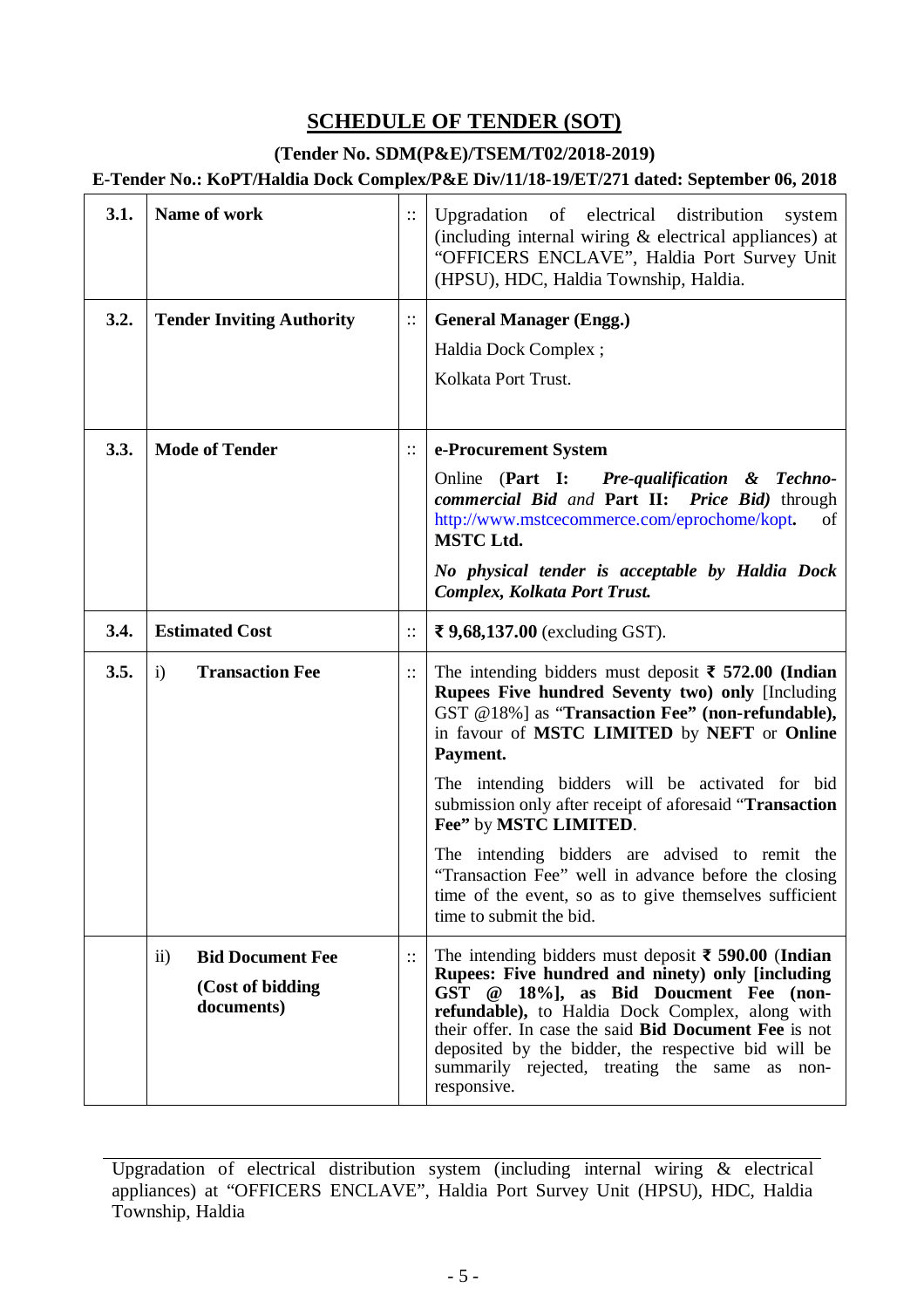|       | <b>Earnest Money Deposit</b><br>$\overline{\text{iii}}$<br>(EMD)                                                        | $\vdots$               | The intending bidders must deposit $\bar{\xi}$ 19,363.00<br>(Indian Rupees: Nineteen thousand three hundred<br>and sixty-three) only, as Earnest Money, to Haldia<br>Dock Complex, along with their offer. In case the said<br>Earnest Money is not deposited by the bidder, the<br>respective bid will be summarily rejected, treating the<br>same as non-responsive. |  |
|-------|-------------------------------------------------------------------------------------------------------------------------|------------------------|------------------------------------------------------------------------------------------------------------------------------------------------------------------------------------------------------------------------------------------------------------------------------------------------------------------------------------------------------------------------|--|
|       |                                                                                                                         |                        | NOTE ::<br>(i) For exemption of Bid Document Fee and EMD to<br>upload the scanned copy of the certificate from<br>MSME / Micro & Small Enterprises (MSEs) /<br>DIC / SSI / National Small Industries Corporation<br>(NSIC) or any empowered Central / State Govt.<br>authority is required in electronic format.                                                       |  |
|       |                                                                                                                         |                        | (ii) The bidders, who are not registered with MSTC,<br>are advised to get themselves registered with<br>MSTC, at least 72 (seventy-two) hours prior to<br>making payment of Bid Document Fee and<br>Earnest Money.                                                                                                                                                     |  |
|       |                                                                                                                         |                        | (iii) The bidders are advised to deposit Bid Document<br>Fee and EMD using the <b>Axis Bank Payment</b><br>Gateway only. No other method of payment of<br>Bid Document Fee shall be accepted.                                                                                                                                                                          |  |
| 3.6.  | <b>Completion Period</b>                                                                                                | $\vdots$               | 60 days.                                                                                                                                                                                                                                                                                                                                                               |  |
| 3.7.  | <b>Bid Validity</b><br>$\vdots$                                                                                         |                        | 120 days.                                                                                                                                                                                                                                                                                                                                                              |  |
| 3.8.  | <b>Security Deposit</b><br>$\vdots$<br>completion period.                                                               |                        | 10 % of the Contract Value excluding GST for                                                                                                                                                                                                                                                                                                                           |  |
| 3.9.  | <b>Defect Liability Period</b>                                                                                          | $\vdots$               | 12 months.                                                                                                                                                                                                                                                                                                                                                             |  |
| 3.10. | <b>Performance Guarantee</b>                                                                                            | $\vdots$               | 10 % of the Contract Value [excluding GST] during<br>Defect Liability Period of 12 months.                                                                                                                                                                                                                                                                             |  |
| 3.11. | $\mathbf{i}$<br>Starting date & time of<br>submission of e-Tender at<br>http://www.mstcecomme<br>rce.com/eprochome/kopt | $\ddot{\phantom{a}}$ : | 10.09.2018 from 11:00 Hrs. (IST).                                                                                                                                                                                                                                                                                                                                      |  |
|       | Closing date & time of<br>$\mathbf{ii}$<br>submission of e-Tender at<br>http://www.mstcecomme<br>rce.com/eprochome/kopt | $\ddot{\mathbb{I}}$    | 20.09.2018, up to 16:00 Hrs. (IST).                                                                                                                                                                                                                                                                                                                                    |  |
|       | Date $\&$ time of opening<br>$\overline{iii}$<br>Part-I<br>(Techno-<br>of<br>commercial Bid)                            | $\ddot{\cdot}$         | 20.09.2018, 16:30 Hrs. (IST) onwards.                                                                                                                                                                                                                                                                                                                                  |  |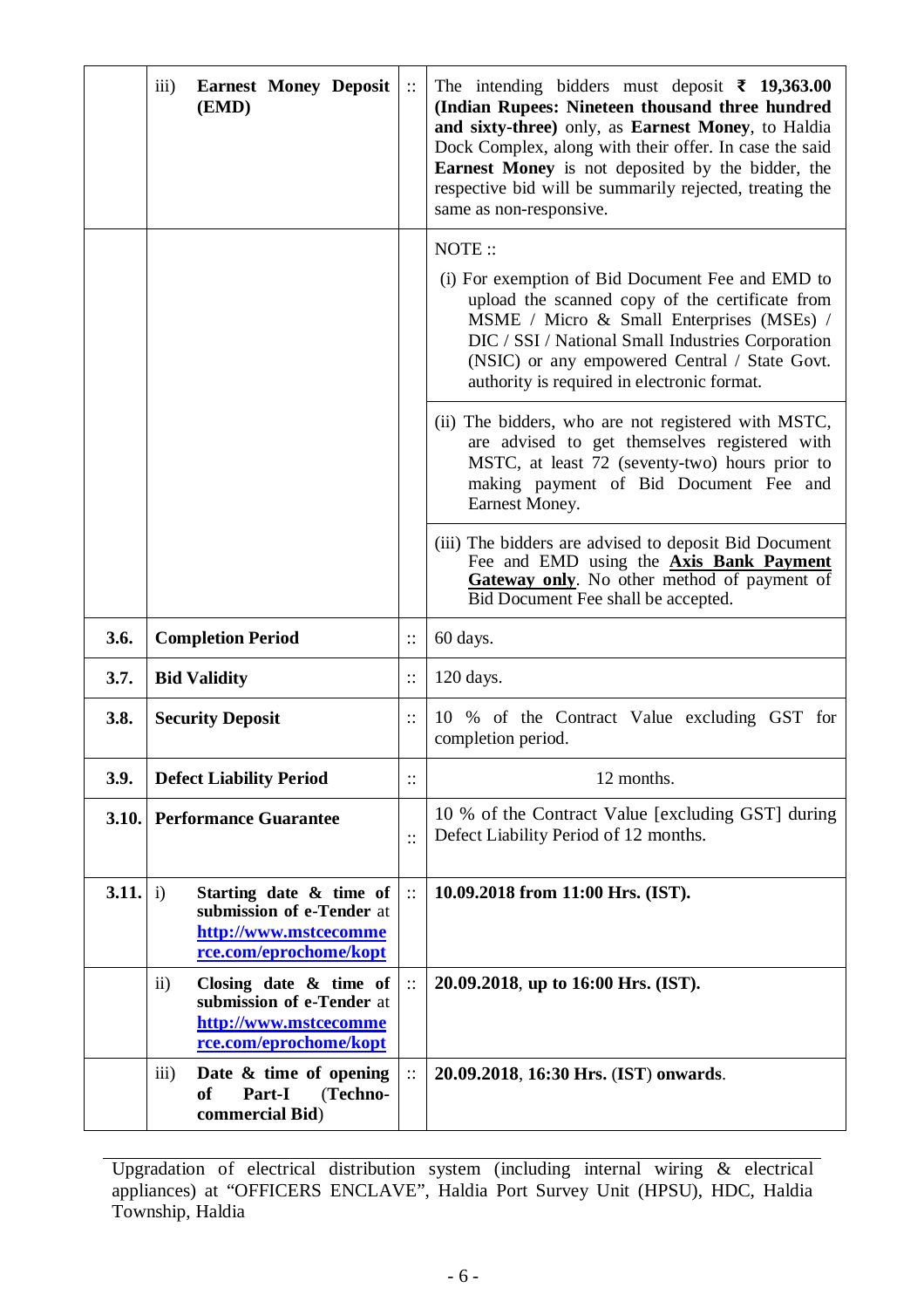|       | iv)<br>Date $\&$ time of opening<br>of Part-II (Price Bid) | $\vdots$ | Shall be informed separately.                                                                                                                                                                                                                                                                                                                   |  |
|-------|------------------------------------------------------------|----------|-------------------------------------------------------------------------------------------------------------------------------------------------------------------------------------------------------------------------------------------------------------------------------------------------------------------------------------------------|--|
| 3.12. | <b>Address of the Employer</b>                             | $\vdots$ | Kolkata Port Trust (KoPT).<br>15 Strand Road,<br>Kolkata - 700 001,<br>West Bengal, India.                                                                                                                                                                                                                                                      |  |
| 3.13. | <b>Address of Engineer</b>                                 | $\vdots$ | <b>General Manager (Engineering)</b><br>Haldia Dock Complex;<br>Kolkata Port Trust.<br><b>Address:</b><br><b>Engineering Department</b><br>Jawahar Tower Complex;<br>P.O.: Haldia Township;<br>Dist.: Purba Medinipur;<br>$PIN: -721607$<br>West Bengal, India.<br><b>Telephone no.:</b> $+91-3224-263255$<br>$E.$ mail:<br>aganesan.hdc@nic.in |  |
| 3.14. | Address of the<br>Engineer's<br>representative             | $\vdots$ | Shri D Mallik,<br>Dy. Manager (P&E), Haldia Dock Complex,<br>Township Electrical Maintenance Office,<br>P.O: Haldia Township, Dist.: Purba Medinipur;<br>PIN: 721 607; West Bengal; India.<br><b>Telephone no.:</b> $+91-3224-263936$<br>Mobile no.:<br>$+919434031335$<br>E. mail:<br>dmullick.hdc@nic.in                                      |  |

**General Manager (Engineering)** Haldia Dock Complex Kolkata Port Trust

Upgradation of electrical distribution system (including internal wiring & electrical appliances) at "OFFICERS ENCLAVE", Haldia Port Survey Unit (HPSU), HDC, Haldia Township, Haldia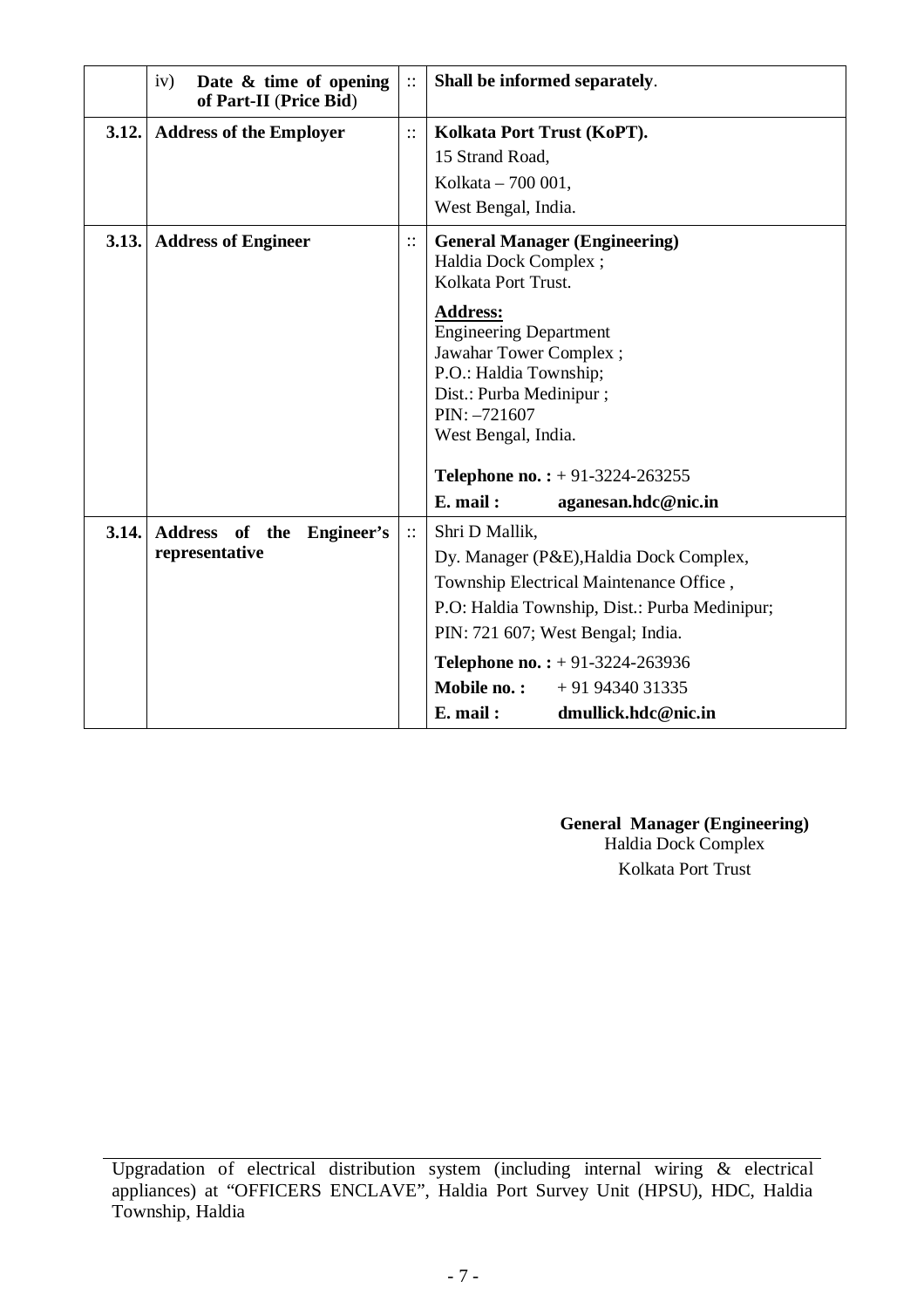## **SECTION - IV**

### **INSTRUCTIONS FOR ONLINE BID SUBMISSION**

#### **4.1 Introduction:**

- **4.1.1** This is an e-procurement event of **HALDIA DOCK COMPLEX**. The eprocurement service provider is **MSTC Ltd.**, 225C, A.J.C. Bose Road, Kolkata-700 020.
- **4.1.2** The intending bidders are requested to go through the "**Instructions To Bidders (ITB)"** and contents of this bidding document, including all terms & conditions and Technical Specifications before submitting online tender. Bidders who do not comply with the requirements / conditions, with documentary proof (wherever required), will not qualify in the tender, for opening of Price Bid.

#### **4.1.3 SPECIAL NOTE**:

**THE PRE-QUALIFICATION** & **TECHNO-COMMERCIAL BID** AND **PRICE BID** SHALL HAVE TO BE SUBMITTED **ON-LINE** AT **www.mstcecommerce.com/eprochome/kopt** only.

- **4.1.4** Possession of valid Digital Signature Certificate (DSC) [**Class III Signing Type**] and Registration of the intending bidder with **MSTC Limited** on the e-Procurement / e-Tender Portal of MSTC are pre-requisites for the instant e-Tendering.
- **4.1.5** The Digital Signature Certificate (DSC) [Class III Signing Type], issued by nCode/eMudra or any Certifying Authority (CA) recognized by Controller of Certifying Authorities (CCA), India, should be registered. Only the DSC that is registered should be used by the bidder and the bidder should ensure safety of the same.
- **4.1.6** The intending bidders are requested to read the vendor guide and see the video in the webpage www.mstcecommerce.com/eprochome to familiarize themselves with the system before bidding.
- **4.1.7** The online tender should be submitted strictly as per the terms and conditions and procedures laid down in the website www.mstcecommerce.com/eprochome/ of **MSTC Limited**.
- **4.1.8** All entries in the tender should be entered in online Technical & Commercial formats, without any ambiguity.
- **4.1.9** The e-Tender platform shall remain open from the pre-announced date & time and for as much duration as mentioned in the Schedule of Tender (SOT).
- **4.1.10** E-tender cannot be accessed after the closing date and time of e-Tender, mentioned in the Schedule of Tender (SoT) of the instant bidding documents.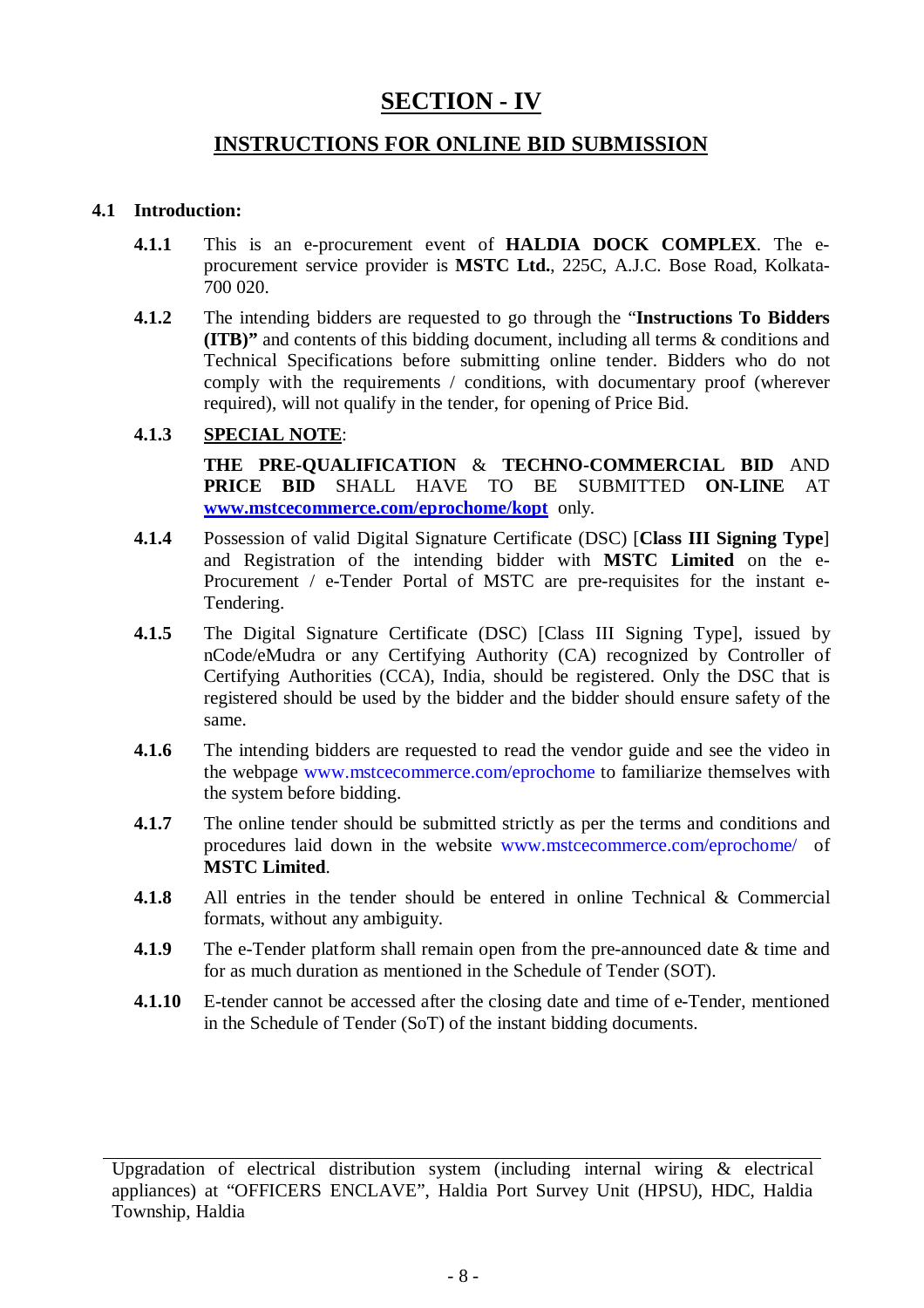#### **4.2 Process of e-tender** :

#### **4.2.1 Registration:**

The process involves **vendor's registration with MSTC e-procurement portal** which is **free of cost**. Only after registration, the vendor(s) can submit his / their bids electronically. Electronic bidding for submission of Techno-Commercial Bid as well as Price Bid will be done over the internet. The **Vendor should posses Class III Signing type Digital Certificate**. Vendors are to make their own arrangement for bidding from a Personal Computer / Laptop, connected with Internet. **MSTC** is not responsible for making such arrangement. (*Bids will not be recorded without Digital Signature*).

#### **4.2.2 Steps for Registration:**

- i) Vendors are required to register themselves online with www.mstcecommerce.com  $\rightarrow$  e-Procurement  $\rightarrow$  PSUs / Govt. Departments  $\rightarrow$  Kolkata Port Trust  $\rightarrow$  Register as Vendor  $\rightarrow$  (Filling up) required details and creating own user id & password)  $\rightarrow$  Submit.
- ii) Vendors will receive system generated mail(s), confirming their registration, in their e-mail ID(s), which has been provided during filling up the registration form.

#### **4.2.3 The intending bidders are requested to submit their bids, keeping sufficient time in hand.**

**4.2.4** In case of any clarification regarding online submission of bids, the intending bidders are requested to contact HDC / MSTC, well in advance, keeping sufficient time in hand.

#### **Contact person (Haldia Dock Complex):**

- (i) Shri D. Mallik Designation: Deputy Manager ( P&E) Mobile No.: + 91 94340 31335 Landline:  $+91-3224-263936$ E-mail : dmullick.hdc@nic.in
- (ii) Shri H. S. Bishal Designation: Asst. Manager ( P&E) Mobile No.: + 91 94340 31856 Landline:  $+91-3224-263401$ E-mail : hsbishal.hdc@nic.in

#### **Contact persons (MSTC Ltd.):**

- (i) Shri Pritam Biswas Assistant Manager (ERO) Contact No.- 9903248755 Landline: 03322901004 E-mail- pbiswas@mstcindia.co.in Shri Mayank Jain
- (ii) Assistant Manager (ERO) Contact No. 9721277969 E-mail- mhjain@mstcindia.co.in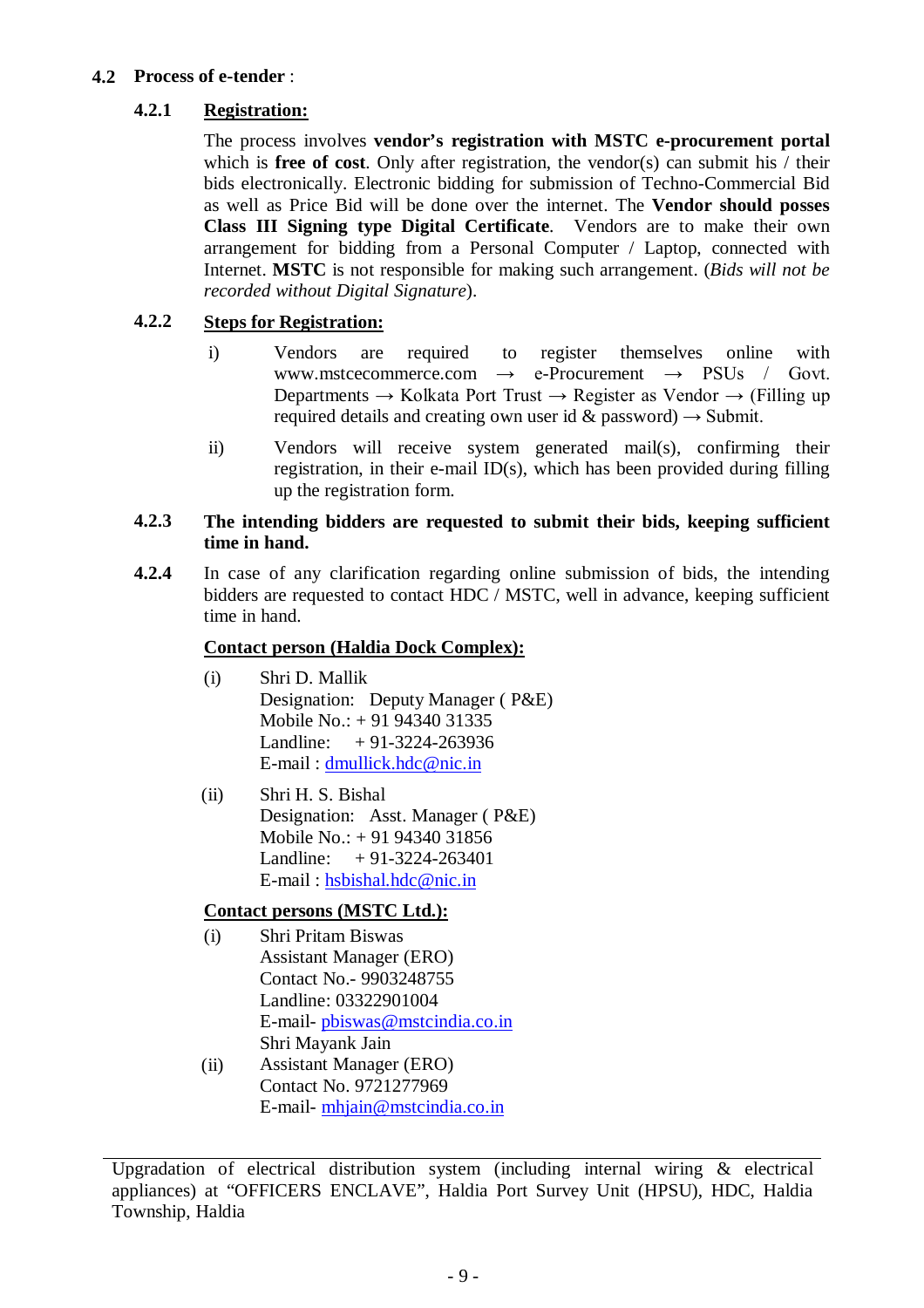(iii) Shri Vikash Kumar Jaiswal Regional Manager (ERO) Contact No- 9903042449 email- vikash@mstcindia.co.in

#### **4.2.5 System requirements and other requirements:**

- **i)** Operating System: Windows 7 or above.
- **ii)** Internet Browser: IE-7 or above.
- **iii)** Class-III Signing Type Digital Certificate.
- **iv)** Latest update JRE 8 (x86 Offline) Software to be downloaded and installed in the system.
- **v)** To disable "Protected Mode" for DSC (Digital Signature Certificate) to appear in the signer box, the following setting may be applied:

 $Tools$  => Internet Options => Security => Disable Protected Mode (if enabled), i.e., remove the tick from the tick box mentioning "Enable Protected Mode".

**vi)** Other settings:

 $Tools$  => Internet Options => General => Click on Settings under "Browsing History/Delete Browsing History" => Temporary Internet Files  $\Rightarrow$  Activate "Every time I visit the webpage".

**vii)** To enable ALL Active X controls and disable 'use pop up blocker' under Tools  $\rightarrow$  Internet Options  $\rightarrow$  Custom Level (Please run IE settings from the webpage www.mstcecommerce.com once).

#### **4.2.6 Bidding in e-tender:**

**i)** The intending bidders need to submit necessary Transaction Fee, to become eligible to bid online in the e-Tender. Transaction Fee is nonrefundable.

Bid Document Fee is non-refundable. Earnest Money Deposit will be refunded to the unsuccessful bidders, without any interest, within 2 (two) months from the date of opening of Price Bids or on finalization/ acceptance of tender, whichever is earlier. Earnest Money Deposit of the successful bidder will be refunded, without any interest, after submission of Security Deposit by them.

- **ii)** The bidders must upload all the documents required as per the instant bidding documents (including Notice Inviting e-Tender). Any other document uploaded, which is not required as per the instant bidding documents (including Notice Inviting e-Tender), shall not be considered.
- **iii) Certificate of MSME / Micro & Small Enterprises** (MSEs) / **DIC** / **SSI** / **National Small Industries Corporation** (NSIC**)** shall have to be submitted (uploaded) to get benefit.
- **iv)** Unit of Measure (UOM) is indicated in the e-Tender platform. Rate to be quoted should be in Indian Rupees, as per UOM indicated in the e-Tender platform or in the bidding documents.
- **v) Steps for submitting Pre-Qualification & Techno-Commercial Bid**

Upgradation of electrical distribution system (including internal wiring & electrical appliances) at "OFFICERS ENCLAVE", Haldia Port Survey Unit (HPSU), HDC, Haldia Township, Haldia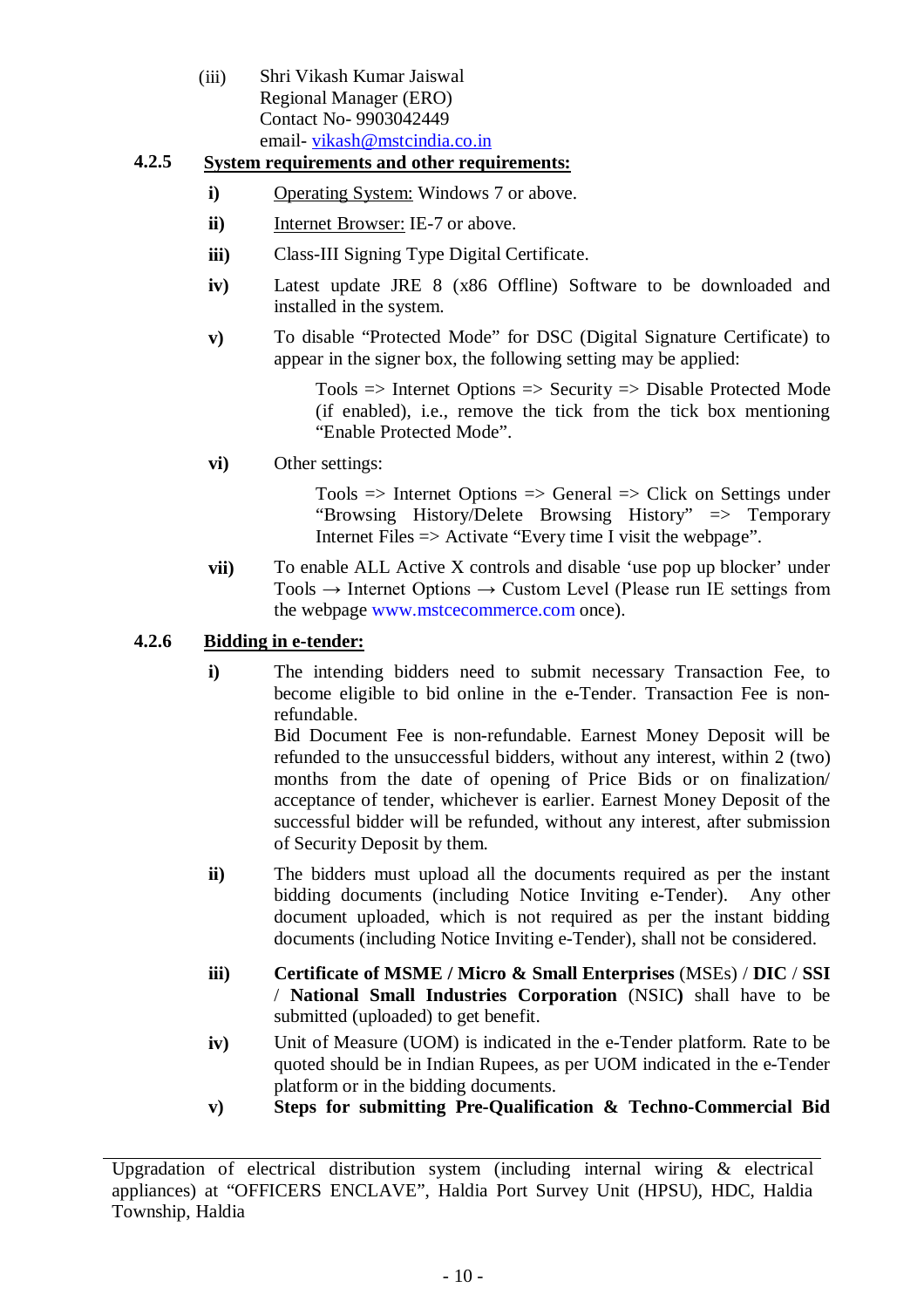#### **and Price Bid :**

The intending bidder(s), who have submitted the required Transaction Fee, can only submit their Pre-qualification & Techno-commercial Bid and Price Bid, through Internet, in MSTC website. The steps are given hereunder:

- a) www.mstcecommerce.com  $\rightarrow$  e-Procurement  $\rightarrow$  PSUs/Govt. Departments  $\rightarrow$  Kolkata Port Trust  $\rightarrow$  Login  $\rightarrow$  My Menu  $\rightarrow$ Auction Floor Manager  $\rightarrow$  Live Event  $\rightarrow$  Selection of the Live Event  $\rightarrow$  Techno-commercial Bid
- b) The bidder should allow running JAVA application. This exercise has to be done immediately after opening of Bid Floor. Then the necessary steps, as would appear, would have to be followed. If this application is not run, then the bidder will not be able to save/submit their bid.
- c) After filling the Techno-commercial Bid, the bidder should click on "Save" for recording their Techno-commercial Bid. Once the same is done, the Price Bid link becomes active and the same has to be filled up and then the bidder should click on "Save" to record their Price Bid. Then once both the Techno-commercial Bid and Price Bid have been saved, the bidder can click on the "Final submission" button to register their bid.
- **vi)** The bidders should quote their offered prices appropriately, only in the aforesaid Price Bid link. Price indicated anywhere else, in any other form or manner, will not be considered for evaluation of Price Bid.
- **vii)** The Techno-commercial Bid and Price Bid cannot be modified/revised, once the "Final submission" button has been clicked by the bidder.
- **viii)** After submitting online bid, the bidder cannot access the bid submitted by him/them, once the "Final submission" button has been clicked by the bidder.

#### **4.2.7 Special Note towards Transaction Fee:**

The intending bidder shall pay the Transaction Fee using "Transaction Fee Payment" link under "My Menu" in the vendor login. The intending bidder has to select the particular tender from the event dropdown box. The intending bidder shall have the facility of making the payment either through NEFT or Online Payment. On selecting NEFT, the intending bidder shall generate a challan by filling up a form. The intending bidder shall remit the Transaction Fee amount as per the details printed on the challan, without making change in the same. On selecting Online Payment, the intending bidder shall have the provision of making payment using its Credit Card/Debit Card/Net Banking. Once the payment gets credited to MSTC's designated Bank account, the Transaction Fee shall be auto authorized and the intending bidder shall be receiving a system generated mail.

#### **Transaction Fee is non-refundable.**

An intending bidder will not have access to online e-Tender without making payment towards Transaction Fee. In other words, an intending bidder will be activated for bid submission, only after receipt of the Transaction Fee by MSTC Limited.

Upgradation of electrical distribution system (including internal wiring & electrical appliances) at "OFFICERS ENCLAVE", Haldia Port Survey Unit (HPSU), HDC, Haldia Township, Haldia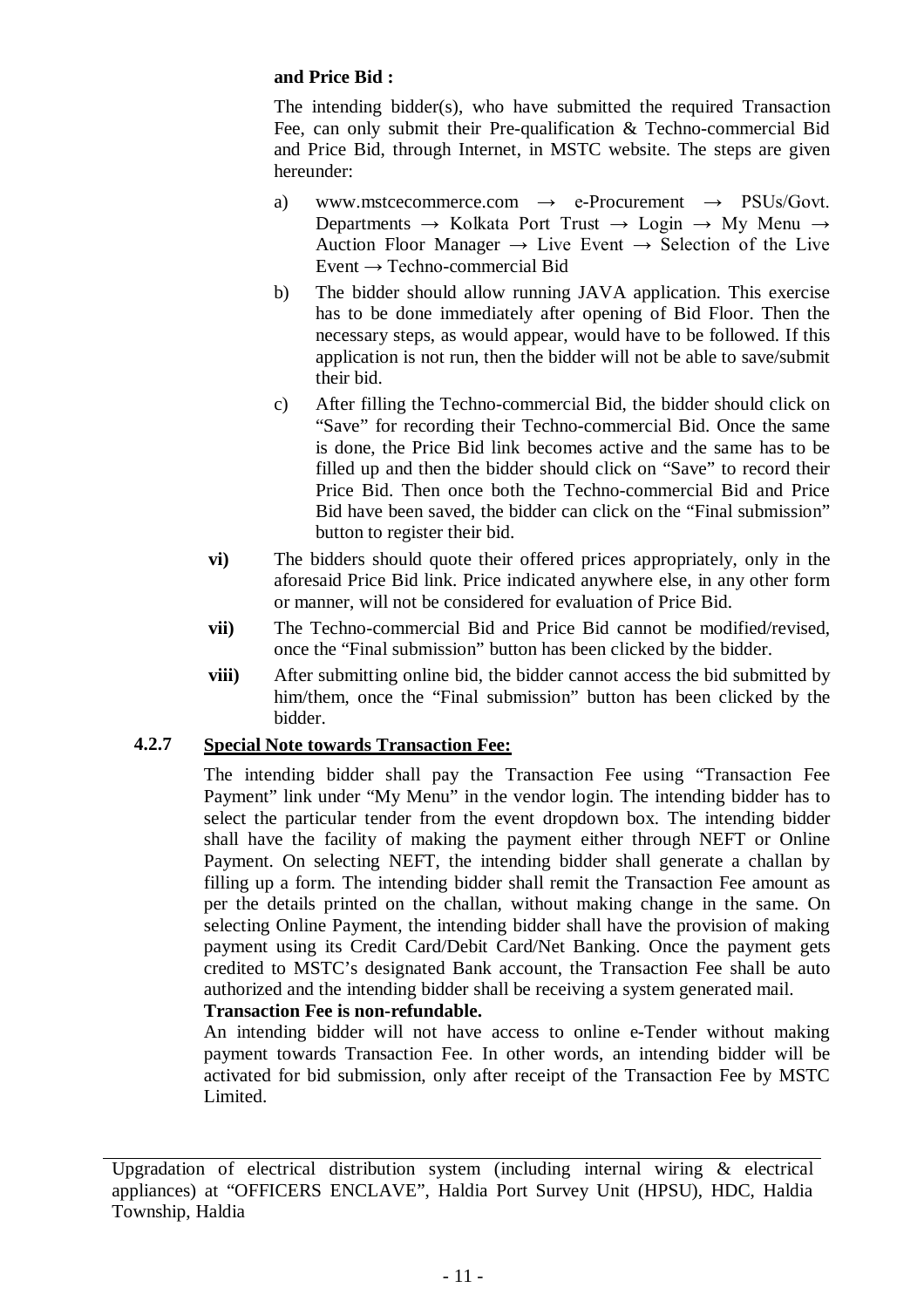NOTE: The intending bidders are advised to remit the "Transaction Fee" well in advance before the closing time of the event, so as to give themselves sufficient time to submit the bid.

#### **4.2.8 Procedure of payment of Earnest Money and Bid Document Fee through Axis Bank Gateway :**

**i)** The bidder would be able to access the payment gateway from the Vendor login page of the MSTC ecommerce site (*www.mstcecommerce.com → e-*Procurement *→* PSU*/*Govt. depts. → Kolkata Port Trust) under the icon "HDC EMD/Tender Fee Payment". Clicking this icon will take the bidders to the Axis Bank Gateway.

Alternatively, the bidder can also access the gateway by from Axis Bank Easy Pay website (https://easypay.axisbank.co.in  $\rightarrow$  Others  $\rightarrow$  Haldia Dock Complex).

- **ii)** The bidder will be required to mention the bidder's ID (the ID used by the bidder for logging in the MSTC website) and Bid ID (E-Tender No. of the tender against which the bidder intends to submit bid) and then click 'VALIDATE'.
- **iii)** A webpage will populate, where the bidder will be required to select "Earnest Money" OR "Bid Document Fee", then indicate his Mobile Number and the CAPTCHA displayed in the webpage.
- **iv)** Depending on the selection, another webpage will come up.
- **v)** In case of selection of Earnest Money (EM), the bidder will be required to select the option of With or Without Bank Guarantee. In case of the instant tender, where there is no option to pay the EM through Bank Guarantee (BG), the bidders should select the option 'Without'.
- **vi)** The bidder will be required to mention their Bank Account Number, IFSC of their Bank and the name of the account, insert the CAPTCHA mentioned in the webpage and then 'SUBMIT'. In case of Bid Document Fee payment, Bank Account Number would not be required.

An URN Number will be generated. Bidders should keep note of this URN Number for all future reference.

- **vii)** Another webpage will come up and the bidder will have the option to select payment methods from  $-$  (i) Internet Banking and (ii) NEFT / RTGS, after agreeing with the terms and conditions, by clicking the dialogue box appearing in the webpage.
- **viii)** In case of selection of Internet Banking, the bidder will be required to select any Bank of their choice and depending on the selection, the bidder will then be guided to the webpage of the respective Bank.

After validating the payment in the respective Bank, the system will return to the Axis Bank Payment Gateway.

**ix)** In case of selection of RTGS / NEFT, the webpage will generate a payment advice.

Upgradation of electrical distribution system (including internal wiring & electrical appliances) at "OFFICERS ENCLAVE", Haldia Port Survey Unit (HPSU), HDC, Haldia Township, Haldia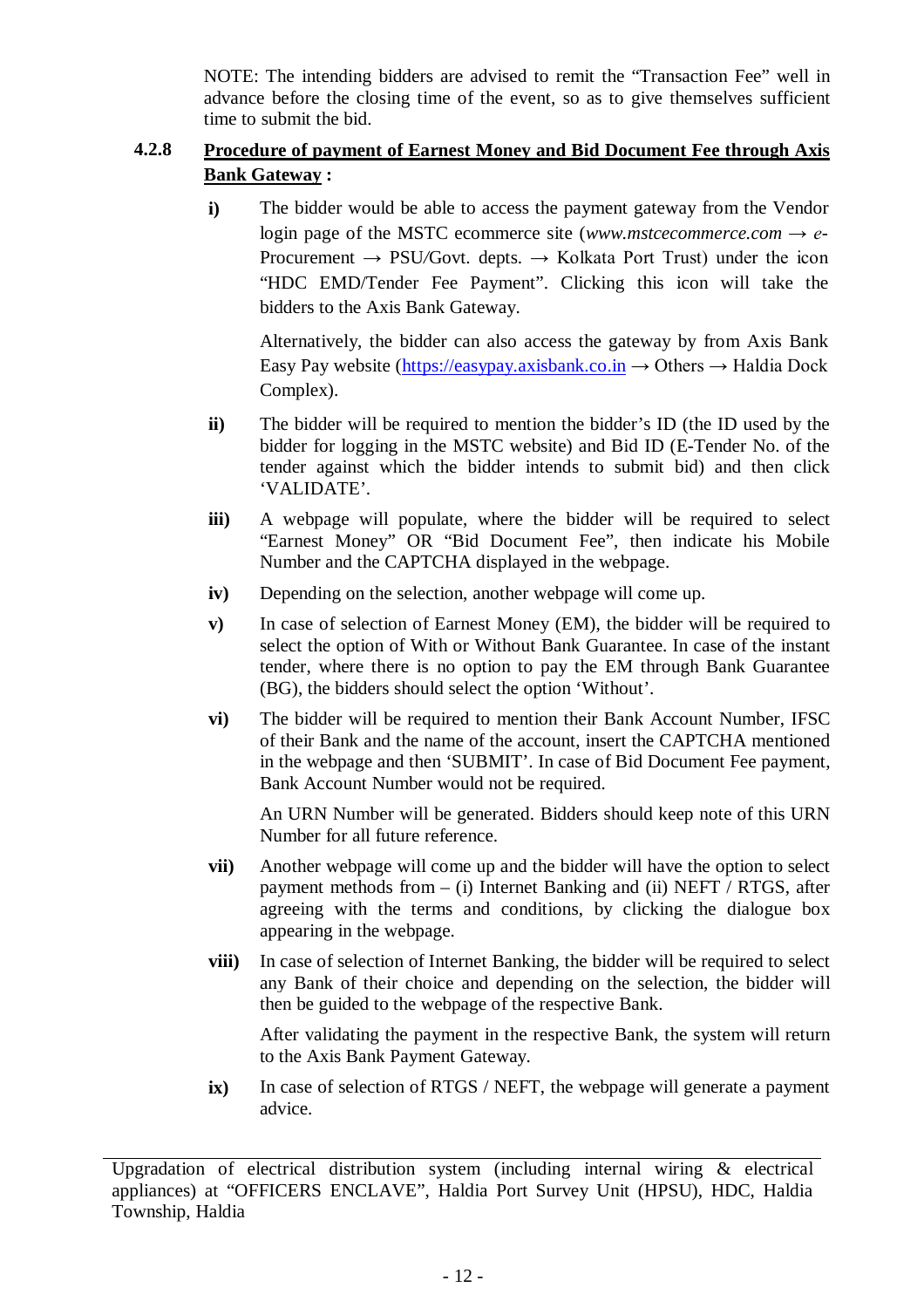The Bank Account Number, IFSC of the Bank, name of the payee, i.e., Haldia Dock Complex, and the amount to be paid will be indicated in the said payment advice. The bidder will also get an SMS and e-mail detailing the same.

The bidder will be required to mention the same correctly in the Bank Challan, which is required to be filled up for payment by RTGS / NEFT in the Bank from where they intend to make the payment.

The bidders should note that Bank a/c number of HDC, mentioned in the Payment Advice, will change for each and every transaction and hence, for each and every payment, the entire process from the beginning will have to be followed for generation of a URN Number.

- **x)** For payment of Bid Document Fee, identical process is to be followed.
- **xi)** The bidders will be able to know the status of their payment, by using the 'Enquire URN' facility, by mentioning the URN Number in the Axis Bank login page. Until such time the payment is credited to HDC's a/c, the system will show the status as 'Pending'.
- **xii)** The bidders should note that until such time the status remains 'Pending', the payment is not made to HDC and mere generation of URN Number will not signify payment of EM or Bid Document Fee. Hence, if the status remains 'Pending' after some time of submitting the RTGS / NEFT payment request at their Bank, then the bidders should contact their Bank to enquire about the status of RTGS / NEFT request.
- **xiii)** In case of any problem relating to use of the payment gateway, the bidders should contact the tender inviting authority, whose phone number and email address are mentioned in the e-Tender.

#### **4.2.9 Special Note towards uploading required documents:**

The intending bidders are instructed to use "**Attach Doc**" button to upload documents in document library. Multiple documents can be uploaded.

#### **4.3 Instructions related to Micro & Small Enterprises (MSEs):**

- **4.3.1** For exemption of Bid Document Fee and EMD certificate from MSME / Micro & Small Enterprises (MSEs) / DIC / SSI / National Small Industries Corporation (NSIC) or any empowered Central / State Govt. authority is required.
- **4.3.2 Micro & Small Enterprises (MSEs)** registered with **NSIC under Single Point Registration Scheme (SPRS)** are eligible to get the benefits under new **Public Procurement policies** for **MSEs** as notified by the **Government of India**, **Ministry of Micro, Small & Medium Enterprises** (MSME) in **The Gazette of India** vide No. 503, dated 26.03.2012.
- **4.3.3** When splitting of tender quantity is not possible purely on technical ground, Trustees reserve the right not to negotiate price with MSE if their price is within the band of L1+15% in comparison with L1 price of non-MSE for consideration of award of order for 20% of tender quantity against any item as per new public procurement policy.

Upgradation of electrical distribution system (including internal wiring & electrical appliances) at "OFFICERS ENCLAVE", Haldia Port Survey Unit (HPSU), HDC, Haldia Township, Haldia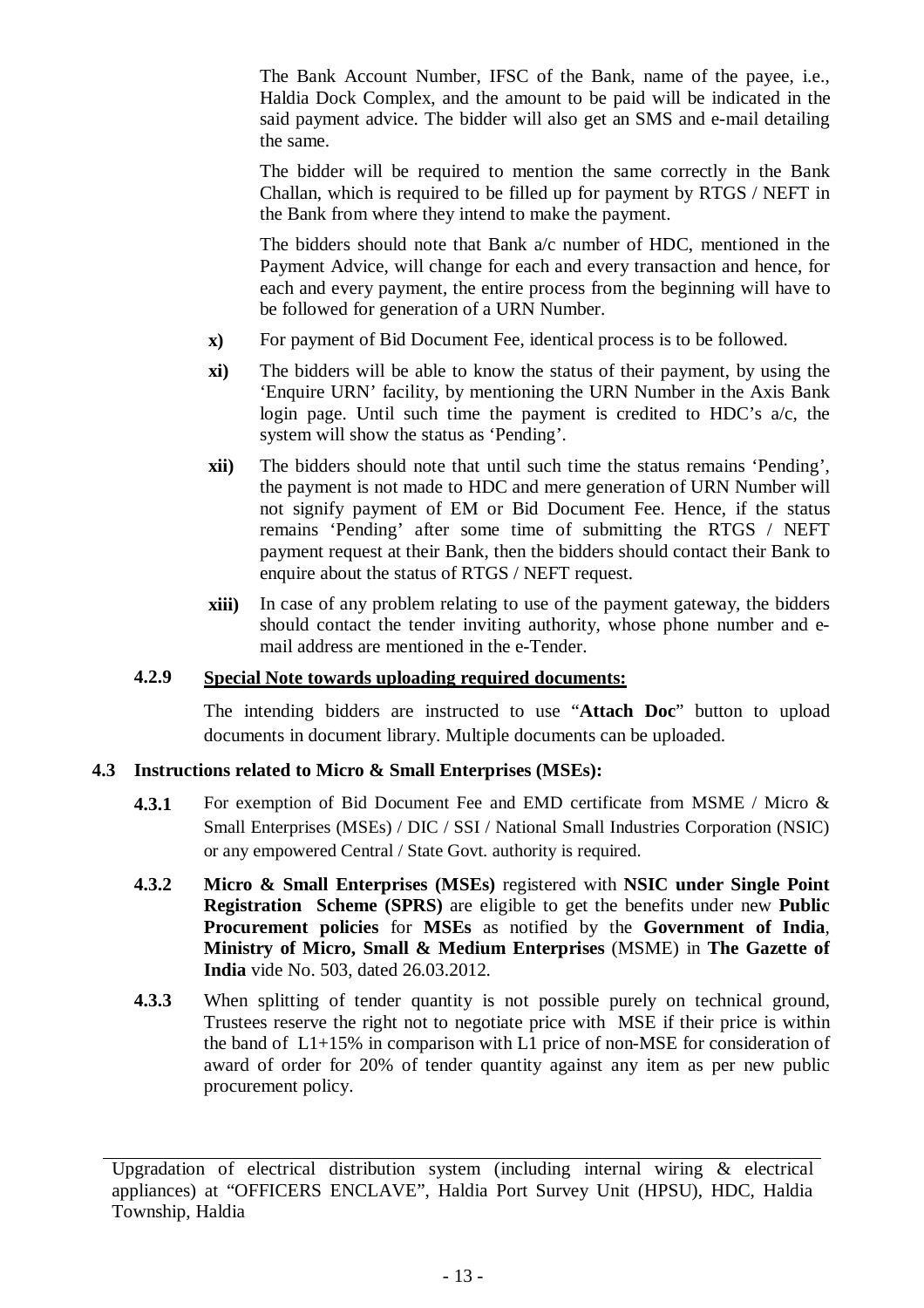**4.3.4** If **Micro & Small Enterprises (MSEs)**, registered with NSIC [under single point registration scheme] intend to participate with respect to items for which they are not registered with NSIC, then they will have to deposit full amount of **Bid Document Fee** and **Earnest Money**, in accordance with the **Schedule of Tender (SoT).** Otherwise, their offer with respect to such items (for which they are not registered with NSIC) will not be considered.

#### **4.4 Other Instructions related to e-Procurement:**

- **4.4.1** All notices and correspondence with the bidder(s) shall be sent by e-mail only during the process till finalization of tender by HDC, KoPT. Hence, the intending bidders are required to ensure that their e-mail IDs provided are valid and updated at the stage of registration of bidders with MSTC (i.e., Service Provider). The intending bidders are also requested to ensure validity of their DSC (Digital Signature Certificate).
- **4.4.2** In all cases, an intending bidder should use their own ID and Password, along with Digital Signature, at the time of submission of their bid. It is mandatory that all bids are submitted with Digital Signature Certificate (DSC), otherwise the same will not be accepted by the system.
- **4.4.3** Addenda, Corrigenda and Queries & Clarifications (with respect to the instant e-Tender), if any, would be hosted in the e-Procurement portal of MSTC.

Since there is no provision to take out the list of intending bidders downloading the bidding documents from the websites mentioned in the Tender Notice, the intending bidders are requested to check the website of MSTC to ensure that they have not missed any Addenda, Corrigenda and Queries & Clarifications, uploaded against the instant e-Tender, after downloading the bidding documents. The responsibility of downloading such Addenda, Corrigenda and Queries & Clarifications, if any, will be that of the intending bidders.

- **4.4.4** No deviation/variation of the techno-commercial terms and conditions of the bidding documents will be considered by HDC, KoPT. Submission of bid in the e-Tender platform by any bidder confirms their acceptance of the techno-commercial terms and conditions of the bidding documents.
- **4.4.5** HDC, KoPT reserves the right to accept or reject any bid (in full or part) and to annul the bidding process and to reject all bids, at any time prior to contract award, without assigning any reason thereof and without thereby incurring any liability to the bidders.
- **4.4.6** Any order resulting from this open e-Tender shall be governed by the terms and conditions mentioned therein.
- **4.4.7** All electronic bids submitted during the e-Tender process shall be legally binding on the bidders. Any bid will be considered as the valid bid offered by that bidder and acceptance of the same by HDC, KoPT will form a binding contract, between HDC, KoPT and the bidder, for execution of the work. Such successful bidder shall be called hereafter the 'CONTRACTOR'.
- **4.4.8** The bids will be evaluated based on the filled-in Technical & Commercial formats and the requisite documents submitted (uploaded) by the bidders.

Upgradation of electrical distribution system (including internal wiring & electrical appliances) at "OFFICERS ENCLAVE", Haldia Port Survey Unit (HPSU), HDC, Haldia Township, Haldia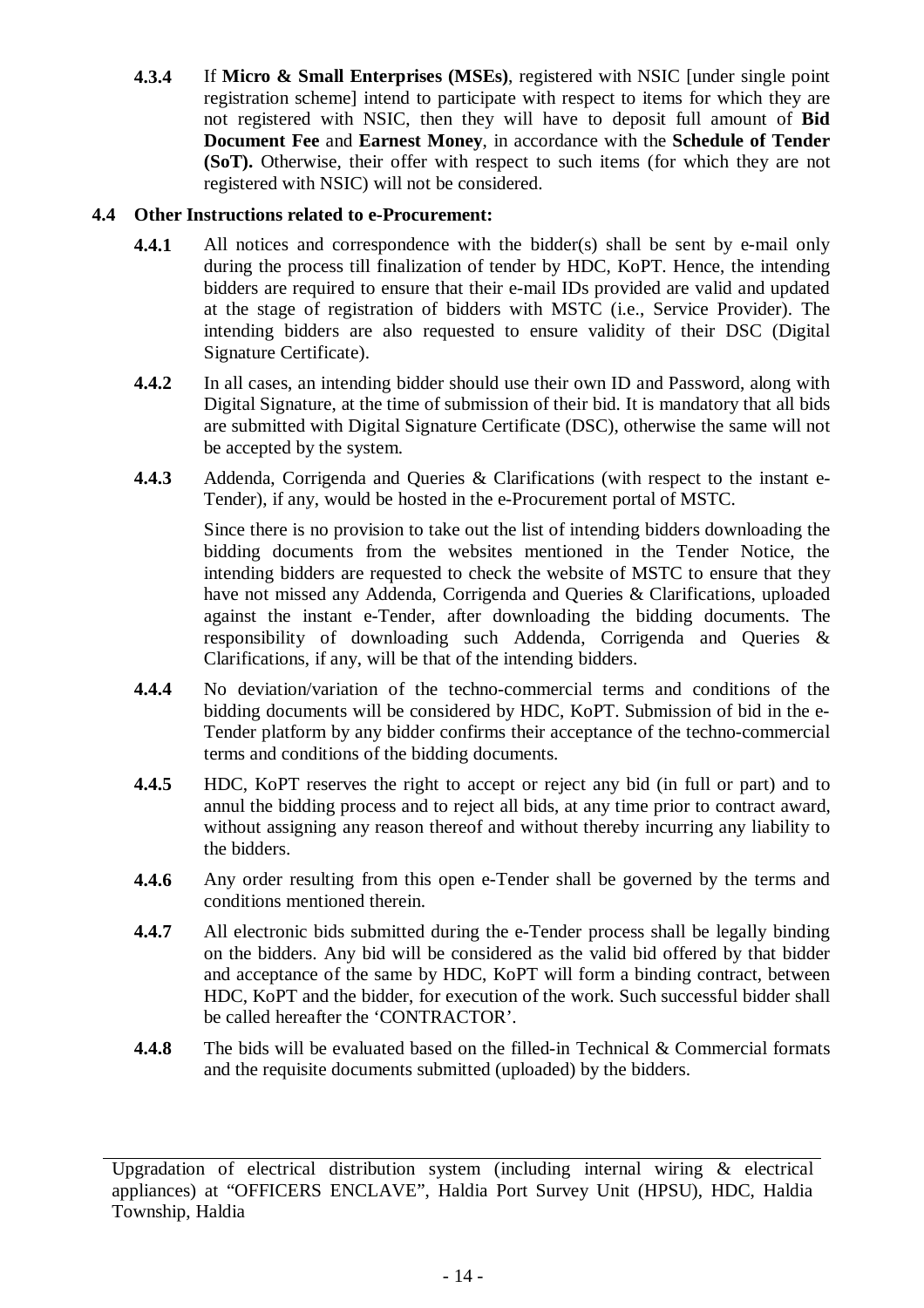- **4.4.9** The documents uploaded by bidder(s) will be scrutinized. During scrutiny, in case any of the information furnished by the bidder is found to be false, Earnest Money Deposit of such defaulting bidder(s) will be forfeited. Punitive action, including suspension and banning of business, can also be taken against such defaulting bidder(s).
- **4.4.10** HDC, KoPT, at its discretion, may extend the closing date & time of e-Tender, prior to the closing date & time of e-Tender mentioned in the Schedule of Tender (SoT). However, the closing date & time of e-Tender will not be extended, under any situation, after the due date is over.

#### **4.5 Opening of Part-I (i.e. Pre-qualification & Techno-commercial Bid) and Part-II (i.e. Price Bid) :**

- **4.5.1 Part I** (Pre-qualification & Techno-commercial Bid) will be opened electronically on specified date and time, as given in the Schedule of Tender (SoT). Bidder(s) can witness electronic opening of bid(s).
- **4.5.2 Part II** (Price Bid) will be opened electronically of only those bidder(s), who qualify(ies) in the "Pre-qualification & Techno-commercial Bid" [Part I]. Such bidder(s) will be intimated date of opening of Part II (Price Bid), through e-mail, to valid e-mail ID(s) confirmed by them.

Upgradation of electrical distribution system (including internal wiring & electrical appliances) at "OFFICERS ENCLAVE", Haldia Port Survey Unit (HPSU), HDC, Haldia Township, Haldia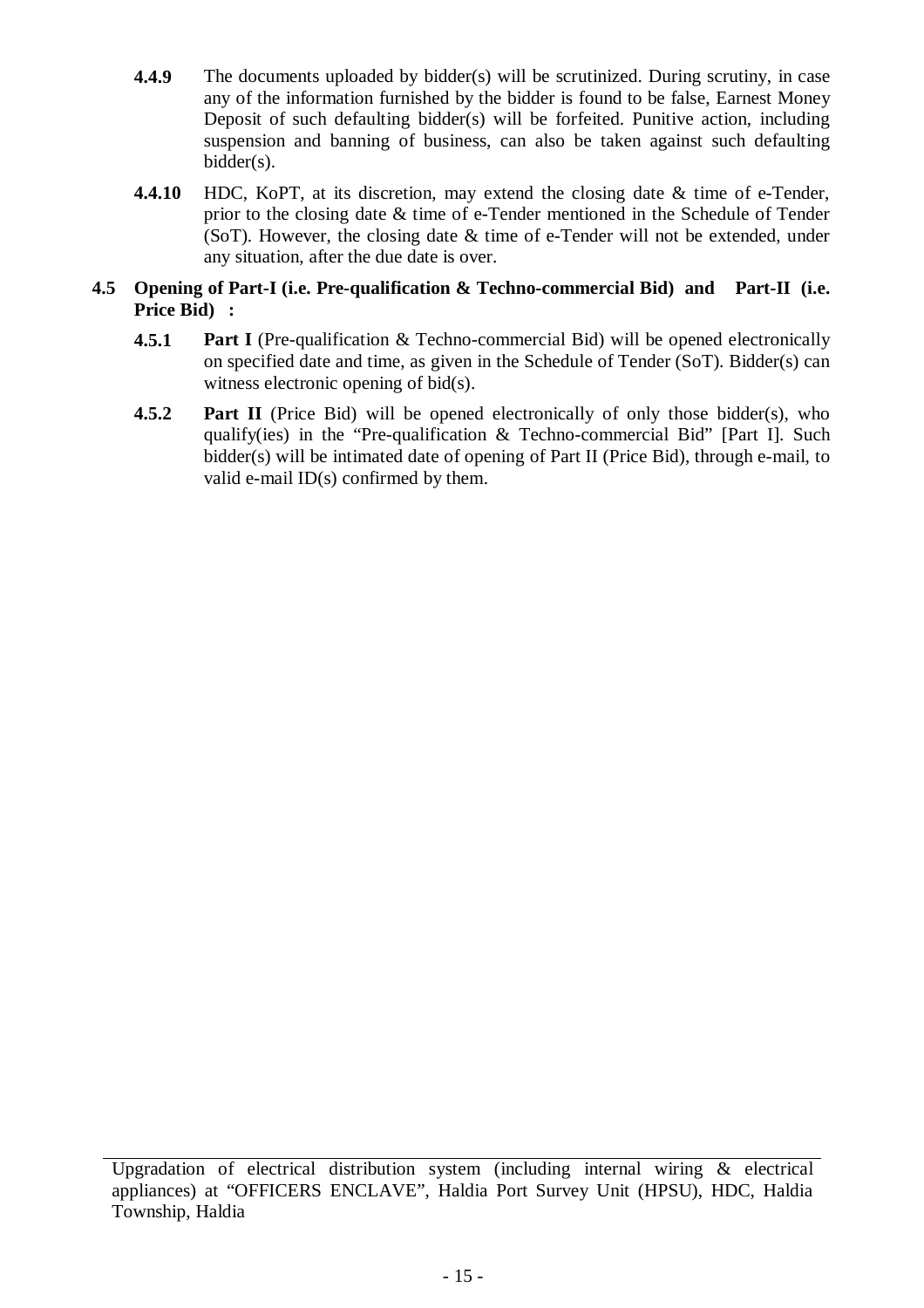## **SECTION - V**

### **INSTRUCTIONS TO BIDDERS (ITB)**

#### **A. GENERAL**

#### **5.1 Definition and interpretations :**

- (a) the term "in writing" means communicated in written form (i.e. by mail, e-mail, fax, telex, etc.) and delivered against receipt;
- (b) except where the context requires otherwise, words indicating the singular also include the plural and words indicating the plural also include the singular;
- (c) "day" means calendar day; and
- (d) "procurement" means the entire work requirements, as specified in **Section VI Technical Specification**.

#### **5.2 Fraud and corruption**

- **5.2.1** It is the policy of **Kolkata Port Trust (KoPT)** to require that bidders, Contractors, Sub-contractors, and Consultants, observe the highest standard of ethics during the procurement and execution of such contracts. In pursuance of this policy, **KoPT** :
	- (a) defines, for the purposes of this provision, the terms set forth below as follows:
		- (i) "**corrupt practice**" means the offering, giving, receiving, or soliciting, directly or indirectly, of anything of value to influence the action of a public official in the procurement process or in contract execution;
		- (ii) **"fraudulent practice"** means a misrepresentation or omission of facts, in order to influence a public procurement process or the execution of a contract;
		- (iii) "**collusive practice**" means a scheme or arrangement between two or more bidders, designed to establish Bid Prices at artificial , non competitive levels;

and

- (iv) "coercive practice" means harming, or threatening to harm, directly or indirectly, persons or their property to influence their participation in procurement process or affect the execution of a contract;
- (b) will reject a proposal for award, if it determines that the bidder, recommended for award, has, directly or through an agent, engaged in corrupt, fraudulent, collusive, or coercive practices in competing for the contract in question;

Upgradation of electrical distribution system (including internal wiring & electrical appliances) at "OFFICERS ENCLAVE", Haldia Port Survey Unit (HPSU), HDC, Haldia Township, Haldia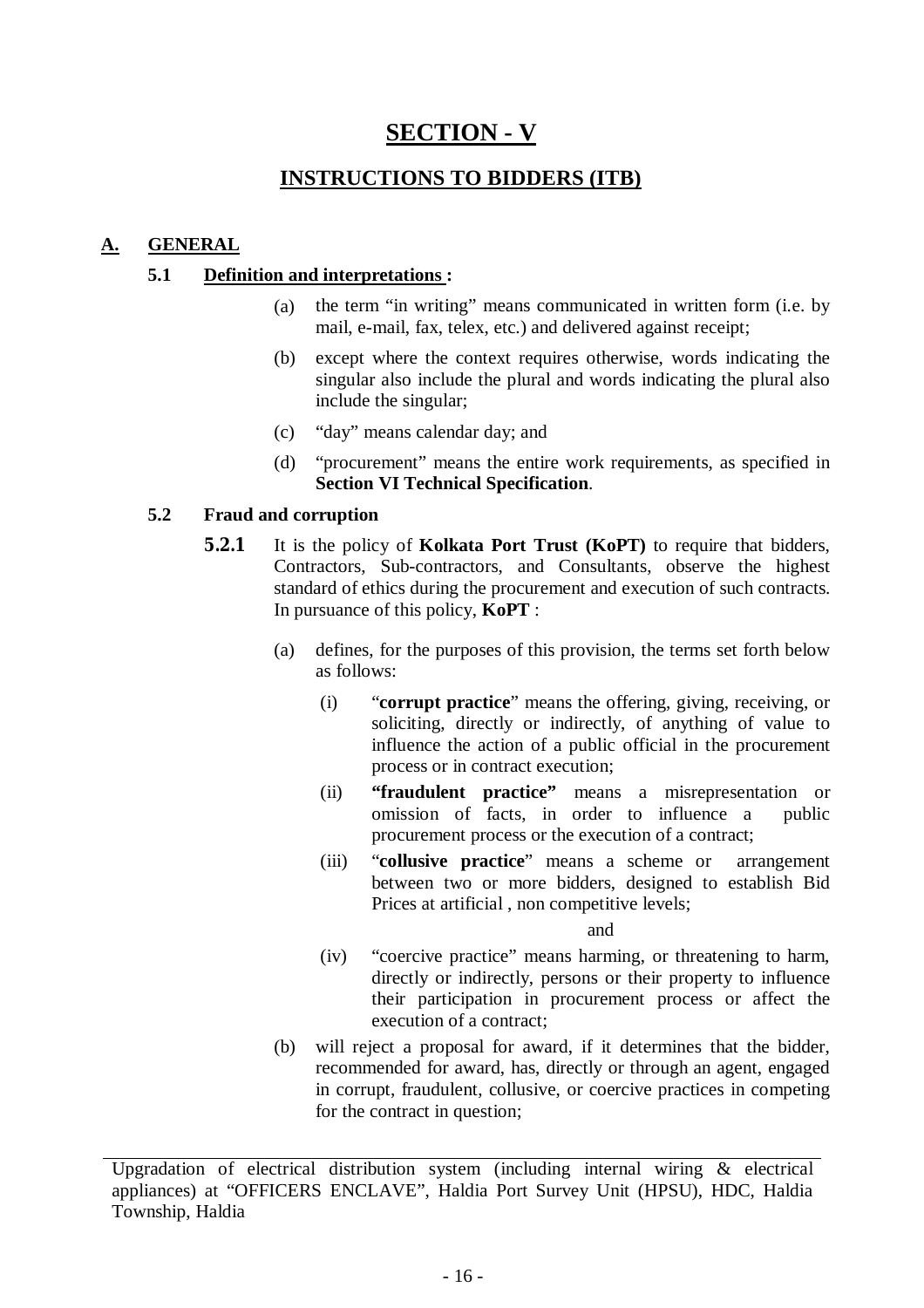- (c) Will terminate contract, if it determines at any time that representatives of KoPT engaged in corrupt, fraudulent, collusive, or coercive practices during the procurement or the execution of that contract ;
- (d) will sanction a firm or individual, including declaring them ineligible, either indefinitely or for a stated period of time, to be awarded a contract if it at any time determines that they have, directly or through an agent, engaged in corrupt, fraudulent, collusive, or coercive practices in competing for, or in executing, a contract;

and

- (e) will have the right to require that a provision be included in Bidding Documents and in contracts, requiring bidders, contractors , subcontractors, and consultants to permit KoPT to inspect their accounts and records and other documents relating to the bid submission and contract performance.
- **5.2.2** Furthermore, bidders shall be aware of the provision stated in GCC.

#### **5.3 Eligible bidders**

- **5.3.1** A Bidder, and all parties constituting the Bidder, **should have the nationality of any country**. A Bidder shall be deemed to have nationality of a country if the Bidder is a citizen or is constituted, incorporated, or registered and operates in conformity with the provisions of the laws of the country. This criterion shall also apply to the determination of the nationality of proposed subcontractors or contractors for any part of the contract, including related services
- **5.3.2** A Bidder shall not have a conflict of interest. Any Bidder found to have a conflict of interest shall be disqualified. A Bidder may be considered to have a conflict of interest for the purpose of this bidding process, if the Bidder and one or more parties :
	- (a) Submit more than one bid in this biding process.

Or

- (b) are or have been associated in the past , with a firm or any of its affiliates which have been engaged by **KoPT** to provide consulting services for the preparation of the design, specifications, and other documents to be used for the procurement of the goods to be purchased under the instant Biding Documents.
- **5.3.3** Participating by a Bidder in more than one bid shall result in the disqualification of all bids, in which such Bidder is involved.
- **5.3.4** A Bidder that is under a declaration of ineligibility by **KoPT**, in accordance with **ITB Clause No.5.2**, at the date of contract award shall be disqualified.

Upgradation of electrical distribution system (including internal wiring & electrical appliances) at "OFFICERS ENCLAVE", Haldia Port Survey Unit (HPSU), HDC, Haldia Township, Haldia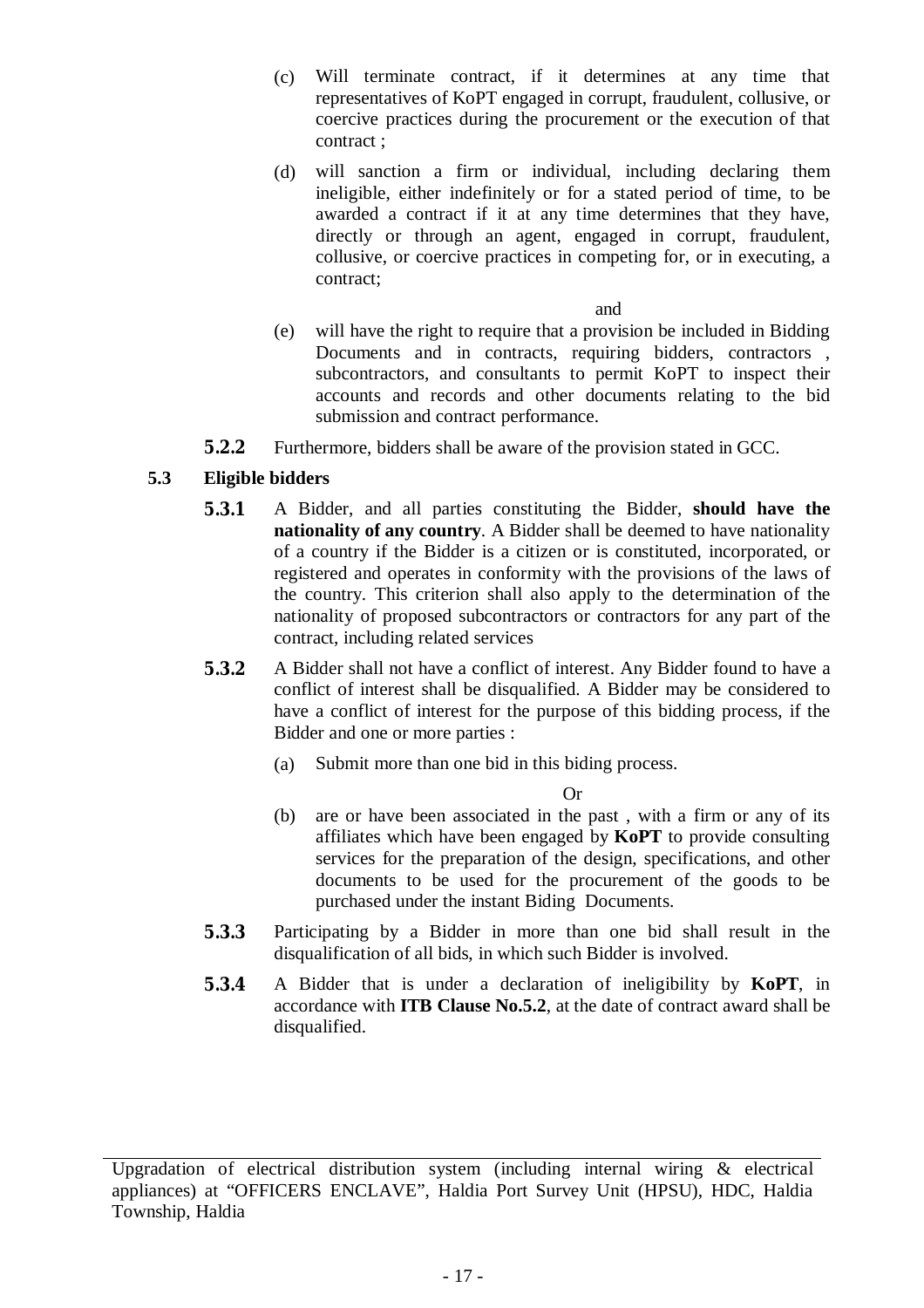#### **5.4 Authority in signing the bid / offer**

- **5.4.1** In case the bid is submitted by a **Proprietorship Firm**, the same should be signed either by the **Proprietor** or other person(s), holding a valid **power of attorney** / **authorisation** from the proprietor, in connection with this bidding process. The signature of such power of attorney holder(s) / authorised person(s) should be attested by the proprietor. Such **power of attorney** / **authorisation** should be uploaded along with **Techno-commercial Bid** [**Part I**].
- **5.4.2** In case the bid is submitted by a **Partnership Firm**, the same should be signed either by the partner(s), holding valid **power of attorney** from the partners or other person(s), holding valid **authorisation** from such power of attorney holder(s) , subject to approval of the partner(s) in the matter of giving such authorization, in connection with this bid. The signature of such **power of attorney holder(s)** / **authorised person(s)** should be attested by the **partners** or **power of attorney holder**, as the case may be. Such **power of attorney** / **authorisation** should be uploaded along with **Techno-commercial Bid** [**Part I**].
- **5.4.3** In case the bid is submitted by a **Limited Company**, the same should be signed by the person(s) holding valid **power of attorney** / **authorisation,** executed in his / their favour ( in connection with this bid) and the signature of such **power of attorney holder(s) / authorised person(s**) should also be attested, in accordance with the constitution of the Limited Company. Such **power of attorney** / **authorisation** should be uploaded along with **Techno-commercial Bid** [**Part I**].
- **5.4.4** Such **power of attorney holder(s)** / **authorised person(s)** should put his / their signature identical with the attested one, in the relevant documents submitted / uploaded, in connection with the instant bidding process [including "**Techno-commercial Bid**"]. In case of putting different signatures in different documents / offers, all such signatures should be attested by the same person in line with the above.

#### **B. CONTENTS OF BIDDING DOCUMENTS**

#### **5.5 Sections of Bidding Documents**

- **5.5.1** The contents of the **Bidding Documents** as detailed at "TABLE OF CONTENTS" should be read in conjunction with any addendum / corrigendum issued in accordance with **ITB Clause No. 5.7.**
- **5.5.2** The Employer (KoPT) is not responsible for the completeness or correctness of the bidding documents and their Addenda, if they were not obtained directly from the source indicated in Notice Inviting e-Tender .
- **5.5.3** The bidder is expected to examine all instructions, forms, terms, and specifications in the Bidding Documents. Failure to furnish all information or documentation required by the Bidding Documents [considering all addenda / corrigenda issued] may result in the rejection of the bid.

Upgradation of electrical distribution system (including internal wiring & electrical appliances) at "OFFICERS ENCLAVE", Haldia Port Survey Unit (HPSU), HDC, Haldia Township, Haldia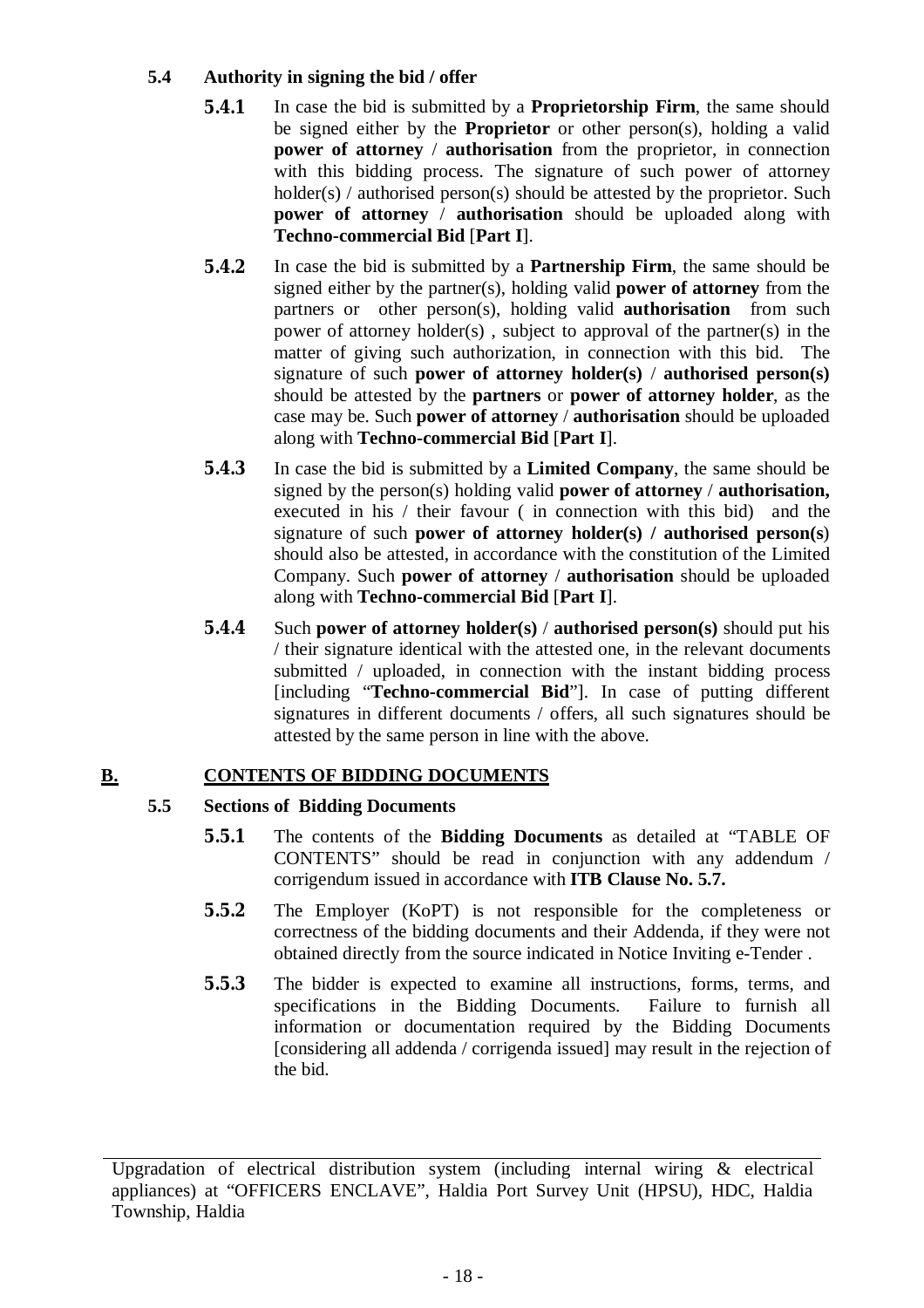#### **5.6 Clarifications, informations, etc. for bidding**

- **5.6.1** There would not be any Pre-bid meeting. However, a prospective bidder requiring any clarification of the instant Bidding Documents shall contact **Dy. Manager (P&E), HDC.**
- **5.6.2** The Bidder shall be deemed to have **examined** thoroughly the instant Bidding Documents, in full, [considering all addenda / corrigenda issued (if any)], **visited the site & surroundings** and to have **obtained all necessary information in all the matters** whatsoever that might influence while carrying out the job as per the conditions of the instant **Bidding Documents** [considering all addenda / corrigenda issued (if any)] and to satisfy themselves to sufficiency of their bid, etc. If they shall have any issue to be clarified, the same should be brought to the notice of **KoPT**, in writing, as set out in **ITB.**

The bidders are advised to acquaint themselves with the job involved at the site, like availability of labour, means of transport, communication facilities, laws and bye laws in force from Government of West Bengal & Government of India and other statutory bodies from time to time. The Bidder shall be deemed to have examined and collected all necessary information as to risk, contingencies and other circumstances, which may be necessary for preparing the Bid.

Visiting the site shall be at the bidder's own expense. Failure to visit to site will no way relieve the Contractor (successful Bidder) of any of their obligation in performing the work and liabilities & responsibilities thereof, in accordance of the contract.

**5.6.3** Necessary Gate Pass/Dock Entry Permit, for entering into the Dock area, will be issued to the designated representative(s) of the prospective bidders, on chargeable basis [as per the extant "Scale of Rates" of KoPT, available at **http://www.kolkataporttrust.gov.in/** of Kolkata Port Trust], to visit the site, for the purpose of inspection only, on receipt of a formal written request. The signature of such designated person(s) should be attested by the authorized signatory of the prospective bidders. Otherwise, the designated person(s) should have to submit proof of his/their identity through other means.

> Such prospective bidder will be fully responsible for any injury (whether fatal or otherwise) to its designated representative(s), for any loss or damage to property, or for any other loss, damage, costs and expenses whatsoever caused, which, but for the granting of such permission , would not have arisen.

> The prospective bidder will be liable to indemnify KoPT against any loss or damage to the property of KoPT or neighbouring property which may be caused due to any act of prospective bidder or their designated representative(s).

#### **5.7 Amendment of Bidding Documents**

**5.7.1** At any time, prior to the last date for submission of bids, **KoPT** may, for any reason whether at its own initiative or in response to the **queries**/ **observations/suggestions/requests for clarification,** amend and modify the bidding documents by issuing Addenda/Corrigenda. Such

Upgradation of electrical distribution system (including internal wiring & electrical appliances) at "OFFICERS ENCLAVE", Haldia Port Survey Unit (HPSU), HDC, Haldia Township, Haldia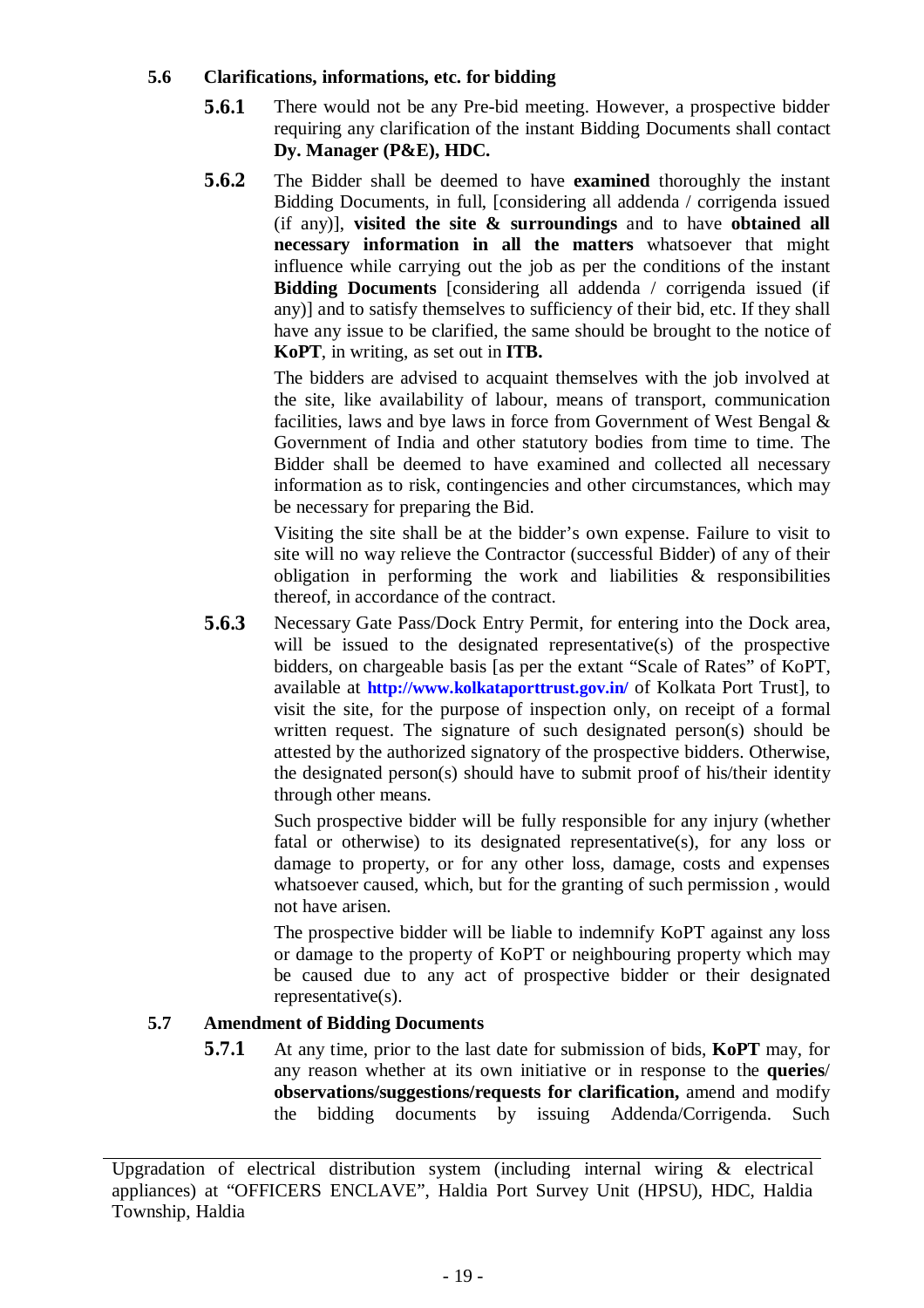Addenda/Corrigenda will be hosted in the websites, as specified in the **Notice Inviting e-Tender**.

- **5.7.2** Any Addendum/Corrigendum, thus issued, shall be part of the bidding documents and shall be communicated, in writing, to all the known prospective bidders, in writing, well in advance to the last date of submission of bids.
- **5.7.3** To give prospective bidders reasonable time to take the Addendum / Corrigendum into account in preparing their bids, KoPT may, at their discretion, extend the last date for submission of the bids, prior to the closing date & time of e-Tendering.

#### **C. PREPARATION OF BIDS**

#### **5.8 Cost of bidding**

The Bidder shall bear all costs associated with the preparation and submission of their bid, and **KoPT** shall not be responsible or liable for those costs, regardless of the conduct or outcome of the bidding process.

#### **5.9 Language of Bid**

The Bid, as well as all correspondence and documents relating to the bid, exchanged by the Bidder and KoPT, shall be written in the **English language only**. If the supporting documents and printed literature, that are part of the bid, are in another language, they must be accompanied by an accurate translation of the relevant passages in the English language, in which case, for purposes of interpretation of the bid, such translation shall govern.

#### **5.10 Documents comprising the Bid**

**5.10.1** The Bid shall comprise of the following :-

(a) Pre-qualification and Techno-commercial Bid:

The Pre-qualification & Techno-commercial Bid comprises all documents [including the Bidding Forms (provided in these bidding documents), duly filled in, signed and stamped] required to be submitted as per the Notice Inviting e-Tender, Schedule of Tender (SoT), Instructions To Bidders (ITB) and any other relevant clause(s) of these bidding documents.

(b) Price Bid:

The Price Bid comprises the prices only and the same are to be submitted electronically, through the website of MSTC Limited only.

#### **5.11 Form of Tender**

The bidder shall have to submit (upload) the "**FORM OF TENDER**". This form **must be completed without any alterations** to its format, and no **substitutes shall be accepted.** All blank spaces shall be filled in with the information requested. Such **duly filled in "FORM OF TENDER**" should be uploaded.

Upgradation of electrical distribution system (including internal wiring & electrical appliances) at "OFFICERS ENCLAVE", Haldia Port Survey Unit (HPSU), HDC, Haldia Township, Haldia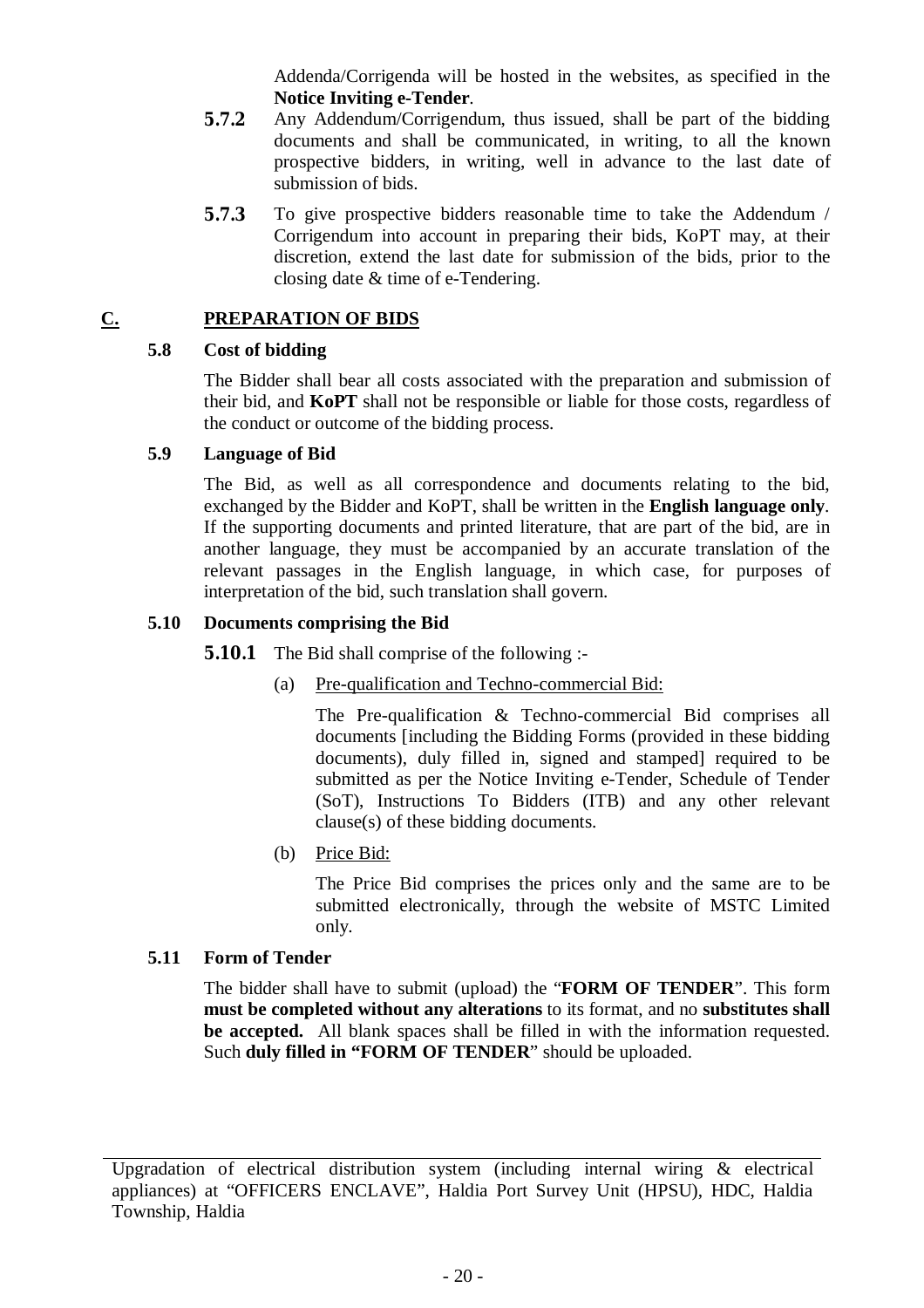#### **5.12 Price Schedule**

- **5.12.1** The Bidder shall quote percentage (%) [above / below / at par] on-line (**through MSTC portal only**) as per the **Price Schedule** (Bill of Quantities) in the Price bid (Part-II), without any condition or deviation. Price indicated anywhere else, in any other form or manner, will not be considered for evaluation of Price Bid.
- **5.12.2** The Bidder should submit (upload) the format [Bidding Form VI : **PRICE SCHEDULE**], of the instant Bidding Documents, duly filled in the GST rates at appropriate places and signed & stamped as token of acceptance.

#### **5.13 Bid Prices**

- **5.13.1** The percentage (%) [above / below / at par] is to be quoted by the Bidder **through MSTC portal**, considering the work requirements, as detailed in **Section VI** (**Technical Specification)** and other terms & conditions of the Bidding Documents (considering all addenda / corrigenda issued).
- **5.13.2** Except where otherwise expressly provided, the contractor shall have to provide all materials, labour, plant and other things necessary in connection with the contract, although everything may not be fully specified, and although there may be errors and omissions in the specifications.
- **5.13.3** The percentage (%) [above / below / at par] entered (electronically through MSTC Portal) by the **Bidder,** shall be based on the Price Schedule, which include, inter alia, all costs and expenses involved in or arising out of the following:
	- (a) Supply, delivery, inspection, transportation (including insurance), handling, receipt and storage of all required materials [in line with Technical Specification (Section VI)] and equipment at site.
	- (b) The provision, storage, transport, handling, use, distribution & maintenance of all materials, equipment, machinery and tools, including all costs, charges, dues, demurrage or other outlays involved in transportation.
	- (c) The provisions  $\&$  maintenance of all their staff  $\&$  labour and their payment, accommodation, transport, fares and other requirements.
	- (d) All required first aid, welfare and safety requirements.
	- (e) Damage caused to the work and /or construction, plant, materials and consumable stores caused by weather.
- **5.13.4** Tools, Tackles, lifting machineries, scaffolding, temporary lighting, different vehicular transport etc. required for execution of the whole work will have to be arranged by the Contractor, at their own risk, cost  $\&$ arrangement, which may be considered, while submitting their rates in the offer.
- **5.13.5** Estimated rates & amounts shown in the "**PRICE SCHEDULE**", include all incidental charges [excluding Goods and Services Tax (GST)], as applicable, and charges for packing, forwarding, loading, handling,

Upgradation of electrical distribution system (including internal wiring & electrical appliances) at "OFFICERS ENCLAVE", Haldia Port Survey Unit (HPSU), HDC, Haldia Township, Haldia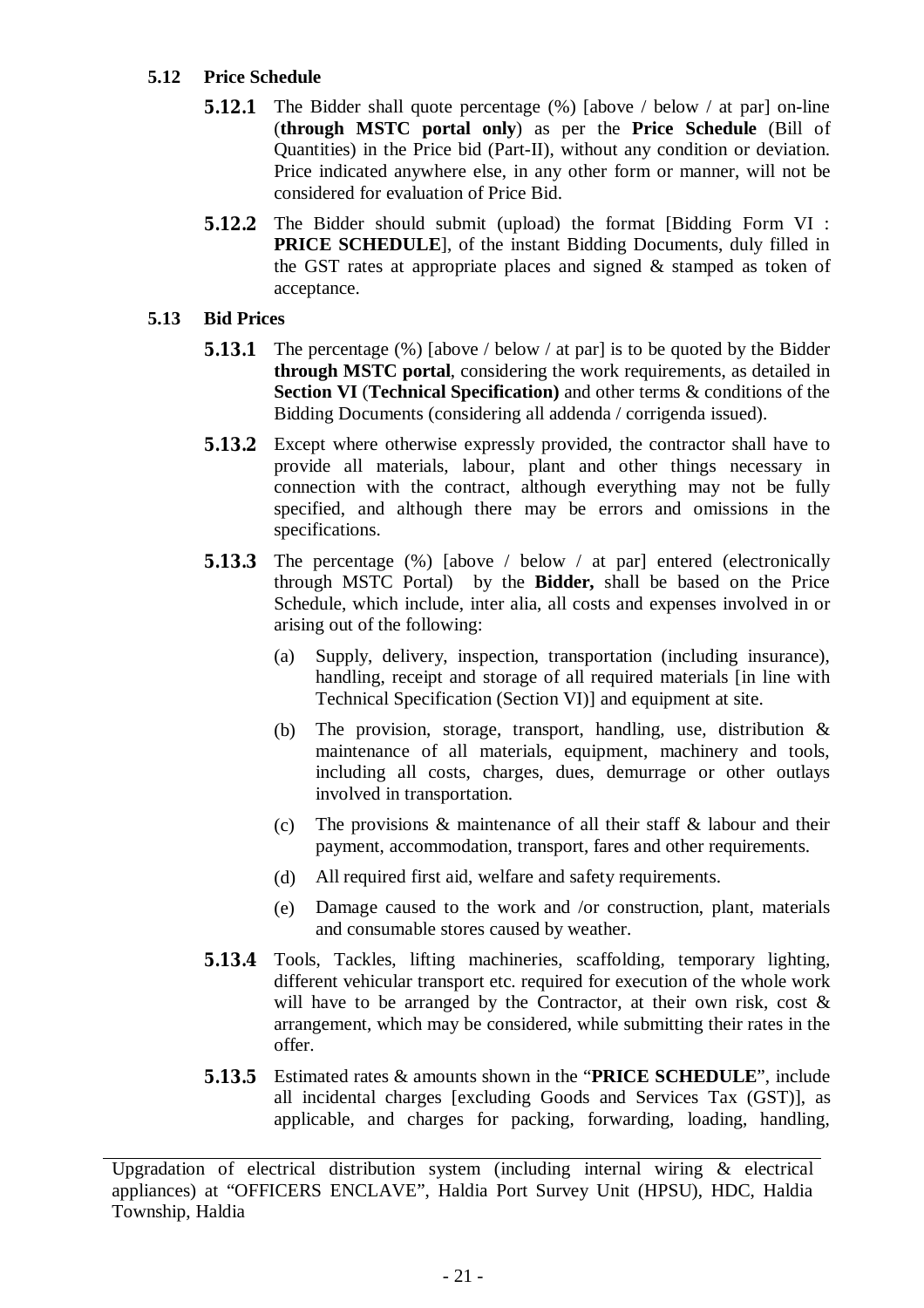carrying to any lead, stacking, transportation, permits, overheads & profit, etc. necessary for the complete services as described in this Bidding Document.

GST, as applicable, shall be paid extra against proper invoice submitted by the Contractor.

The contractor will be required to submit GST compliant invoice with all required details and also be required to file timely and proper return so as to enable KoPT to get due credit against GST paid.

In case of any failure on the above account, GST amount, even if paid by KoPT, shall be recoverable from the Contractor.

**5.13.6** All price(s), based on the quoted percentage, will remain firm during the validity period of the bid / offer, including any / all extension thereof, agreed by the bidder.

> However, changes **in statutory taxes & duties [other than GST**] **will be adjusted** (within the scheduled completion period), based on documentary evidence.

**5.13.7** The Bidder should clearly understand that they shall be strictly required to conform to all terms & conditions of the instant Bidding Documents [considering all addenda / corrigenda (if any) issued], as contained in each of its clauses and **plea of "Customs Prevailing"** will not be, in any case, admitted as excuse on their part, for infringing any of the terms & conditions.

> No request for change or variation in rates or terms & conditions of the contract shall be entertained on the ground that the successful Bidder has not understood the work envisaged in the instant contract.

#### **5.14 Currencies of Bid**

The **Bidders** should quote the prices in **Indian Rupees (₹)** only.

#### **5.15 Period of validity of bids**

- **5.15.1** Bids shall remain valid for the period of **120 days** after the bid submission deadline date (considering extension thereof, if any) as prescribed in **ITB.**  A bid, valid for a shorter period, shall be rejected by **KoPT**, treating the same as non-responsive.
- **5.15.2** In exceptional circumstances, prior to the expiration of the bid validity period, **KoPT** may request the bidders to extend the period of validity of their bids. The request and the responses shall be made in writing.

A Bidder may refuse the request, without forfeiting their **Earnest Money Deposit (EMD)**. A Bidder granting the request shall not be required or permitted to modify its bid, except when option to do the same has been specifically granted by **KoPT**, in writing.

#### **5.16 Earnest Money Deposit (EMD)**

**5.16.1** The intending bidders should deposit an amount specified in the **Schedule of Tender (SoT)**, as **Earnest Money Deposit (EMD)**, in accordance with the procedure mentioned therein.

Upgradation of electrical distribution system (including internal wiring & electrical appliances) at "OFFICERS ENCLAVE", Haldia Port Survey Unit (HPSU), HDC, Haldia Township, Haldia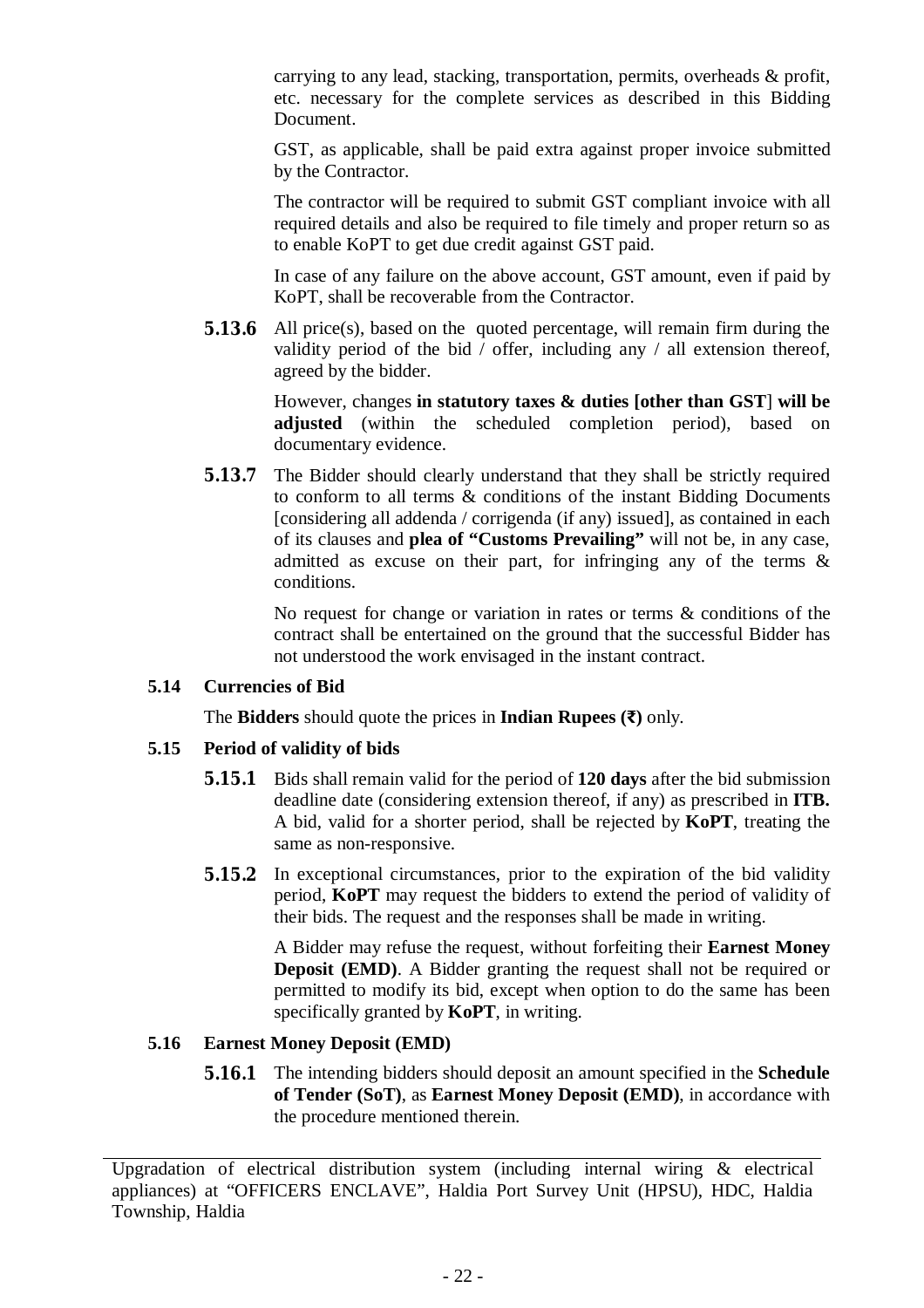**5.16.2** Failing to deposit the Earnest Money, in accordance with ITB, shall be rejected by the Employer (KoPT), treating the same as non-responsive.

> For exemption of EMD the bidder is required to upload the scanned copy of the certificate from MSME / Micro & Small Enterprises (MSEs) / DIC / SSI / National Small Industries Corporation (NSIC) or any empowered Central / State Govt. authority.

#### **5.16.3** Refund of Earnest Money Deposit:

Earnest Money Deposit of the successful bidder shall be retained by KoPT and Earnest Money Deposit of the unsuccessful bidders [including the bidder(s) whose Price Bid would not be opened in line with **ITB**] shall be refunded, without interest, within 2 (two) months from the date of opening of Price Bids or on finalization/acceptance of tender, whichever is earlier.

In case the bid of the **successful bidder** is found acceptable to **KoPT** and contract is awarded with them, the **Earnest Money Deposit** of the **successful bidder** (**Contractor**) shall be retained by **KoPT** till submission of **Performance Guarantee / Security Deposit** (in accordance with **ITB**) and signing of the **Contract Agreement** by **KoPT**  and the Contractor (in accordance with **ITB**)**,** and shall be refunded thereafter.

In case, the successful bid is not found acceptable to KoPT, Earnest Money Deposit of the successful bidder shall be refunded after the decision, in this regard, is finalized by KoPT.

- **5.16.4** No interest shall be payable on the account of Earnest Money Deposit in any case.
- **5.16.5** Forfeiture of Earnest Money Deposit :

The EMD may be forfeited

(a) if a Bidder withdraws their offer within the validity period of the bid / offer; and / or, alters / amends any terms and / or condition and / or quoted rate(s), within the validity period of the offer (excepting when option to do the same has been specifically granted by Kolkata Port Trust, Haldia Dock Complex in writing) making it unacceptable to the Kolkata Port Trust, Haldia Dock Complex;

or,

- (b) if the successful bidder,
	- i) fails to submit the Performance Guarantee / Security Deposit (as per SCC ) for the specified sum and in the specified form, within the stipulated time;

and / or,

ii) fails to carry out the work or to perform / observe any of the conditions of the contract,

For the purpose of this provision, the validity period (of the bid / offer) shall include any / all extension thereof, agreed by the Bidder in writing.

Upgradation of electrical distribution system (including internal wiring & electrical appliances) at "OFFICERS ENCLAVE", Haldia Port Survey Unit (HPSU), HDC, Haldia Township, Haldia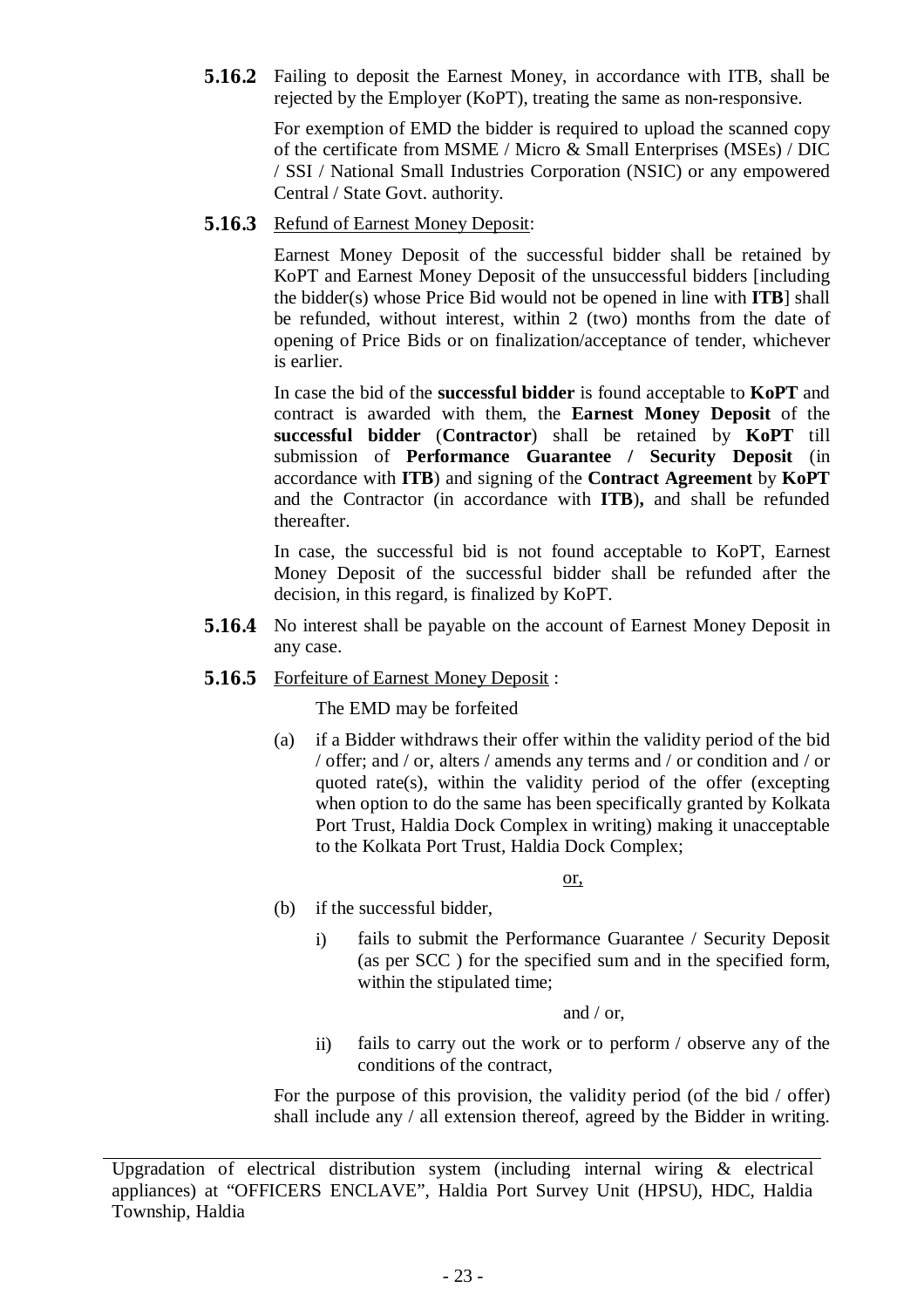KoPT shall also be at liberty to deduct any of their dues from Earnest Money. It should be however be clearly understood that in case of any default in any terms and or condition of the contract after placement of order but before submission of Performance Guarantee / Security Deposit (as per SCC), the same shall be dealt with in accordance with the relevant provisions of contract, including forfeiture of Earnest Money.

#### **D. SUBMISSION OF BIDS AND OPENING OF BIDS (EXCEPT PRICE BID)**

#### **5.17 Submission of bids**

- **5.17.1** Bidders shall have to submit their bids [both **Pre-qualification & Techno-commercial Bid** and **Price Bid]** on-line **through MSTC portal only**.
- **5.17.2** The Bidder should submit (upload) the scanned copies of all the relevant and required documents, statements, filled up formats, certificates, etc. [in accordance with **ITB]**, in the aforesaid portal, in support of their **Prqualification Criteria and Techno-commercial Bid**.
- **5.17.3** Before scanning the aforesaid documents, all pages are to be signed by a person duly authorised to sign on behalf of the bidder, pursuant to **ITB,** and are to be embossed with their official seal, owing responsibility for their correctness / authenticity. All pages of the aforesaid documents should be serially marked.
- **5.17.4** Any inter-lineation, erasures, or overwriting, in the aforesaid scanned & uploaded documents, shall be valid only if they are signed by the aforesaid authorised person.
- **5.17.5** The Bidder will have to produce the original documents or any additional documents, if asked for, to satisfy **Haldia Dock Complex, Kolkata Port Trust.**
- **5.17.6** The **Price Bid** comprised the prices only and the same are to be submitted electronically, through the website of **MSTC Ltd.** only. *No hardcopy of priced "Price Schedule" is required to be uploaded.*

#### **5.18 Techno-commercial offer**

- **5.18.1** No techno-commercial deviation and variation will be considered by KoPT, except where the Techno-commercial terms and conditions, will be found as impossible and irrelevant to the bidder.
- **5.18.2** If the Bidder deliberately gives wrong information or conceals any information / fact in their bid, which shall be favourable for acceptance of their bid, fraudulently, then the right to reject such bid at any stage of execution, without any financial liability, is reserved by **KoPT**.

#### **5.19 Priced offer**

The Bidder should quote the percentage appropriately in the PRICE BID, electronically, through the website of **MSTC Ltd.** only. *Price indicated anywhere else, in any other form or manner, would not be considered for evaluation of Price Bid.*

#### **5.20 Deadline for submission of bids**

**5.20.1** Bids must be submitted within the closing date & time **indicated in the Schedule Of Tender (SOT)**.

Upgradation of electrical distribution system (including internal wiring & electrical appliances) at "OFFICERS ENCLAVE", Haldia Port Survey Unit (HPSU), HDC, Haldia Township, Haldia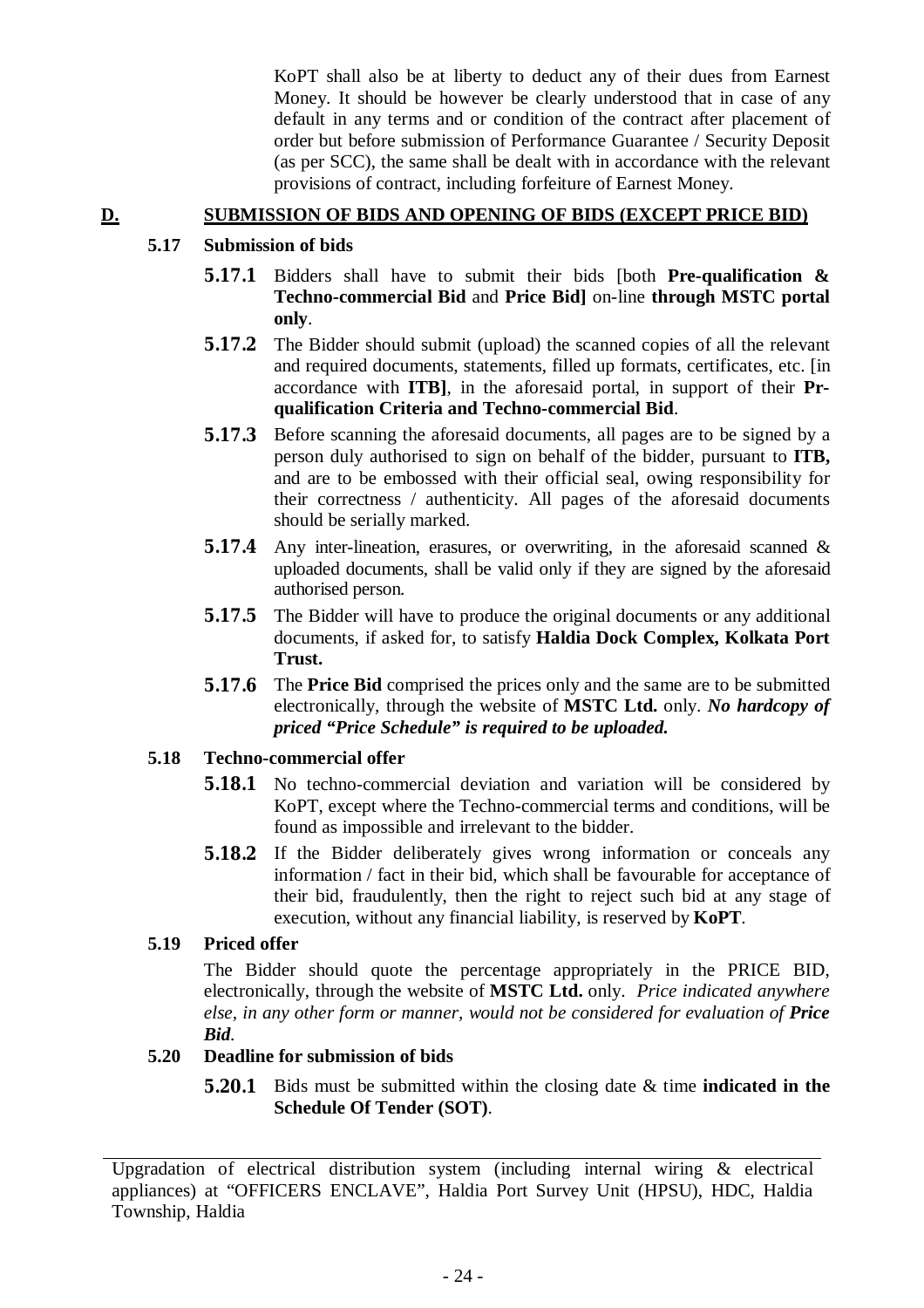**5.20.2 KoPT** may, at its discretion, *extend the deadline for the submission of bids, prior to the closing date & time of e-Tendering*, by amending the Bidding Documents, in accordance with **ITB**, in which case all rights and obligations of **KoPT** and bidders previously subject to the deadline shall thereafter be subject to the deadline as extended.

#### **5.21 Late Bids**

This e-Procurement System would not allow any late submission of bid, after the closing date & time, as per the **Schedule Of Tender (SOT)** or extension, if any.

#### **5.22 Withdrawal of bids**

- **5.22.1** A Bidder may withdraw, substitute, or modify their bid on the e-Procurement System, before the closing date and time specified, but not beyond.
- **5.22.2** No bid may be withdrawn, substituted, or modified in the interval between the deadline for submission of bids and the expiration of the period of bid validity specified in the "**FORM OF TENDER**" or any extension thereof. Modification / Withdrawal of the bid sent through any other means shall not be considered by **KoPT.**
- **5.22.3** Withdrawal of bid during the interval between such closing time on due date and expiring of the bid validity period, may result in forfeiture of EMD in accordance with **ITB**.

#### **5.23 Bid opening [except Price Bid]**

- **5.23.1** The bids **[except Price Bids]**, will be opened at the date & time, indicated in the **Schedule Of Tender (SOT)**.
- **5.23.2** The on-line bid-opening event may be viewed by the bidders at their remote end, by logging on to the e-Procurement System. A copy of the bid opening record shall be made available on the e-Procurement System.

### **E. EVALUATION OF BIDS**

#### **5.24 Confidentiality**

- **5.24.1** Information relating to the evaluation of bids and recommendation of contract award shall not be disclosed to bidders or any other persons not officially concerned with such process until publication of the contract award.
- **5.24.2** Any attempt by a Bidder to influence KoPT in the examination, evaluation and comparison of the bids, or contract award decisions may result in the rejection of their bid and forfeiture of **EMD**.
- **5.24.3** Notwithstanding **ITB Clause No. 5.24.2**, from the time of bid opening to the time of contract award, if any Bidder wishes to contact KoPT on any matter related to the bidding process, they should do so in writing.

#### **5.25 Clarification of bids**

To assist in examination, evaluation & comparison of the bids and qualification of the bidders, the Employer (KoPT) may, at their discretion, ask any bidder for a clarification of their bid. The Employer (KoPT) may also ask any bidder to withdraw any terms/conditions mentioned by them in their offer, which are not in conformity with the terms & conditions specified in the bidding documents. In case

Upgradation of electrical distribution system (including internal wiring & electrical appliances) at "OFFICERS ENCLAVE", Haldia Port Survey Unit (HPSU), HDC, Haldia Township, Haldia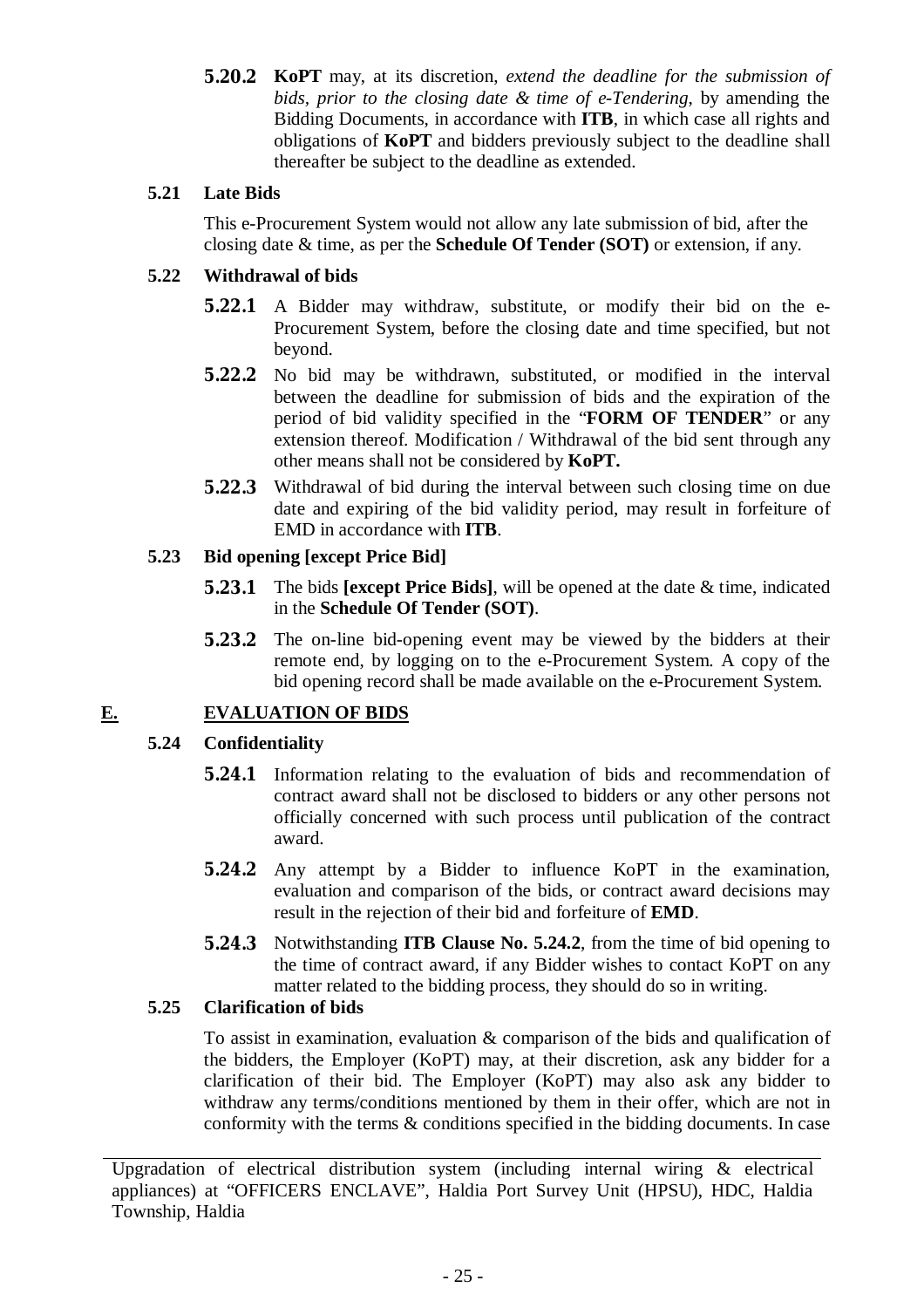any bidder fails to submit required clarification within the time stipulated by the Employer (KoPT), in this regard, the tender would be processed in absence of the clarifications, which may result in disqualification of the corresponding bidder for the instant tender. Any clarification submitted by a bidder, which is not in response to a request by the Employer (KoPT), shall not be considered. The Employer's (KoPT's) request for clarification and the response shall be in writing.

No change in the prices or substance of the bid shall be sought, offered or permitted, nor will the bidder be permitted to withdraw their bid before expiry of the validity period of the bid.

#### **5.26 Deviations, reservations and omissions**

During the evaluation of bids, the following definitions apply:

- (a) "Deviation" is a departure from the requirements specified in the bidding documents ;
- (b) "Reservation" is the setting of limiting conditions or withholding from complete acceptance of the requirements specified in the bidding documents ; and
- (c) "Omission" is the failure to submit part or all of the information or documentation required in the bidding documents.

#### **5.27 Responsiveness of bids**

- **5.27.1** Responsiveness of a bid would be determined on the basis of the contents of the bid itself, and clarification(s) in accordance with **ITB.**
- **5.27.2** A substantially responsive bid is one that meets the requirements of the Bidding Documents without material deviation, reservation, or omission. A material deviation, reservation, or omission is one that,
	- (a) if accepted, would
		- i) affect in any substantial way the scope, quality, or performance of the work specified in the Contract; or
		- ii) limit in any substantial way, inconsistent with the Bidding Documents, KoPT's rights or the bidder's obligations under the proposed contract; or
	- (b) if rectified, would unfairly affect the competitive position of other bidders presenting substantially responsive bids.
- **5.27.3** Bidders shall not contain the following information / conditions to consider them responsive :
	- (a) Either direct or indirect reference leading to reveal the prices of the bids in the Techno-commercial offers;
	- (b) Adjustable prices, other than the provisions stated in **ITB.**
- **5.27.4** If a bid is not substantially responsive to the requirements of the bidding documents, it shall be rejected by KoPT and may not subsequently be made responsive by the bidder, by correction of the material deviation, reservation, or omission.

Upgradation of electrical distribution system (including internal wiring & electrical appliances) at "OFFICERS ENCLAVE", Haldia Port Survey Unit (HPSU), HDC, Haldia Township, Haldia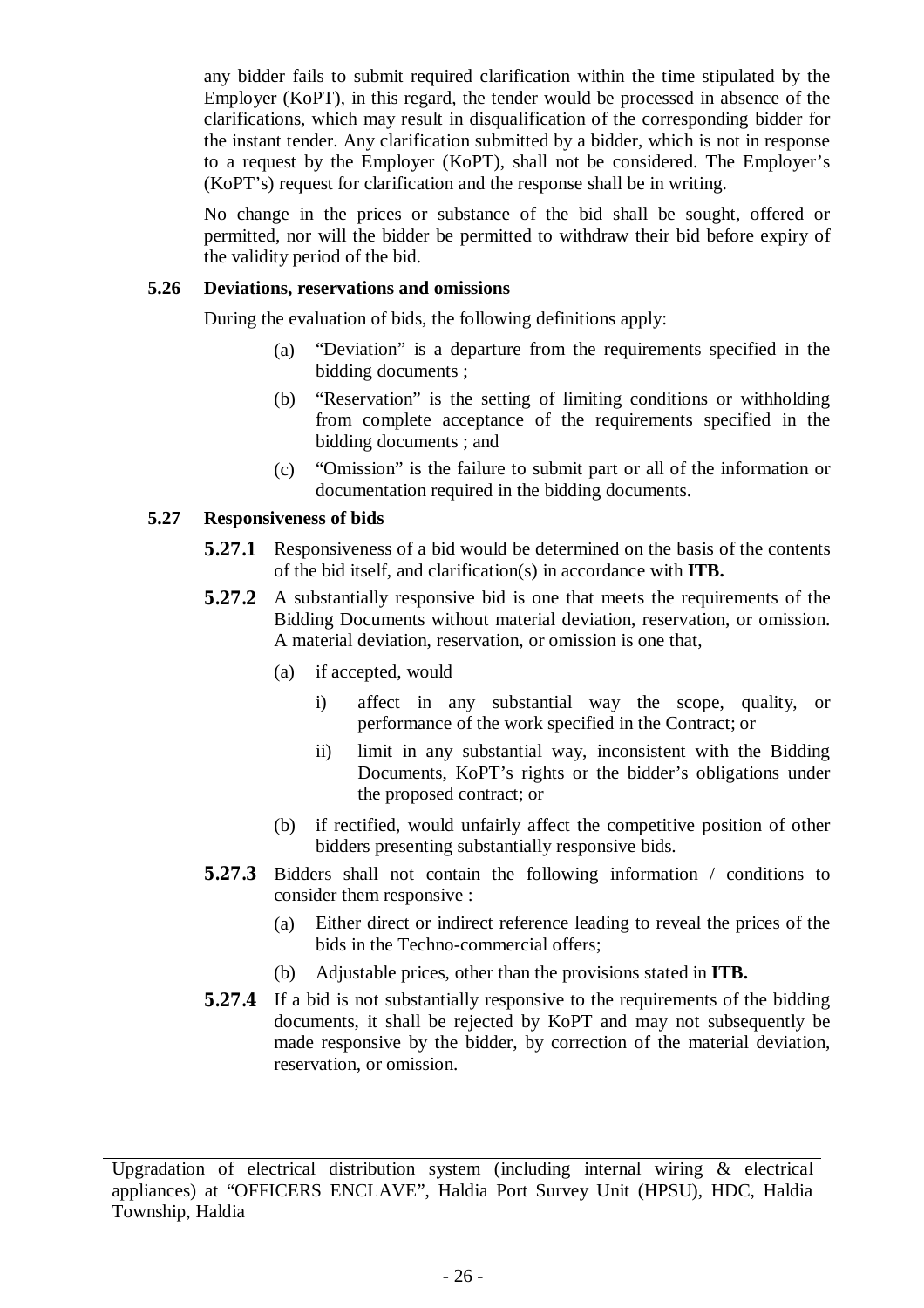#### **5.28 Nonconformities, errors and omissions**

**5.28.1** During examination, evaluation & comparison of the bids and qualification of the bidders, the Employer (KoPT) may, at their discretion, ask any bidder for submitting any document(s) [in case of shortfall in required documents (relating to capacity or otherwise)]. In case any bidder fails to submit required documents within the time stipulated by the Employer (KoPT), in this regard, the tender would be processed in absence of the documents, which may result in disqualification of the corresponding bidder for the instant tender.

> Any document submitted by a bidder, which is not in response to a request by the Employer (KoPT), shall not be considered. The Employer's (KoPT's) request for submission of further document(s) shall be in writing.

- **5.28.2 KoPT** shall examine the bids [including the further documents / clarifictions received in accordance with **ITB**] to confirm that all documents requested in **ITB** have been provided and to determine the completeness of each document submitted.
- **5.28.3** Provided that a bid is substantially responsive, **KoPT** may waive any nonconformities or omissions in the bid that do not constitute a material deviation*.*

#### **5.29 Examination of Pre-qualification Criteria**

- **5.29.1** At first, the contents of the documents, submitted in support of the Prequalification Criteria [including the further documents / clarifications received in accordance with **ITB**] will be scrutinized and evaluated.
- **5.29.2** KoPT may, at their discretion, seek any other detail(s)/document(s), in subsequent course, to ascertain and get confirmed about the competence of the bidder. In case any bidder fails to submit required detail(s)/document(s) within the time stipulated by the Employer (KoPT), in this regard, the tender would be processed in absence of the documents, which may result in disqualification of the corresponding bidder for the instant tender. While evaluating Pre-qualification Criteria, regard would be paid to National Defence and Security considerations of the Indian Government.
- **5.29.3** In case it is found that the Pre-qualification Criteria has not been fulfilled by the bidder or otherwise their participation has not been found acceptable to **KoPT**, the respective bid will be treated as non-responsive and "Price Bid" of the respective Bidder will not be considered further.

#### **5.30 Examination of Techno-commercial offer**

- **5.30.1** After scrutiny of the **Pre-qualification Criteria**, **Techno-commercial Bids** of the Pre-qualified bidders [as indicated above] will be scrutinized & evaluated.
- **5.30.2 KoPT** shall examine the bid to confirm that all terms and conditions specified in the **Technical Specification (Section VI)**, **GCC (Section VII)** and **SCC (Section VIII)** have been accepted by the bidder without any material deviation or reservation or omission.

Upgradation of electrical distribution system (including internal wiring & electrical appliances) at "OFFICERS ENCLAVE", Haldia Port Survey Unit (HPSU), HDC, Haldia Township, Haldia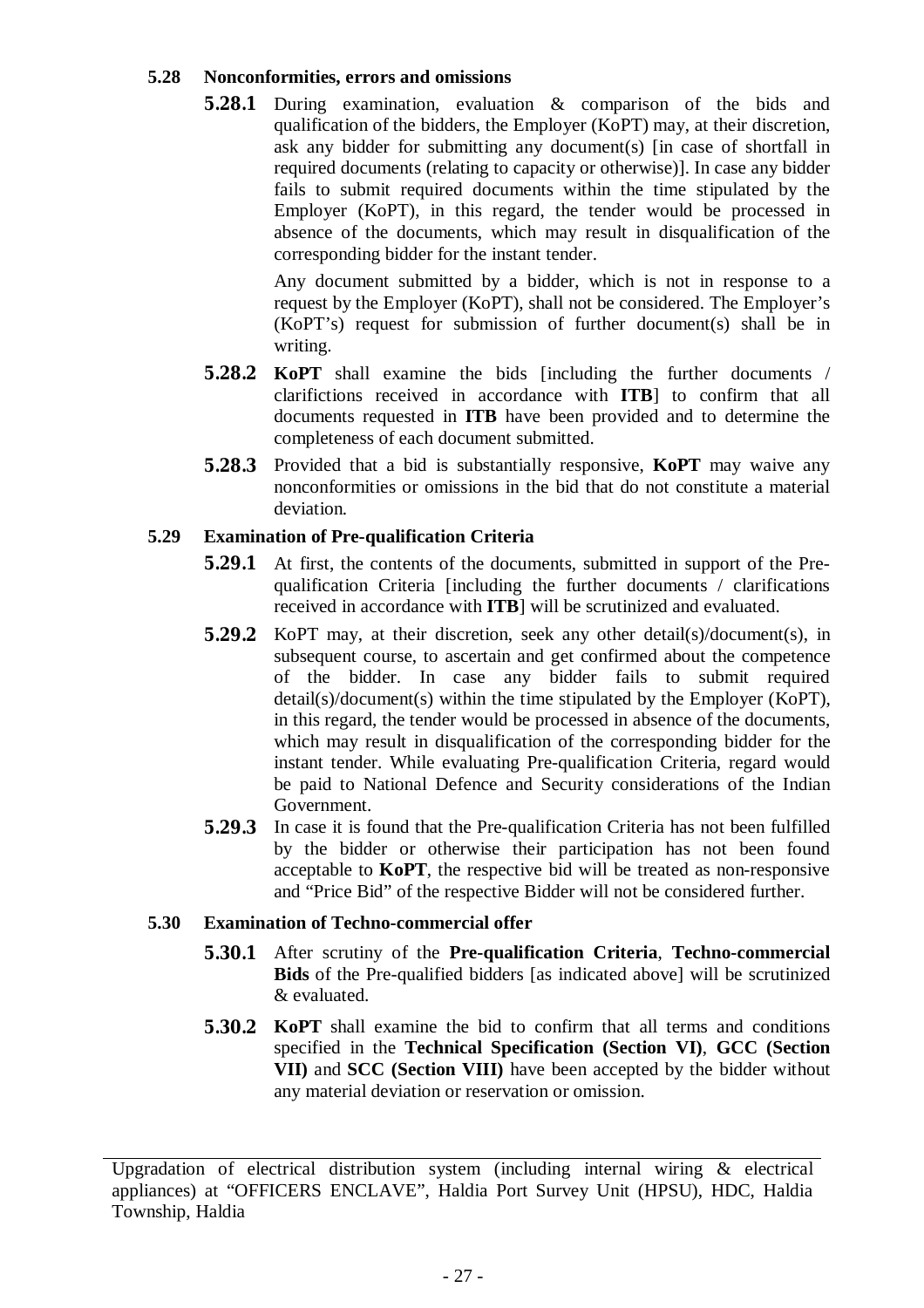**5.30.3** If on examination of the "**Techno-commercial Bid**" of pre-qualified bidders, it is found that they have not accepted all Techno-commercial terms & conditions of the Bidding Documents [considering all addenda / corrigenda, issued], "**Price Bid**" part of such bidder(s) will not be opened. "**Price Bid**" part of other bidder(s) will be opened subsequently as per procedure. Decision of **KoPT** on this matter shall be final.

#### **5.31 Opening of Price Bid**

**PRICE BID**s of the bidders, who qualifies in the "Pre-qualification & Technocommercial Bid", will be opened on a later date, upon due intimation to the concerned bidders at their address furnished by them in their bid.

The on-line price-bid opening event may be viewed by the bidders at their remote end, by logging on to the e-Procurement System. A copy of the price-bid opening record shall be made available on the e-Procurement System

#### **5.32 Comparison & Evaluation of Price-Bid and selection of Successful Bidder**

- **5.32.1** While evaluating the Price Bids, the percentage (%) [ above / below/ at par] quoted by the bidders shall be taken into account and accordingly TOTAL PRICE [considering all items of the "Price Schedule"], will be arrived at. Selection of the successful bidder will be made on the basis of overall lowest offer, thus arrived, subject to fulfilment of all terms & conditions of the instant Bidding Document.
- **5.32.2** In case it is found that the quoted **percentage (%) [ above / below/ at par**] is same for two or more bidders and their bids become the lowest, the respective bidders will be given chance to submit their fresh Price Bid, subject to the condition that the revised " **TOTAL PRICE** [considering all items of the "**Price Schedule"**] arrived, considering the fresh **percentage** (%) [above / below / at par], must be less than the " **TOTAL PRICE**" arrived earlier.
- **5.32.3** The MSE's registered with NSIC /DIC shall not be eligible to get any benefit other than exemption from payment of EMD & Cost of Bidding Document as per New Public Procurement Policy as notified by the Govt. of India, Ministry of Micro Small & Medium Enterprises (MSME) in the Gazette of India vide no. 503, dated 26.03.2012, as splitting of the work can not be done, it being a composite work.
- **5.32.4** It is not obligatory on the part of **KoPT** to accept the lowest bid. They reserve the right to accept a tender in full or in part and / or reject a tender without assigning any reason thereof.
- **5.32.5** In the event of acceptance of tender in part, the rate(s) against each of the item(s) constituting the order shall be identical to the rate(s) for the corresponding item(s), based on the percentage quoted in the Price Bid and tender terms & conditions shall also remain unaltered. Irrespective of whether order is placed on part or, on the whole, no plea for subsequent withdrawal or the amendment will be entertained.

#### **5.33 KoPT's right to accept any bid and to reject any or all bids**

**5.33.1 KoPT** reserves the right to accept or reject any bid, and to annul the bidding process and reject all bids at any time prior to contract award, without thereby incurring any liability to Bidders.

Upgradation of electrical distribution system (including internal wiring & electrical appliances) at "OFFICERS ENCLAVE", Haldia Port Survey Unit (HPSU), HDC, Haldia Township, Haldia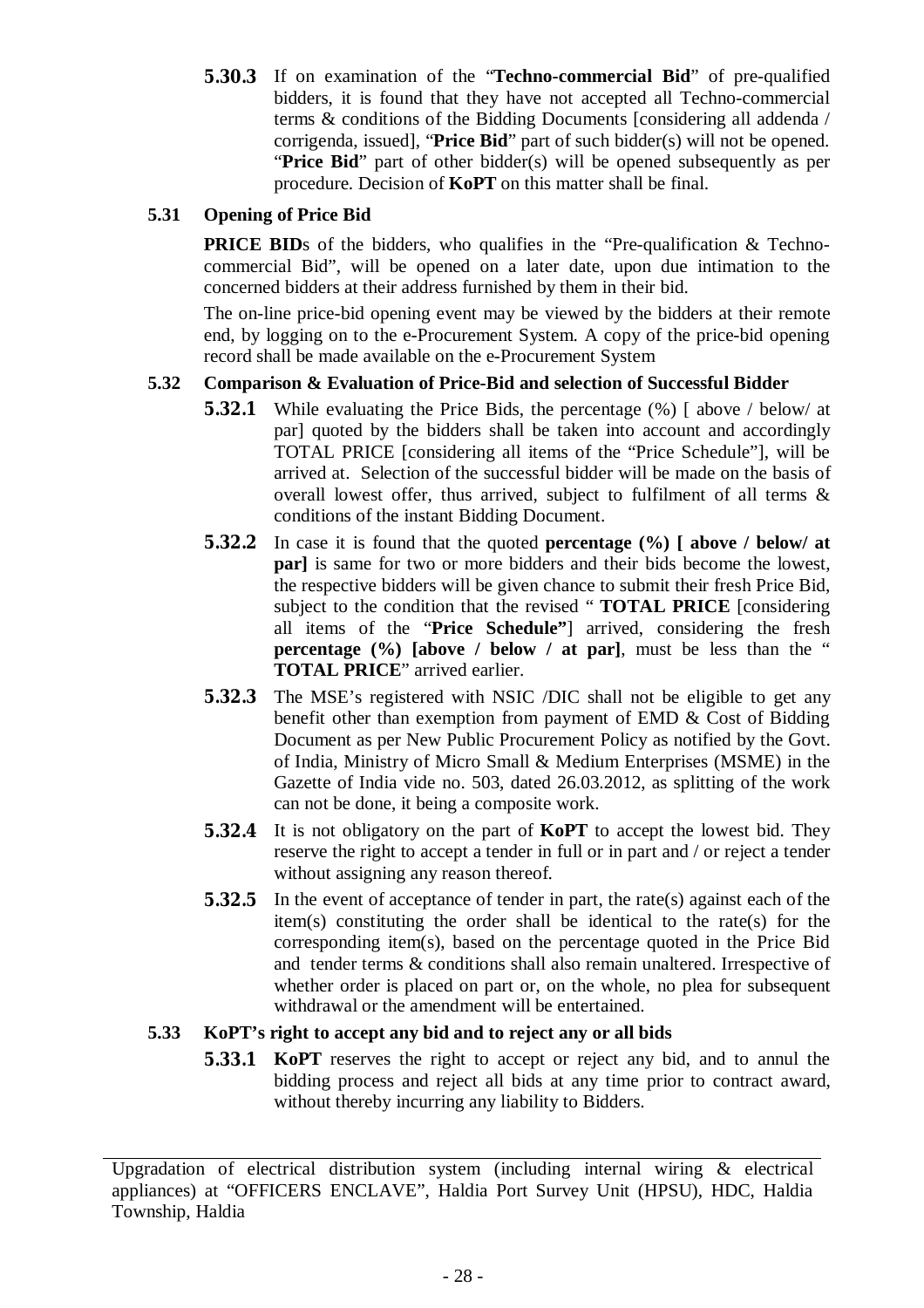#### **F. AWARD OF CONTRACT**

**5.34** Subject to **ITB Clause No. 5.33.1**, **KoPT** shall award the contract to the Bidder whose offer has been determined to be the lowest evaluated bid [as per **ITB Clause No. 5.32**] and is substantially responsive to the Bidding Documents.

#### **5.35 Notification of award**

Prior to the expiration of the period of bid validity or extended validity in accordance with **ITB**, **KoPT** shall notify the **Successful Bidder**, in writing, that their bid has been accepted. The notification letter (hereinafter called the "**Letter of Acceptance**") will be treated as **"Order Letter"** and will constitute the formation of the contract. Such order letter shall specify the **"Contract Price"** in line with **GCC Clause No. 7.1.4 a).**

#### **5.36 Signing of contract agreement**

**5.36.1** After placement of order, **contract agreement** [as per the form furnished in **Section- XI]** should be executed between **Kolkata Port Trust** and the **Contractor (Successful Bidder)**. In this respect, within a week of receipt of intimation regarding acceptance of their bid, the successful bidder shall have to submit, at their cost, required **Stamp Paper** [Non-judicial Stamp Paper of worth not less than **₹50.00**] & **dummy papers** (for three sets).

> Immediately after receipt of the above papers & documents, **KoPT** will send three sets of **contract agreement form** [one set printed on Stamp Paper & dummy papers and two sets printed on dummy papers], photocopy of **one set of documentary transactions between them and KoPT** (till finalisation & award of the Contract) and **Contract Documents** [incorporating all accepted changes and addenda / corrigenda issued, if any], duly signed by the representative of **KoPT** at appropriate places on each pages.

> Within a week, thereafter, the Contractor (Successful Bidder) shall have to return **Contract Agreement forms** (three sets) [after affixing their common seal], the set of **documentary transactions** and **Contract Documents**, duly signed by them at appropriate places on each page.

- **5.36.2** The **contract agreement form** & **Contract Documents** should be signed by the authorized persons of the Contractor, authorized in this respect.
- **5.36.3** After receipt of the **contract agreement forms** (three sets), duly signed by authorised person of **KoPT** & authorized person of the Contractor (Successful Bidder), the same shall be kept under **KoPT**'s custody, after affixing the Common Seal of **KoPT**.

One copy of such **executed contract agreement** (on dummy paper), along with one photocopy of signed **documentary transactions** and **Contract Documents** will be handed over to the Contractor for their record & future reference.

**5.36.4** Total process of executing contract agreement should be completed within 14 days of issuance of "Letter of Acceptance" by KoPT. Until such contract agreement is executed, the other documents referred to the definition of the term "Contract" [**GCC Clause**], shall collectively be the contract.

Upgradation of electrical distribution system (including internal wiring & electrical appliances) at "OFFICERS ENCLAVE", Haldia Port Survey Unit (HPSU), HDC, Haldia Township, Haldia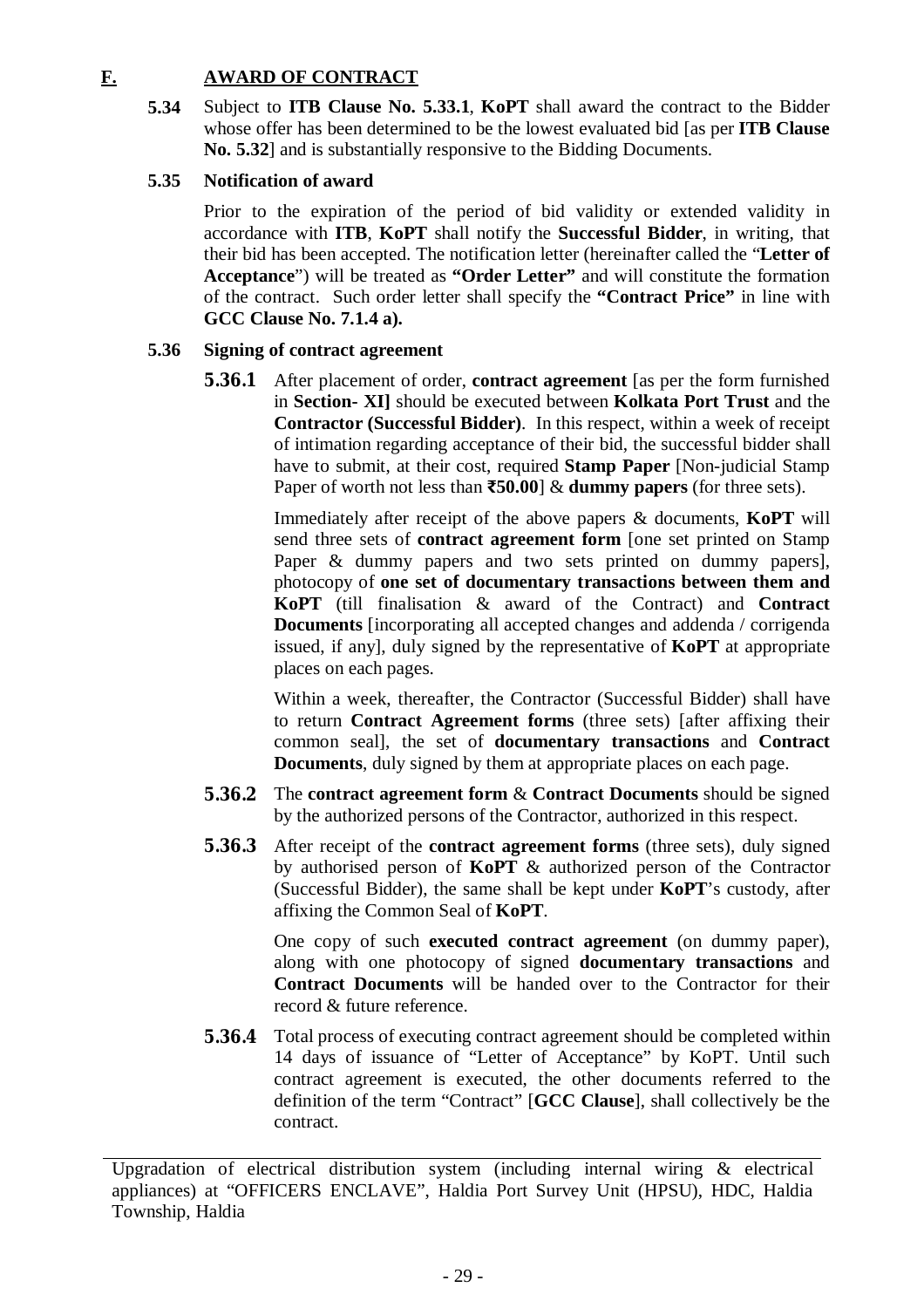#### **5.37 Performance Guarantee / Security Deposit**

- **5.37.1** Within 15 (**fifteen) days** of issuance of "**Letter of Acceptance**" by **KoPT**, the Successful Bidder shall provide the **Performance Guarantee / Security Deposit** in accordance with the **Special Conditions of Contract**.
- **5.37.2** Failure of the successful bidder to submit the above-mentioned **Performance Guarantee / Security Deposit** or sign the contract agreement shall constitute sufficient grounds for the annulment of the award and forfeiture of the **EMD** in accordance with **ITB.**
- **5.37.3** All costs, charges & expenses, including Stamp Duty, shall be borne by the Successful Bidder.
- **5.37.4** No interest / charge, of whatsoever nature, shall be paid by **KoPT** on the amount of Performance Guarantee / Security Deposit, held by them (as per **SCC**) at any stage.

Upgradation of electrical distribution system (including internal wiring & electrical appliances) at "OFFICERS ENCLAVE", Haldia Port Survey Unit (HPSU), HDC, Haldia Township, Haldia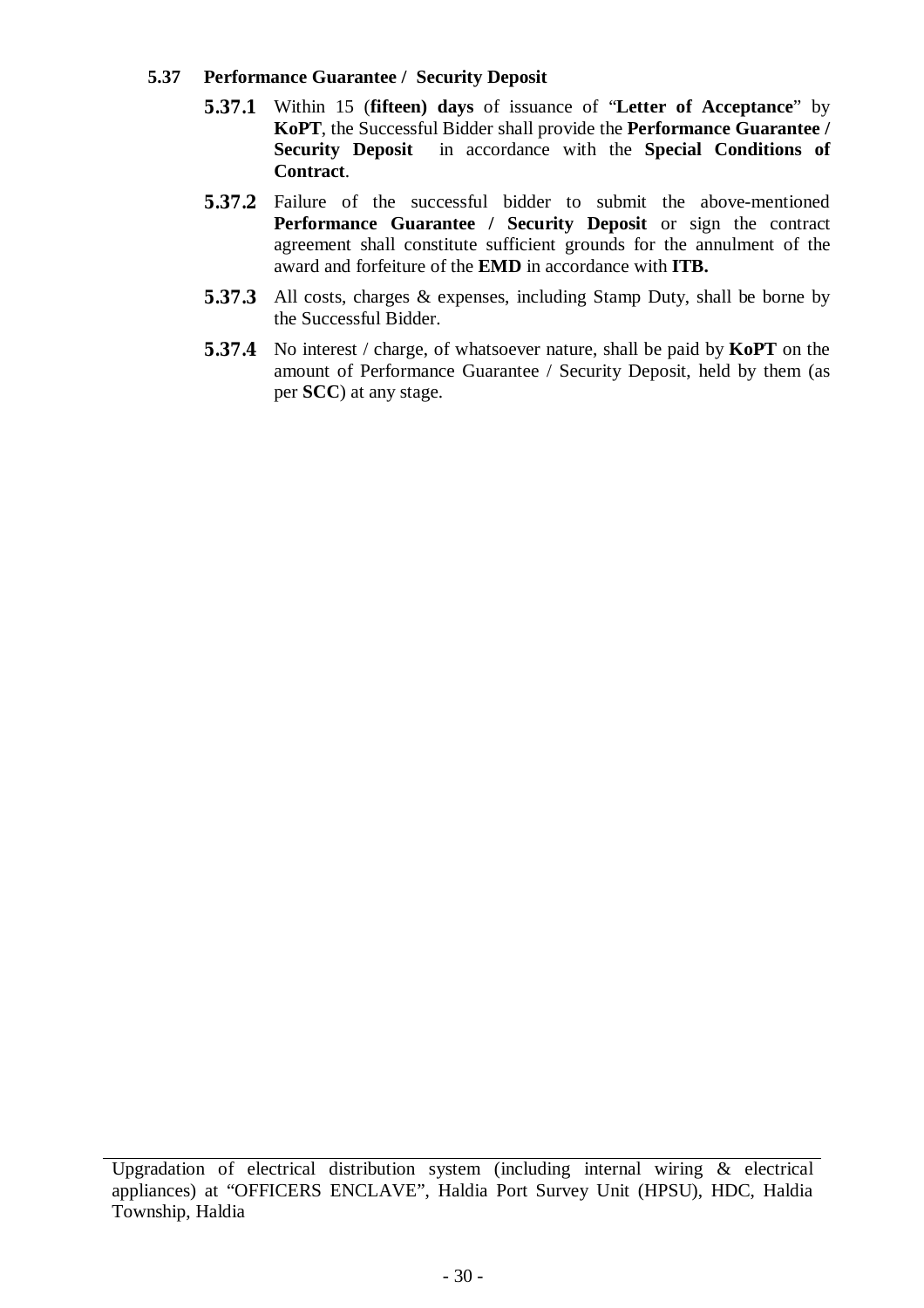# **SECTION - VI TECHNICAL SPECIFICATION**

#### **A. Scope of work**

- **6.1.** The work shall be carried out by the Contractor, having **valid Electrical Contractor's Licence** issued by the competent authority (in line with The Indian Electricity Rule, 1956), under the direct supervision of a person having a **Supervisor Certificate of Competency** (SCC), issued by the appropriate statutory authority, against the following installation work (minimum requirement):
	- a) Wiring for systems not-exceeding 650 V.
	- b) Alternating Current (AC) apparatus upto 650 V.
	- c) Underground cables, for voltages upto 1100 V.
- **6.2.** In connection with the aforesaid work, all materials will be under the custody of the Contractor, till completion of work and commissioning of the same.
- **6.3.** In connection with aforesaid work, transportation and handling of all materials should be done by the Contractor at their own risk, cost and arrangement.
- **6.4.** The Contractor must make their own arrangements for delivery of all materials, as well as for careful and proper unloading at H.D.C.'s site. The responsibility for preventing damage / deterioration to the materials during transit, delivery, unloading at the designated point shall rest with the Contractor. All transit risk will be to Contractor's account.
- **6.5.** The Contractor should arrange, at their own cost, all necessary tools, tackles, lifting machineries, scaffolding, temporary lighting, different vehicular transport etc., required for the execution of total work.
- **6.6.** Electricity and water, if required, will be provided free of cost for the purpose of execution of the work at site.
- **6.7.** No project surplus material will be taken over by HDC, KoPT after completion of the work.
- **6.8.** The installation will be taken over by HDC, KoPT only after successful installation, testing & commissioning of the total work.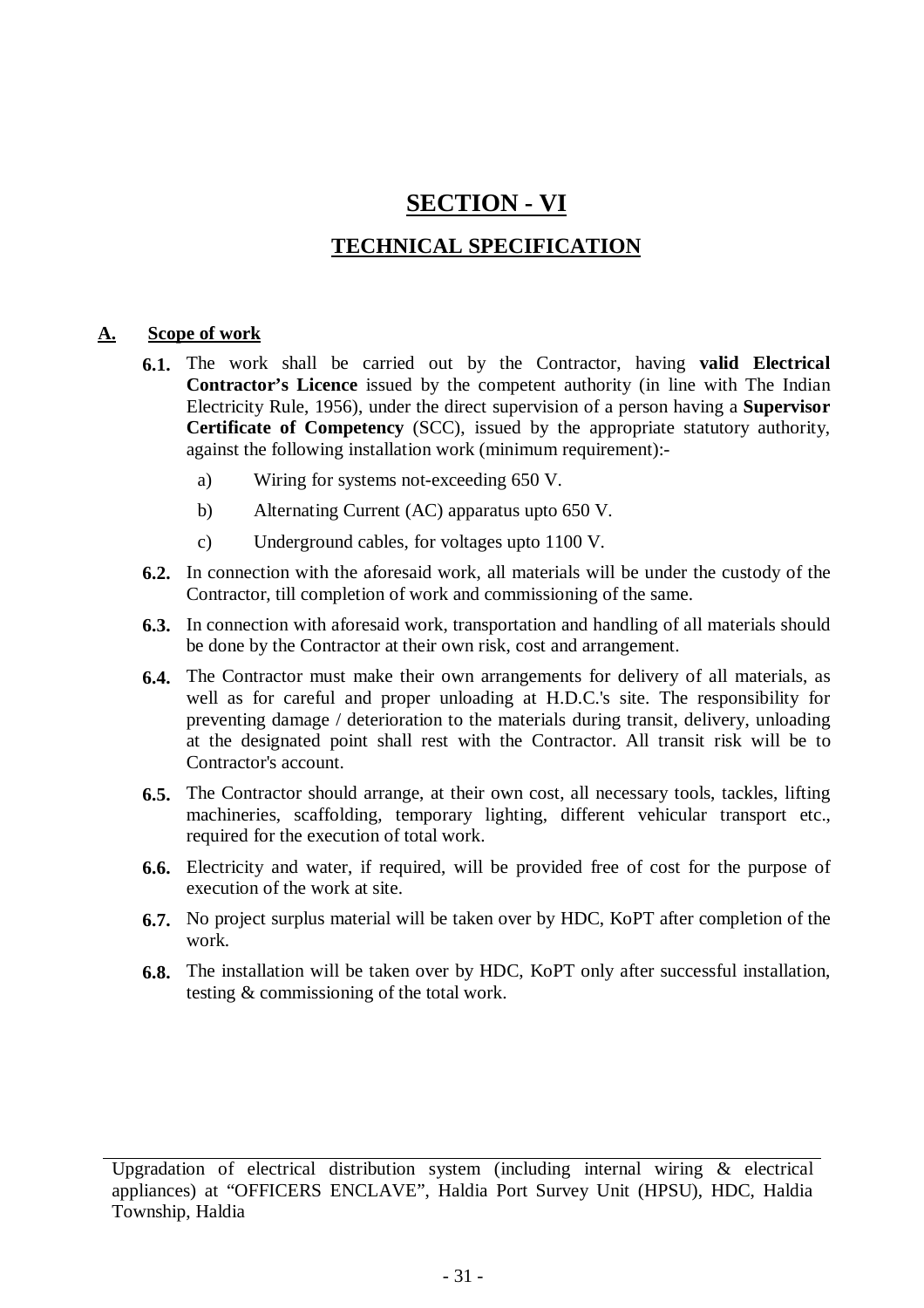## **B. List of Approved Manufacturers /makes :**

#### **6.9.**

| SI.<br>No. | <b>Items</b>                                                                                 | <b>Name of the Manufactures</b>                                           |
|------------|----------------------------------------------------------------------------------------------|---------------------------------------------------------------------------|
| i)         | MCB, RCCB, MCB Type<br>Isolator, MCCB                                                        | L&T / LEGRAND / SIEMENS /<br><b>SCHNEIDER / ABB</b>                       |
| ii)        | <b>MCB</b> Distribution Board<br>/Sub Distribution Board                                     | L&T / LEGRAND / SIEMENS /<br><b>SCHNEIDER / ABB/HENSEL</b>                |
| iii)       | <b>PVC</b><br>insulated (1.1 kV)<br>grade) single / multi-core<br>copper flexible conductor. | FINOLEX / NICCO / HAVELLS / RPG /<br><b>UNIFLEX / MESCAB / RR KABLES</b>  |
| iv)        | LT Cable $(1.1 \text{ kV grade})$<br>PVC / XLPE.                                             | HAVELLS/FINOLEX/GLOSTER/NI<br>CCO/UNISTAR/RPG/UNIFLEX /<br><b>POLYCAB</b> |
| V)         | Cable Lug & Cable Gland                                                                      | DOWELLS / JHONSON / RAYCHEM                                               |
| vi)        | <b>Light Fittings and Lamps</b><br>(Excluding)<br>decorative<br>Bracket Light)               | PHILIPS / WIPRO / BAJAJ /<br><b>CROMPTON / GE</b>                         |
| vii)       | Piano<br>Type Switch,<br>Socket, Ceiling Rose, etc.                                          | ANCHOR / SSK / RIDER / LEGRAND /<br><b>PRITAM</b>                         |
| viii)      | Electronic<br>Type<br>Fan<br>Regulator                                                       | ANCHOR / SSK / RIDER / LEGRAND                                            |
| ix)        | Ceiling Fan and Exhaust<br>Fan                                                               | CROMPTON / USHA / ORIENT /<br><b>HAVELLS</b>                              |
| X)         | Electric<br>Heater<br>Water<br>(Geyser)                                                      | <b>VENUS / BAJAJ / RACOLD /</b><br><b>HAVELLS / CROMPTON</b>              |
| xi)        | Calling Bell                                                                                 | CONA / MAX / ANCHOR                                                       |
| xii)       | Outdoor Type PVC Box                                                                         | HENSEL / SINTEX                                                           |

**6.10.** The type / model of the fans / light fittings should be selected based on the following. In case of non availability of a particular type / model, equivalent type / model (of approved Manufacturers, mentioned above) may be selected based on the specifications indicated against the relevant item. The selected type / model is to be got approved by the Engineer before supply.

Upgradation of electrical distribution system (including internal wiring & electrical appliances) at "OFFICERS ENCLAVE", Haldia Port Survey Unit (HPSU), HDC, Haldia Township, Haldia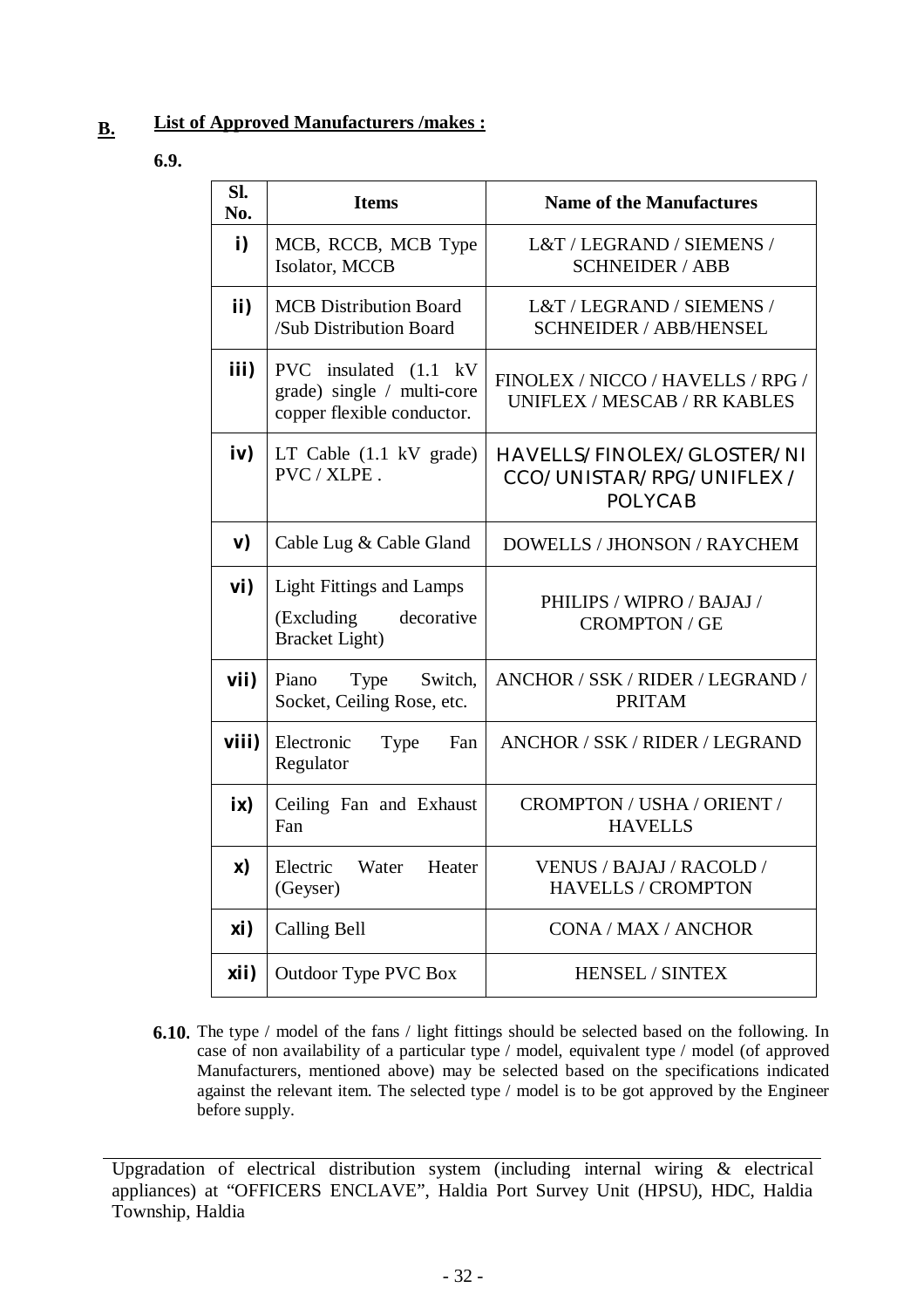| SI.<br>No.      | <b>Items</b>                                                                        | <b>Type / Model</b>                                                                                                                                                                                                                                                                                                                     | <b>Specifications</b><br>(minimum requirement)                                                                                                           |
|-----------------|-------------------------------------------------------------------------------------|-----------------------------------------------------------------------------------------------------------------------------------------------------------------------------------------------------------------------------------------------------------------------------------------------------------------------------------------|----------------------------------------------------------------------------------------------------------------------------------------------------------|
| $\ddot{1}$      | Ceiling Fan<br>[Sweep: 1200]<br>mm]                                                 | <b>High Breeze Plus</b><br>(Crompton)<br>Technix Plus (Usha)                                                                                                                                                                                                                                                                            | Speed: $320$ rpm $-350$ rpm<br>Air Delivery : $\geq$ 210 m <sup>3</sup> / minute<br>Power input : $\leq$ 52 W                                            |
|                 |                                                                                     | Energy Star (Orient)<br>ES-50 (Havells)                                                                                                                                                                                                                                                                                                 | <b>BEE Star Rating: 5</b>                                                                                                                                |
| $\overline{11}$ | <b>Exhaust Fan</b><br>[Sweep: $200$<br>mm                                           | <b>Brisk Air</b><br>(Crompton)<br>Crisp Air (Usha)<br>Ventilator DX<br>(Orient)                                                                                                                                                                                                                                                         | Power input : $\leq 40$ W<br>Blade: Non-metallic                                                                                                         |
| iii)            | <b>Exhaust Fan</b><br>[Sweep: $300$<br>mm]                                          | Ventilair DX<br>(Havells)<br><b>Trans Air</b><br>(Crompton)<br>Turbo Jet DLX<br>(Usha)                                                                                                                                                                                                                                                  | Power input : $\leq 70$ W<br>Blade: Metallic                                                                                                             |
|                 |                                                                                     | Air Flow (Orient)<br>Ventilair DSP<br>(Havells)                                                                                                                                                                                                                                                                                         |                                                                                                                                                          |
| iv)             | Outdoor / Street<br>light type [IP]<br>$65$ ], $30 - 36W$<br>LED Light<br>fittings. | LSTS-30-CDL<br>(Crompton)<br>BRP409 LED CW<br>035 NR FG S1 PSU<br>GR (Philips)<br><b>BRTFG 36W LED</b><br>(Bajaj)<br>LR13-501-XXX-<br>50SPR<br>(Wipro)                                                                                                                                                                                  | Die-Cast<br>Al<br>body<br>$\&$<br>Borosilicate Glass Luminaire<br>Cover for better protection.<br>Correlated colour temperature<br>$(CCT)$ : 5000-6500 K |
| V)              | 1 X 20 -22W,<br>4 ft LED tube<br>light fittings<br>[Box Type] and<br>Lamp           | Batten-IGP131LT8-<br>16<br>Lamp & driver-LTT8-<br>20 (Crompton)<br><b>MAS LED Tube</b><br>1200mm 18W865 T8<br>with Suitable<br><b>PHILIPS Make</b><br>Batten TMC 501 1x<br>LED TUBE (Philips)<br>Batten: BLRB-DB 118<br>Lamp & Driver:<br><b>BLRB 21W CWc</b><br>(Bajaj)<br>Batten-WIO921208<br>Lamp & Driver-LL13-<br>181-65SE (Wipro) | Lamp: LED tubular lamp<br>with Al body & PC Diffuser<br>Material & in-built driver.<br>Correlated colour temperature<br>$(CCT)$ : 6500 K                 |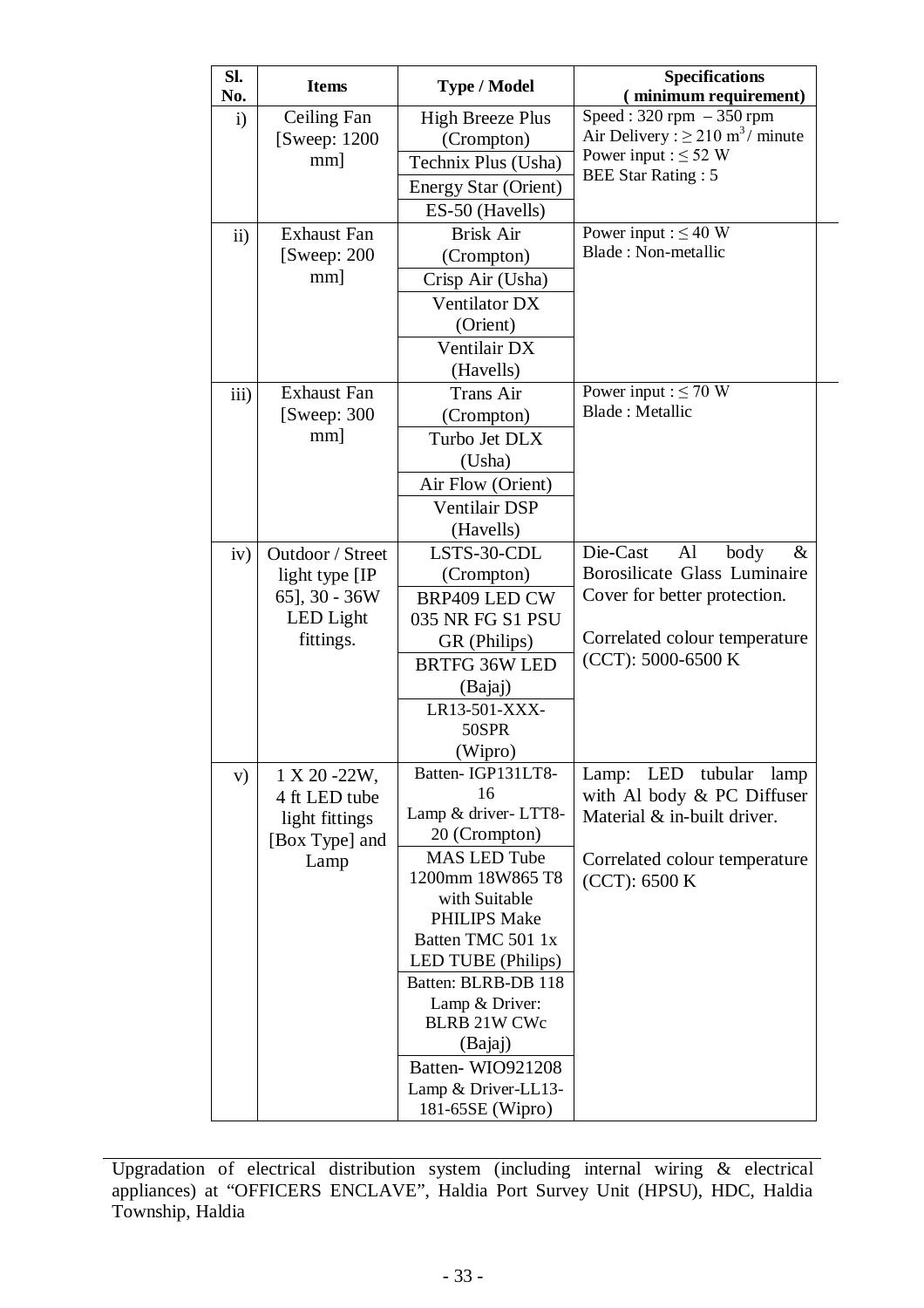| Sl.<br>No.      | <b>Items</b>        | <b>Type / Model</b>        | <b>Specifications</b><br>(minimum requirement) |
|-----------------|---------------------|----------------------------|------------------------------------------------|
| $\overline{vi}$ | $1 X 9W - 10W$      | LCTL-9-CDL                 | Integrated LED Batten with                     |
|                 | 2 ft Integrated     | (Crompton)                 | HET Diffuser Material & in-                    |
|                 | <b>LED</b> Batten   | Philips Astra Line 9W      | built driver.                                  |
|                 |                     | 2 Ft Straight Linear       |                                                |
|                 |                     | Tube<br><b>LED</b>         | Correlated colour temperature                  |
|                 |                     | Light (White)<br>(Philips) | $(CCT)$ : 5700 - 6500 K                        |
|                 |                     |                            |                                                |
|                 |                     | LL20-111-XXX-65-           |                                                |
|                 |                     | NE (Wipro)                 |                                                |
| vii)            | 40W<br>45W<br>to    | LPTO-40-CDL/M              | Material: Die Cast Al with                     |
|                 | Decorative Post     | (Crompton)                 | HET PMMA Diffuser Optics.                      |
|                 | Top LED Light       | <b>BGCL 40W LED</b>        |                                                |
|                 | fittings, with IP   | WH (Bajaj)                 | Correlated colour temperature                  |
|                 | 65 protection.      | LP02-501-XXX-57-           | (CCT): 5700 -6500 K                            |
|                 |                     | XX (Wipro)                 |                                                |
| viii)           | 9W-12W              | LCSR-12-CDL                | Material: Die Cast Al with                     |
|                 | Designing           | (Crompton)                 | PMMA LGP Diffuser Optics.                      |
|                 | Round<br>shaped     | DN170C LED10S-             |                                                |
|                 | surface mounted     | <b>6500 PSU WH</b>         | Correlated colour temperature                  |
|                 | <b>LED</b><br>light | (Philips)                  | (CCT): 5700 -6500 K                            |
|                 | fittings.           | <b>BGCML 12 W LED</b>      |                                                |
|                 |                     | (Bajaj)                    |                                                |
|                 |                     | LW01-101-XXX-60-           |                                                |
|                 |                     | XX (Wipro)                 |                                                |

#### **C. Detailed Technical Specification :**

- **6.11.** Single core PVC insulated (1.1 kV grade) copper conductor (stranded) wires, PVC Casing & Capping, MCBs, RCCB, socket outlets and switches should be of ISI marked.
- **6.12.** All materials required for the entire work should be as per latest Indian Standard (IS) issued by **Bureau of Indian Standard**, as applicable, if not specified otherwise.
- **6.13.** The entire job should be executed in accordance with the requirements of following Acts and rules, including latest amendments:
	- a) Indian Electricity Rules 1956
	- b) Electricity Laws (Amendment) Ordinance, 1997
	- c) Central Electricity Authority Rules, 1977
	- d) Central Electricity Authority Regulations, 1979
	- e) Indian Electricity Act, 2003
- **6.14.** The supply, installation, testing and commissioning of all items required for this work should be complied with the above Acts & Rules and relevant Code of Practice of the **Bureau of Indian Standard**, including National Electrical Code, if not specified otherwise.

Upgradation of electrical distribution system (including internal wiring & electrical appliances) at "OFFICERS ENCLAVE", Haldia Port Survey Unit (HPSU), HDC, Haldia Township, Haldia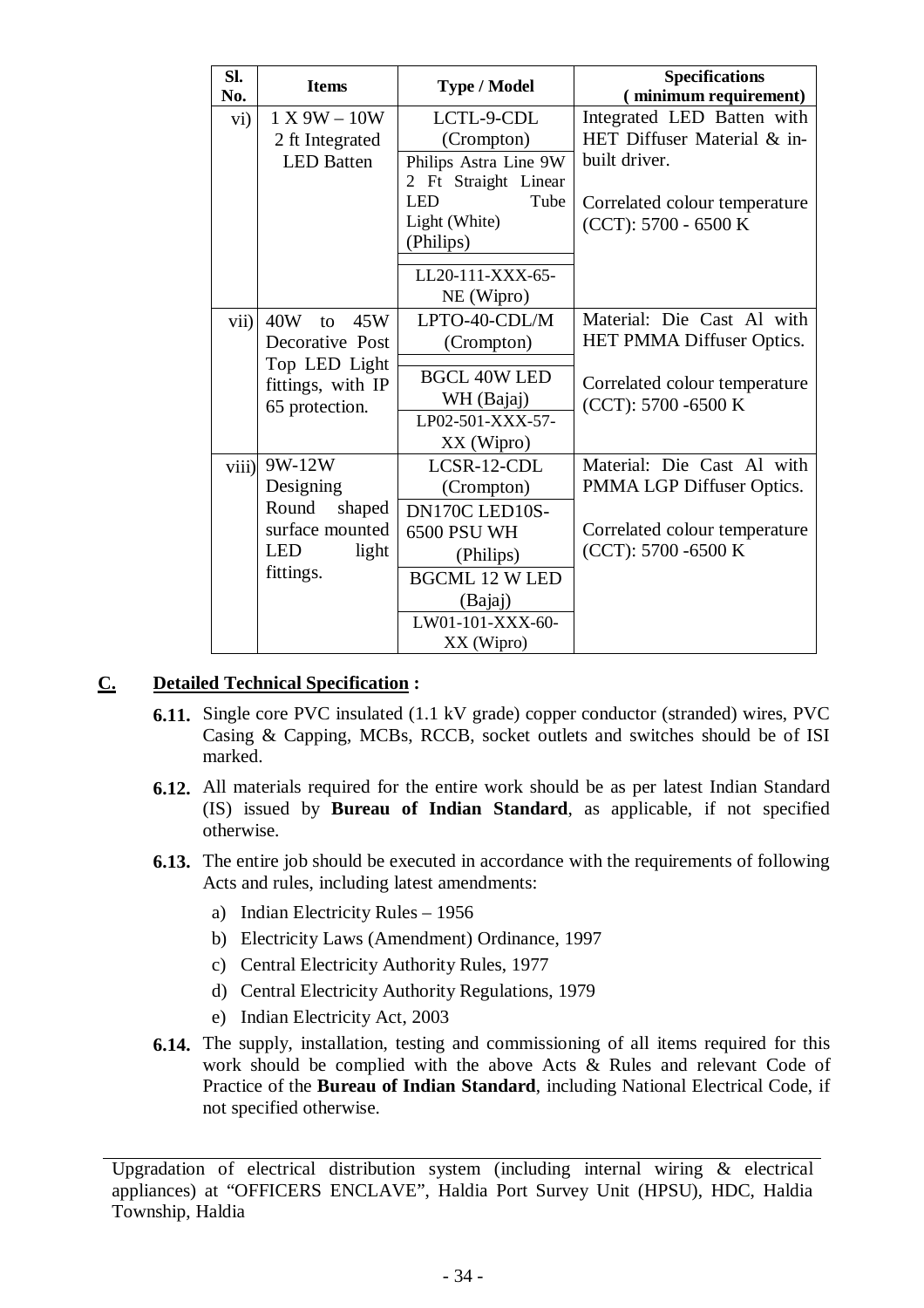**6.15.** Entire earthing should be done in accordance with the relevant Indian Standard (IS) issued by Bureau of Indian Standard, Indian Electricity Rules & Act and Code of Practice. Colour of insulation of the copper wire, to be used for earthing purpose, will have to be GREEN.

All necessary work (including supply of aforesaid cable & other required materials), for providing aforesaid earthing connection, is under the scope of the Contractor.

- **D.** Relevant aspects of following Rules / Code of Practices should also be followed and complied with:
	- i ) Indian Factories Act
	- ii ) Dock Workers (Safety, Health & Welfare) Act, 1987
	- iii) The Workmen's Compensation Act, 1923
	- iv ) The Minimum Wages Act, 1948
	- v ) The Contract Labour (Regulation & Abolition) Act, 1970
	- vi ) Other Local Regulations
- **E.** If during execution of work any damage takes place in the property of HDC, the same will have to be mended good by the contractor at their risk, cost and arrangement. Otherwise the same will be repaired / replaced by HDC, either departmentally or through outside agency and the cost of repairing / replacement will be recovered from the contractor, along with overhead charges @19.25%.

Upgradation of electrical distribution system (including internal wiring & electrical appliances) at "OFFICERS ENCLAVE", Haldia Port Survey Unit (HPSU), HDC, Haldia Township, Haldia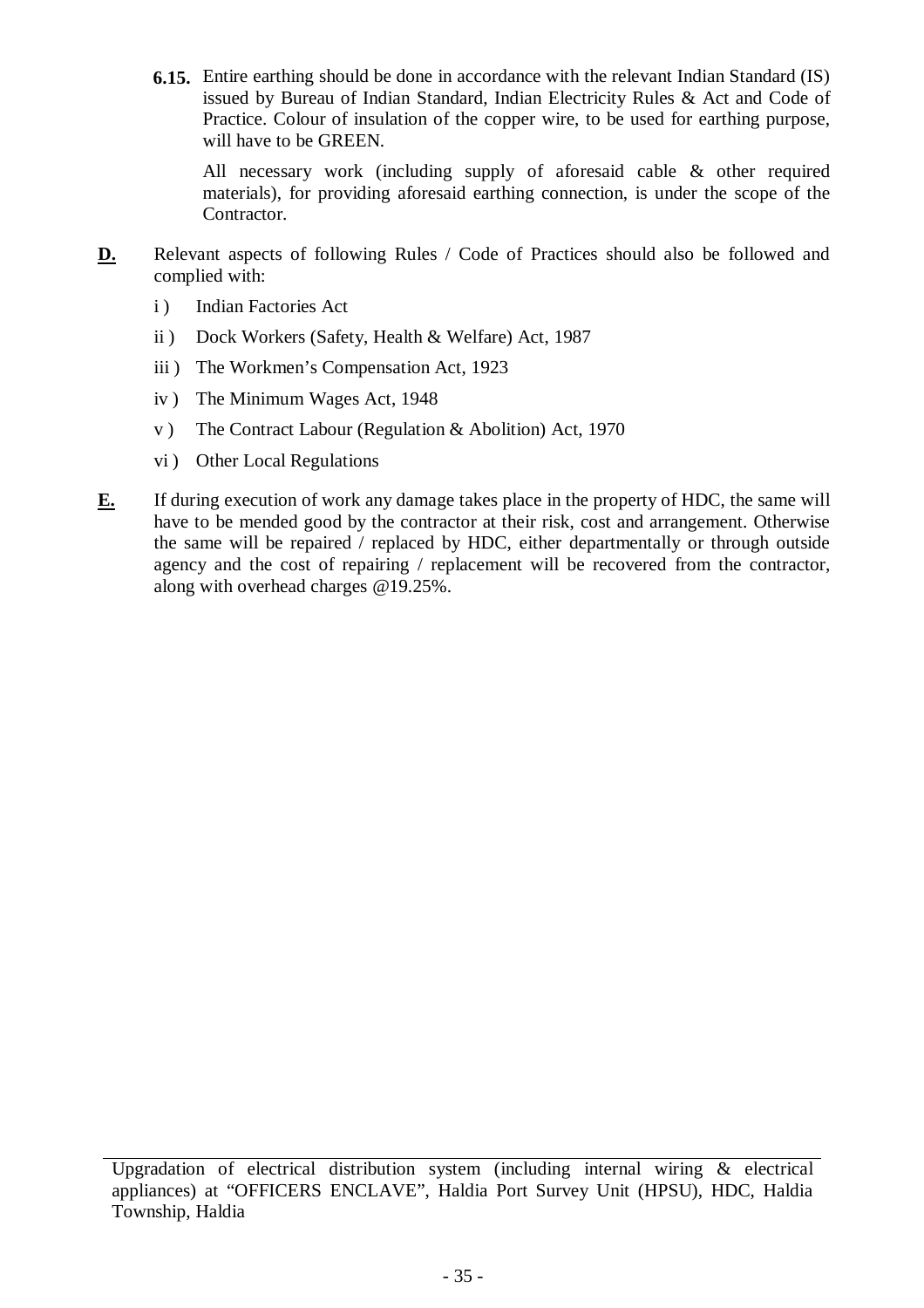# **SECTION VII**

# **GENERAL CONDITIONS OF CONTRACT (GCC)**

# **A. GENERAL PROVISIONS** 1) Definitions 2) Contract documents 3) Interpretations 4) All Drawings are Trustees' property 5) Language 6) Notices 7) Governing Law 8) Patent Rights 9) Stamp duty  $\&$  other expenses 10) Indemnity 11) Employer's lien 12) Additions and alterations **B. THE ENGINEER** 13) Instructions of the Engineer or Engineer's Representative 14) Engineer's power and authority 15) Power of Engineer's Representative 16) Limitation of Engineer's Representative's power 17) Engineer's over-riding power 18) Replacement of the Engineer 19) Determinations

#### **Table of Clauses**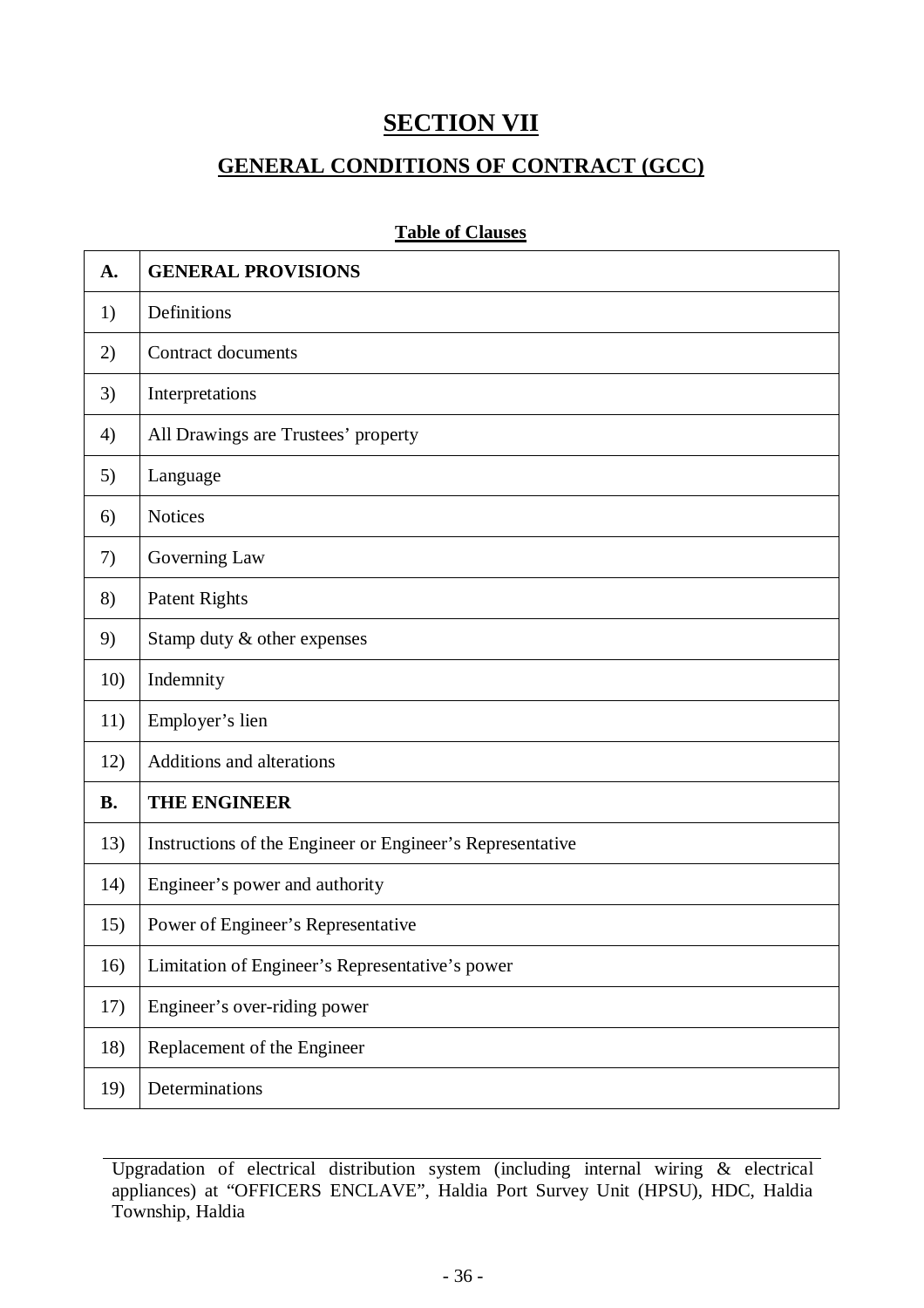| $C_{\bullet}$ | THE CONTRACTOR                                                                                                                           |
|---------------|------------------------------------------------------------------------------------------------------------------------------------------|
| 20)           | Performance Guarantee / Security Deposit                                                                                                 |
| 21)           | Contractor's personnel and Contractor's representative                                                                                   |
| 22)           | Assignment and sub-contracting                                                                                                           |
| 23)           | Access to site                                                                                                                           |
| 24)           | Transportation of materials                                                                                                              |
| 25)           | Contractor's equipment                                                                                                                   |
| 26)           | Supply of water and Electricity                                                                                                          |
| 27)           | Use of ground and land / covered space for Contractor's establishment                                                                    |
| 28)           | <b>Existing services</b>                                                                                                                 |
| 29)           | Contractor to prepare working / progress drawings                                                                                        |
| 30)           | Contractor's price is inclusive of all costs                                                                                             |
| 31)           | Contractor is responsible for all construction process, except for correctness of design and<br>specification formulated by the Engineer |
| 32)           | Contractor to submit his programme of work                                                                                               |
| 33)           | Contractor to supervise the works                                                                                                        |
| 34)           | Contractor is responsible for line, level, setting out, etc.                                                                             |
| 35)           | Contractor is responsible to protect the work                                                                                            |
| 36)           | Contractor is responsible for all damages to other structures / persons caused by him in<br>executing the work                           |
| 37)           | Fossils, Treasure troves, etc. are Trustees' property                                                                                    |
| 38)           | Contractor to indemnify the Trustees against all claims for loss, damage, etc.                                                           |
| 39)           | Dismantled materials Trustees' property                                                                                                  |
| 40)           | Contractor's quoted rates / price must be all inclusive                                                                                  |
| 41)           | Notice to Contractor                                                                                                                     |
| 42)           | Contractor not to publish photograph or particulars of work                                                                              |
| 43)           | Contractor to provide facilities to outsiders                                                                                            |
| 44)           | Work to cause minimum possible hindrance to traffic movement                                                                             |
|               |                                                                                                                                          |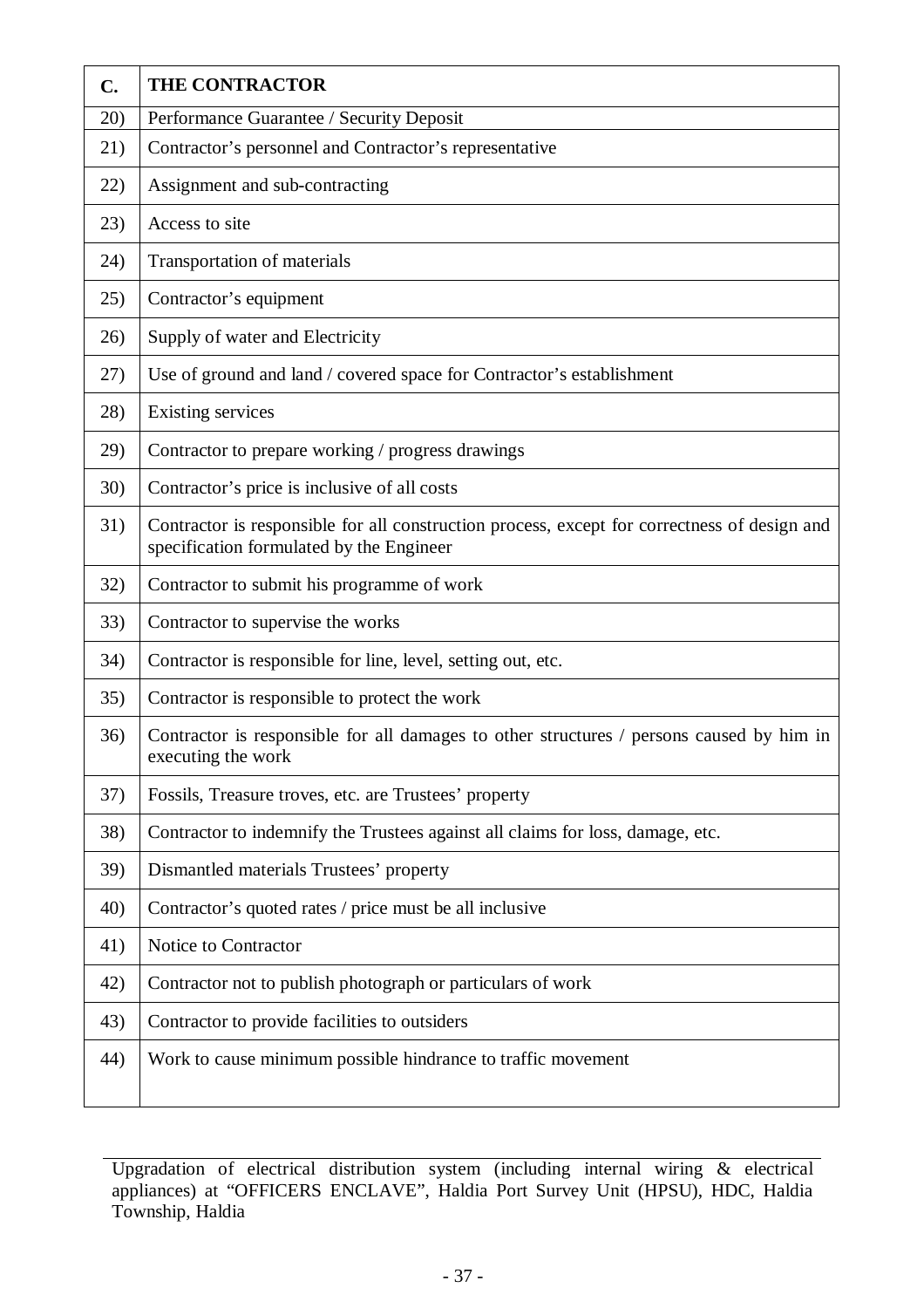| D.  | <b>STAFF AND LABOUR</b>                                                                                 |
|-----|---------------------------------------------------------------------------------------------------------|
| 45) | Engagement of staff and labour                                                                          |
| 46) | <b>Labour Laws</b>                                                                                      |
| 47) | Health and safety                                                                                       |
| 48) | Labour licence                                                                                          |
| 49) | Employees' Provident Fund & Employees' State Insurance                                                  |
| E.  | PLANT, MATERIALS AND WORKMANSHIP                                                                        |
| 50) | Materials to be supplied by the Employer                                                                |
| 51) | Contractor's arrangement for execution of the work                                                      |
| 52) | Inspection and testing                                                                                  |
| 53) | Contractor to replace materials/work not acceptable to the Engineer or his Representative               |
| 54) | Removal of materials on completion                                                                      |
| 55) | Workmanship and secrecy                                                                                 |
| F.  | COMMENCEMENT, EXECUTION & COMPLETION OF WORK, HANDING<br><b>OVER AND TAKING OVER</b>                    |
| 56) | Preliminary time to commence work and maintenance of steady rate of progress                            |
| 57) | Contractor's site office                                                                                |
| 58) |                                                                                                         |
|     | Contractor to observe Trustees' working hours                                                           |
| 59) | Contractor to supply all materials as per requirement of the Engineer or his Representative             |
| 60) | Materials and works                                                                                     |
| 61) | Contractor to submit samples for approval                                                               |
| 62) | Contractor to seek approval of Engineer or his Representative before covering up any<br>portion of work |
| 63) | Contractor to suspend work on order from Engineer or his Representative                                 |
| 64) | <b>Completion Certificate</b>                                                                           |
| 65) | Completion period                                                                                       |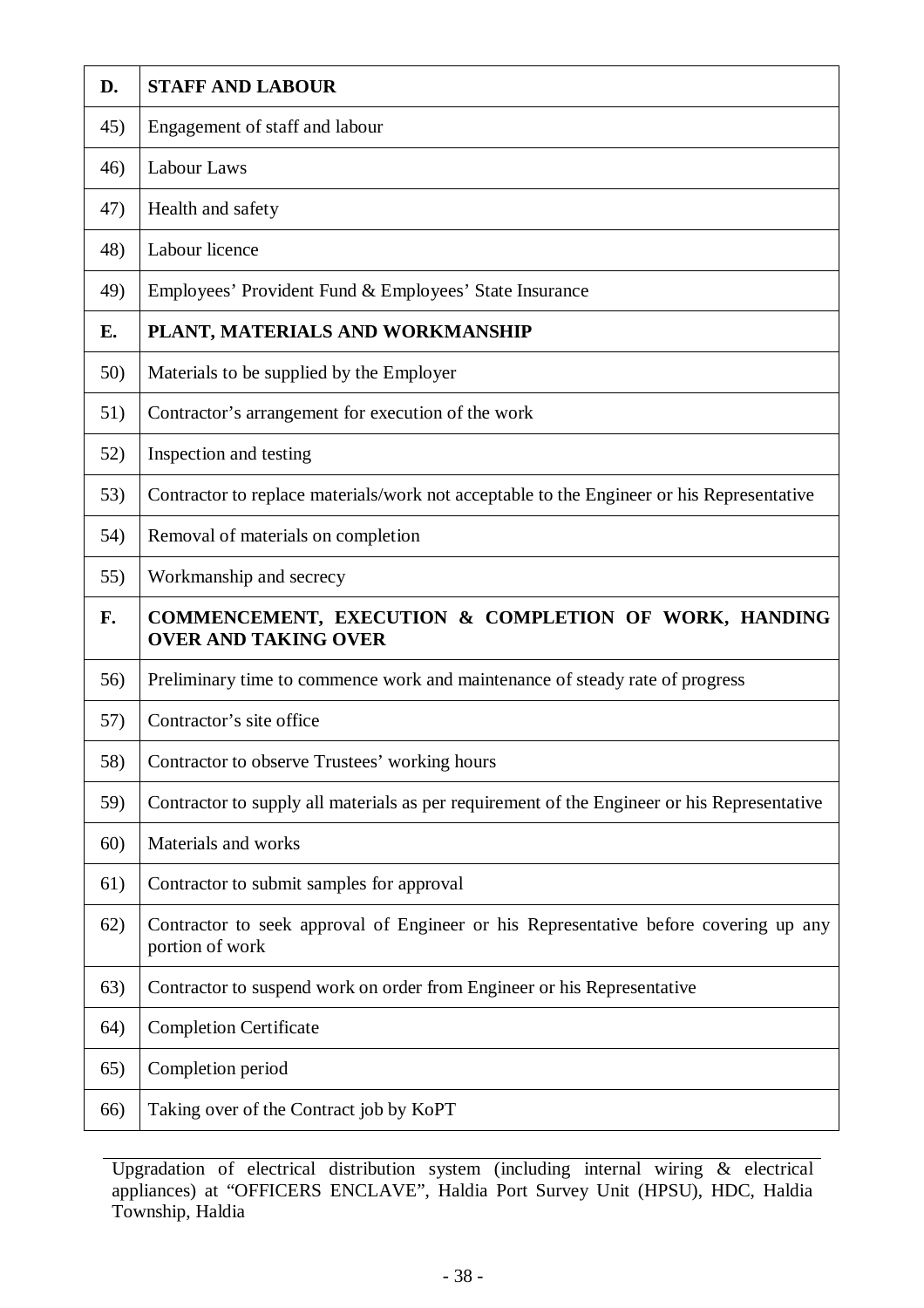| 67) | Defect Liability Period (DLP)                           |
|-----|---------------------------------------------------------|
| 68) | Defects after taking over                               |
| 69) | Extension of completion period and liquidated damage    |
| G.  | <b>CONTRAT PRICE, PAYMENT AND DEDUCTIONS</b>            |
| 70) | <b>Contract Price</b>                                   |
| 71) | Terms of payment                                        |
| 72) | Extra expenses incurred by the Employer                 |
| 73) | Recovery of deducted amount                             |
| 74) | Variation and its valuation                             |
| H.  | <b>TERMINATION BY EMPLOYER</b>                          |
| 75) | Notice to correct                                       |
| 76) | <b>Termination by Employer</b>                          |
| 77) | Valuation at date of termination                        |
| 78) | Payment after termination                               |
| 79) | Employer's entitlement to termination for convenience   |
| 80) | Corrupt or fraudulent practices                         |
| I.  | <b>SUSPENSION AND TERMINATION BY CONTRACTOR</b>         |
| 81) | Contractor's entitlement to suspend work                |
| 82) | <b>Termination by Contractor</b>                        |
| 83) | Cessation of work and removal of Contractor's equipment |
| 84) | Payment on termination                                  |
| J.  | <b>INSURANCE</b>                                        |
| 85) | General requirements for insurances                     |
| Κ.  | <b>FORCE MAJEURE</b>                                    |
| 86) | Definition of Force Majeure                             |
| 87) | Notice of Force Majeure                                 |

Upgradation of electrical distribution system (including internal wiring & electrical appliances) at "OFFICERS ENCLAVE", Haldia Port Survey Unit (HPSU), HDC, Haldia Township, Haldia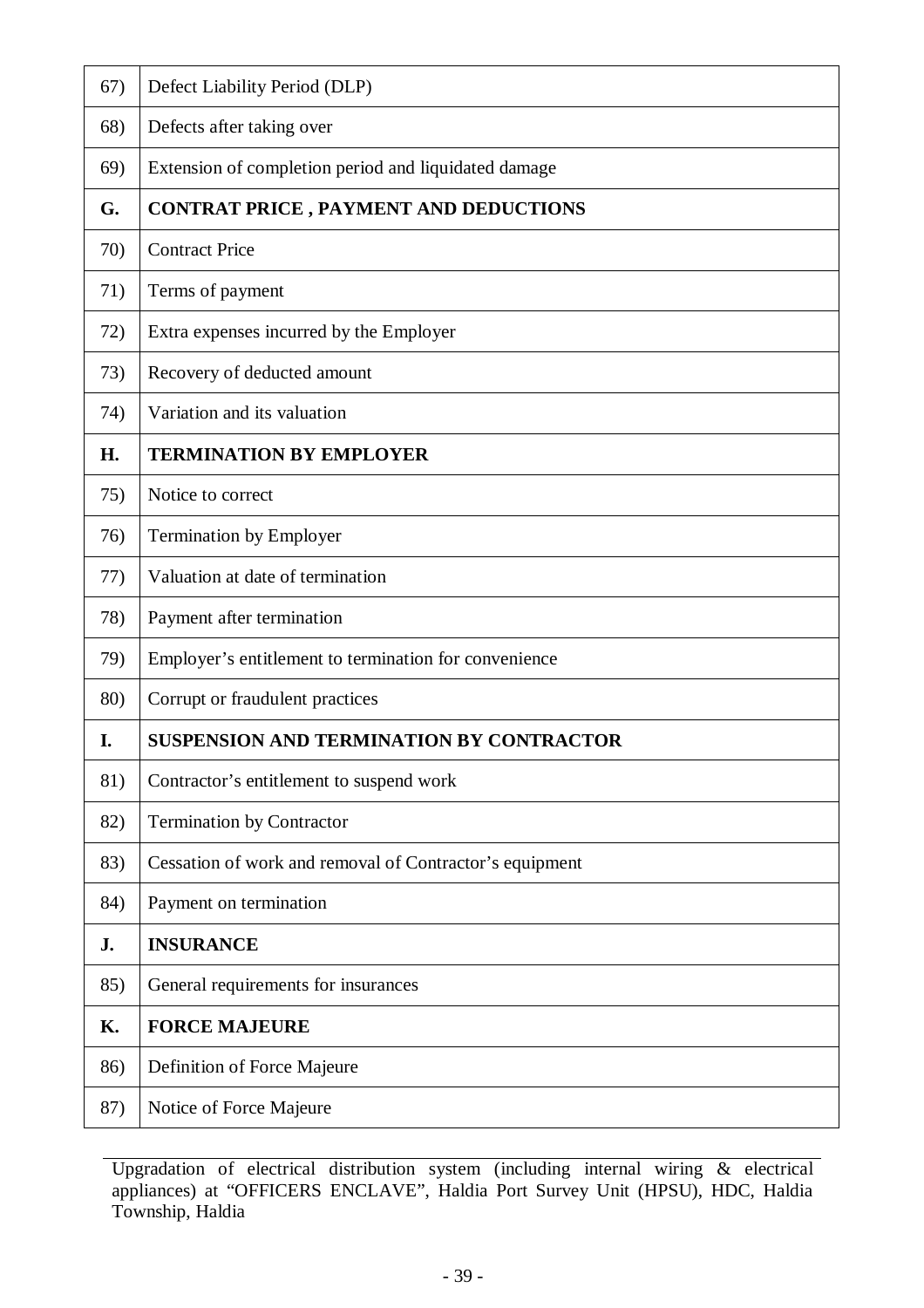| 88) | Duty to minimise delay                      |
|-----|---------------------------------------------|
| 89) | Consequences of Force Majeure               |
| 90) | Optional termination, payment and release   |
| L.  | <b>CLAIMS, DISPUTES AND ARBITRATION</b>     |
| 91) | Engineer's decision                         |
| 92) | Amicable settlement                         |
| 93) | Arbitration                                 |
| 94) | Failure to comply with Engineer's decisions |
| 95) | Progress of work not to be interrupted      |

Upgradation of electrical distribution system (including internal wiring & electrical appliances) at "OFFICERS ENCLAVE", Haldia Port Survey Unit (HPSU), HDC, Haldia Township, Haldia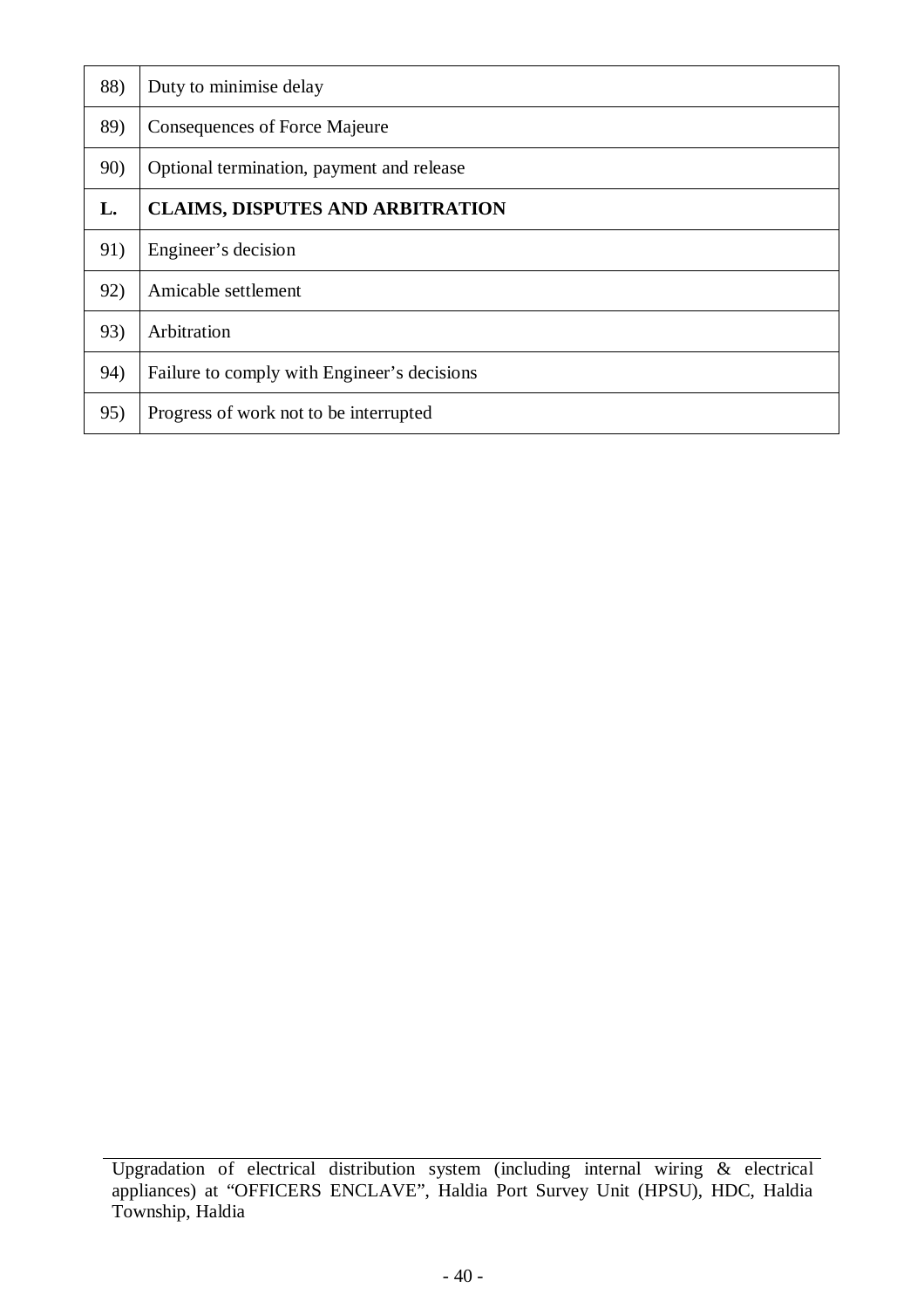# **A. GENERAL PROVISIONS**

#### 7.1 **Definitions**

In the conditions of contract ("these conditions"), which includes particular conditions and these general conditions, the following words and expressions shall have the meanings stated. Words indicating persons or parties include corporations and other legal entities, except where the context requires otherwise.

# 7.1.1 The Contract:

- a) **"Contract"** means and includes these **bidding documents** in entirety (**including** all Addenda and Corrigenda, if any), the **specification**, the **drawings**, the **PRICE SCHEDULE**, the **bid / offer**, the **Letter Of Acceptance**, the **Contract Agreement** (when Contract Agreement would be completed in all respect) and such further documents as may be expressly incorporated in the **Letter Of Acceptance** or **Contract Agreement** (when Contract Agreement would be completed in all respect).
- b) "**Contract Agreement"** means the executed Contract Agreement referred to in **ITB Clause No. 5.37** [**Signing of Contract Agreement**].
- c) "**Contract documents**" means the documents listed in the Contract Agreement, including any amendments thereto.
- d) **"Letter Of Acceptance (LOA)"** or **"Work order"** or **"Order letter"** means the formal acceptance of the bid (and placement of order with the successful bidder), issued by or on behalf of the Employer, including any adjustments or variation to the bid agreed between the Employer and the successful bidder and includes its enclosure(s), annexure(s), etc., if any.
- e) **"Specification"** means the specification of the work included in the contract and any modification thereof or addition thereto made under **GCC Clause No. 7.12** [**Additions and alterations**] or submitted by the Contractor and approved by the Engineer, in writing.
- f) **"Drawings"** means **all drawings, calculations and technical information**, etc., provided by the Engineer to the Contractor under the contract and all **drawings, calculations, samples, patterns, models,** etc., including modification, if any, and other **technical information** & m**anuals** of a like nature, submitted by the Contractor and approved by the Engineer.
- g) **"Tender"** or **"Bid"** means the proposal (priced offer), along with all supporting documents, submitted by the bidder to the Employer for consideration.
- h) **"Price Schedule"** means the priced schedule of items, forming part of the bid.

Upgradation of electrical distribution system (including internal wiring & electrical appliances) at "OFFICERS ENCLAVE", Haldia Port Survey Unit (HPSU), HDC, Haldia Township, Haldia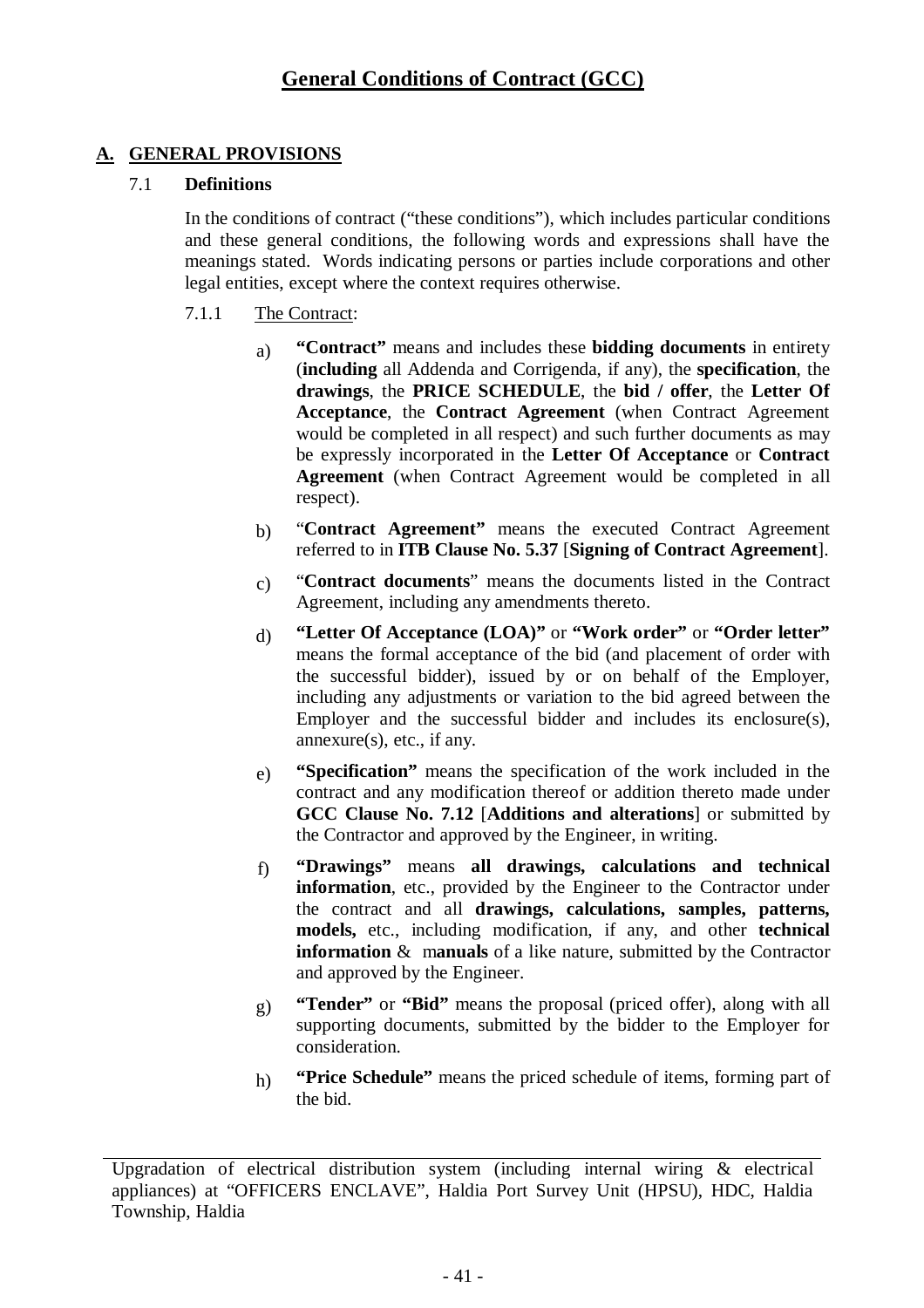- i) "**Tenderer"** or **"Bidder**" means the individual firm, who submits the bid, duly filled up and signed, along with all the required documents and payment instruments, in strict compliance of the conditions / requirements stipulated in these bidding documents.
- j) "Contract data" means the pages completed by the Employer entitled **CONTRACT DATA**.
- 7.1.2 Parties and persons :
	- a) "**Party**" means the **Employer** or the **Contractor**, as the context requires.
	- b) **"Employer"** or "**Board**" or **"Trustees**" or "**Kolkata Port Trust**" or **"KoPT**" means the Board of Trustees for the Port of Kolkata (Calcutta), a body corporate under **Section 3** of the **Major Port Trusts Act, 1963** (as amended from time to time), including their successors, representatives and assigns.
	- c) **"Contractor"** or "**Successful bidder**" or "**Successful tenderer**" means the person or persons, firm or company, whose bid / offer has been accepted by the Employer and is named as such in the Contract Agreement or his representative(s), who is/are duly authorised to deal the contract.
	- d) **"Contractor's representative"** means the person(s) named by the Contractor in the contract or appointed from time to time by the Contractor, under **GCC Clause No. 7.21** [**Contractor's personnel and Contractor's representative**], who acts on behalf of the Contractor.
	- e) **"Sub-contractor"** shall mean a person or persons, firm or company to whom a part of the work has been sub-contracted by the Contractor, with prior consent of the Employer.
	- f) "Contractor's personnel" means the Contractor's representative and all personnel whom the Contractor utilises on site, who may include staff, labour and other employees of the Contractor and of each Subcontractor, and any other personnel assisting the Contractor in the execution of the work.
	- g) **"Engineer"** means the person appointed by the Employer to act as the Engineer for the purposes of the contract and named in the **Contract data**, or other person appointed from time to time by the Employer and notified to the Contractor under **GCC Clause No. 7.18** [**Replacement of the Engineer**].
	- h) "**Engineer's Representative"** means any sub-ordinate Engineer or assistant to the Engineer or any other official appointed from time to time by the Engineer to perform the duties set forth in **GCC Clause Nos. 7.13 to 7.15** hereof.
	- i) "**Engineer-in-charge**" means employee of KoPT, authorised by the Engineer to look after the physical execution of the contract, at site level.

Upgradation of electrical distribution system (including internal wiring & electrical appliances) at "OFFICERS ENCLAVE", Haldia Port Survey Unit (HPSU), HDC, Haldia Township, Haldia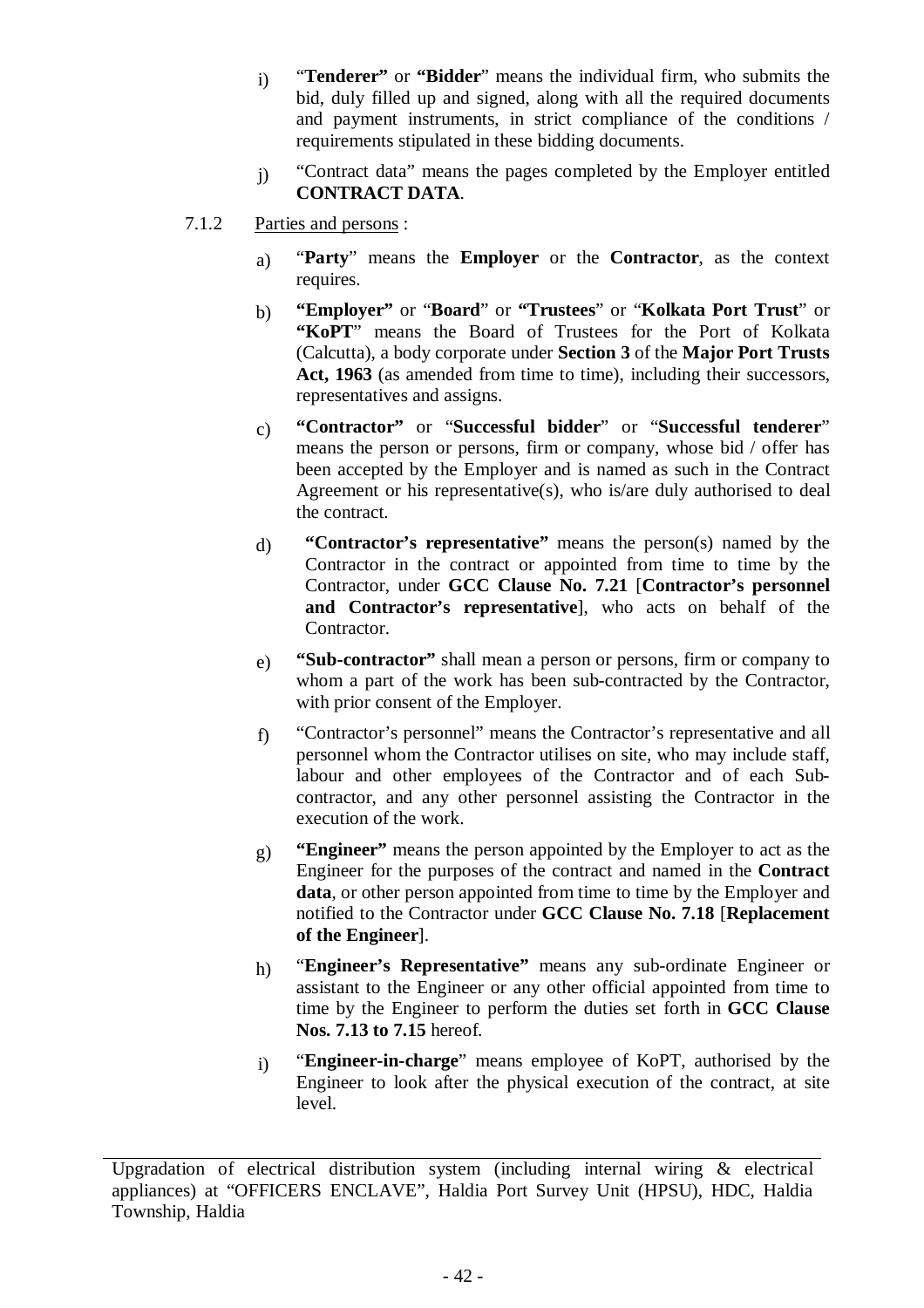- j) "**Haldia Dock Complex**" or **"HDC"** means a Dock Complex situated at Haldia, under **Kolkata Port Trust**.
- k) "**Chairman**" means the Chairman of the Board of Trustees for the Port of Kolkata (Kolkata Port Trust) and includes the person appointed to act in his place under Sections 14 and 14A of the Major Port Trusts Act, 1963.
- l) "**Deputy Chairman**" means the Deputy Chairman, Haldia Dock Complex and includes the person appointed to act in his place.
- m) "**General Manager (Engineering)"** means the Officer appointed to take charge of Plant & Equipment Division, Infrastructure & Civic Facilities Division and Materials Management Division of HDC, under the supervision of the Deputy Chairman, HDC.
- n) "**Senior Deputy Manager (P&E)"** or " **Deputy Manager (P&E)"** means the Officer of Plant & Equipment Division of HDC, reporting to the General Manager (Engineering).
- 7.1.3 Dates and periods:
	- a) **"Completion period"** means the time of completion/period of execution notified under 7.65 [Completion period].
	- b) **"Month",** for the purpose of this contract, shall mean the period starting from the date of commencement in any month to the previous date of the following month, as per English Calendar.
	- c) **"Week",** for the purpose of this contract, shall mean any period of 7 (seven) consecutive English Calendar Days.
	- e) **"Day",** for the purpose of this contract, means English Calendar Day.
- 7.1.4 Money and payments:
	- a) "**Contract price**" or "**Contract value**" means the sum named in the "**Letter of Acceptance** (**LOA**)" [excluding GST] of the bid /offer of the Contractor, subject to such additions thereto and deductions therefrom, as may be made by the Engineer, under the provisions contained in this bidding document.
	- b) **"Cost"** means all expenditure reasonably incurred (or to be incurred), by the Contractor, whether on or off the site, including overhead and similar charges, but does not include profit.
	- c) **"Foreign Currency"** means the currency other than Indian Currency.
- 7.1.5 Work:
	- a) "**Work**" means the work to be executed in accordance with the contract and includes authorised "**Extra work**", "**Excess work**" and "**Temporary work**".
	- b) "**Temporary work"** means all temporary work of every kind required in or about the execution, completion or maintenance of the work and includes (without thereby limiting the foregoing definitions) all temporary erections, scaffolding, ladders, timbering soaking vats, site offices, cement and other godowns, platforms and bins for stacking

Upgradation of electrical distribution system (including internal wiring & electrical appliances) at "OFFICERS ENCLAVE", Haldia Port Survey Unit (HPSU), HDC, Haldia Township, Haldia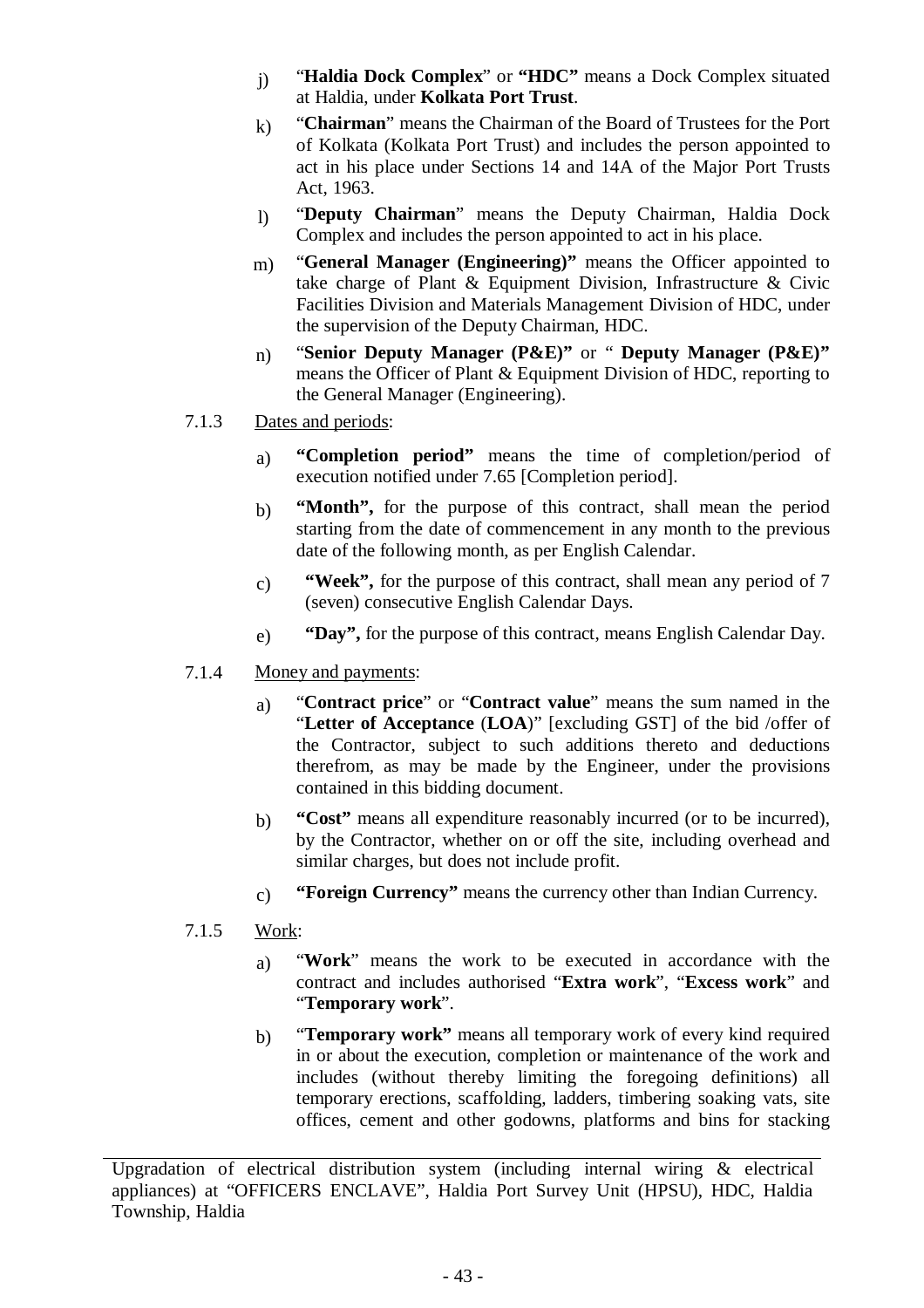building materials, gantries, temporary tracks and roads, temporary culverts and mixing platforms.

- c) "**Excess work**" means the required quantities of work, in excess of the provision made in the contract, against any item of the "**Price Schedule**".
- d) "**Extra work**" means those work, required by the Engineer for completion of the contract, which were not specifically and separately included in the schedule of items of the work (i.e. "**Price Schedule**") of the bidding document.
- e) "**Related Services**" means the services incidental to the supply of goods / contract job, such as insurance, installation, training, initial maintenance and other obligations of the Contractor, under the contract.
- 7.1.6 Other definitions
	- a) "**Constructional plant**" means all appliances or things, of whatsoever nature, required in or about the execution, completion or maintenance of the work or temporary work and includes (without thereby limiting the foregoing definition) all machinery and tools, but does not include materials or other things intended to form or forming part of the permanent work.
	- b) **"Site"** means the land and other places, on, under, in or through which the contract is to be executed or carried out and any other lands or places provided by the Employer for the purpose of the contract.
	- c) "**Excepted Risks**" means riot, in so far as it is uninsurable, war, invasion, act of foreign enemies, hostilities (whether war be declared or not), Civil War, rebellion, revolution, insurrection or military or usurped power or use or occupation by the Trustees of any portion of the works in respect of which a certificate of completion has been issued (all of which are herein collectively referred to as the excepted risks).
	- d) **"Approved / approval"** means approval in writing.
	- e) **"Test on Completion"** means such tests, prescribed by the applicable Design Standard, codes and described in the bidding document, to me performed by the Contractor before the equipment / items / installations are supplied, delivered and taken over by the Employer.
	- f) **"Defect Liability Period (DLP)" means the period defined in the GCC Clause No. 7.67.**
	- g) "**Force Majeure**" is defined in **GCC Clause No. 7.86** [**Definition of Force Majeure**].

#### 7.2 **Contract documents**

7.2.1 The several documents forming the contract are to be taken as mutually explanatory of one another and should anything appear in one, which is not described in the other, no advantage shall be taken of any such omission.

Upgradation of electrical distribution system (including internal wiring & electrical appliances) at "OFFICERS ENCLAVE", Haldia Port Survey Unit (HPSU), HDC, Haldia Township, Haldia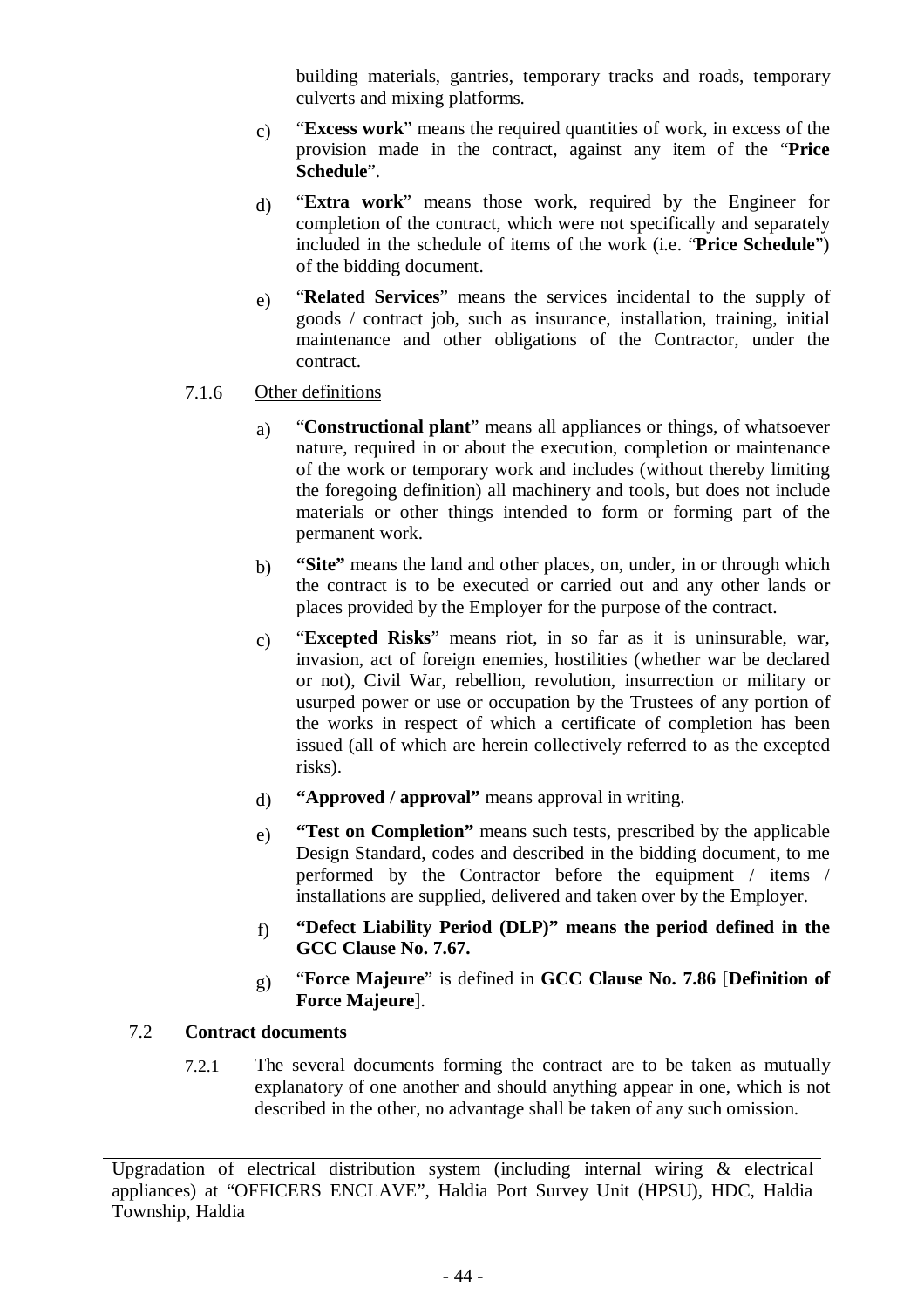- 7.2.2 In case, any discrepancies or inconsistencies however appear or should any misunderstandings arise as to the meaning and of the specifications or drawings or as to the dimensions or the quality of the materials or the due and proper execution of the work or as to the measurement or quality and valuation of the work executed under this contract or as extra thereupon, the same shall be explained by the Engineer or his authorised representative.
- 7.2.3 The explanation of Engineer or his authorised representative shall be final and binding upon the Contractor and the Contractor shall execute the work according to such explanations, and without extra charge or deductions and do all such work and things as may be necessary for the proper execution of the contract as implied by the specification and drawings, even though such work and things are not specifically shown and described therein.

# 7.3 **Interpretations**

- 7.3.1 In the contract, except where the context requires otherwise:
	- a) words indicating one gender include all genders;
	- b) words indicating the singular also include the plural and words indicating the plural also include the singular;
	- c) provisions including the word "agree", "agreed" or "agreement" require the agreement to be recorded in writing;
	- d) **"written"** or **"in writing"** means hand-written (manuscript), typewritten, printed or Electronically made, and resulting in a permanent record, under or over signature and seal, as the case may be;

and

e) the word "tender" is synonymous with "bid', and "tenderer" with "bidder" and the words "tender documents" with "bidding and the words "tender documents" with "bidding documents".

# 7.4 **All Drawings are Trustees' property**

7.4.1 The Drawings, referred to in the Special Conditions of Contract / Technical Specification / Price Schedule, if and as applicable, shall be furnished by the Engineer to the Contractor, free of cost, for his use on the work, but these shall remain the property of the Trustees and hence, the Contractor shall return them to the Engineer or his Representative on completion of the work, if not torn or mutilated on being regularly used at site.

# 7.5 **Language**

7.5.1 The contract as well as all correspondence and documents relating to the contract, exchanged between the Contractor and the Employer/Engineer, shall be written in **English Language only**. If any documents/manuals/printed literature/drawings is submitted by the Contractor in other language(s), the same should be accompanied by an accurate translation of the relevant pages in the English language. In that case, for the purposes of interpretation of the contract, such translation shall govern.

Upgradation of electrical distribution system (including internal wiring & electrical appliances) at "OFFICERS ENCLAVE", Haldia Port Survey Unit (HPSU), HDC, Haldia Township, Haldia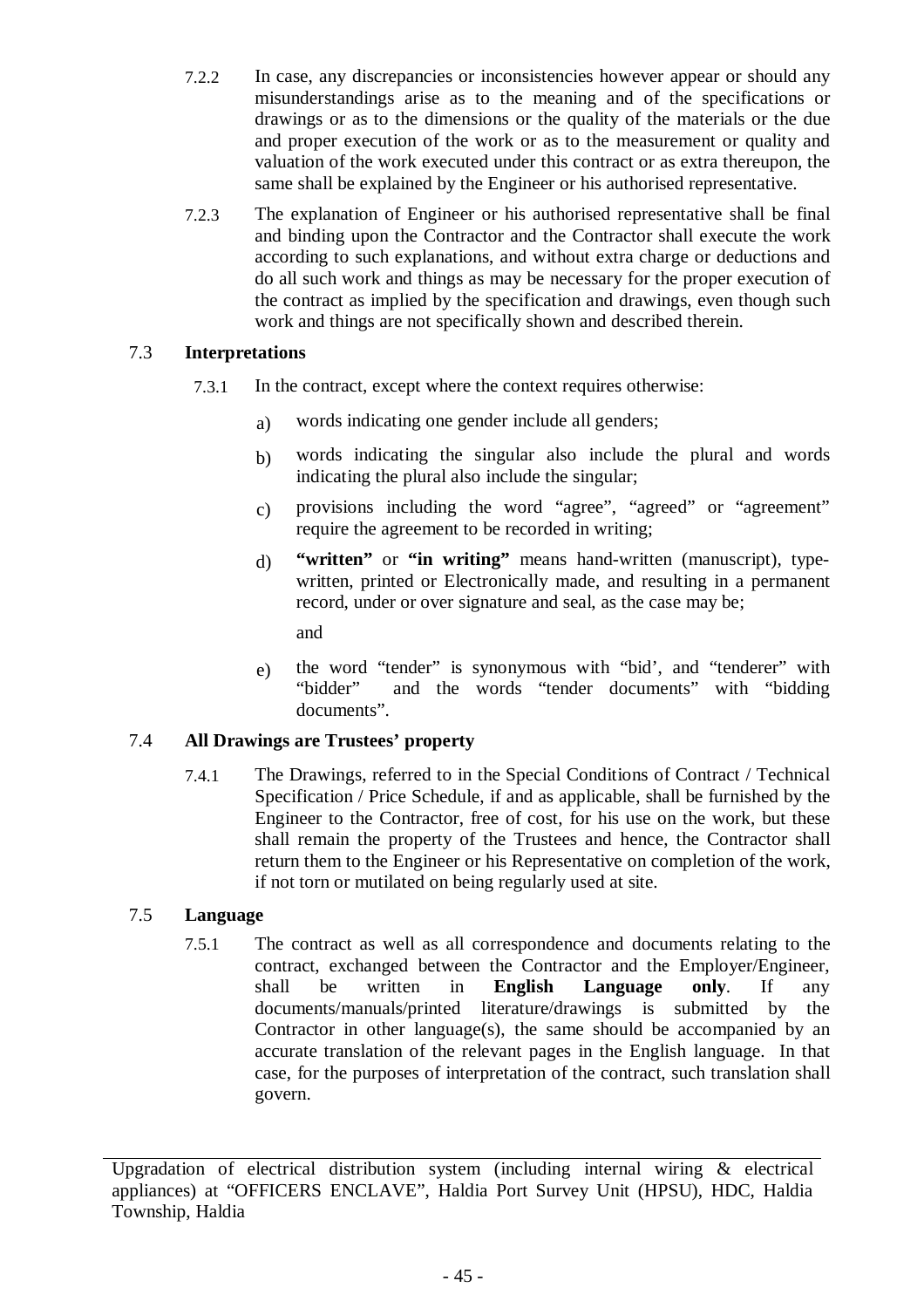7.5.2 The Contractor shall have to bear all costs of translation to the English Language and all risk of the accuracy of such translation, for documents provided by the Contractor.

#### 7.6 **Notices**

- 7.6.1 Any notice, given by one party to the other, pursuant to the contract, shall be in writing, to the address specified in the **Contract data**. The term "in writing" means communicated in written form, with proof of receipt.
- 7.6.2 A notice shall be effective when delivered or on the notice's effective date, whichever is later.

#### 7.7 **Governing Law**

- 7.7.1 The contract shall be governed by and interpreted in accordance with the relevant Indian Acts [considering latest amendment thereof], as applicable, within the jurisdiction of the Honourable High Court of Kolkata [ Calcutta High Court] , India, including the following Acts:
	- i) The Indian Contract Act, 1872.
	- ii) The Major Port Trust Act, 1963.
	- iii) The Workmen's Compensation Act, 1923.
	- iv) The Minimum Wages Act, 1948.
	- v) The Payment of Wages Act, 1936.
	- vi) The Payment of Bonus Act, 1965.
	- vii) The Payment of Gratuity Act, 1972.
	- viii) The Equal Remuneration Act, 1976.
	- ix) The Employees Provident Fund Act, 1952.
	- $x$ ) The Employees State Insurance Act, 1948 & The Employees State Insurance (Amendment) Act, 1989.
	- xi) The Contract Labour (Regulation & Abolition) Act, 1970; Rules 1971.
	- xii) Child Labour (Prohibition & Regulation) Act, 1986.
	- xiii) The Maternity Benefits Act, 1961.
	- xiv) Interstate Migrant Workmen (Regulation of Employment & Conditions of Service) Act, 1979.
	- xv) The Dock Workers (Regulation of Employment) Act, 1948.
	- xvi) The Dock Workers (Safety, Health & Welfare) Act, 1986.
	- xvii) The Indian Arbitration and Conciliation Act, 1996 [considering its latest amendment in 2015].
- 7.7.2 Unless otherwise specified, all the laws / rules / acts, etc., mentioned in different clauses of this bidding document, should be considered as laws / rules / acts, etc. applicable in India.

Upgradation of electrical distribution system (including internal wiring & electrical appliances) at "OFFICERS ENCLAVE", Haldia Port Survey Unit (HPSU), HDC, Haldia Township, Haldia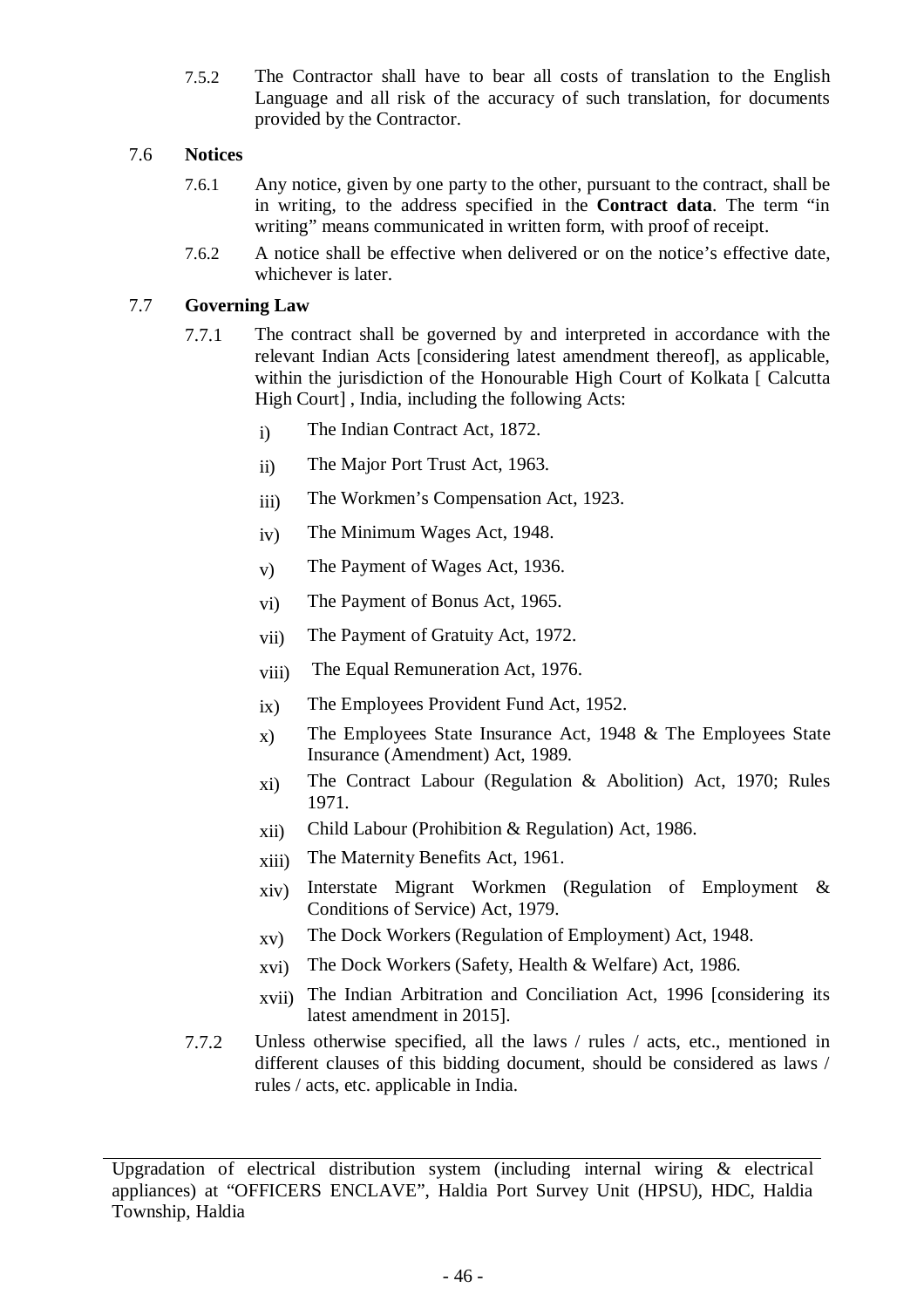- 7.7.3 The Contractor shall indemnify KoPT for any proceeding taken or commenced by any authority against the Employer for any contravention of any of such laws, bye laws, rules, regulations, orders, etc., by the Contractor or their personnel / workmen / agent / supplier, etc. If, as a result of the Contractor's failure, negligence, omission, default or non-observance of any provisions of any law, bye law, rule, regulation, order, etc., the Employer is called upon by any authority to pay or reimburse or is required to pay or reimburse any amount, the Employer shall be entitled to deduct the same from any amount due or that may become due to the Contractor under this contract or any other contract or by any other means or may otherwise recover from the Contractor any sum which KoPT is required or called upon to pay or reimburse on behalf of the Contractor.
- 7.7.4 The Contractor shall indemnify KoPT for any proceeding taken or commenced by any authority against the Employer for any contravention of any of such laws, bye laws, rules, regulations, orders, etc., by the Contractor or their personnel/workmen/agent/supplier, etc. If, as a result of the Contractor's failure, negligence, omission, default or non-observance of any provisions of any law, bye law, rule, regulation, order, etc., the Employer is called upon by any authority to pay or reimburse or is required to pay or reimburse any amount, the Employer shall be entitled to deduct the same from any amount due or that may become due to the Contractor under this contract or any other contract or by any other means or may otherwise recover from the Contractor any sum which KoPT is required or called upon to pay or reimburse on behalf of the Contractor.

# 7.8 **Patent Rights**

- 7.8.1 The Contractor shall fully indemnify KoPT against any action, claim or demand, costs or expenses arising from or incurred by reason of any infringement or alleged infringements of letters, patents, design, trademark or name, copyright or other protected rights in respect of any machine, plant, work, materials or things, system or methods of using, fixing working or arrangement used for fixed or supplied by the Contractor in India, or elsewhere.
- 7.8.2 All payments, or otherwise shall be deemed to be included by the Contractor in the prices named in the bid and shall be paid by them to whom they may be payable.
- 7.8.3 In the event of any claim being made or action brought against KoPT in respect of any such matter as aforesaid, the Contractor shall be immediately notified thereof and they shall with the assistance, if they so require, of KoPT but at the sole expense of the Contractor conduct all negotiations for the settlement of the same or any litigation that may arise there from, provided that the conduct of such negotiations or litigations shall be conditional upon the Contractor giving to KoPT such security, as shall from time to time, by reasonably required by KoPT to recover the ascertained or agreed amount, as the case may be, of any compensation, damages, expenses and cost, which might be payable by the Trustees in respect of or as a result of any such negotiation or litigation.

#### 7.9 **Stamp duty & other expenses**

Upgradation of electrical distribution system (including internal wiring & electrical appliances) at "OFFICERS ENCLAVE", Haldia Port Survey Unit (HPSU), HDC, Haldia Township, Haldia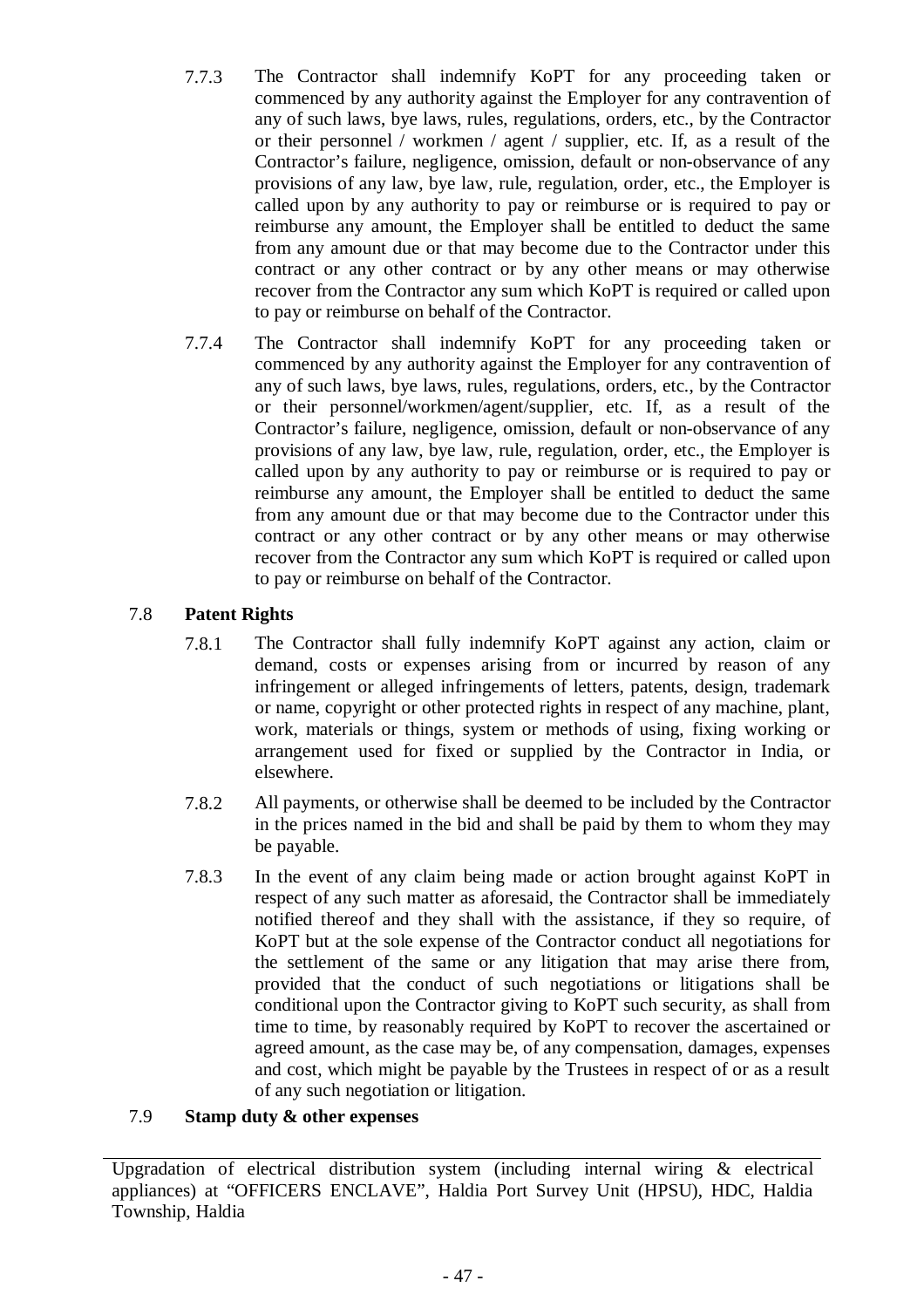7.9.1 All the costs, charges and expenses to be incurred in connection with **Contract Agreement, Indemnity Bond, Bank Guarantees**, **Integrity**  Pact, etc., including stamp duty, shall be borne by the Contractor.

# 7.10 **Indemnity**

- 7.10.1 Notwithstanding that all reasonable and proper precautions may have been taken by the Contractor, at all times during the progress of the work, the Contractor shall, nevertheless, be wholly responsible for all damages, whether to the works themselves or to any other property of KoPT or to the lives, persons, property of others during the progress of the work.
- 7.10.2 In case any damage occurs to the existing structure due to the Contractor's operation, the same shall be made good by the Contractor, at their own risk and cost. The areas, which are likely to be unsafe for use, shall be barricaded and all necessary precautionary measures, like displaying notices, shall be taken by the Contractor, during the contract period.
- 7.10.3 In case any material, spare parts, components, sub-assemblies, accessories, etc., related to the work (under the scope of the Contractor), is required to be taken out of the Dock premises by the Contractor, for some specialised servicing, repairs, overhauling, etc. or for any other reason whatsoever, the Contractor shall have to obtain permission from the Employer. For this the Contractor shall have to submit an "**Indemnity Bond**" [in the form furnished in **Section-XI**].

#### 7.11 **Employer's lien**

- 7.11.1 All constructional plant, temporary work and materials, when brought to the site by the Contractor, shall be deemed to be the property of the Employer, who will have lien on the same, until the satisfactory completion of the work and shall only be removed from the site, in part or in full, with the written permission of the Engineer or his Representative.
- 7.11.2 The Employer shall have a lien on and over all or any money that may become due and payable to the Contractor under this contract or any other contract or fro many amount lying with them or under their control and in respect of any debt or sum that may become due and payable by the Employer to the Contractor, either alone or jointly with another or other and either under this contract or under any other contracts or transaction of any nature whatsoever between the Employer and the Contractor.

# 7.12 **Additions and alterations**

- 7.12.1 KoPT shall have power and authority, from time to time and at all times, to make amendments or additions or alterations or changes in the **Technical Specification** and give such further instructions and directions, as may appear necessary and proper to KoPT for the guidance of the Contractor and good & efficient execution of the work.
- 7.12.2 The Contractor shall receive, obey and be bound by the same, according to the true intent and meaning thereof, as if the same had been mentioned or referred to in the **Technical Specification**.
- 7.12.3 KoPT may also vary or alter the levels or positions of any of the work contemplated by approved specification or may order any of the work contemplated thereby to be omitted, with or without substitution of any other

Upgradation of electrical distribution system (including internal wiring & electrical appliances) at "OFFICERS ENCLAVE", Haldia Port Survey Unit (HPSU), HDC, Haldia Township, Haldia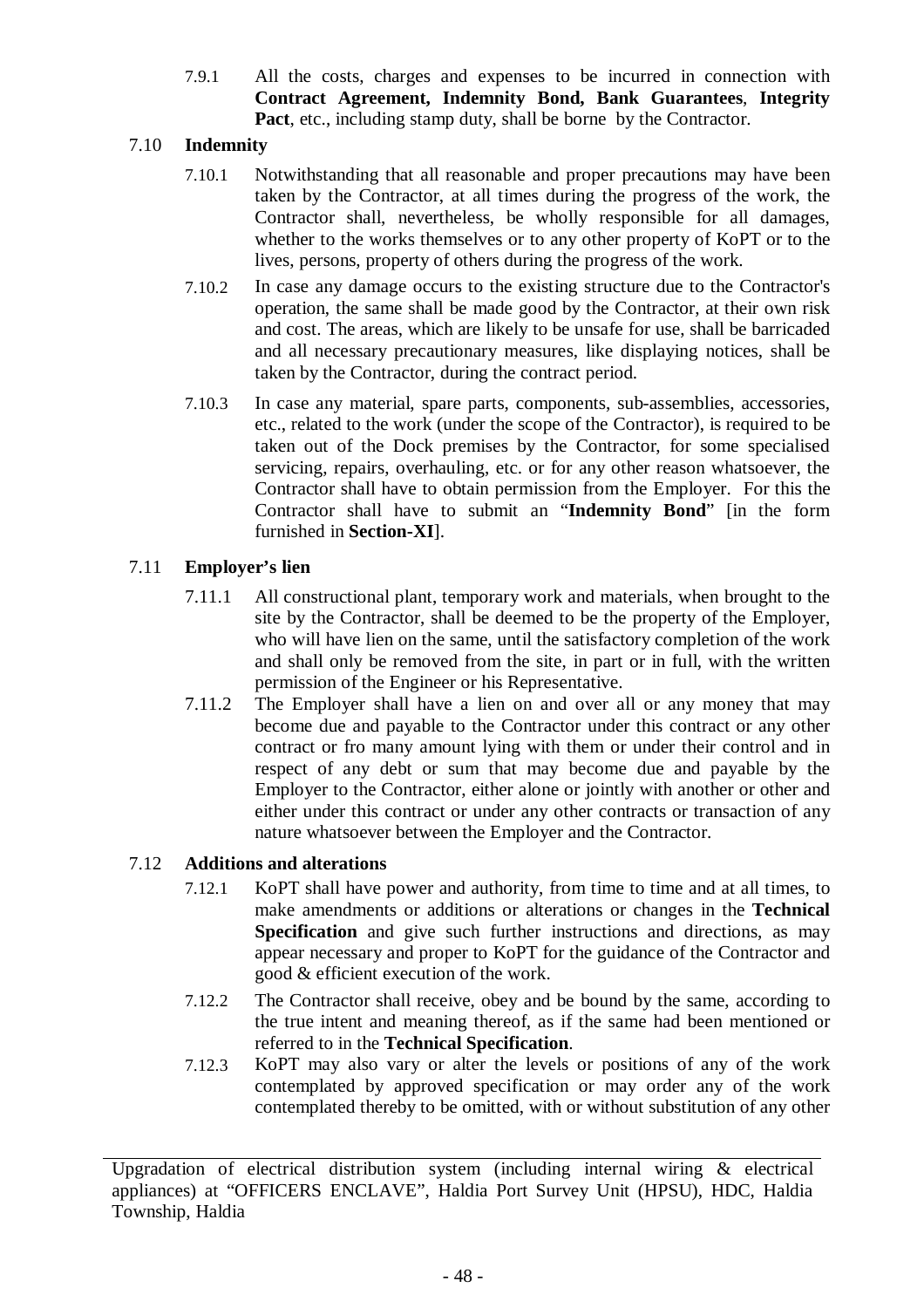works in lieu thereof, or may order any work or any portion of works executed or partially executed, to be removed, changed or altered, if required.

In this connection, KoPT may increase or decrease or split the quantity of work included in the contract or execute additional work of any kind necessary for good & efficient execution of the work.

7.12.4 The Engineer shall have the power to order for the above amendments (additions/alterations/changes, etc.) and any difference in the cost occasioned by any such diminution or alteration so ordered and directed shall be added to or deducted from the amount accepted under the contract based on the rate(s) available in the contract. Where the rate(s) is/are not available in the contract, such difference in the cost shall be determined by the Engineer, taking into account the market rate and labour cost at site for similar work, backed up by rate analysis, (to be submitted by the Contractor and agreed upon between the Contractor and KoPT).

> In the event of disagreement, KoPT shall fix such rates or prices as shall, in their opinion, be reasonable and proper having regard to the circumstances.

#### **B. THE ENGINEER**

#### 7.13 **Instructions of the Engineer or Engineer's Representative**

7.13.1 The Contractor shall execute, complete and maintain the works in terms of the contract to the entire satisfaction of the Engineer and shall comply with the Engineer's direction on any matter whatsoever. However, the Engineer shall exercise his discretion impartially, within the terms of the contract and have regard to all the circumstances.

> The Contractor shall take instructions from the Engineer and subject to limitation indicated in **GCC Clause No. 7.16.1** hereof, from the Engineer's Representative.

#### 7.14 **Engineer's power and authority**

- 7.14.1 The Engineer shall have full power and authority:
	- a) to supply to the Contractor, from time to time, during the progress of the works, such further drawings and instructions as shall be necessary for the purpose of proper and adequate execution and maintenance of the works and the Contractor shall carry out and be bound by the same.
	- b) to alter or modify the specification of any material and workmanship and to inspect the work at any time.
	- c) to order for any variation, alteration and modification of the work and for extra works.
	- d) to issue certificates as per contract.
	- e) to settle the claims & disputes of the Contractor.
	- f) to grant extension of completion time.

Upgradation of electrical distribution system (including internal wiring & electrical appliances) at "OFFICERS ENCLAVE", Haldia Port Survey Unit (HPSU), HDC, Haldia Township, Haldia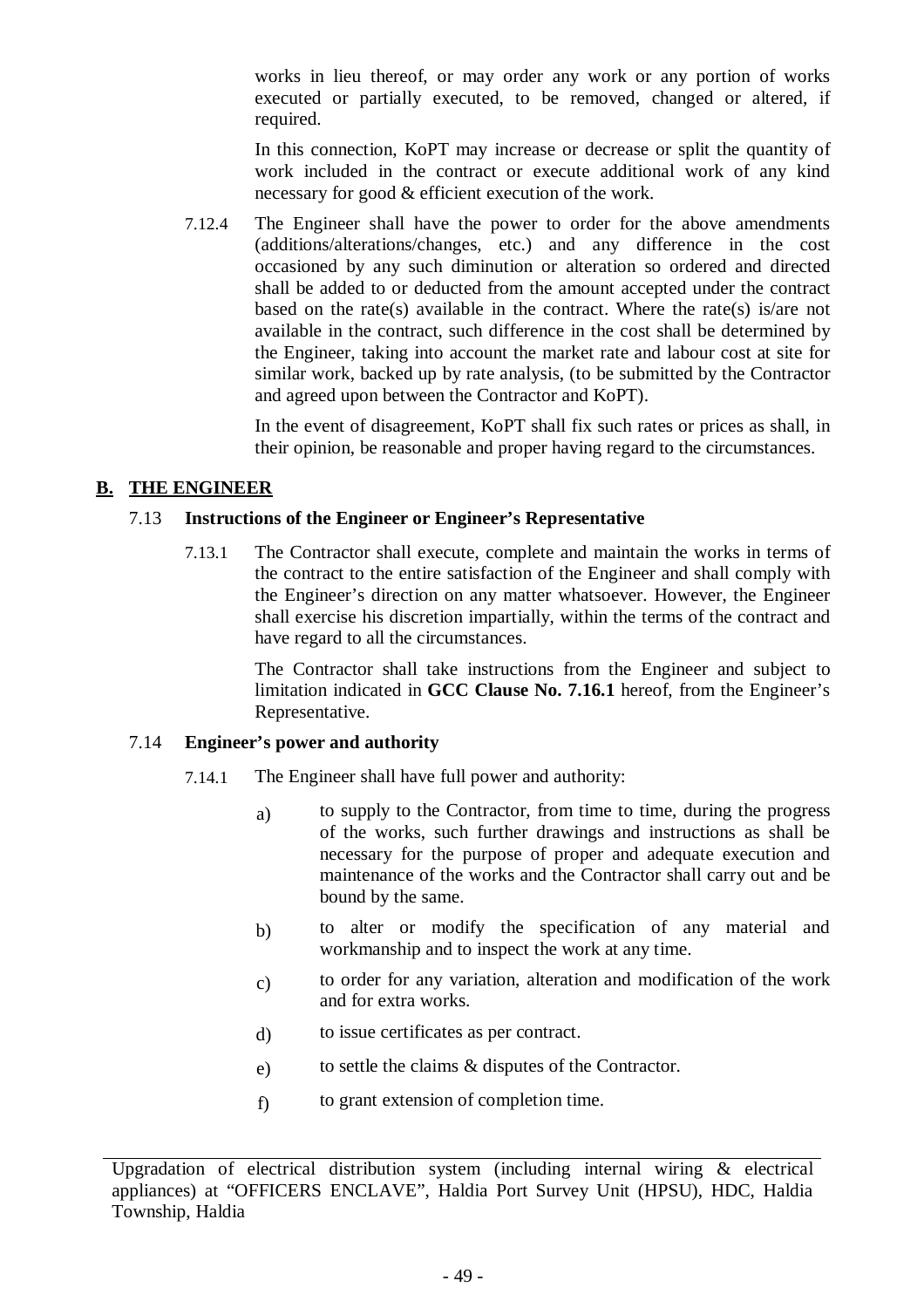# 7.15 **Power of Engineer's Representative**

7.15.1 The Engineer's Representative shall:

- a) watch and supervise the work.
- b) test and examine any material to be used or workmanship employed in connection with the work.
- c) have power to disapprove any material and workmanship not in accordance with the contract and the Contractor shall comply with his direction in this regard.
- d) take measurements of work done by the Contractor for the purpose of payment or otherwise.
- e) order demolition of defectively done work for its reconstruction all by the Contractor at his own expense
- f) have powers to issue alteration order not implying modification of design and extension of completion time of the work.

and

g) have such other powers and authorities vested in the Engineer, which have been delegated to him, in writing, by the Engineer under intimation to the Contractor.

#### 7.16 **Limitation of Engineer's Representative's power**

- 7.16.1 Provided always that the Engineer's Representative shall have no power:
	- a) to order any work involving delay or any extra payment by the Trustees,
	- b) to make variation of or in the work,

and

c) to relieve the Contractor of any of his duties or obligations under the contract.

#### 7.17 **Engineer's over-riding power**

- 7.17.1 Provided also as follows:
	- a) Failure of Engineer's Representative to disapprove any work or materials shall not prejudice the power of the Engineer thereafter to disapprove such work or materials and to order the pulling down, removal, breaking-up thereof and re-constructing at the Contractor's cost and the Contractor shall have no claim to compensation for the loss sustained by them.
	- b) If the Contractor shall be dissatisfied by reason of any decision of the Engineer's Representative, they shall be entitled to refer the matter to the Engineer, who shall thereupon confirm, reverse or vary such decision which will be final, conclusive and binding on the parties.
	- c) Any written instructions or written approval given by the Engineer's

Upgradation of electrical distribution system (including internal wiring & electrical appliances) at "OFFICERS ENCLAVE", Haldia Port Survey Unit (HPSU), HDC, Haldia Township, Haldia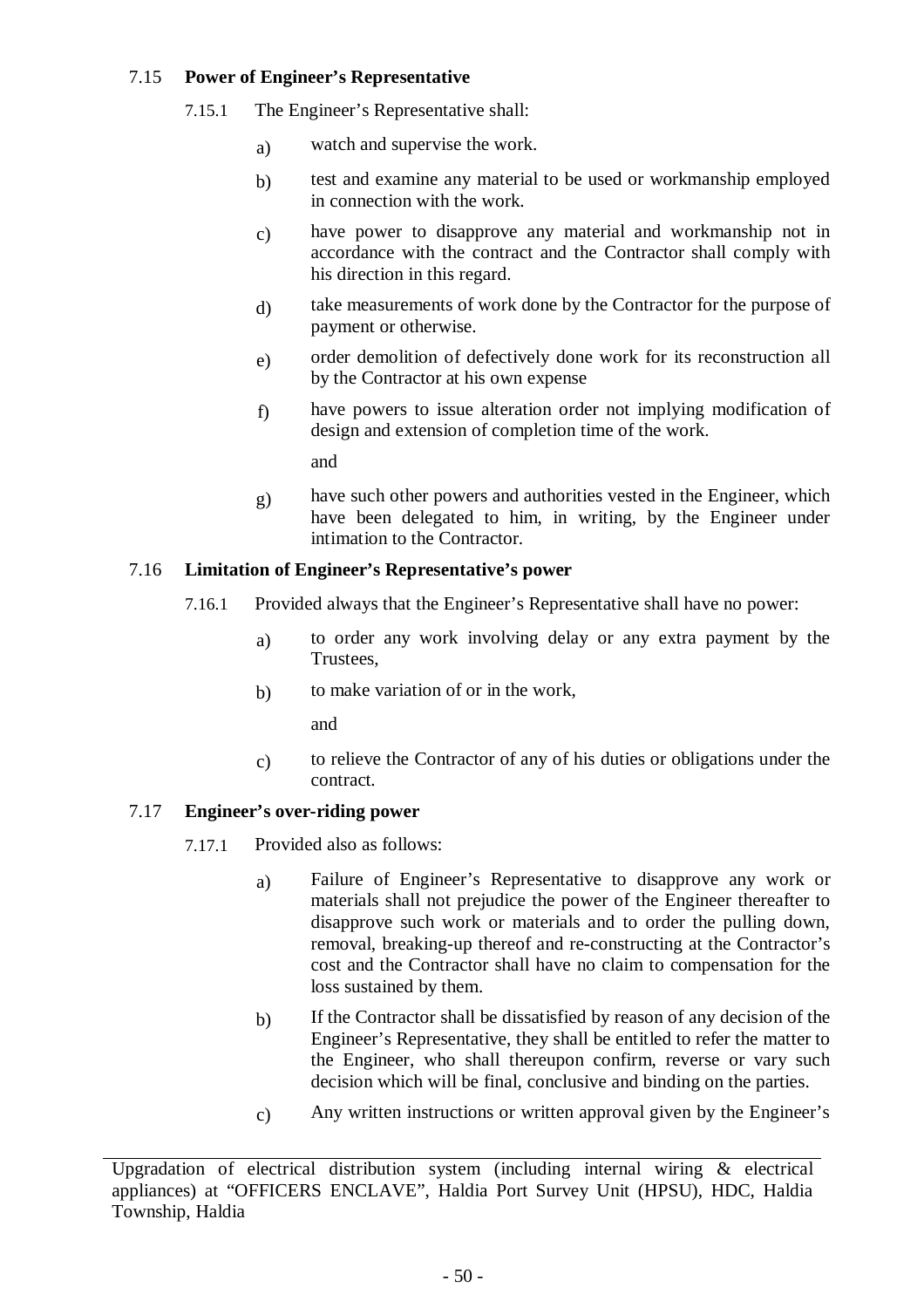Representative to the Contractor, within the terms of delegation of power and authority vested in the Engineer to his representative, in writing, shall bind the Contractor and the Trustees as though it had been given by the Engineer, who may, from time to time, make such delegation.

#### 7.18 **Replacement of the Engineer**

7.18.1 If the Employer intends to replace the Engineer, the Employer shall give notice to the Contractor in this respect.

#### 7.19 **Determinations**

7.19.1 Whenever these conditions provide that the Engineer shall proceed, in accordance with this clause, to agree or determine any matter, the Engineer shall consult with each party, in an endeavour to reach agreement. If agreement is not achieved, the Engineer shall make a fair determination, in accordance with the contract, taking due regard of all relevant circumstances.

> The Engineer shall give notice to both parties of each agreement or determination, with supporting particulars **within 28** (**twenty-eight**) **days** from the receipt of the corresponding claim or request, except when otherwise specified. Each party shall give effect to each agreement or determination, unless and until revised under **GCC Clause Nos. 7.94 to 7.98** [**Claims**, **Disputes and Arbitration**].

# **C. THE CONTRACTOR**

#### 7.20 **Performance Guarantee / Security Deposit**

- 7.20.1 As specified in the **SCC**, the Contractor shall have to provide **Performance Guarantee / Security Deposit** towards guaranteeing the performance of the Contractor in execution of the contract.
- 7.20.2 The **Performance Bank Guarantee(s)** shall be denominated in the currency(ies) of payment in the contract , and shall be in the form furnished in **Section-XI**.
- 7.20.3 The original Bank Guarantee should be sent by the issuing Branch of the Bank, directly to the Employer, under Registered Post (A.D), at the following address: General Manager (Finance), Haldia Dock Complex (HDC), Jawahar Tower Complex, P.O: Haldia Township, Dist.: Purba Medinipur, PIN – 721 607, West Bengal, India. A photocopy of the Bank Guarantee should also be sent to the Engineer, by the Contractor, for record. The General Manager (Finance), HDC may require Bank's confirmation for having issued the Guarantee. In that case, the issuing Branch of the Bank should send a confirmation letter, directly to the Employer, under Registered Post (A.D), at the above address.

Upgradation of electrical distribution system (including internal wiring & electrical appliances) at "OFFICERS ENCLAVE", Haldia Port Survey Unit (HPSU), HDC, Haldia Township, Haldia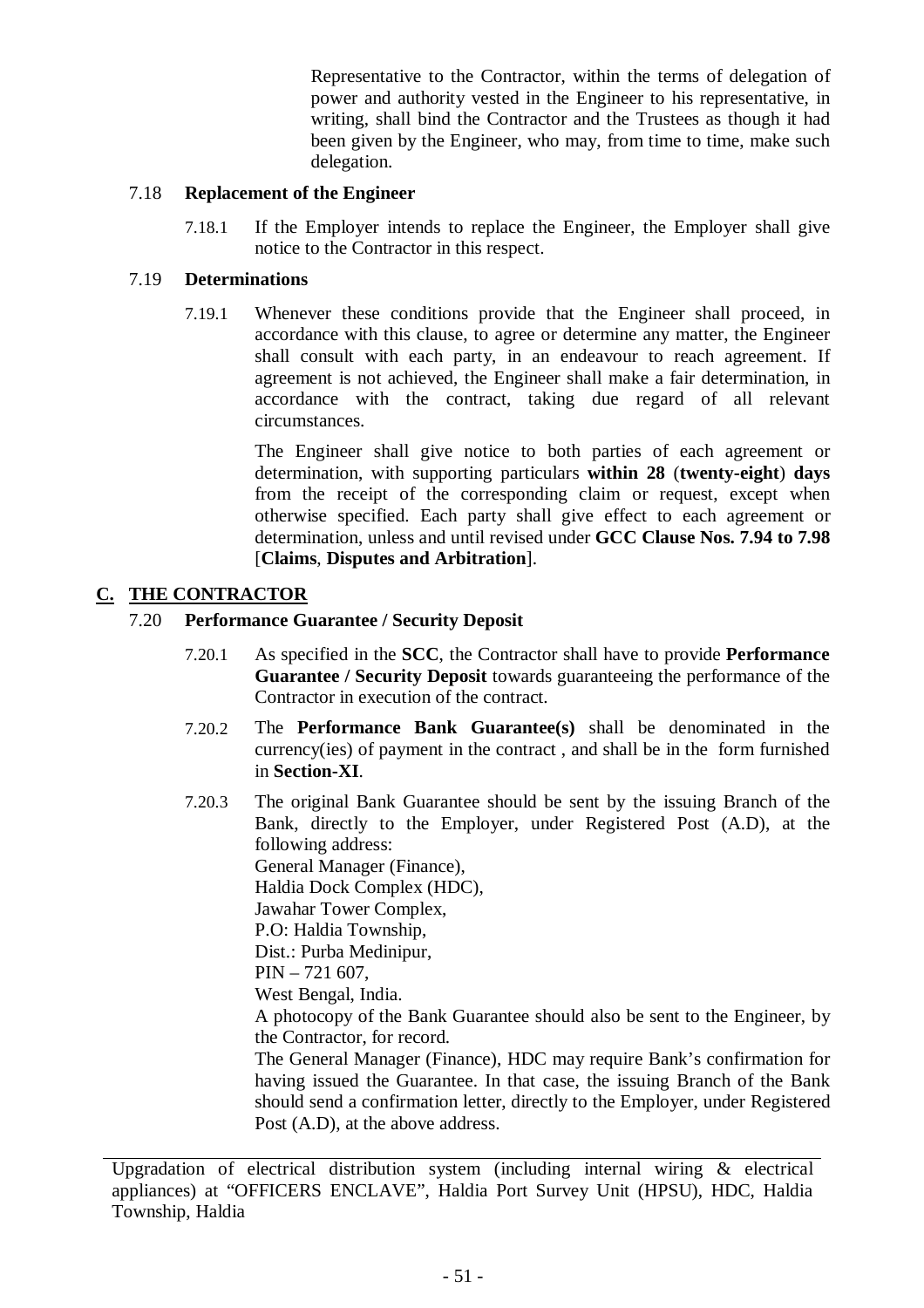- 7.20.4 Failure of the Contractor to submit the required Performance Bank Guarantee, as mentioned in **GCC Clause No. 7.20.1** and in the manner stated in the **SCC**, shall constitute sufficient grounds for termination of the contract and forfeiting the Earnest Money Deposit.
- 7.20.5 The proceeds of **Performance Guarantee / Security Deposit** shall be payable to the Employer, as compensation, for any loss resulting from the Contractor's failure to complete its obligations under the contract.
- 7.20.6 **Performance Guarantee/Security Deposit** shall be liable to be forfeited, at the option of the Employer, if the Contractor fails to carry out the work or to perform / observe any of the conditions of the contract.
- 7.20.7 The Employer shall be at liberty to deduct/recover any of their dues from **Security Deposit**/**Performance Guarantee**.

In that case, if **Security Deposit** / **Performance Guarantee** is reduced by reason of any such deduction or encashment, the Contractor shall have to, **within 15 (fifteen) days thereafter**, make good the amount so reduced.

7.20.8 The cost of obtaining **Performance Bank Guarantee** or any other Bank Guarantee and / or revalidation thereof, whenever required, has to be borne by the Contractor and it shall be their sole responsibility to arrange for timely revalidation of such Bank Guarantee, failing which and for nonfulfilment of any contractual obligation by the Contractor, the Engineer and/or the Employer shall be at liberty to raise claim / demand under Performance Guarantee and/or enforce the same unilaterally.

> No interest/charge, of whatsoever nature, shall be paid by the Employer on the amount of **Security Deposit** / **Performance Guarantee** held by the Employer, at any stage.

- 7.20.9 On completion of execution of the work, the Contractor shall maintain the same during the "**Defect Liability Period**", as specified in **GCC Clause No. 7.67**, from the date mentioned in the "**Certificate of Completion of Work**" [as per the form furnished in **Section**-**XI**]. Any defect / fault, which may appear in the work during the aforesaid maintenance period, arising, in the sole opinion of the Engineer or his Representative, from materials or workmanship not in accordance with the contract or the instruction of the Engineer or his Representative, shall, upon the written notice of the Engineer or his Representative, be amended and made good by the Contractor, at his own cost, within 7 (seven) days of the date of such notice, to the satisfaction of the Engineer or his Representative, failing which, the Engineer or his Representative shall have the defects amended and made good through other agency at the Contractor's risk and cost and all expenses, consequent thereon or incidental thereto, shall be recoverable from the Contractor in any manner deemed suitable by the Engineer.
- 7.20.10 The contract shall not be considered completed and the work shall not be treated as finally accepted by the Trustees, until a "**Certificate of Final Completion**" [as per the form furnished in **Section**-**XI**] shall have been signed and issued by the Engineer, after all obligations under the contract, including that in the Defect Liability Period (DLP), if any, have been fulfilled by the Contractor. Previous entry on the works or taking possession, working or using thereof by the Trustees shall not relieve the Contractor of his obligations under the contract for full and final completion of the work.

Upgradation of electrical distribution system (including internal wiring & electrical appliances) at "OFFICERS ENCLAVE", Haldia Port Survey Unit (HPSU), HDC, Haldia Township, Haldia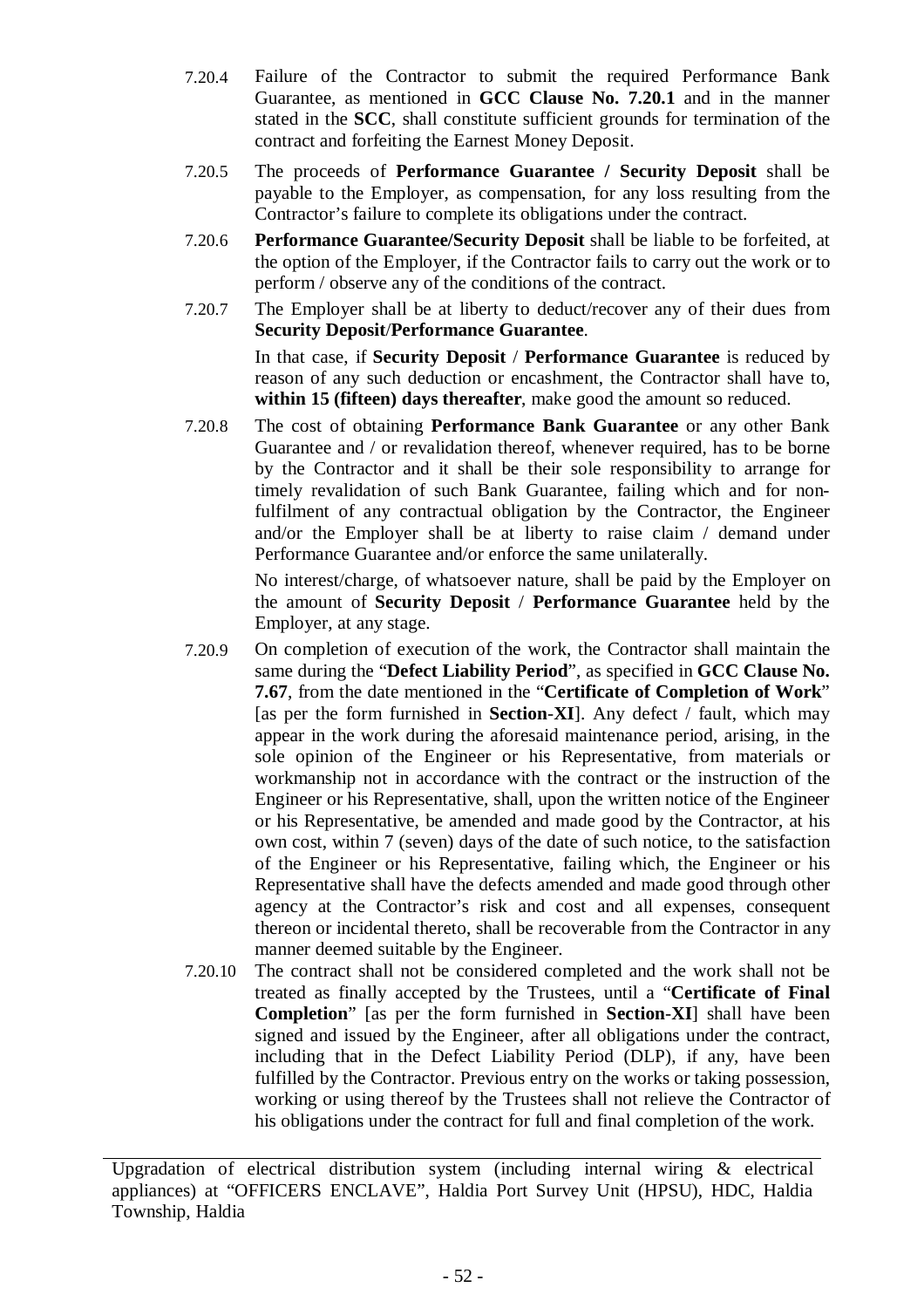7.20.11 Refund of **Performance Guarantee / Security Deposit** would be guided by the procedure detailed in the **SCC**.

#### 7.21 **Contractor's personnel and Contractor's representative**

- 7.21.1 The Contractor's personnel shall be appropriately qualified, skilled and experienced in their respective trades or occupations. The Engineer may require the Contractor to remove (or cause to be removed) any person employed on the site of work, including the Contractor's representative, if applicable, who:
	- a) persists in any misconduct or lack of care,
	- b) carries out duties incompetently or negligently,
	- c) fails to conform with any provisions of the contract, or
	- d) persists in any conduct, which is prejudicial to safety, health or protection of the environment.

If appropriate, the Contractor shall then appoint (or cause to be appointed) a suitable replacement person.

7.21.2 The Contractor shall have to communicate the names of their officials/representatives, authorized by them through **Power of Attorney** (specimen signature of such authorized representative should be attested), to make all correspondences and sign all documents/papers in relation to this contract.

> Written orders or instructions, which the Employer may issue to such authorized officials/ representatives of the Contractor, shall be deemed to have been given to the Contractor.

7.21.3 In case any of such authorised persons fails to act as Contractor's representative, the Contractor shall similarly communicate the name and particulars of another suitable person for such authorization.

> The Contractor shall have to notify the Engineer, immediately after revoking the appointment of the Contractor's representative and appointment of a replacement.

7.21.4 If any of the Contractor's representatives/officials is required to be temporarily replaced during the period of contract, the name of the person temporarily authorised [by any one of the authorised officials/representatives, authorized earlier through **Power of Attorney**], shall have to be notified. Specimen signature of such temporarily authorised representative(s) should be attested [by the said authorised official/representative].

#### 7.22 **Assignment and sub-contracting**

7.22.1 The Contractor shall not, directly or indirectly, transfer, assign, sublet or sub-contract the whole of the work.

> Unless otherwise stated in the contract, the Contractor shall not, directly or indirectly, transfer, assign, sublet or sub-contract any part of the work without prior consent of the Engineer. Any such consent shall not relieve the Contractor from any of their liabilities or obligations under the contract and they shall be responsible for :

Upgradation of electrical distribution system (including internal wiring & electrical appliances) at "OFFICERS ENCLAVE", Haldia Port Survey Unit (HPSU), HDC, Haldia Township, Haldia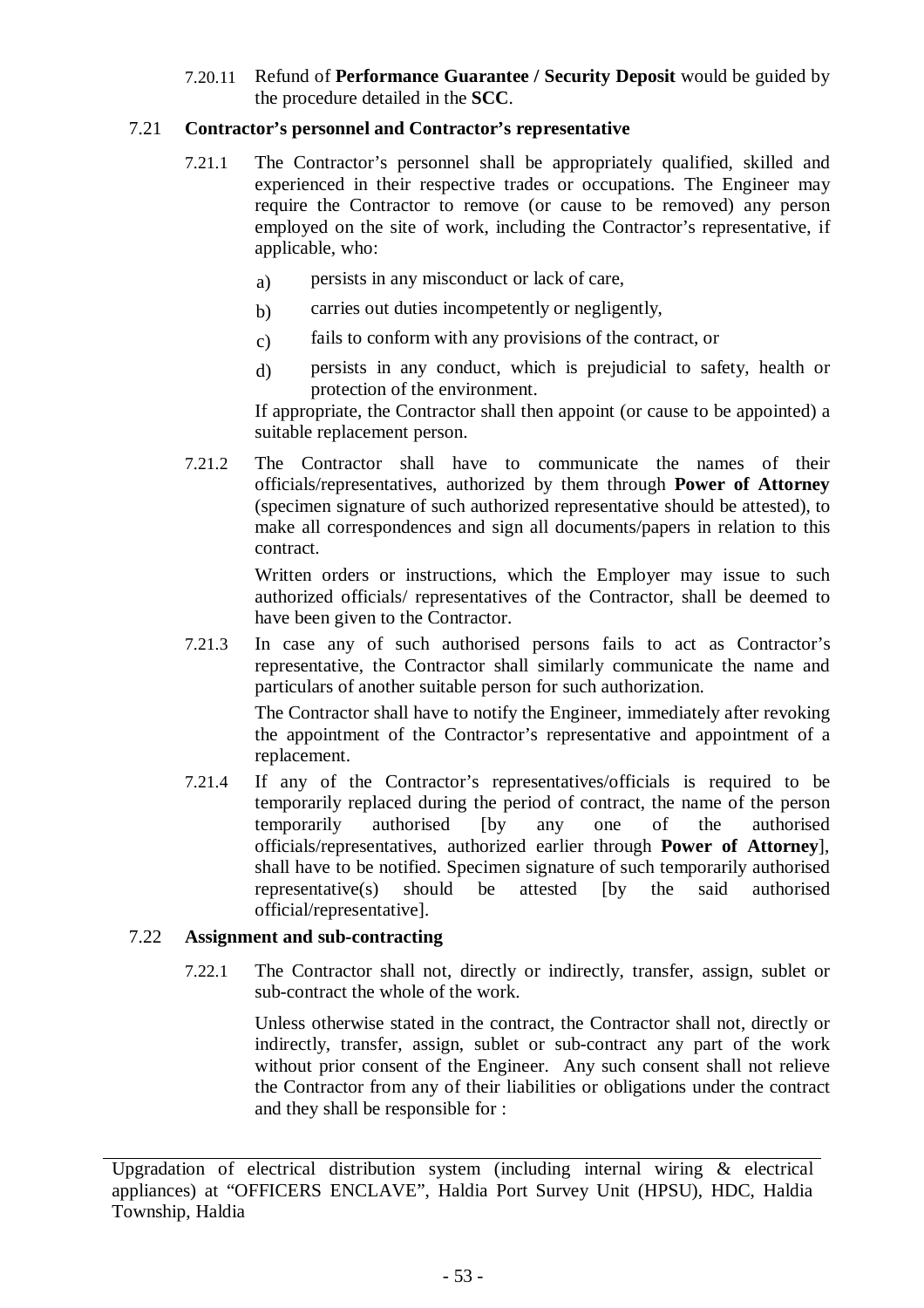- a) the acts, defaults and neglect of any Sub-contractor, their agents, servants or workmen as fully as if these were the acts, defaults or neglects of the Contractor, their agents, servants or workmen,
- b) their full and entire responsibility of the contract and active superintendence of the work by them despite being sublet.

**Provided that** the Contractor shall not be required to obtain such permission for:

- i) the provision of labour engaged on piece-work basis/daily rate basis,
- ii) the purchase of materials/services which are in accordance with the standards specified in the contract,

or

iii) the sub-contracting of any part of the work, for which the Subcontractor is named in the contract.

The Contractor shall be responsible for observance, by all Sub-contractors, of labour laws applicable in India (for the portion of work that would be executed in India) and all other provisions of the contract.

- 7.22.2 No **participating bidder** [in connection with the instant tender] will be allowed to act as a **Sub-contractor** of the successful bidder (Contractor).
- 7.22.3 In the event of the Contractor contravening aforesaid condition [**GCC Clause No. 7.22.2**], the Employer shall be entitled to terminate the contract forthwith and award a fresh contract to some other parties at **risk and cost of the Contractor**, who shall be liable for any loss or damage, which KoPT may sustain in consequence to arising out of such replacement of the Contractor.
- 7.22.4 The Contractor shall not assign their right and interest in these presents nor assume a fresh partner or partners, dissolve the partnership existing between them in reference to this contract, without the prior written permission of the Employer.

#### 7.23 **Access to site**

- 7.23.1 The Contractor shall have to abide by the **rules and regulations of Kolkata Port Trust (KoPT)** in respect of entry / exit and movement in the dock premises.
- 7.23.2 Necessary **Gate Pass / Dock Entry Permit**, for entering into the Dock area, will be issued to the personnel of the Contractor [including that of approved Sub-contractor(s)] directly connected with the work, **on chargeable basis** [as per the extant "**Scale of Rates**" of KoPT, available at **http://www.kolkataporttrust.gov.in/** of **Kolkata Port Trust**], on receipt of a formal written request.

However, for issuing such Gate Pass, the following would be required:

i) **For Indian nationals**: A photocopy of the Voter's Identity Card/any other Photo Identity Card.

Upgradation of electrical distribution system (including internal wiring & electrical appliances) at "OFFICERS ENCLAVE", Haldia Port Survey Unit (HPSU), HDC, Haldia Township, Haldia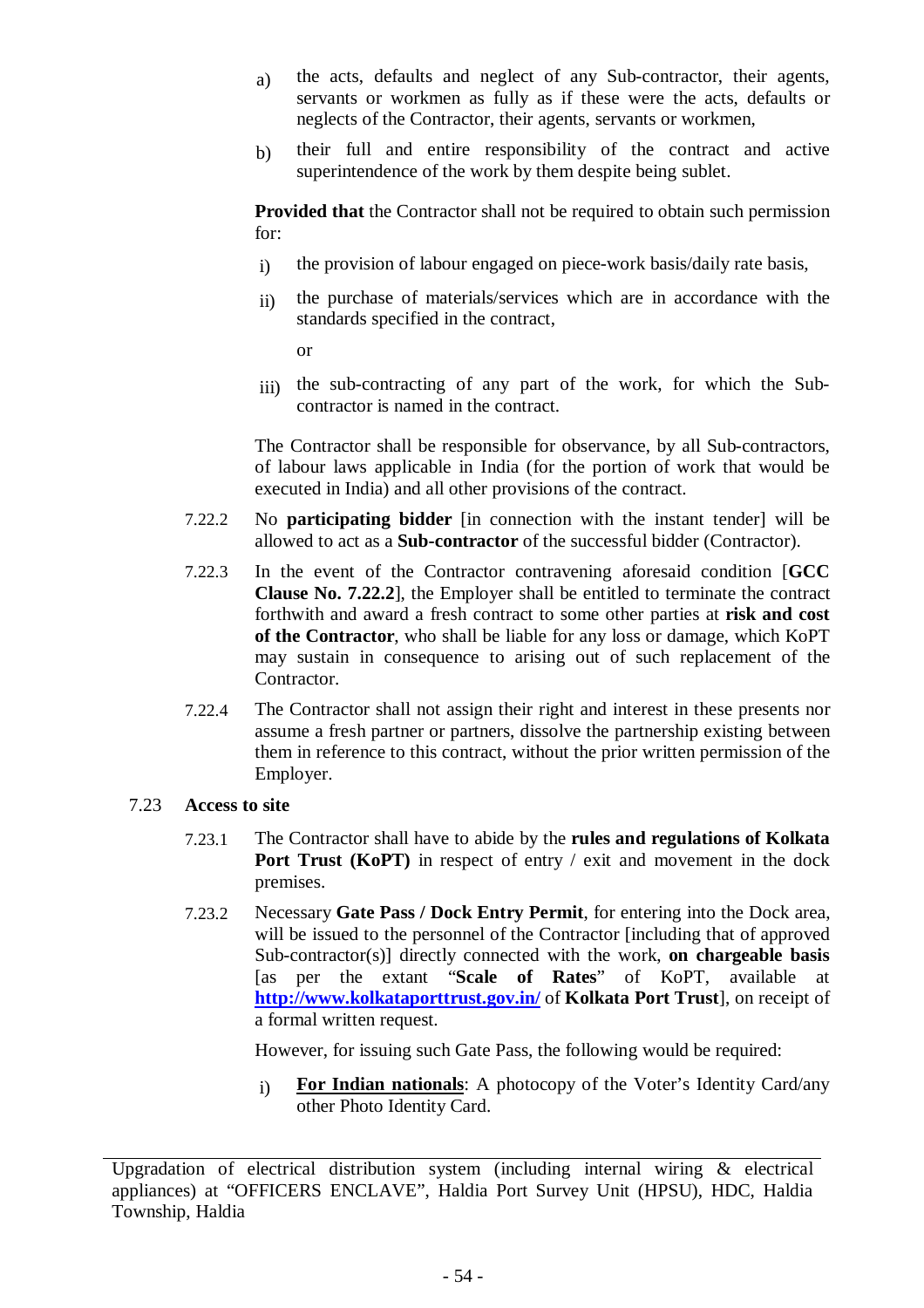ii) **For foreign nationals (excluding from Nepal and Bhutan)**: **Permission in the form of** "**No objection**" **for entering Haldia Dock**, from the office of the **Superintendent of Police**, **Purba Medinipur, West Bengal, India**, which acts as the **District Registration Office** for **foreigners**.

**Dock Entry Permits shall not be issued to the mentioned foreign nationals without the aforesaid permission**.The aforesaid "No objection", along with photocopies of Passport and Visa of the foreign national, has to be submitted to the Administration Division of HDC, KoPT, with an application for obtaining Dock Entry Permit(s).

- 7.23.3 The Contractor will be fully responsible for any injury (whether fatal or otherwise) to their personnel [including that of approved Sub-contractor(s)], for any loss or damage to property or for any other loss, damage, costs and expenses, whatsoever caused, which, but for the granting of such permission, would not have arisen.
- 7.23.4 The Contractor will be liable to indemnify the Employer against any loss or damage to the property of the Employer or neighbouring property, which may be caused due to any act of the Contractor or their personnel [including that of approved Sub-contractor(s)].
- 7.23.5 **No photograph within the Dock Area** shall be taken by the Contractor, without prior permission of the Engineer.

#### 7.24 **Transportation of materials**

7.24.1 All materials, spare parts, tools, tackles, service equipment, including consumables, required under this contract, will have to be packed, securely placed and protected by the Contractor during transportation. The Contractor will be held responsible for the inefficient packing, storing and protection of the materials.

# 7.25 **Contractor's equipment**

7.25.1 The Contractor shall be responsible for all the equipment of the Contractor. When brought on to the site, the Contractor's equipment shall be deemed to be exclusively intended for the execution of the work. The Contractor shall not remove from the site any major items or Contractor's equipment without the consent of the Engineer. However, consent shall not be required for vehicle(s) transporting goods or Contractor's personnel off site.

# 7.26 **Supply of water and Electricity**

# 7.26.1 **Supply of water**:

Drinking water supply at the **Contractor**'**s site office**, **store**, **workshop**, **assembly/erection yard, etc**. will be given **on chargeable basis**. For this, the Contractor shall have to make **all arrangements**, **including installation of Water Meter** and **laying of pipelines from the source(s) identified by KoPT**, **at their cost**. The Contractor will be responsible for maintenance and calibration of such water meter also. Billing against water supply will be done in line with SCC.

KoPT do not guarantee uninterrupted supply of water and the Contractor

Upgradation of electrical distribution system (including internal wiring & electrical appliances) at "OFFICERS ENCLAVE", Haldia Port Survey Unit (HPSU), HDC, Haldia Township, Haldia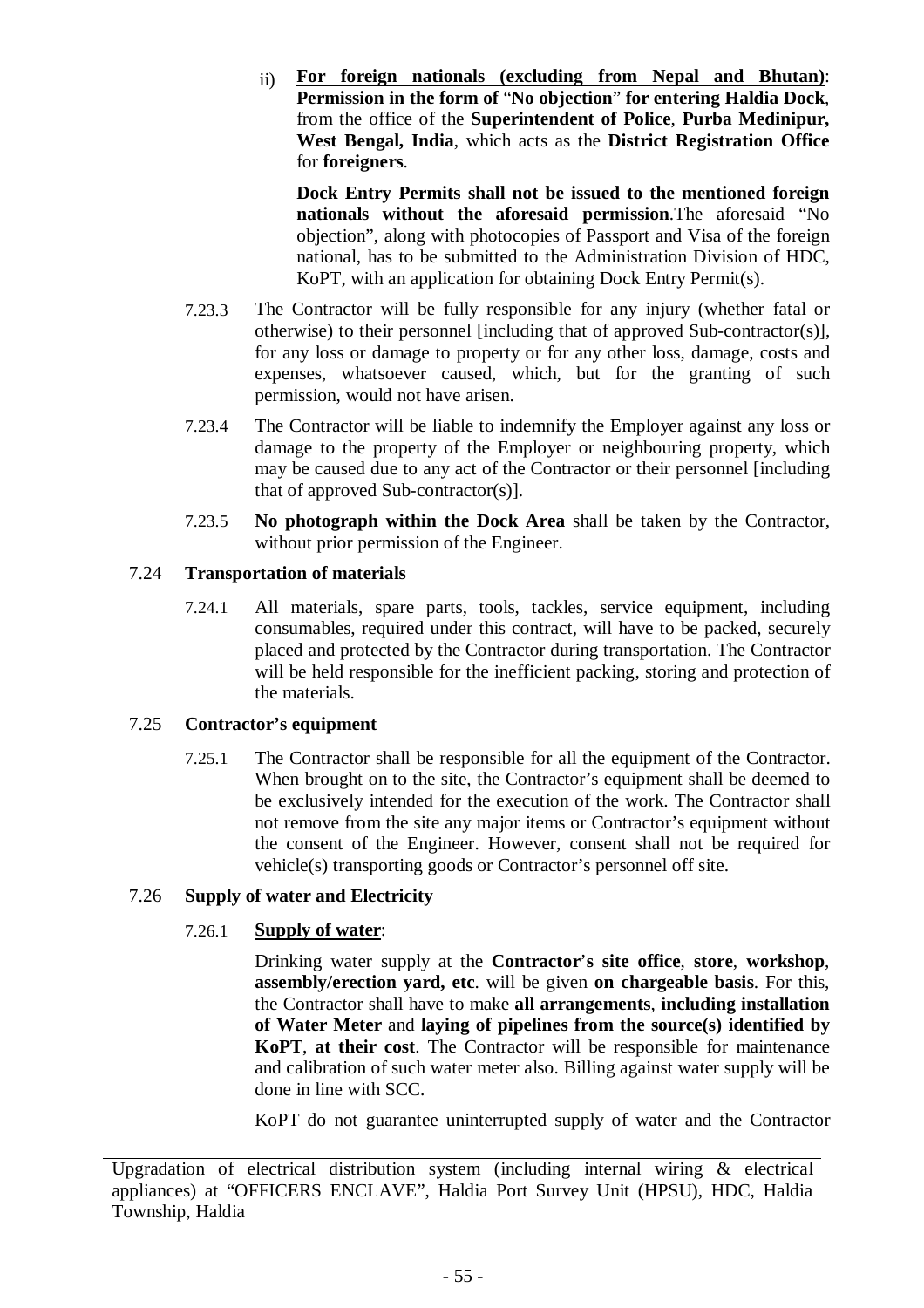shall not be compensated for any delay or irregularity in supplying water. The Contractor shall have to arrange for the supply of water at his own cost during such periods.

However, water supply, if required for the **actual work** (**including erection**, **commissioning & cleaning work**) **at the site only** and / or **maintenance**, **repair & cleaning work** (required to be carried out at site during the "Defect Liability Period") will be provided free of cost. The Contractor shall have to make **all arrangements** for **laying of pipelines from the source(s) identified by KoPT**, **at their cost.**

# 7.26.2 **Supply of Electricity**:

Supply of Electricity at the **Contractor's site office, store, workshop, assembly / erection yard, etc**. will be on **chargeable basis**. The Contractor shall have to make all arrangements, including **installation of Energy Meter** and **laying of Cables from the source(s) identified by KoPT**, **at their cost**. The Contractor will be responsible for maintenance and calibration of such Energy Meter also. Billing against **electricity charges** will be done in line with SCC.

KoPT do not guarantee uninterrupted supply of Electricity and the Contractor shall not be compensated for any delay or irregularity in supplying Electricity. The Contractor shall have to arrange for Electricity at his own cost during such periods.

However, Power supply, required for the **actual work** (**including erection and commissioning**) **at the site only** and/or **maintenance and repair**  (required to be carried out at site during the "Defect Liability Period") will be provided free of cost. The Contractor shall have to make all arrangements for **laying of Cables from the source(s) identified by KoPT**, **at their cost**.

#### 7.27 **Use of ground and land/covered space for Contractor's establishment**

- 7.27.1 The Contractor shall be allowed to use a suitable land (open space), which in the opinion of KoPT may be absolutely necessary for the proper and efficient execution of works. For this, a token lump sum licence fee of **₹10.00 per month or part thereof** will be charged during pendency of the contract and extension thereof, if any.
- 7.27.2 On completion of work or termination of the contract, the Contractor shall have to clear away all their tools, plants, rubbish and other materials, **within a fortnight** and hand over vacant and peaceful possession of the same to KoPT, in a tidy and clean condition. The same license fee (**₹**10.00 per month or part thereof) will be applicable for this additional period (if any) for clearing the space. If the Contractor fails to clear the space and handover the same to the Employer in a clean and tidy condition, within the period mentioned above, KoPT's "Schedule of Rate" will be applicable for the period beyond that.
- 7.27.3 The Contractor shall be allowed to erect any temporary structures on this land [as stated in **GCC Clause No. 7.27.1**] for **office and / or store and / or workshop,** etc. and make all suitable arrangement for water supply, Electricity supply and sanitary arrangements for the same, at their own cost.

Upgradation of electrical distribution system (including internal wiring & electrical appliances) at "OFFICERS ENCLAVE", Haldia Port Survey Unit (HPSU), HDC, Haldia Township, Haldia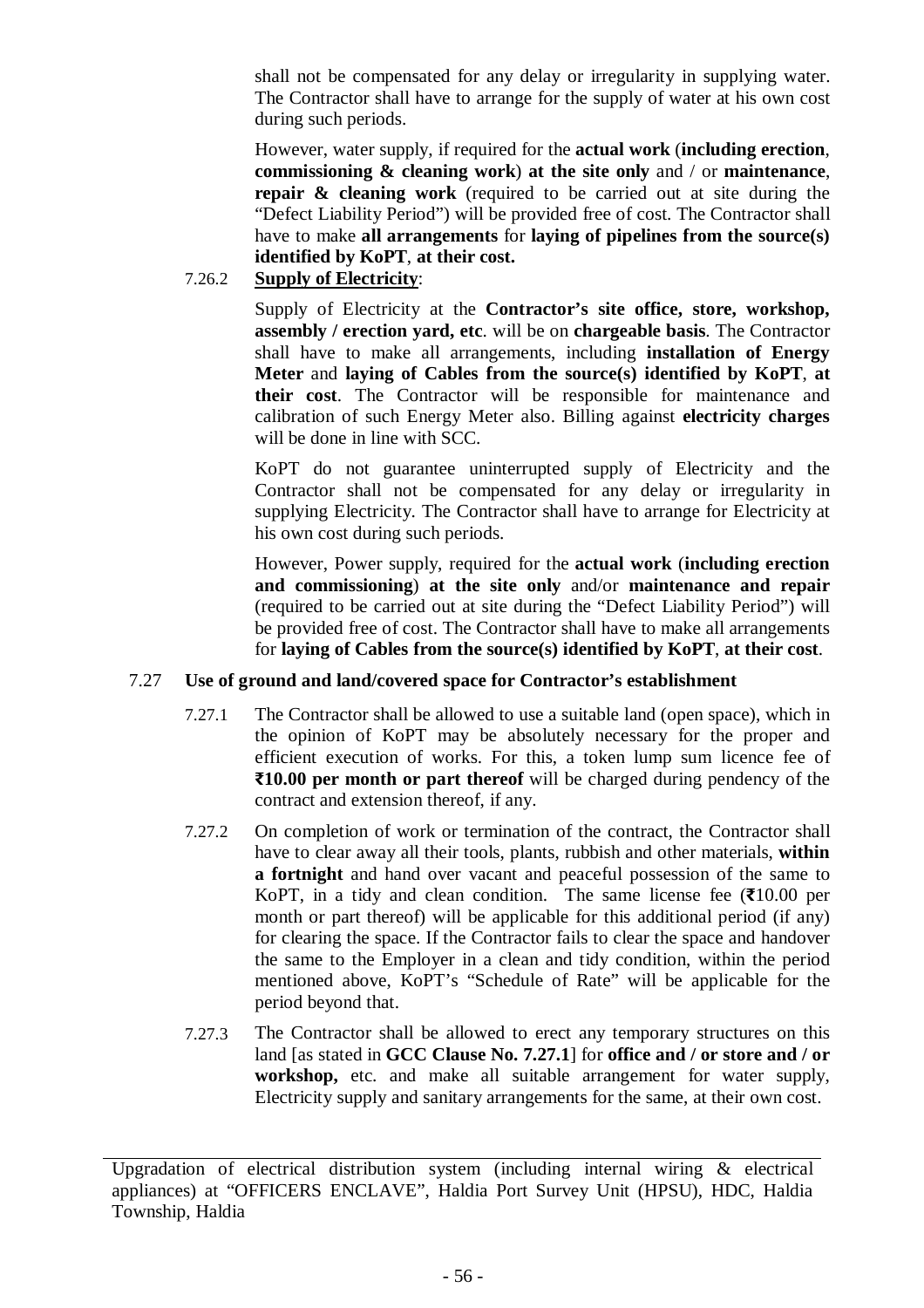7.27.4 In case the Contractor is interested in taking **covered space**, **office room,** etc. of KoPT for the purpose of making a site office and store in the Dock area, the same may also be allotted subject to availability. The rents for such covered spaces or office room of KoPT, to be allotted to the Contractor, shall have to be paid by the Contractor, as per the 'Schedule of Rent of KoPT, prevailing at that time. In addition to the rent, **water consumption charges** [as per **GCC Clause Nos. 7.26.1**] **and Electricity consumption charges** [as per **GCC Clause No. 7.26.2**] (if Electricity / water is supplied from KoPT sources) and other applicable charges, as per the notifications of **Tariff Authority of Major Ports (TAMP),** have to be paid by the Contractor. The Contractor will be responsible for installation, maintenance and calibration of Water Meter and / or Energy Meter also.

#### 7.28 **Existing services**

- 7.28.1 Drains, Pipes, Cables, overhead wires and similar services, whether above or below the ground, which may be encountered in the course of the work, shall be saved and kept harmless from injury and/or loss or damages by the Contractor, at their own costs and expenses, so that they continue to be in full and uninterrupted use to the Employer.
- 7.28.2 The Contractor shall not store any materials or otherwise occupy any part of the site in a manner likely to hinder the operation of such services. The Contractor shall, at their own costs and expenses and without any delay, repair and make good, to the satisfaction of the Employer, any injury and/or loss or damage caused by the Contractor to the same.

# 7.29 **Contractor to prepare working**/ **progress drawings**

7.29.1 The Contractor shall provide and make, at his own expense, any working or progress drawings, required by him or necessary for the proper execution of the works, and shall, when required, furnish copies of the same, free of cost, to the Engineer for his information and/or approval, without meaning thereby the shifting of Contractor's responsibility on the Engineer, in any way, whatsoever.

# 7.30 **Contractor's price is inclusive of all costs**

7.30.1 Unless otherwise specified, the Contractor shall be deemed to have included in his bid / offer all his cost for supplying and providing all constructional plant, temporary work, materials (both for temporary and permanent works), labour (including supervision thereof), transporting to and from the site and in and about the work, including loading, unloading, fencing, watching, lighting, payment of fees, taxes and duties to the appropriate authorities and other things of every kind required for the construction, erection, completion and maintenance of the work.

# 7.31 **Contractor is responsible for all construction process**, **except for correctness of design and specification formulated by the Engineer**

7.31.1 The Contractor shall be solely responsible for the adequacy, stability and safety of all site operations and methods of construction, even if any prior approval thereto has been taken from the Engineer or his Representative. The Contractor shall not be responsible for the correctness of the design or

Upgradation of electrical distribution system (including internal wiring & electrical appliances) at "OFFICERS ENCLAVE", Haldia Port Survey Unit (HPSU), HDC, Haldia Township, Haldia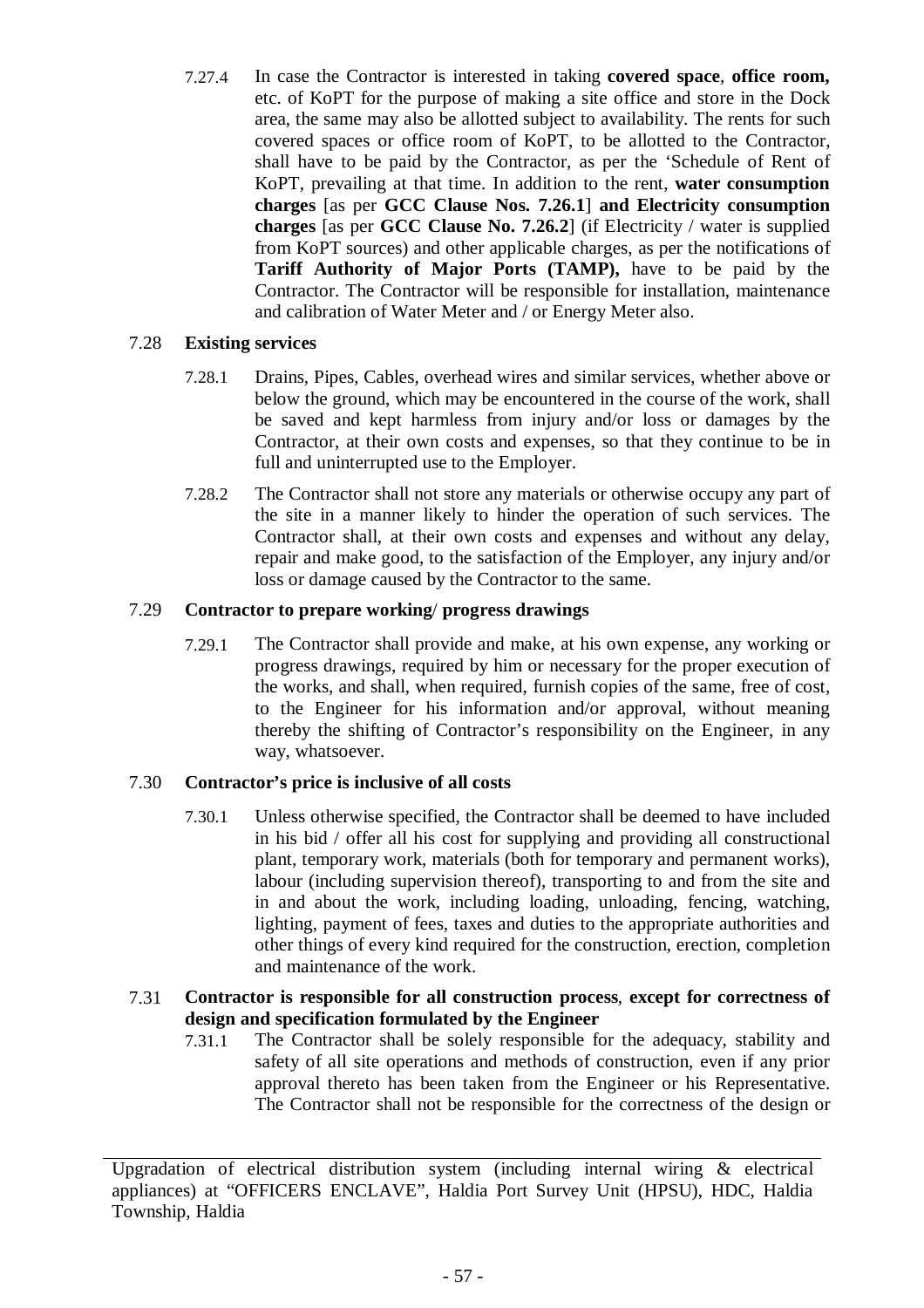specification of the temporary and permanent works formulated by the Engineer, but the Contractor shall be fully responsible for the correct implementation thereof, as also for any design and specification prepared/proposed/used by the Contractor.

#### 7.32 **Contractor to submit his programme of work**

- 7.32.1 Whenever required by the Engineer or his Representative, the Contractor shall submit to him the details of his
	- (a) programme for execution of the work,
	- (b) proposed procedure and methods of work,
	- (c) proposed deployment of plant, equipment, labour, materials and temporary works.

The submission to and/or any approval by the Engineer or his Representative to any such programme or particulars shall not relieve the Contractor of any of his obligations under the contract.

7.32.2 If, for any reason, the Contractor be unable to adhere to his earlier programme, he shall submit his revised programme for completion of work within the stipulated time, whenever asked to do so.

#### 7.33 **Contractor to supervise the works**

7.33.1 Necessary and adequate supervision shall be provided by the Contractor during execution of the works and as long thereafter as the Engineer or his Representative shall consider necessary during the Defect Liability Period (DLP). The Contractor, or his competent and authorised agent or representative, shall be constantly at site and instructions given to him by the Engineer or his Representative, in writing, shall be binding upon the Contractor subject to limitation in **GCC Clause No. 7.16** hereof. The Contractor shall inform the Engineer or his Representative in writing about such representative/agent of him at site.

#### 7.34 **Contractor is responsible for line**, **level**, **setting out**, **etc.**

7.34.1 The Contractor shall be responsible for the true and proper setting out of the works, in relation to reference points / lines / levels given by the Engineer, in writing. The checking of any setting out or of any alignment or level by the Engineer or his Representative shall not, in any way, relieve the Contractor of his responsibility for the correctness thereof and he shall fully provide, protect and preserve all stakes, templates, bench marks, sight rails, pegs, level marks, profile marks and other things used in setting out the works.

#### 7.35 **Contractor is responsible to protect the work**

7.35.1 From the commencement of the works till issue of the "Certificate of Completion of Work", vide **GCC Clause No. 9.65** hereof, the Contractor shall take full responsibility for the care thereof. Save for the excepted risks, any damage, loss or injury to the work, or any part thereof, shall be made good by the Contractor, at his own cost, as per instruction and to the satisfaction of the Engineer, failing which, the Engineer or his Representative may cause the same to be made good by any other agency and the expenses, incurred and certified by the Engineer, shall be recoverable from the Contractor, in whatever manner the Engineer shall

Upgradation of electrical distribution system (including internal wiring & electrical appliances) at "OFFICERS ENCLAVE", Haldia Port Survey Unit (HPSU), HDC, Haldia Township, Haldia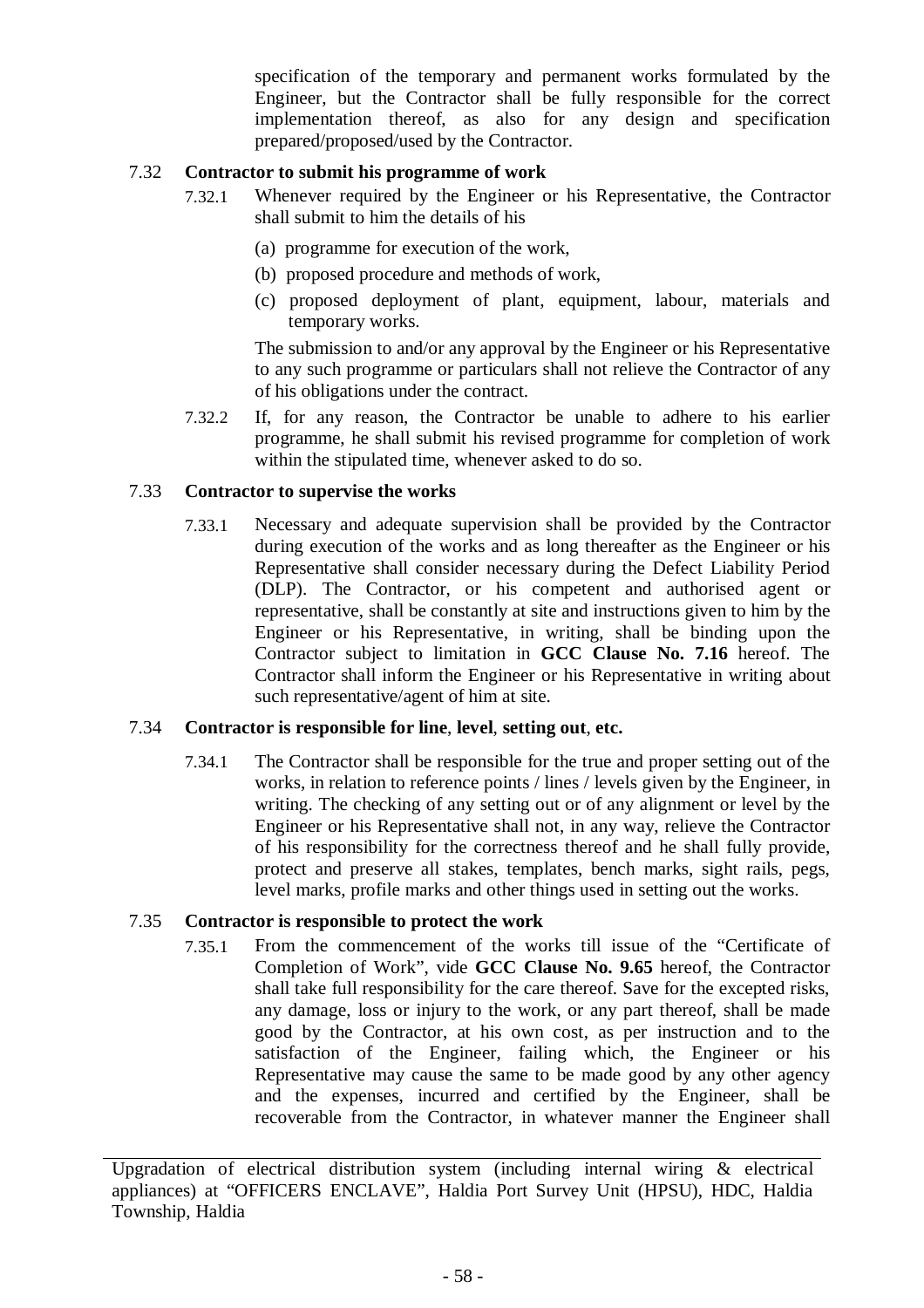deem proper. This clause will not apply to that part of the work, which might have been taken over by the Trustees on partial completion of the work and in such case, the Contractor's obligation will be limited to repairs and replacement for manufacturing or construction defects during the Defect Liability Period, as per the directions of the Engineer, as also for defects/damages, if any, caused to the work by the Contractor during such repairs and replacement during the Defect Liability Period.

#### 7.36 **Contractor is responsible for all damages to other structures** / **persons caused by him in executing the work**

7.36.1 The Contractor shall, at his own cost, protect, support and take all precautions in regard to the personnel or structure or services or properties belonging to the Trustees or not, which may be interfered with or affected or disturbed or endangered and shall indemnify and keep indemnified the Trustees against claim for injury, loss or damage caused by the Contractor in connection with the execution and maintenance of the work to the aforesaid properties, structures and services and / or to any person, including the Contractor's workmen. Cost of Insurance Cover, if any, taken by the Contractor, shall not be reimbursed by the Trustees, unless otherwise stipulated in the contract.

#### 7.37 **Fossils**, **Treasure troves**, **etc. are Trustees' property**

7.37.1 The Contractor shall immediately inform the Engineer's Representative if any fossil, coins, articles of value or antiquity and structures and other remains or things of geological or archaeological importance be discovered at site, which shall remain the property of the Trustees, and protect them from being damaged by his workmen and arrange for disposal of them, at the Trustees' expense, as per the instruction of the Engineer's Representative.

#### 7.38 **Contractor to indemnify the Trustees against all claims for loss**, **damage**, **etc.**

- 7.38.1 The Contractor shall be deemed to have indemnified the Trustees against all claims, demands, actions and proceedings and all costs arising there from on account of:
	- (a) Infringement of any patent right, design, trademark or name or other protected right, in connection with the works or temporary work.
	- (b) Payment of all royalties, rent, toll charges, local taxes, other payments or compensation, if any, for getting all materials and equipment required for the work.
	- (c) Unauthorised obstruction or nuisance caused by the Contractor in respect of Public or Private road, railway tracks, footpaths, crane tracks, waterways, quays and other properties belonging to the Trustees or any other person.
	- (d) Damage/injury caused to any highway and bridge on account of the movement of Contractor's plants and materials in connection with the work.
	- (e) Pollution of waterway and damage caused to river, lock, sea-wall or other structure related to waterway, in transporting Contractor's plants and materials.

Upgradation of electrical distribution system (including internal wiring & electrical appliances) at "OFFICERS ENCLAVE", Haldia Port Survey Unit (HPSU), HDC, Haldia Township, Haldia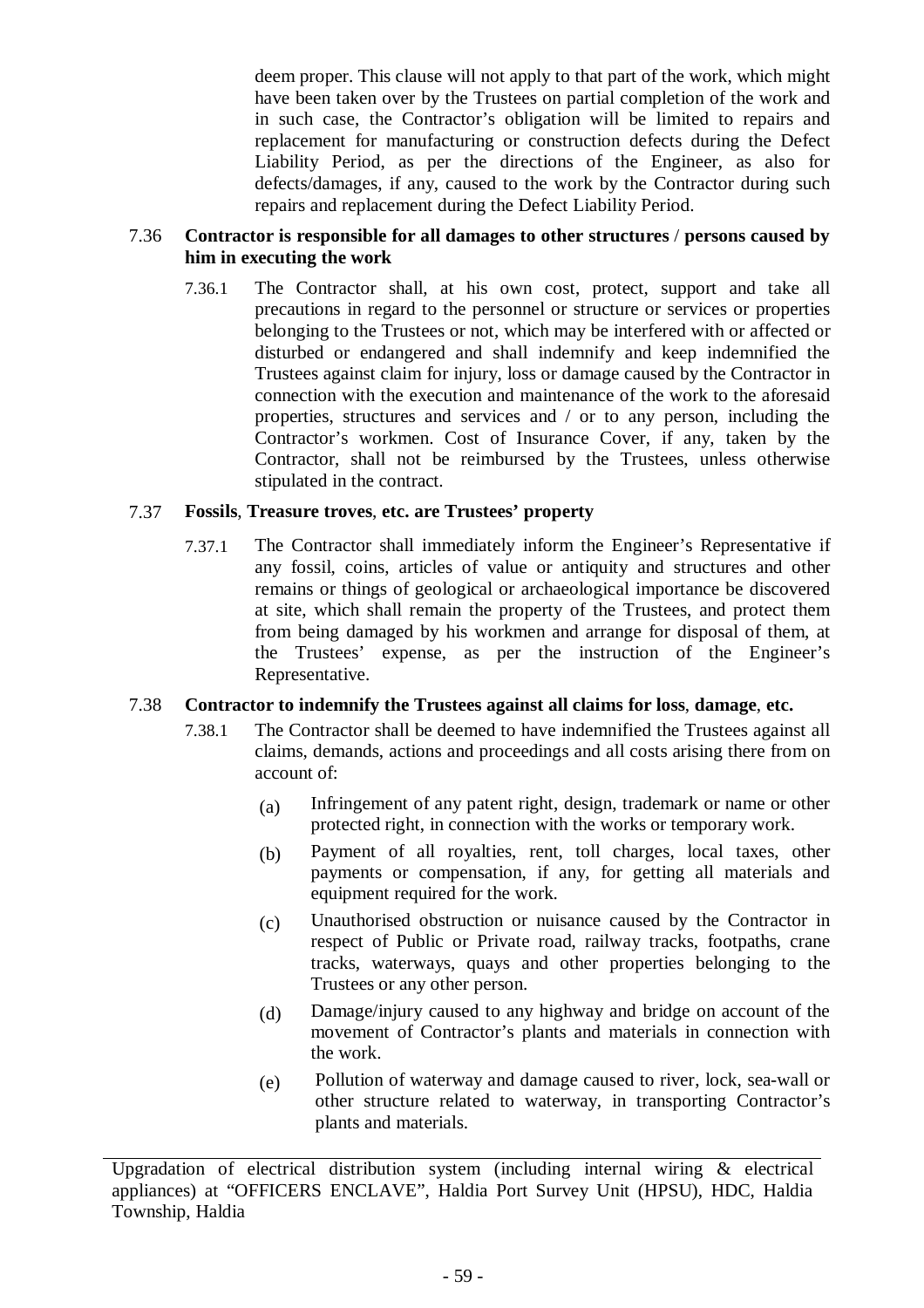(f) The Contractor's default in affording all reasonable facilities and accommodation, as per the direction of the Engineer or his Representative, to the workmen of the Trustees and other agencies employed by or with the permission and/or knowledge of the Trustees on or near the site of work.

#### 7.39 **Dismantled materials Trustees**' **property**

7.39.1 Debris and materials, if obtained by demolishing any property, building or structure, in terms of the contract, shall remain the property of the Trustees.

#### 7.40 **Contractor**'**s quoted rates** / **price must be all inclusive**

- 7.40.1 The Contractor's quoted rates shall be deemed to have been inclusive of the following:
	- (a) Keeping the site free of unnecessary obstruction and removal from site of constructional plant wreckage, rubbish, surplus earth or temporary works no longer required.
	- (b) Cleaning and removal from site all the surplus materials, of every kind, to leave the site clean and tidy after completion of the work, without which payment against final bill may be liable to be withheld.
	- (c) Precautionary measures to secure efficient protection of Docks, the River Hooghly and other waterways against pollution, of whatever nature, during execution and maintenance of the works and to prevent rubbish, refuse and other materials from being thrown into the water by the Contractor's men or those of his agency.
	- (d) Making arrangements for deployment of all labourers and workers, local or otherwise, including payment for their wages, transport, accommodation, medical and all other statutory benefits and entry permits, wherever necessary.
	- (e) Making arrangements, in or around the site, as per the requirements of Calcutta Municipality Corporation or other local authority or the Engineer or his Representative, for preventing
		- (i) spread of any infectious disease like smallpox, cholera, plague, malaria or dengue, by taking effective actions for destruction of rats, mice, vermin, mosquitoes, etc. and by maintaining healthy and sanitary condition,
		- (ii) illegal storage and distribution of Drugs, Narcotics, Alcoholic liquor, Arms and Ammunitions,
		- (iii) unlawful, riotous or disorderly conduct of the Contractor's or his Sub-contractor's workmen,
		- (iv) deployment of workmen of age less than 16 (sixteen) years.

Upgradation of electrical distribution system (including internal wiring & electrical appliances) at "OFFICERS ENCLAVE", Haldia Port Survey Unit (HPSU), HDC, Haldia Township, Haldia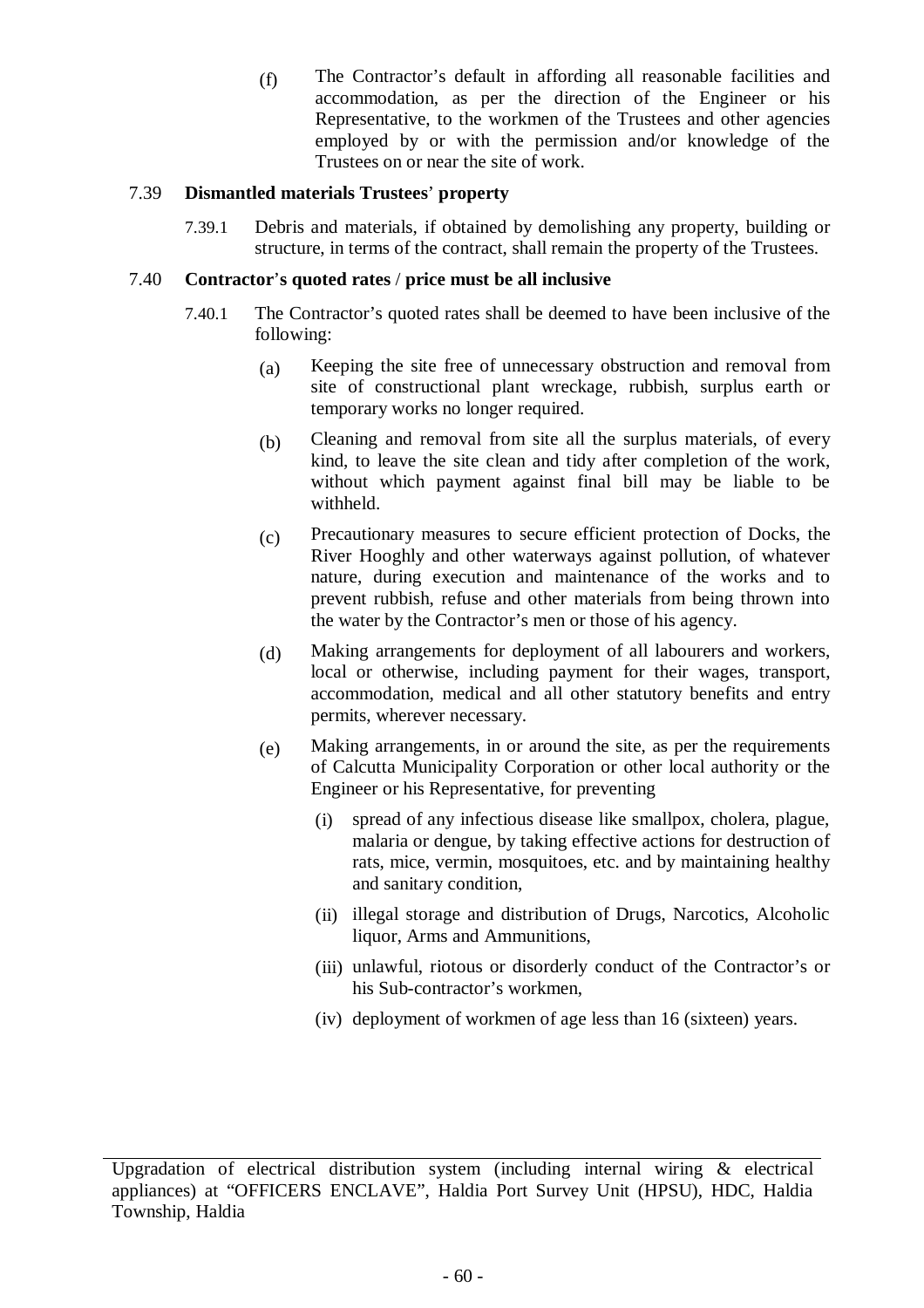# 7.41 **Notice to Contractor**

7.41.1 Every direction or notice to be given to the Contractor shall be deemed to have been duly served on or received by the Contractor, if the same is posted or sent by hand to the address given in the bid or to the Contractor's Site Office or, in case of Trustee's enlisted Contractor, to the address as appearing in the Trustee's Register or to the Registered Office of the Contractor. The time mentioned in these conditions for doing any act after direction or notice shall be reckoned from the time of such posting or despatch.

#### 7.42 **Contractor not to publish photograph or particulars of work**

7.42.1 The Contractor and his Sub-contractor or their agents and men and any firm, supplying plant, materials and equipment, shall not publish or caused to be published any photographs or description of the works, without the prior authority of the Engineer in writing.

# 7.43 **Contractor to provide facilities to outsiders**

7.43.1 The Contractor shall, at the Trustees' cost to be decided by the Engineer, render all reasonable facilities and co-operation, as per direction of the Engineer or his Representative, to any other Contractor engaged by the Trustees and their workmen, to the Trustees' own staff and to the men of other Public Body, on or near the site of work, and in default, the Contractor shall be liable to the Trustees for any delay or expense incurred by reason of such default.

#### 7.44 **Work to cause minimum possible hindrance to traffic movement**

7.44.1 The work has to be carried out by the Contractor causing minimum hindrance for any maritime traffic or surface traffic.

# **D. STAFF AND LABOUR**

#### 7.45 **Engagement of staff and labour**

- 7.45.1 The labour, as mentioned in the respective clauses, shall include all labourers of the approved sub-contractor(s), with respect to this contract.
- 7.45.2 The Contractor shall have to make their own arrangements for the engagement of all staff and labour, for doing the work at site or in respect of or in connection with the execution of work, as also for the transport, housing, feeding. They shall have to ensure making payment to the above staff and labours, to be engaged by them (including the labours, to be engaged by the approved Sub-contractor, if any).
- 7.45.3 KoPT's store shall mean any store of Haldia Dock Complex, situated at Haldia.
- 7.45.4 It is expressly made clear that both before and after the completion of the work or termination of the contract, **KoPT shall have no liability, whatsoever, for the personnel to be engaged by the Contractor [or by the approved Sub-contractor(s)] for the work under this contract.**

Upgradation of electrical distribution system (including internal wiring & electrical appliances) at "OFFICERS ENCLAVE", Haldia Port Survey Unit (HPSU), HDC, Haldia Township, Haldia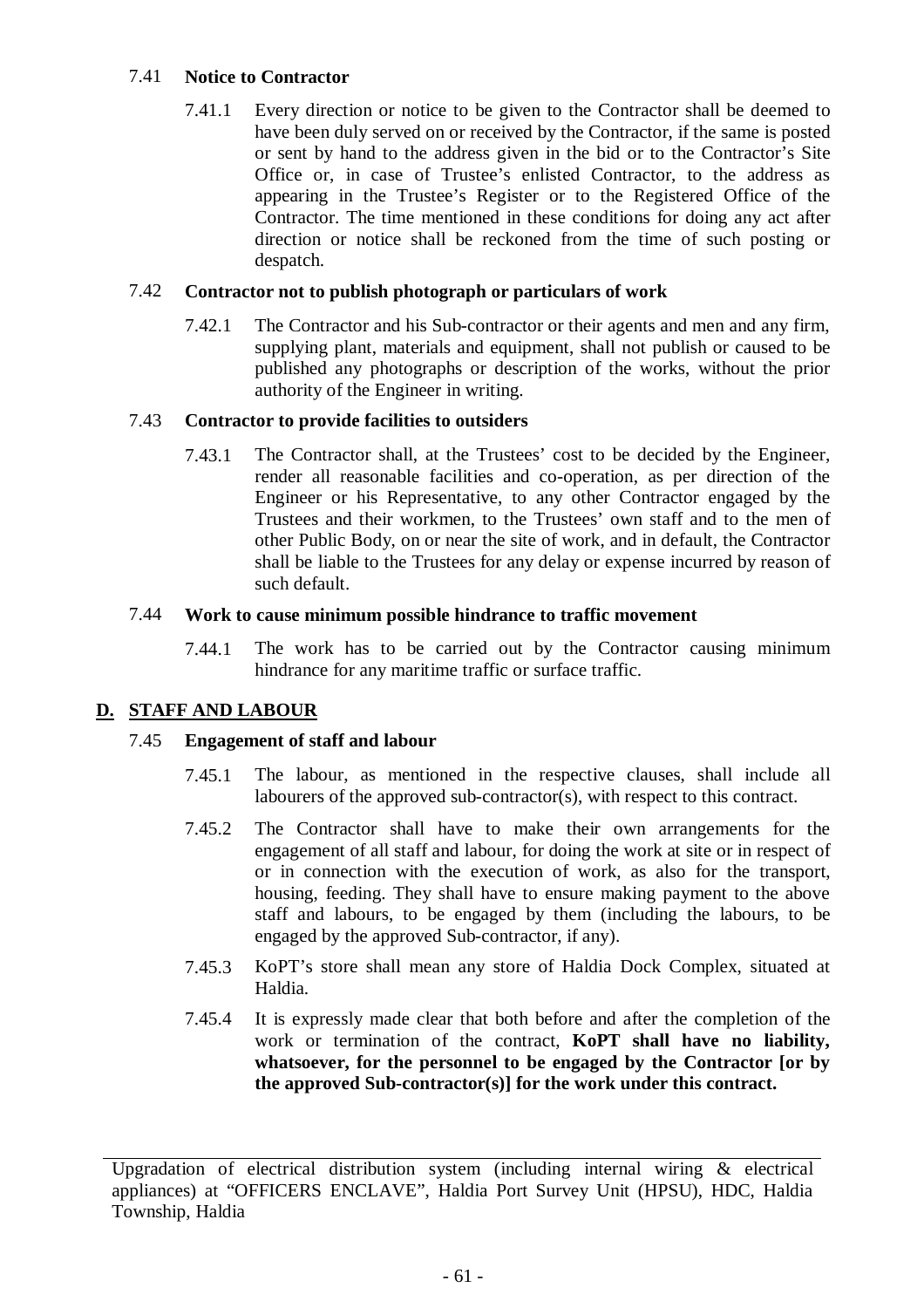#### 7.46 **Labour Laws**

- 7.46.1 The Contractor shall, at all times, during the pendency of the contract [including the period of making good/rectification of deficiencies/defects, if any], have to comply fully with all existing **Acts**, **Regulations** and **Byelaws**, including all **statutory amendments** and re-enactment of **State** or **Central Government** and other **Local Authorities** and any other enactments and acts that may be passed in future either by the **State** or the **Central Government** or **Local Authority**, including **Workmen's Compensation Act**, **Labour Laws** and **Equal Remuneration Act, Factories Act, Minimum Wages Act, Contract Labour (Regulation & Abolition) Act,**  etc., if applicable and/or as applicable.
- 7.46.2 If, as a result of the Contractor's failure, negligence, omission, default or non-observance of any provisions of any laws, the Employer is called upon by any authority to pay or reimburse or required to pay or reimburse any amount, the Employer shall be entitled to deduct the same from any moneys due or that become due to the Contractor under this contract or any other contract or otherwise recover from the Contractor any sums, which the Employer is required or called upon to pay or reimburse on behalf of the Contractor.

All **registration** and **statutory inspection fees**, in connection with labour engagement, with respect to this contract, shall have to be paid by the Contractor, if applicable and/or as applicable.

7.46.3 The Contractor shall have to, immediately after the occurrence of any accident, at or near the site or in connection with the execution of the work under the contract, report (over phone or otherwise) to the Engineer or his representative(s) and shall make every arrangement to render all possible assistance to the victim(s) of such accident.

> The Contractor shall also have to report such accident to the Engineer, in writing (giving reference to the earlier communication made). Based on such report, necessary communication with the competent authority would be made whenever such a report is required by law.

- 7.46.4 For any accident occurred within the entire operational area covered under the contract, the Contractor shall have to arrange prompt investigation into the matter through recording of statement of the personnel witnessing the accident. Such "Accident Report", containing the findings, along with the statements so recorded, shall have to be forwarded by the Contractor to the Engineer at the earliest.
- 7.46.5 The Contractor shall have to provide full medical treatment to their staff  $\&$ labourers, in case of "**Accident on Duty"**, which will inter alia include their obligations under the **Workmen's Compensation Act, 1923,** including all amendments thereof.

The Employer shall in no manner be liable to the Contractor or any person engaged/employed by them [including that of Sub-contractor] or any other person, for injuries or death caused as a result of accidents occurred, either within or outside the site of work, under the contract. The Contractor shall be responsible for such contingencies and will make good all claims for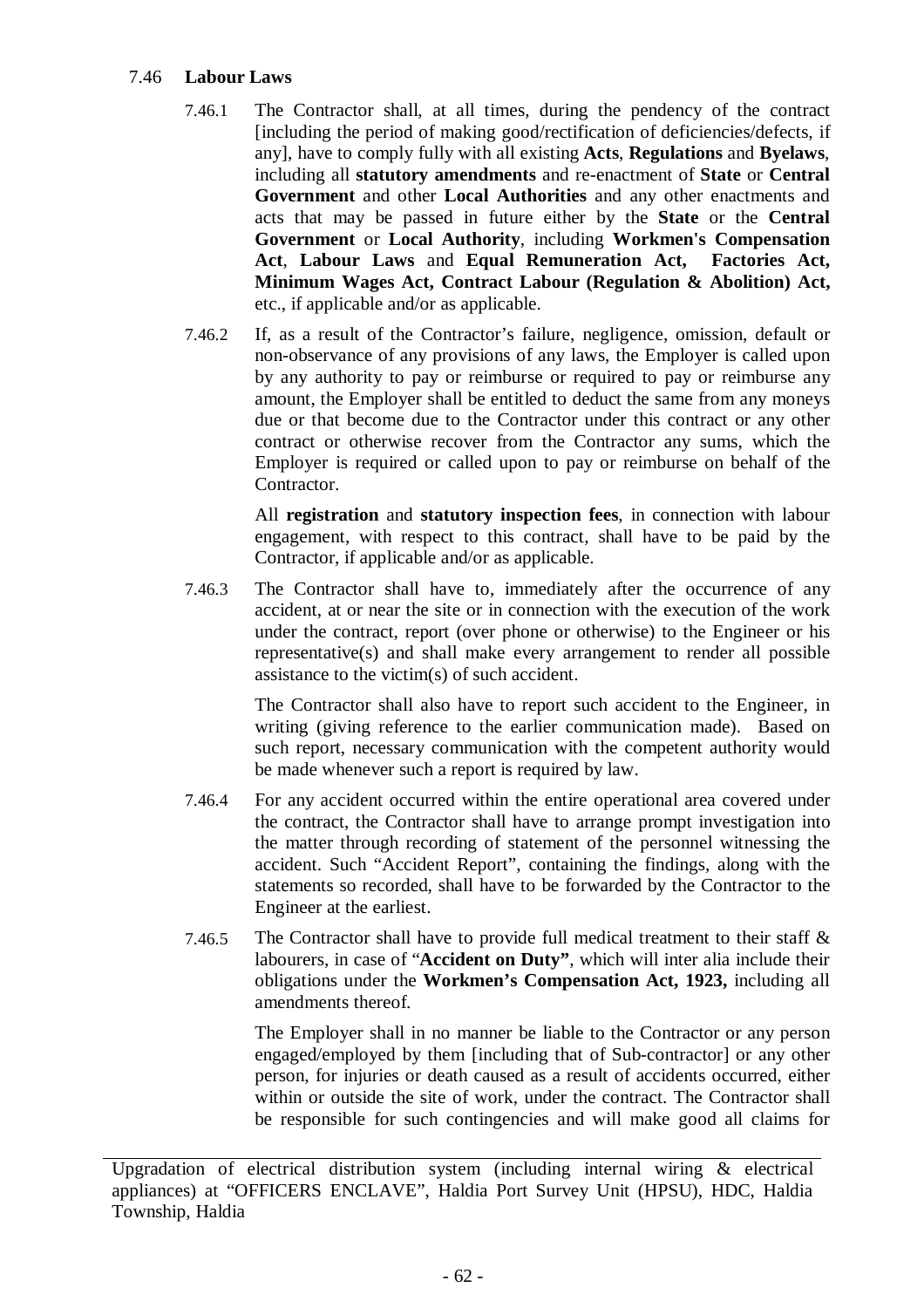compensation, claim by their personnel/workmen or the families of the sufferer(s), as the case may be, or as per the decision of the appropriate authority/tribunal or other involved persons.

- 7.46.6 The Contractor shall have to indemnify KoPT, in the event of KoPT being held liable to pay compensation for injury to any Contractor's servants or workmen [including that of Sub-contractor] under the **Workmen's Compensation Act, 1923**, as amended from time to time.
- 7.46.7 Whenever the contract comes to an end with the efflux of time or otherwise or is terminated, the Contractor shall be required to fulfil all their obligations towards their workmen in terms of applicable labour laws and submit necessary documents towards such effect, to the Employer in support of the same. Any deposit, which may be lying with KoPT to their credit, will be liable to be applied for this purpose, if the Contractor fails to comply with the same. In case such documents are not furnished by the Contractor, the Employer will not release the **Performance Guarantee/ Security Deposit**  and any other amount as may remain due to the Contractor

#### 7.47 **Health and safety**

- 7.47.1 In the event of any outbreak of illness or an epidemic nature, the Contractor shall have to comply with and carry out such regulations, orders & requirements, as may be made by the Government, or the local medical or sanitary authorities, for the purpose of dealing with and overcoming the same.
- 7.47.2 The Contractor shall have to ensure safety of all their working personnel to the fullest compliance of the provisions of **general safety rules/regulations,** including **Dock Workers' (Safety, Health & Welfare) Regulations, 1986**.

The Contractor shall be solely responsible for consequences arising out of non-compliance or violation of safety rules/ regulations.

7.47.3 The Contractor [including approved Sub-contractor(s)] shall have to provide (at their own expenses) all required **Personal Protection Equipment (PPE)**  [such as **Helmets**, **Nose Masks**, **Hand Gloves**, etc.] & **Safety Gears** for all personnel and labourers engaged during the work and in case of their failing to do so, the Employer shall provide the same and recover the cost thereof from any amount due, or which may become due to the Contractor or from any amount lying with them or under their control.

#### 7.48 **Labour licence**

7.48.1 Within 7 (seven) days from the date of issuance of the order, the Contractor shall have to apply for **labour licence** for the maximum number of workers proposed to be deployed for this work. Necessary certificate shall be issued by the Engineer against a request from the Contractor.

> **Photocopy of the application shall have to be furnished to the Engineer**, immediately. However, payment will be released only on furnishing the copy of the **Labour Licence** to the Engineer. However, such license should be kept valid throughout the actual duration of contract.

Upgradation of electrical distribution system (including internal wiring & electrical appliances) at "OFFICERS ENCLAVE", Haldia Port Survey Unit (HPSU), HDC, Haldia Township, Haldia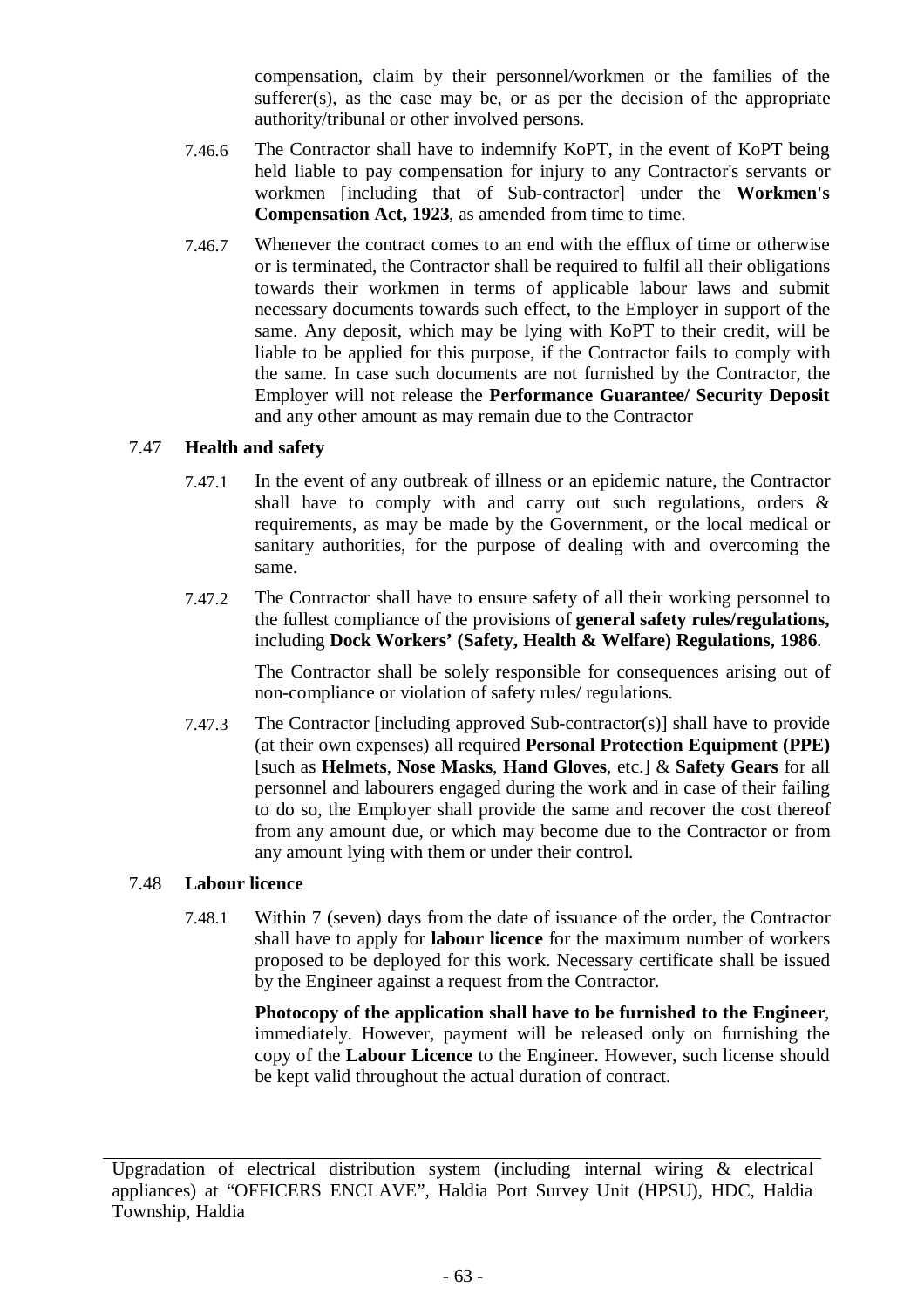#### 7.49 **Employees' Provident Fund & Employees' State Insurance**

- 7.49.1 The Contractor should have their establishment (with respect to this contract) registered with the concerned authorities under the provision of **Employees' Provident Fund & Miscellaneous Provision Act, 1952** and **Employees' State Insurance Act, 1948**. The Contractor shall have to submit the proof of registration as mentioned above immediately after commencement of work.
- 7.49.2 As per the above mentioned Act, the Contractor is liable for remittance of monthly subscription contribution in respect of **Employees' Provident Fund (EPF)** and **Employees' State Insurance (ESI)** for the workers engaged by them, wherever applicable. The Contractor shall have to submit the authenticated copy of the challans with respect to subscription / contribution of **Employees' Provident Fund** and **Employees' State Insurance** (against their respective Code Numbers issued by the **Employees' Provident Fund** and **Employees' State Insurance**  Authorities) by 7<sup>th</sup> day of every English Calendar Month (during the currency of the contract) along with the list of labourers for whom such deposits have been made.

Payment will be held up if the up-to-date **Employees' Provident Fund** and **Employees' State Insurance** remittance challan is not submitted in time.

- 7.49.3 In case, registration with the EPF and ESI Authorities is not applicable for the employees of the Contractor [or for the employees of the Subcontractor(s)], documentary evidence to establish non-applicability to be submitted by the Contractor.
- 7.49.4 In case of sub-contracting any part of the work, above requirements should also be fulfilled by the approved Sub-contractor and necessary documents shall have to be submitted in time, as indicated above.

# **E. PLANT, MATERIALS AND WORKMANSHIP**

#### 7.50 **Materials to be supplied by the Employer**

- 7.50.1 Regarding supply of any materials by the Trustees to the Contractor, in accordance with the contract, the following conditions shall apply:
	- a) The Contractor shall, at his own expense, arrange for transporting the materials from the Trustees' Store [store of Haldia Dock Complex, situated at Haldia], watching, storing and keeping them in his safe custody, furnishing of statement of consumption thereof in the manner required by the Engineer or his Representative, return of surplus and empty container to the Trustees' Stores, as per the direction of the Engineer or his Representative.
	- b) Being the custodian of the Trustees' materials, the Contractor shall remain solely responsible for any such materials issued to him and for any loss or damage thereof for any reason other than "Excepted Risks", the Contractor shall compensate the Trustees', in the manner decided by the Engineer, and shall, at no stage, remove or cause to be removed any such material from the site, without his permission.

Upgradation of electrical distribution system (including internal wiring & electrical appliances) at "OFFICERS ENCLAVE", Haldia Port Survey Unit (HPSU), HDC, Haldia Township, Haldia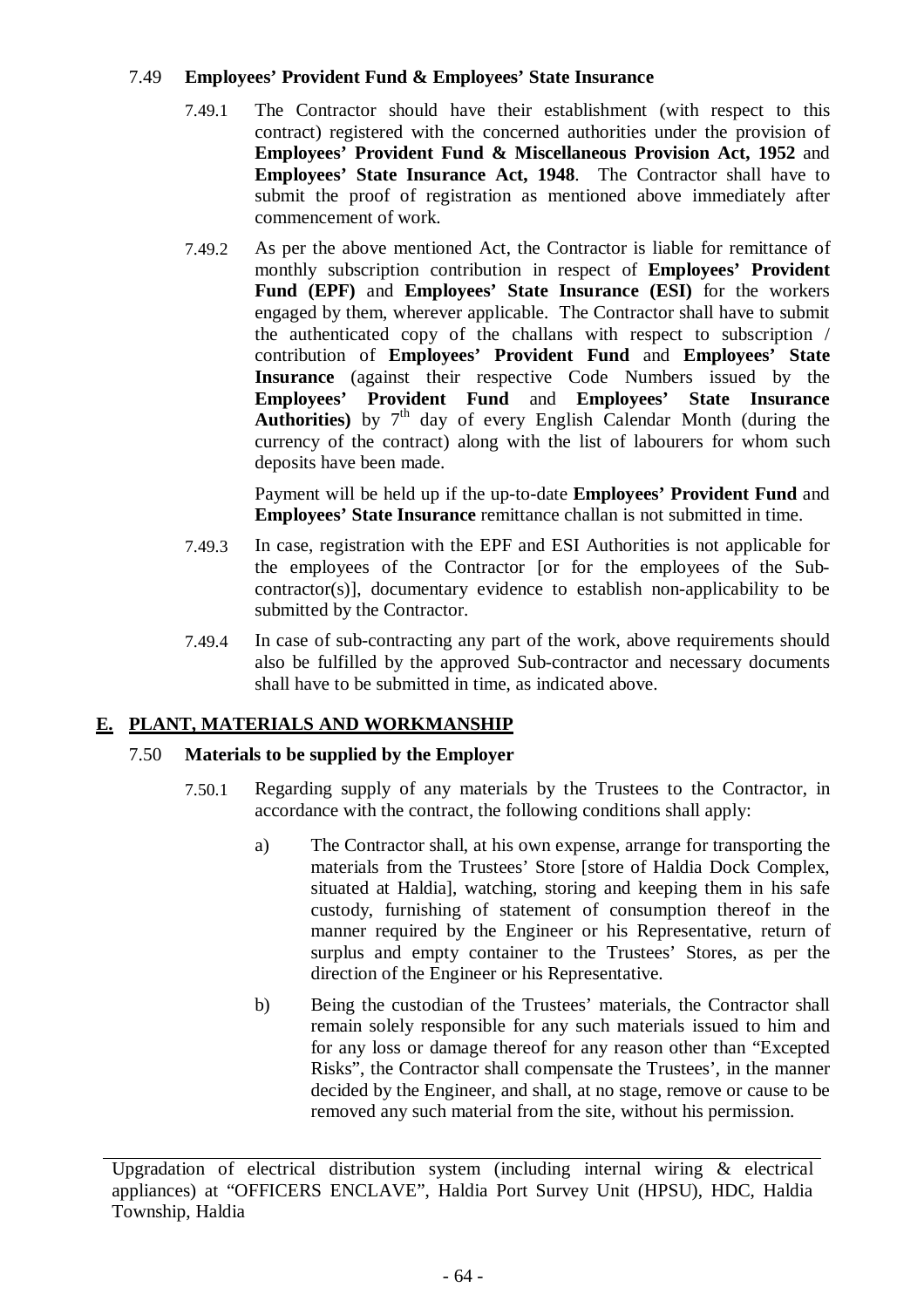- c) The Trustees' materials will generally be supplied in stages and in accordance with the rate of progress of work, but, except for grant of suitable extension of completion time of work as decided by the Engineer, the Contractor shall not be entitled to any other compensation, monetary or otherwise, for any delay in the supply of Trustees' materials to him. The Contractor shall, however, communicate his requirement of such materials to the Engineer from time to time.
- d) Unless stipulated otherwise in the contract, the value of the Trustees' materials issued to the Contractor shall be recovered from the Contractor's bills and/or any of his other dues, progressively, according to the consumption thereof on the work and/or in the manner decided by the Engineer or his Representative and at the rate(s) stipulated in the contract. These rates shall only be considered by the Contractor in the preparation of his bid/offer and these will form the basis of escalation/variation, if in future the Contractor is required to procure and provide any such material on the written order of the Engineer, consequent on the Trustees' failure to effect timely supply thereof.
- e) If the Engineer decides that due to the Contractor's negligence, any of the Trustees' materials, issued to the Contractor, has been – (i) lost or damaged, (ii) consumed in excess of requirement and (iii) wasted by the Contractor in excess of normal wastage, then the value thereof shall be recovered from the Contractor's bills, or from any of his other dues, after adding 19.25 % extra over the higher one of the followings:
	- i) The issue rate of the materials at the Trustees' Stores, and
	- ii) The market price of the material on the date of issue, as would be determined by the Engineer.

#### 7.51 **Contractor's arrangement for execution of the work**

- 7.51.1 The Contractor will have to arrange and provide all types of materials, etc. [in line with the Technical Specification] throughout the execution of the contract.
- 7.51.2 KoPT will not take any responsibility regarding **non-availability** of any such materials for which Contractor is responsible as per contract. The Contractor shall have to asses the requirement of such materials and keep sufficient stock.
- 7.51.3 The Contractor shall have to provide all equipment, including tools, tackles, lifting machineries, air compressor, scaffolding arrangement, different vehicular transport, etc., necessary to execute the work.
- 7.51.4 All tools & machineries to be used by the Contractor should be suitable for the particular requirement (i.e. capacity should be adequate) and the same should be checked for fitness before use. They should maintain the said equipment properly to ensure their efficient working.
- 7.51.5 The Contractor shall, at their own costs and expenses, have to provide all labour, plant, haulage, transportation of plant and equipment to be used for executing the contract, all materials, stores, etc. (except the equipments  $\&$

Upgradation of electrical distribution system (including internal wiring & electrical appliances) at "OFFICERS ENCLAVE", Haldia Port Survey Unit (HPSU), HDC, Haldia Township, Haldia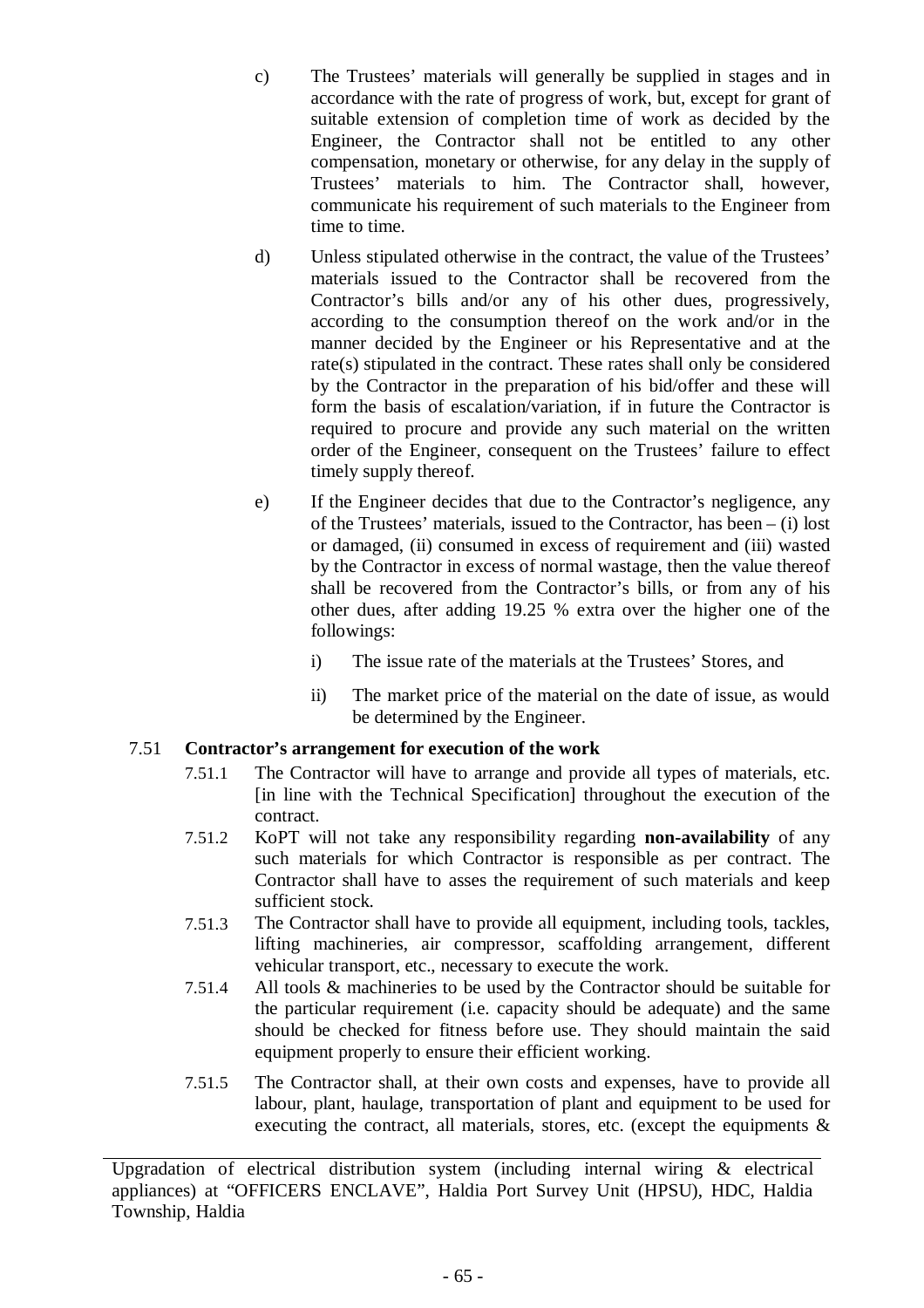materials to be provided by KoPT, as per contract) required for efficiently carrying out the work to the satisfaction of the Employer.

7.51.6 The Contractor should use calibrated measuring & testing instruments and should also ensure revalidation of such calibration as and when required. In this regard, initially the Contractor shall have to submit a list of **measuring and testing instruments** (mentioning the period of validity of Calibration Certificates) to be used. The photocopies of the Calibration Certificates (including the revalidations) of the said measuring and testing instruments, shall have to be submitted to the Engineer.

#### 7.52 **Inspection and testing**

- 7.52.1 The Engineer or his authorised Representative shall have, at all reasonable time, access to the Contractor's premises or work site or other premises [if a part of the work is being executed there or some **maintenance repair** work (during **Defect Liability Period**) is being done there] and shall have the power, at all reasonable time, to **inspect**, **examine and test** the **materials and workmanship**, as well as the **documents**, **equipment**, **tools**, **measuring & testing instruments**, as applicable, in connection with the instant contract (including **Defect Liability Period**).
- 7.52.2 The Engineer or his authorised Representative, on giving 7 (seven) days' notice, in writing, to the Contractor, setting out any ground of objections, in respect of the work, shall be at liberty to reject all or any material and/or workmanship in the subject of any of the said grounds of objection, which are not in accordance with the contract.
- 7.52.3 Quality of materials, to be provided by the Contractor under this contract, should be as per the satisfaction of the Engineer. Whenever asked, the Contractor shall have to provide free sample for testing.
- 7.52.4 If found necessary, KoPT reserves the rights to get the materials inspected from a **Government** or **Government recognized Laboratory**/**Test House**.
- 7.52.5 In case of sub-letting to other Contractors or manufacturers or suppliers by the Contractor, the Engineer will reserve the right as follows:
	- i) that inspection and / or testing will be carried at the Sub-contractor's works; or
	- ii) that inspection will be carried out at site; or
	- iii) that inspection will be waived, subject to the Contractor furnishing a certificate of compliance with specification by a competent authority recognised by national/international institutes.
- 7.52.6 The Employer may appoint a **Third Party Inspection Agency ,** as detailed at SCC, at the cost of the Employer, for stage-wise technical inspection and certification of **materials** & workmanship, including **painting**, **erection**, **commissioning**, etc. [in connection with the contract job, in part or as a whole ]. In that case The relevant Certificates shall be produced by the **Third Party Inspection Agency** to the Engineer or his authorised Representative.

Upgradation of electrical distribution system (including internal wiring & electrical appliances) at "OFFICERS ENCLAVE", Haldia Port Survey Unit (HPSU), HDC, Haldia Township, Haldia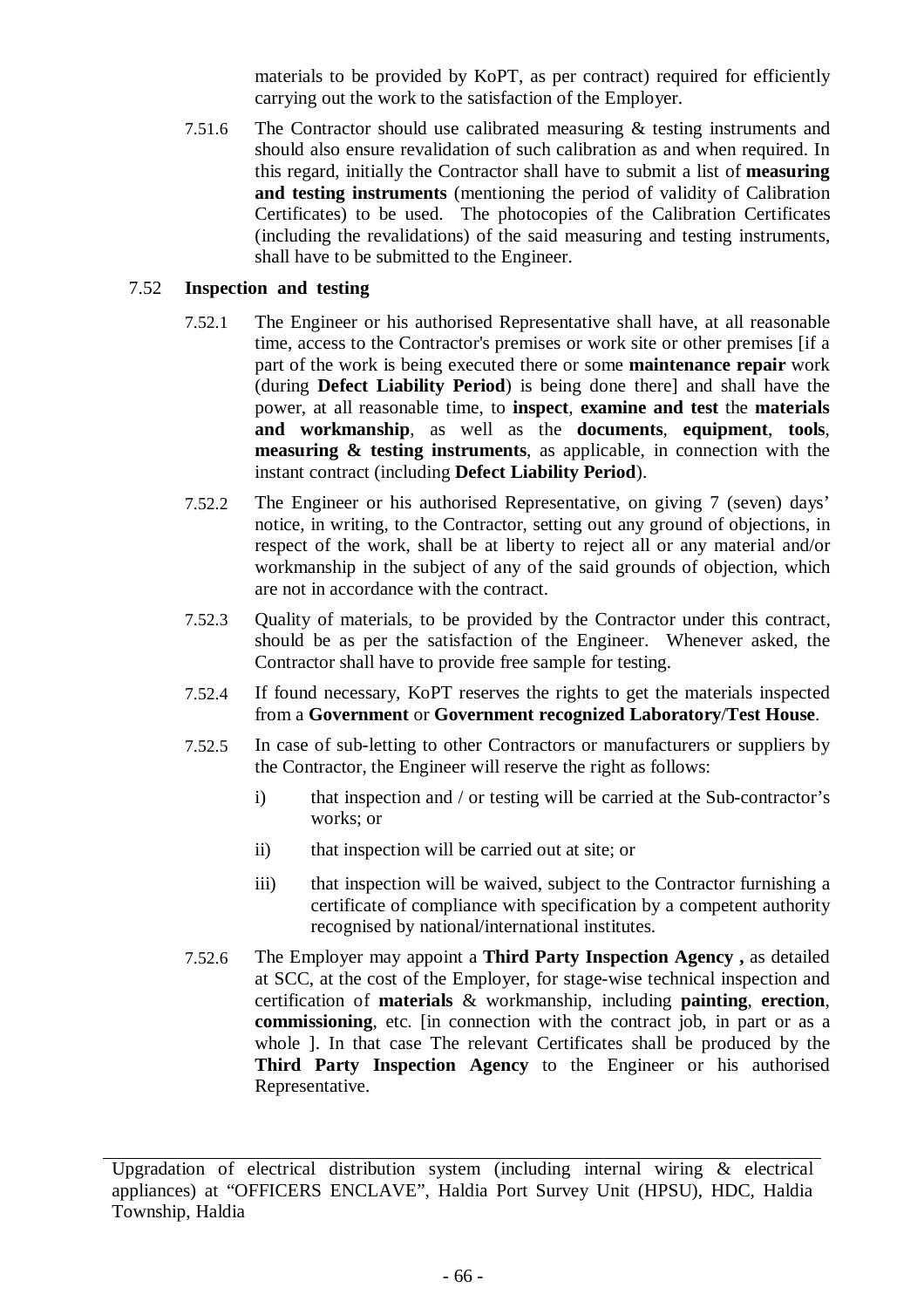- 7.52.7 The stage-wise technical inspection will be carried out by the representative of the Engineer [or **Third Party Inspection Agency]** based on the approved **Quality Assurance Plan** (**QAP**) **& Field Quality Assurance Plan** (**FQAP**) [considering the Technical Specification of the bidding documents].
- 7.52.8 The Contractor shall have to submit a **Quality Assurance Plan** (**QAP**) and a **Field Quality Assurance Plan** (**FQAP**), based on the Technical Specification and other terms  $\&$  conditions stipulated in the bidding documents. The **QAP & FQAP** shall be approved by the "**Engineer**".
- 7.52.9 In all cases where tests are required, within the purview of QAP & FQAP, whether at the premises of the Contractor or any Sub-contractor or elsewhere, the Contractor, except where otherwise specified, shall provide free of charges such labour, materials, electricity, fuel, water, stores, apparatus and instruments, as may reasonably be demanded, to carry out sufficiently such tests and shall, at all times, facilitate the Engineer or his Representative [and / or the Third Party Inspection Agency] , to accomplish such testing.
- 7.52.10 The cost of all tests and / or analyses, within the purview of QAP  $\&$  FQAP, effected at the Contractor's or Sub-contractor's works and on the site, shall be borne by the Contractor. The Contractor will be called upon to pay all expenses incurred by the Employer in respect of any work found to be defective or of inferior quality, adulterated or otherwise unacceptable.
- 7.52.11 If, during inspection by the **Third Party Inspection Agency [if appointed by KoPT]**, any material or test [within the purview of QAP & FQAP] fails to fulfil the contract conditions for **more than 2** (**two**) **times**, **any additional amount charged by the Third Party Inspection Agency towards inspection of the same from the 3rd time onwards shall have to be borne by the Contractor**. If the Contractor fails to make such payment to the **Third Party Inspection Agency**, the same shall be deducted from the bill(s) of the Contractor and paid to the **Third Party Inspection Agency**
- 7.52.12 **Tests on completion**:

On **completion of installation**, the contractor with give a **7** (**seven**) **days**' notice to the Engineer, in writing (informing the date on which they will be ready to make the tests), before carrying out such tests, in accordance with and in the manner prescribed in the specifications. The procedure specified in SCC shall be followed in this respect.

7.52.13 Notwithstanding the fact that the materials or installations have passed the inspection, the Contractor is not relieved from his obligations to conform to the quality, workmanship, guaranteeing the performance, etc., as per the contract.

#### 7.53 **Contractor to replace materials**/**work not acceptable to the Engineer or his Representative**

- 7.53.1 The Engineer or his Representative shall have the power to inspect any material and work at any time and to order at any time
	- a) for removal from the site of any material, which, in his opinion, is not in accordance with the contract or the instruction of the Engineer or his

Upgradation of electrical distribution system (including internal wiring & electrical appliances) at "OFFICERS ENCLAVE", Haldia Port Survey Unit (HPSU), HDC, Haldia Township, Haldia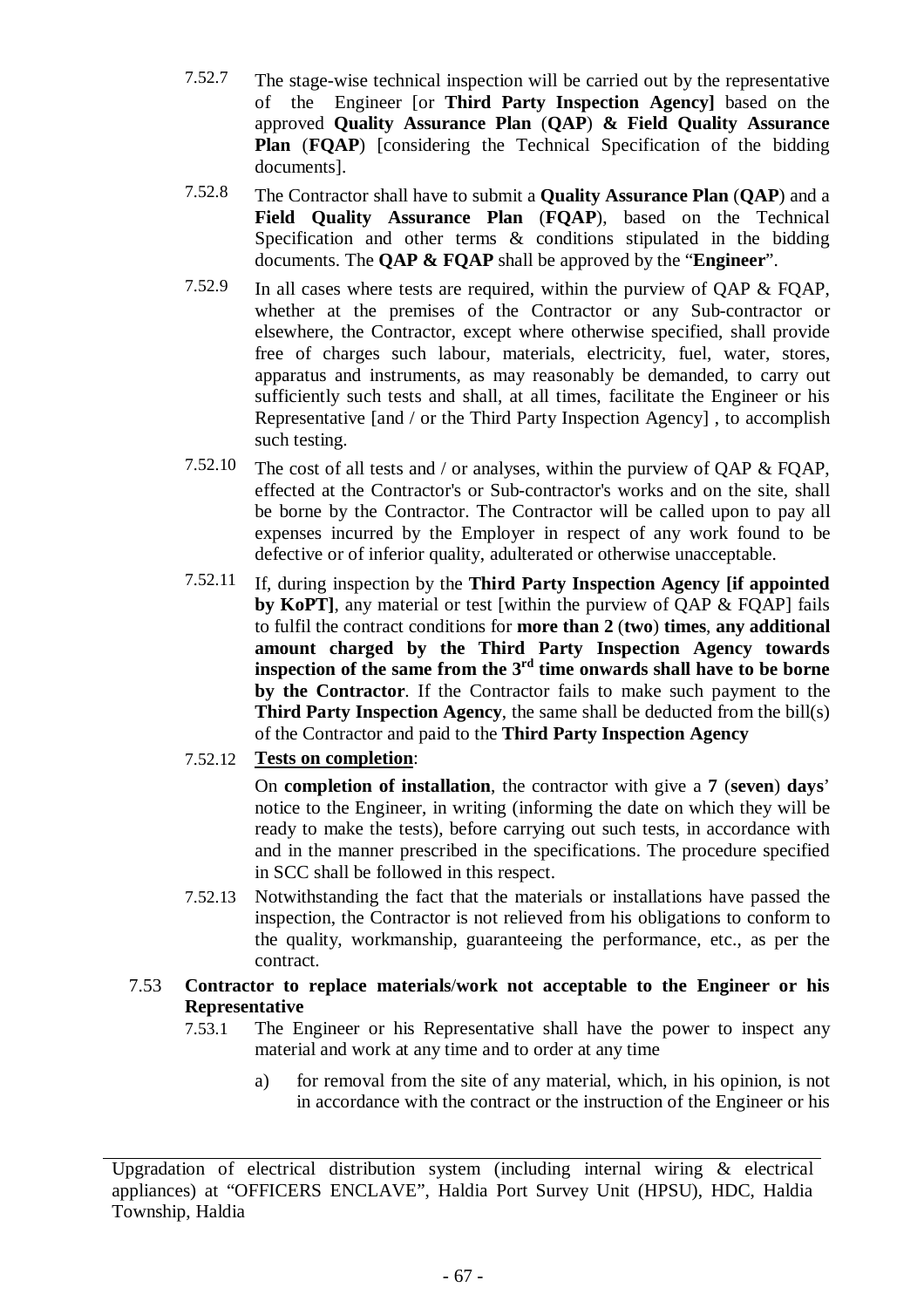Representative,

- b) for the substitution of proper and suitable materials, or
- c) the removal and proper re-execution of any work, which, in respect of material and workmanship, is not in accordance with the contract or the instructions of the Engineer.

The Contractor shall comply with such order at his own expense and within the time specified in the order. If the Contractor fails to comply, the Engineer shall be at liberty to dispose any such materials and re-do any work in the manner convenient to the Trustees by engaging any outside agency, at the risk and expense of the Contractor and after giving him a written prior notice of 7 (seven) days.

#### 7.54 **Removal of materials on completion**

7.54.1 The Contractor shall, on completion of the contract or when directed by the Employer, shall have to remove all plant, equipment, tools, materials, temporary constructions, etc. and rubbish garbage, waste, which may have accumulated during the execution of the contract, other than those permanently used into the work, at Employer's site.

#### 7.55 **Workmanship and secrecy**

- 7.55.1 The Contractor shall carry out the services in conformity with generally accepted norms and sound standards of Engineering. The Contractor shall be responsible for the technical soundness of the services rendered. In the event of any deficiency in those services, the Contractor shall promptly re-do the same, at no additional cost to the Employer.
- 7.55.2 The Contractor shall use all the documents, drawings and other data & information, of proprietary nature, received from the Employer, solely for the purpose of performing and carrying out the obligations on his part under the Agreement in the performance of the works for the project and maintain utmost secrecy, in this regard. The documents, drawings and other data  $\&$ information, received from the Employer, shall not be used by the Contractor for any other purpose.

# **F. COMMENCEMENT**, **EXECUTION & COMPLETION OF WORK**, **HANDING OVER AND TAKING OVER**

#### 7.56 **Preliminary time to commence work and maintenance of steady rate of progress**

7.56.1 The Contractor shall commence the work within 7 (seven) days of the receipt of Engineer's letter informing acceptance of the Contractor's bid / offer by the Trustees or within such preliminary time as mentioned by the Contractor in the "Form of Tender" or the time accepted by the Trustees. The Contractor shall then proceed with the work with due expedition and without delay, except as may be expressly sanctioned or ordered by the Engineer or his Representative, time being deemed the essence of the contract on the part of the Contractor.

Upgradation of electrical distribution system (including internal wiring & electrical appliances) at "OFFICERS ENCLAVE", Haldia Port Survey Unit (HPSU), HDC, Haldia Township, Haldia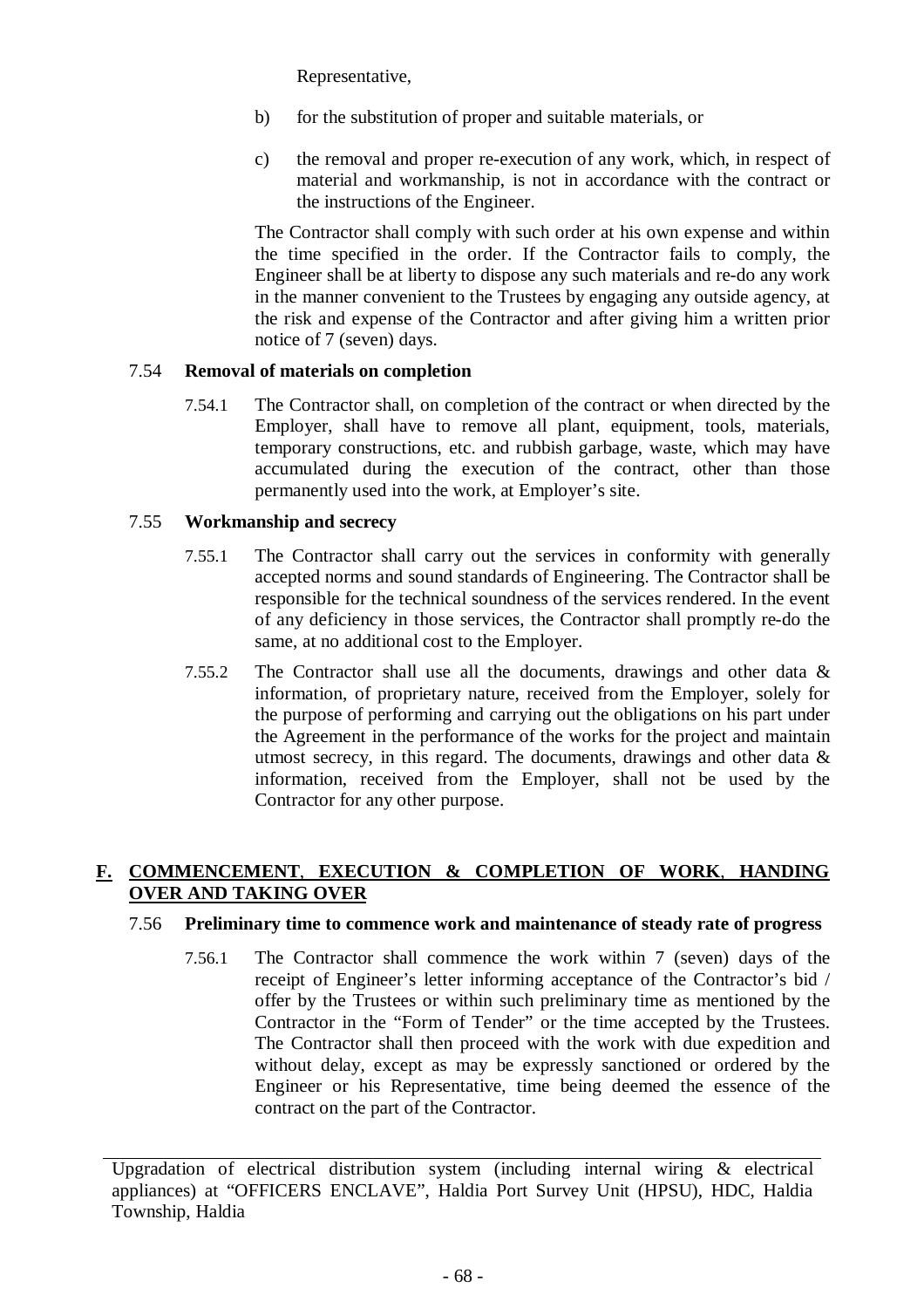# 7.57 **Contractor's site office**

7.57.1 The Contractor shall provide and maintain a suitable office at or near the site to which the Engineer's Representative may send communications and instructions for use of the Contractor.

#### 7.58 **Contractor to observe Trustees' working hours**

7.58.1 Unless specified otherwise in the contract or prior permission of the Engineer has been taken, the Contractor shall not execute the work beyond the working hours observed by the Engineer's Representative and on Sundays and Holidays observed in the Trustees' system, except in so far as it becomes essential on account of tidal work or for safety of the work. If the progress of the work lags behind schedule or the work has been endangered by any act or neglect on the part of the Contractor, then the Engineer or his Representative shall order and the Contractor, at his own expense, shall work by day and by night and on Sundays and Public Holidays. Any failure of the Engineer or his Representative to pass such an order shall not relieve the Contractor from any of his obligations. The Engineer's decision, in this regard, shall be final, binding and conclusive.

#### 7.59 **Contractor to supply all materials as per requirement of the Engineer or his Representative**

7.59.1 Unless stipulated otherwise in the contract, all materials required for the work shall be procured and supplied by the Contractor with the approval of the Engineer or his Representative and subject to subsequent testing, as may be required by the Engineer or his Representative. The Engineer shall exercise his sole discretion to accept any such materials

#### 7.60 **Materials and works**

7.60.1 Unless stipulated otherwise in the contract, all materials, workmanship and method of measurement shall be in accordance with the relevant Codes (Latest Revision) of the Bureau of Indian Standards and the written instructions of the Engineer or his Representative. Where no specific reference is available in the contract, the material and workmanship shall be of the best of their respective kinds to the satisfaction of the Engineer.

#### 7.61 **Contractor to submit samples for approval**

7.61.1 Samples shall be prepared and submitted for approval of the Engineer or his Representative, whenever required to do so, all at the Contractor's cost.

#### 7.62 **Contractor to seek approval of Engineer or his Representative before covering up any portion of work**

- 7.62.1 No work shall be covered up and put out of view by the Contractor without approval of the Engineer or his Representative and whenever required by him, the Contractor shall uncover any part or parts of the work or make openings in or through the same as may be directed by the Engineer or his Representative from time to time and shall reinstate or make good those part of works thus affected, to the satisfaction of the Engineer, all at the cost of the Contractor.
- 7.62.2 The Trustees shall reimburse such cost, as determined by the Engineer, if the

Upgradation of electrical distribution system (including internal wiring & electrical appliances) at "OFFICERS ENCLAVE", Haldia Port Survey Unit (HPSU), HDC, Haldia Township, Haldia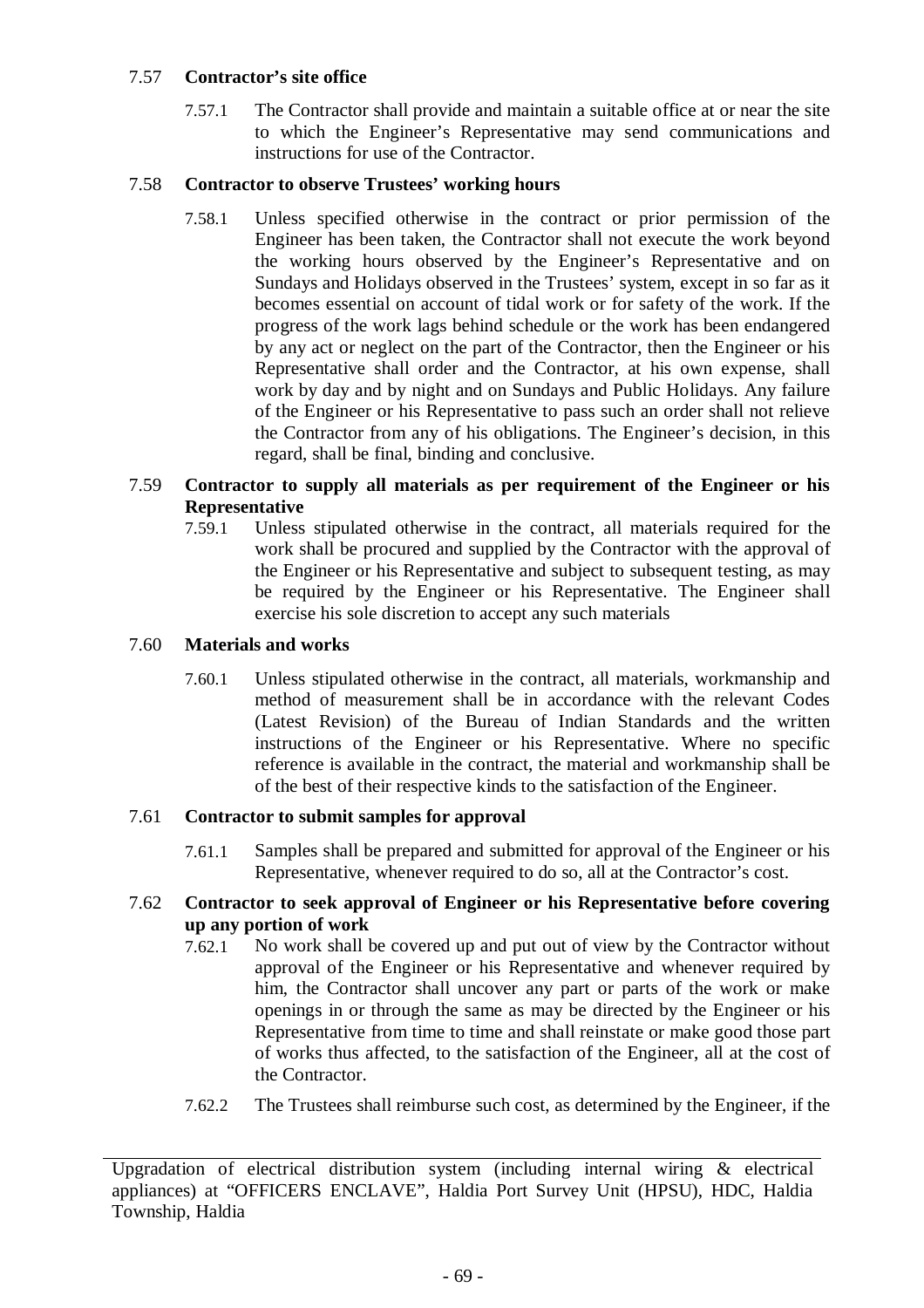initial covering up was with prior written order of the Engineer or his Representative.

#### 7.63 **Contractor to suspend work on order from Engineer or his Representative**

- 7.63.1 On a written order of the Engineer or his Representative, the Contractor shall delay or suspend the progress of the work, till such time the written order to resume the execution is received by him. During such suspension, the Contractor shall protect and secure the work to the satisfaction of the Engineer or his Representative. All extra expenses, in giving effect to such order, shall be considered by the Trustees, unless such suspension is:
	- a) for removal from the site of any material, which, in his opinion, is not in accordance with the contract or the instruction of the Engineer or his Representative,
	- b) otherwise provided for in the contract, or
	- c) necessary by reason of some default on the part of the Contractor, or
	- d) necessary by reason of climatic conditions on the site, or
	- e) necessary for proper execution of the works or for the safety of the works or any part thereof.
- 7.63.2 The Engineer shall settle and determine such extra payment and/or extension of completion time to be allowed to the Contractor, as shall, in the opinion of the Engineer, be fair and reasonable.
- 7.63.3 If at any time, before or after commencement of the work, the Trustees do not require the whole of the work tendered for, the Engineer shall notify the same to the Contractor in writing and the Contractor shall stop further works in compliance of the same. The Contractor shall not be entitled to any claim for compensation for underived profit or for such premature stoppage of work or on account of curtailment of the originally intended work by reason of alteration made by the Engineer in the original specifications, drawings, designs and instructions.

#### 7.64 **Completion Certificate**

7.64.1 When the whole of the work [as detailed in **GCC Clause No. 7.65** (**Completion period**)] has been completed to the satisfaction of the Engineer, the Contractor shall, within 21 (twenty one) days of submission of his application to the Engineer, be entitled to receive from him a certificate for completion of work as per the form furnished in **Section** – **XI**.

#### 7.65 **Completion period**

7.65.1 All the jobs, as per contract, are to be completed within the period stipulated in the SCC.

#### 7.66 **Taking over of the Contract job by KoPT**

Upgradation of electrical distribution system (including internal wiring & electrical appliances) at "OFFICERS ENCLAVE", Haldia Port Survey Unit (HPSU), HDC, Haldia Township, Haldia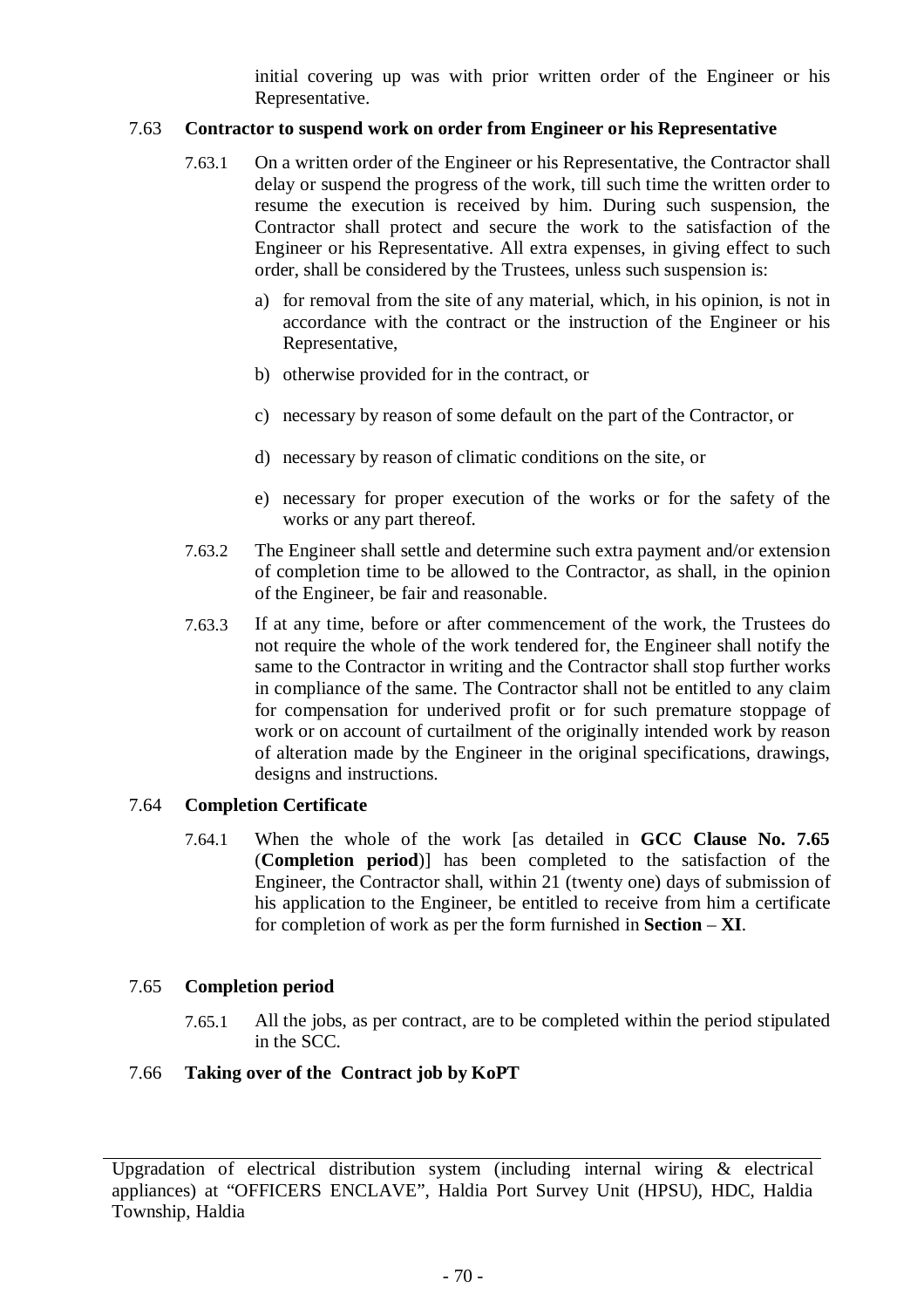- 7.66.1 The **Contract job** will be taken over by HDC, KoPT after completion of the works in accordance with the contract, having passed all the tests under "Tests on completion".
- 7.66.2 However, the actual date of completion of the contract will be considered as per **GCC Clause No. 7.65** [**Completion period**].
- 7.67 **Defect Liability Period (DLP)**
	- 7.67.1 "**Defect Liability Period**" shall mean the **Guarantee Period**, as specified in SCC.
	- 7.67.2 During "**Defect Liability Period**" [as specified in SCC], the Contractor shall nominate 1 (one) competent, experienced and responsible technical person, to co-ordinate and execute all works to be attended by the Contractor, as per contractual obligations, without any extra cost to HDC, KoPT.
	- 7.67.3 The Contractor shall be responsible for making good (including replacement of defective items, if required), with all possible speed, at their expense, any defect in or damage to any portion of the work, which may appear or occur after the Contract job has been taken over [as per GCC Clause No. 7.66 (Taking over of the Contract job by KoPT)] and before expiry of Defect Liability Period [as specified in **SCC]** and which arises either:
		- a) from any defective materials, workmanship or design, or
		- b) from any act or omission of the Contractor done or omitted during the said period.

#### 7.68 **Defects after taking over**

7.68.1 If any such defects shall appear or damage occur (as detailed in **7.67.3**), the Engineer shall forthwith inform the Contractor thereof, stating in writing the nature of defect or damage.

> The provision of this clause shall apply to all replacements or renewals carried out by the Contractor to remedy defects and damage as if the said replacements and renewals had been taken over on the date they were completed to the satisfaction of Engineer. After the taking over, if the Contract job cannot be used (for the purpose for which it is intended), during any period, by the reason of a defect or damage, the **Defect Liability Period** shall be extended accordingly, as specified in SCC.

- 7.68.2 If any such defect or damage be not remedied by the Contractor within a reasonable time, HDC, KoPT may proceed to do the work at the Contractor's risk and expense, but without prejudice to any other rights which HDC, KoPT may have against the Contractor in respect of such defects.
- 7.68.3 All inspection, adjustments, replacement or renewal carried out by the Contractor during the period referred in this clause shall be subject to the conditions of this contract, which shall be binding on the contractor in all respects during the **Defect Liability Period** and its extension, if any.

Upgradation of electrical distribution system (including internal wiring & electrical appliances) at "OFFICERS ENCLAVE", Haldia Port Survey Unit (HPSU), HDC, Haldia Township, Haldia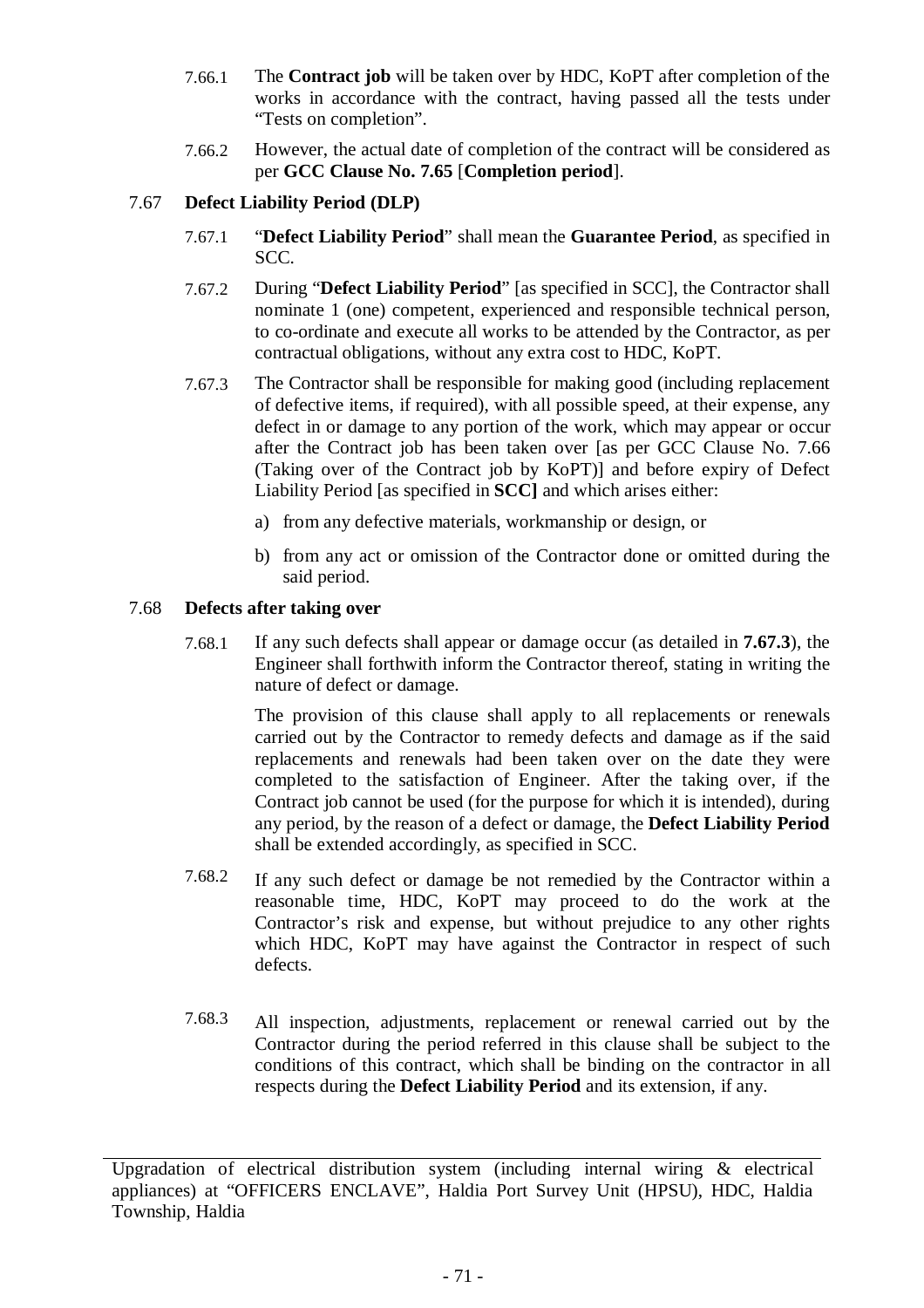#### 7.69 **Extension of completion period and liquidated damage**

#### 7.69.1 **Extension of completion period**:

Should the quantum of extra or additional work of any kind or delayed availability of the Trustees' materials to be supplied as per contract or **Force Majeure** condition (as per **GCC Clause No. 7.86**) or other special circumstances, of any kind, beyond the control of the Contractor or any other reason not attributable to the Contractor [including hindrance at site of work, causes indicated as "**Excepted Risks**", etc.] cause delay in completing the work, the Contractor shall apply to the Engineer, in writing, for suitable extension of completion period, within **7** (**seven**) **days** from the date of occurrence of the reason and the Engineer shall thereupon consider the stated reasons in the manner deemed necessary and shall either reject the application or determine and allow, in writing, the extension period as he would deem proper for completion of the work, with or without the imposition of "**Liquidated Damage**" (**GCC Clause No. 7.69.2** hereof) on the Contractor and his decision shall be binding on the Contractor. If an extension of completion period is granted by the Engineer, "**Liquidated Damage**" (**GCC Clause No. 7.69.2** hereof) shall apply from its date of expiry, if the work be not completed within the extended time, unless stated otherwise in the decision communicated by the Engineer, as aforesaid.

### 7.69.2 **Liquidated Damage**:

If the Contractor fails to complete the work within the stipulated dates [as per **GCC Clause No. 7.65** (**Completion period**)] or such extension thereof, as communicated by the Engineer, in writing, the Contractor shall pay as compensation (**Liquidated Damage**) to the Trustees and not as a penalty, as per the following:

In case of handing over the Contract Job after the scheduled completion period, **Liquidated Damage @ ½%** of the Contract Price [excluding GST] , for every week or part thereof, beyond the scheduled date of completion, will be deducted from the Contractor's bill. Provided always the amount of such compensation shall not exceed **10 %** of the cost the Contract Price [excluding GST].

7.69.3 Without prejudice to any of their legal rights, the Trustees shall have the power to recover the said amount of compensation/damage, as per **GCC Clause No. 7.69.2** from any money due or likely to become due to the Contractor. The payment or deduction of such compensation/damage shall not relieve the Contractor from his obligation to complete the work or from any of his other obligations/liabilities under the contract and in case of the Contractor's failure and at the absolute discretion of the Engineer, the work may be ordered to be completed by some other agency, at the risk and expense of the Contractor, after a minimum **3** (**three**) **days** notice, in writing, has been given to the Contractor by the Engineer or his Representative.

Upgradation of electrical distribution system (including internal wiring & electrical appliances) at "OFFICERS ENCLAVE", Haldia Port Survey Unit (HPSU), HDC, Haldia Township, Haldia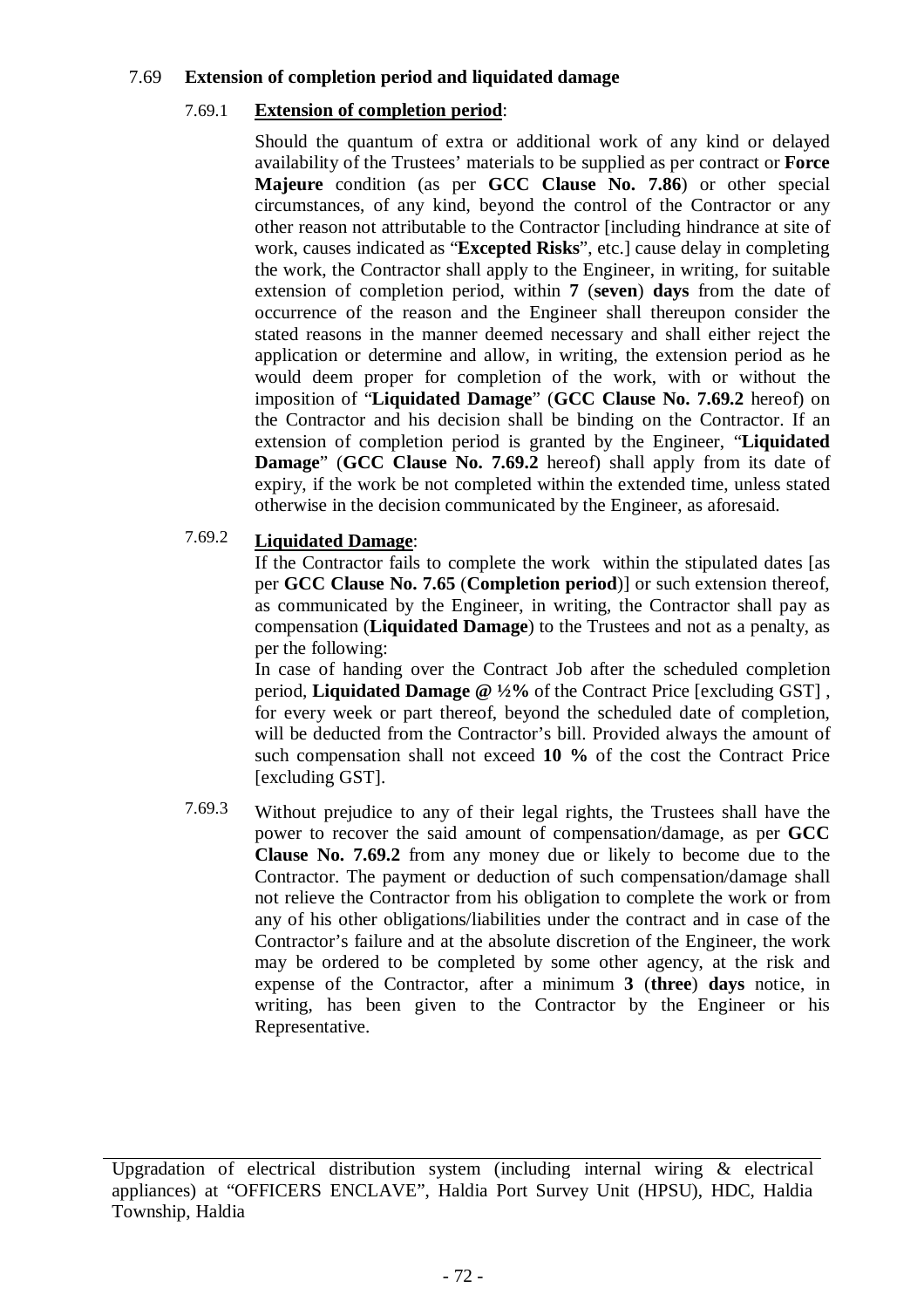#### **G. CONTRACT PRICE , PAYMENT AND DEDUCTIONS**

#### 7.70 **Contract Price**

- 7.70.1 Price charged by the Contractor for the related services performed under the contract shall not vary from the rates accepted by the Employer, based on the bid/offer of the successful bidder and stated in the "Letter Of Acceptance", with the exception of any price adjustment, if provided for in the contract.
- 7.70.2 Changes **in statutory taxes & duties will be adjusted** time to time.
- 7.70.3 No claim whatsoever of the Contractor for their man & material resources remaining idle for any reason or for any other expenses incurred by them due to the flow of work not being continuous or for stoppage of work, will be entertained by the Employer.

#### 7.71 **Terms of payment**

#### 7.71.1 **Payment of Goods & Services Tax (GST)**:

Amount of GST will be borne by HDC, KoPT on production of suitable document(s) by the Contractor.

#### 7.71.2 **Time of payment:**

The Contractor shall have to submit **bills in triplicate** to the Engineer, in accordance with the stage-wise payments specified in **SCC**. In normal circumstances, payment of the bills, accompanied by **Inspection Certificates** & other relevant documents, duly recommended by the Engineer, will be passed within 30 (thirty) days from the date of receipt of such bills, if found in order.

#### 7.71.3 **Income Tax deduction**:

**Income Tax**, if any, as per the relevant provision of the Income Tax Act, shall be **deducted at source** from amount payable to the Contractor.

#### 7.71.4 **No interest on account of delayed payments**:

Any claim for interest will not be entertained by KoPT with respect to any delay on the part of KoPT for making payment, or for any dispute. The decision of the Engineer is final in such matters.

#### 7.72 **Extra expenses incurred by the Employer**

7.72.1 Any extra expenses incurred in connection to the work by the Employer in the performance of the work owing to the neglect or omission on the part of the Contractor in any of the case mentioned in this contract shall be deducted from any sum due or which may thereafter become due to the Contractor or from any amount lying with them or under their control or they may be called upon to pay the amount of such extra expense to such person or persons as the Employer may appoint to receive the same and in the event of the Contractor failing to make such payment, the said amount shall be recoverable from them in such manner as the Employer may determine,

Upgradation of electrical distribution system (including internal wiring & electrical appliances) at "OFFICERS ENCLAVE", Haldia Port Survey Unit (HPSU), HDC, Haldia Township, Haldia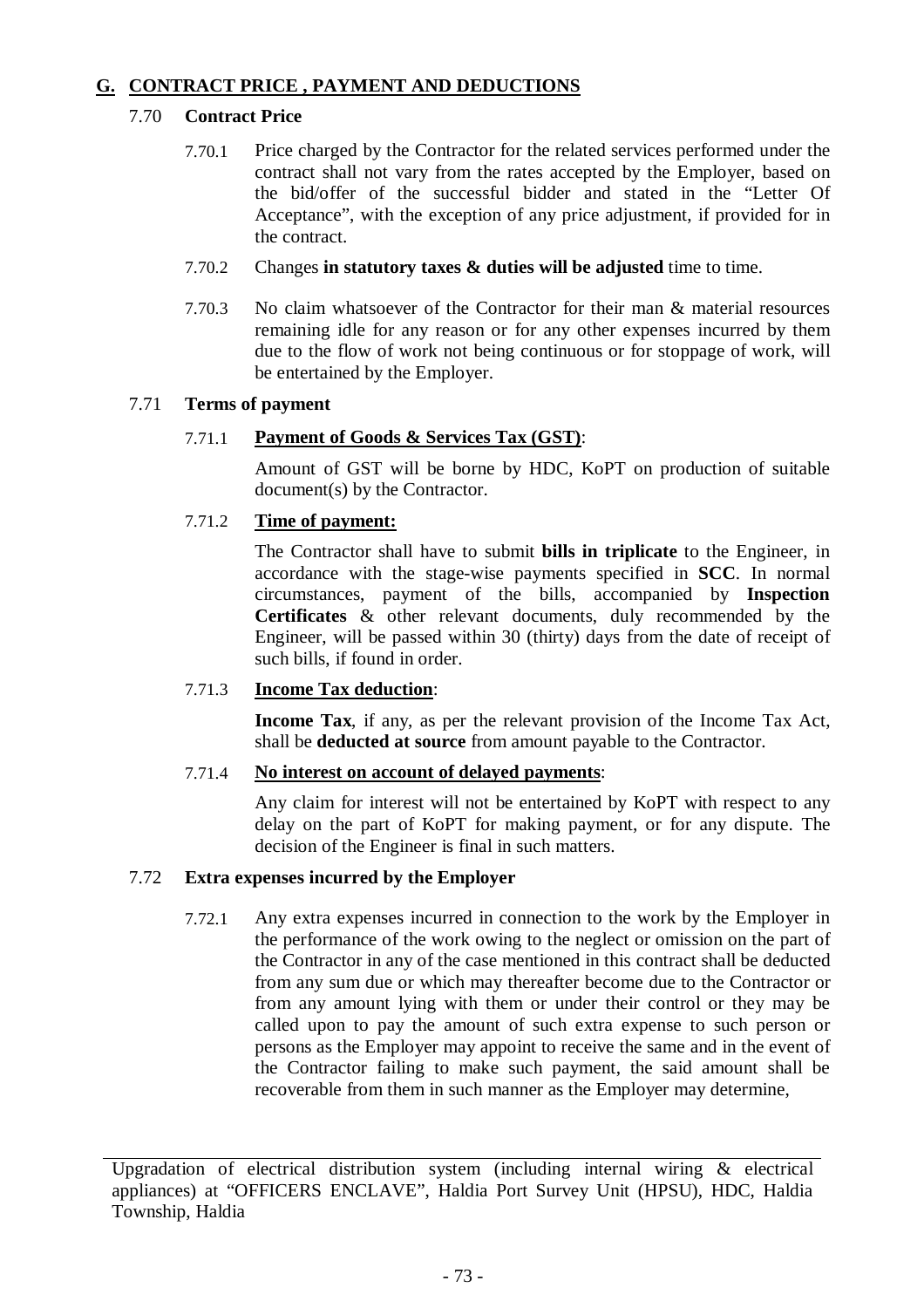#### 7.73 **Recovery of deducted amount**

7.73.1 Without prejudice to any of their legal rights, the Trustees shall have the power to recover the amount of **DEDUCTION**, from any money due or likely to become due to the Contractor. Such payment or deduction shall not relieve the Contractor from their obligation to complete the work or from any of their other obligations / liabilities under the contract.

#### 7.74 **Variation and its valuation**

- 7.74.1 The Engineer shall have the power to order the Contractor, in writing, to make any variation of the quantity, quality or form of the works or any part thereof that may, in his opinion, be necessary and the Contractor upon receipt of such an order shall act as follows:
	- a) Increase or decrease the quantity of any work included in the contract.
	- b) Omit any work included in the contract.
	- c) Change the character or quality or kind of any work included in the contract.
	- d) Change the levels, lines, position and dimensions of any part of the work, and
	- e) Execute extra and additional work, of any kind, necessary for completion of the works.
- 7.74.2 No such variation shall, in any way, vitiate or invalidate the contract or be treated as revocation of the contract, but the value (if any) of all such variations, evaluated in accordance with the Engineer's sole decision, shall be taken into account and the contract price shall be varied accordingly.
- 7.74.3 Provided always that written order of the Engineer shall not be required for increase or decrease in the quantity of any work up to 15%, where such increase or decrease is not the result of any variation order given under this clause but is the result of the quantities exceeding or being less than those stated in the "Price Schedule". Provided also that verbal order of variation from the Engineer shall be complied with by the Contractor and the Engineer's subsequent written confirmation of such verbal order shall be deemed to be an order in writing within the meaning of this clause.
- 7.74.4 The Contractor shall not be entitled to any claim of extra or additional work, unless they have been carried out under the written orders of the Engineer.
- 7.74.5 The Engineer shall solely determine the amount (if any) to be added to or deducted from the sum named in the tender in respect of any extra work done or work omitted by his order.
- 7.74.6 All extra, additional or substituted work done or work omitted by order of the Engineer shall be valued on the basis of the rates and prices set out in the contract, if in the opinion of the Engineer, the same shall be applicable. If the contract does not contain any rates or prices directly applicable to the extra, additional or substituted work, then the Engineer may decide the suitable rates on the basis of "Schedule of Rates" (including surcharge in force at the time of acceptance of bid), if any, adopted by the Trustees with due regard to the accepted contractual percentage, if any thereon. In all other

Upgradation of electrical distribution system (including internal wiring & electrical appliances) at "OFFICERS ENCLAVE", Haldia Port Survey Unit (HPSU), HDC, Haldia Township, Haldia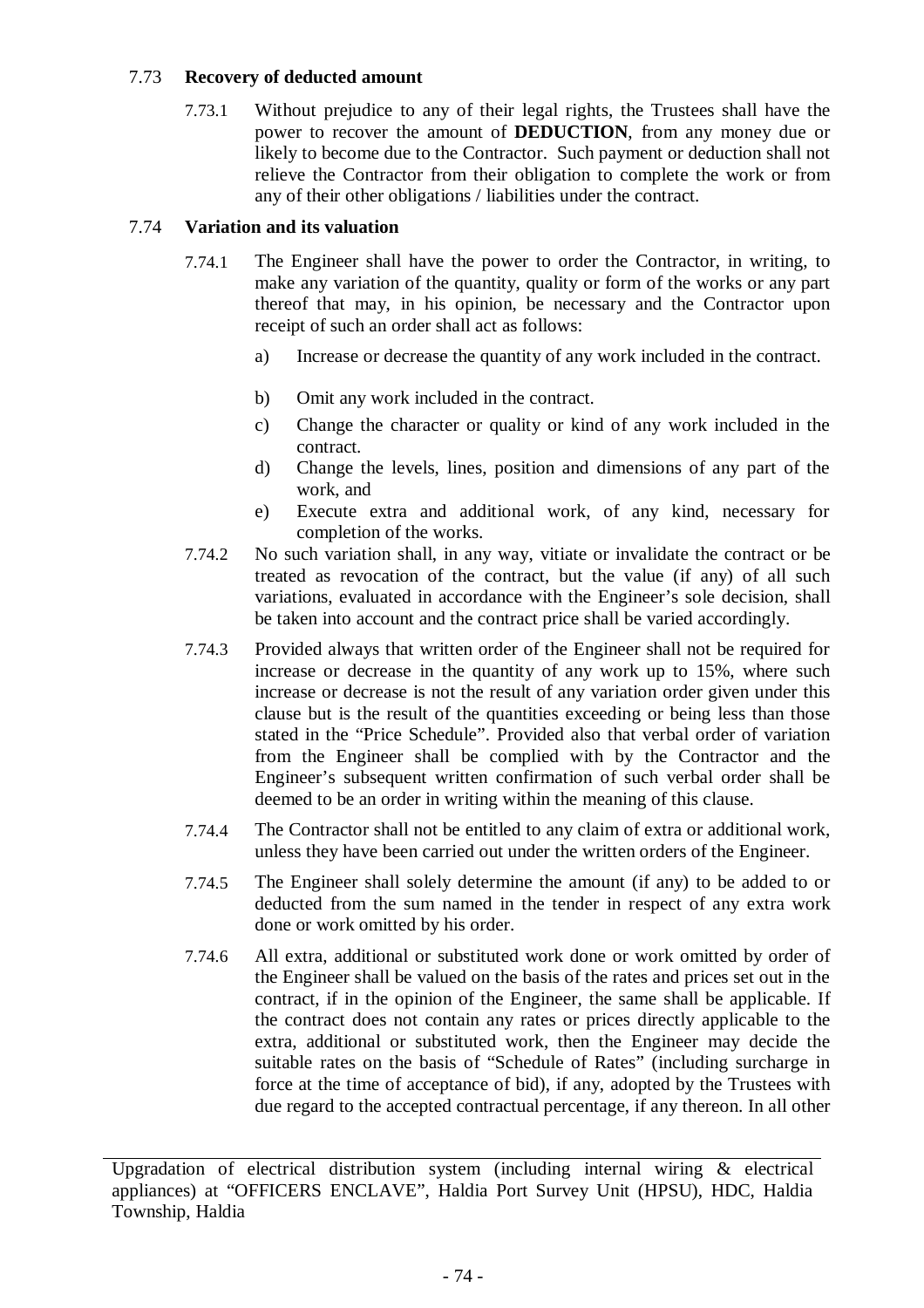cases, the Engineer shall solely determine suitable rates in the manner deemed by him as fair and reasonable and his decision shall be final, binding and conclusive.

7.74.7 If the nature or amount of any omission or addition relative to the nature or amount of the whole of the contract work or to any part thereof shall be such that, in the opinion of the Engineer, the rate of prices contained in the contract for any item of the works or the rate as evaluated under **GCC Clause Nos. 7.74.5 & 7.74.6**, is by reason of such omission or addition rendered unreasonable or in-applicable, the Engineer shall fix such other rate or price as he deems proper and the Engineer's decision shall be final, binding and conclusive.

#### **H. TERMINATION BY EMPLOYER**

#### 7.75 **Notice to correct**

7.75.1 If the Contractor fails to carry out any of their obligations under the contract, the Engineer may give notice to the Contractor, requiring them to make good the failure and to remedy the same within a specified reasonable time.

#### 7.76 **Termination by Employer**

- 7.76.1 The Employer shall be entitled to terminate the contract if:
	- a) the Contractor fails to comply with **GCC Clause No. 7.20** [**Performance Guarantee / Security Deposit** ] or

with a notice under **GCC Clause No. 7.75** [**Notice to correct**],

- b) the Contractor **abandons** the work, or **repudiates** the contract, or otherwise plainly demonstrates the intention not to continue performance of their obligations under the contract,
- c) the Contractor, without reasonable or lawful excuse under this contract,
	- i) fails to proceed with the work, within 14 days from the scheduled date for commencement of work, in accordance with **GCC Clause No. 7.56** [**Preliminary time to commence work and maintenance of steady rate of progress**],
	- ii ) keeps the work suspended for **at least 14 days**, despite receiving Engineer's written notice to proceed with the work, or
	- iii) fails to comply with a notice issued regarding rejection of material(s)/work and/or remedial work, **within 28 days** after receiving it,
- d) the Contractor **assigns/sub-contracts the whole of the work**

Or

**sub-contracts any portion of the work**, without the required consent, in line with **GCC Clause No. 7.22**.

Upgradation of electrical distribution system (including internal wiring & electrical appliances) at "OFFICERS ENCLAVE", Haldia Port Survey Unit (HPSU), HDC, Haldia Township, Haldia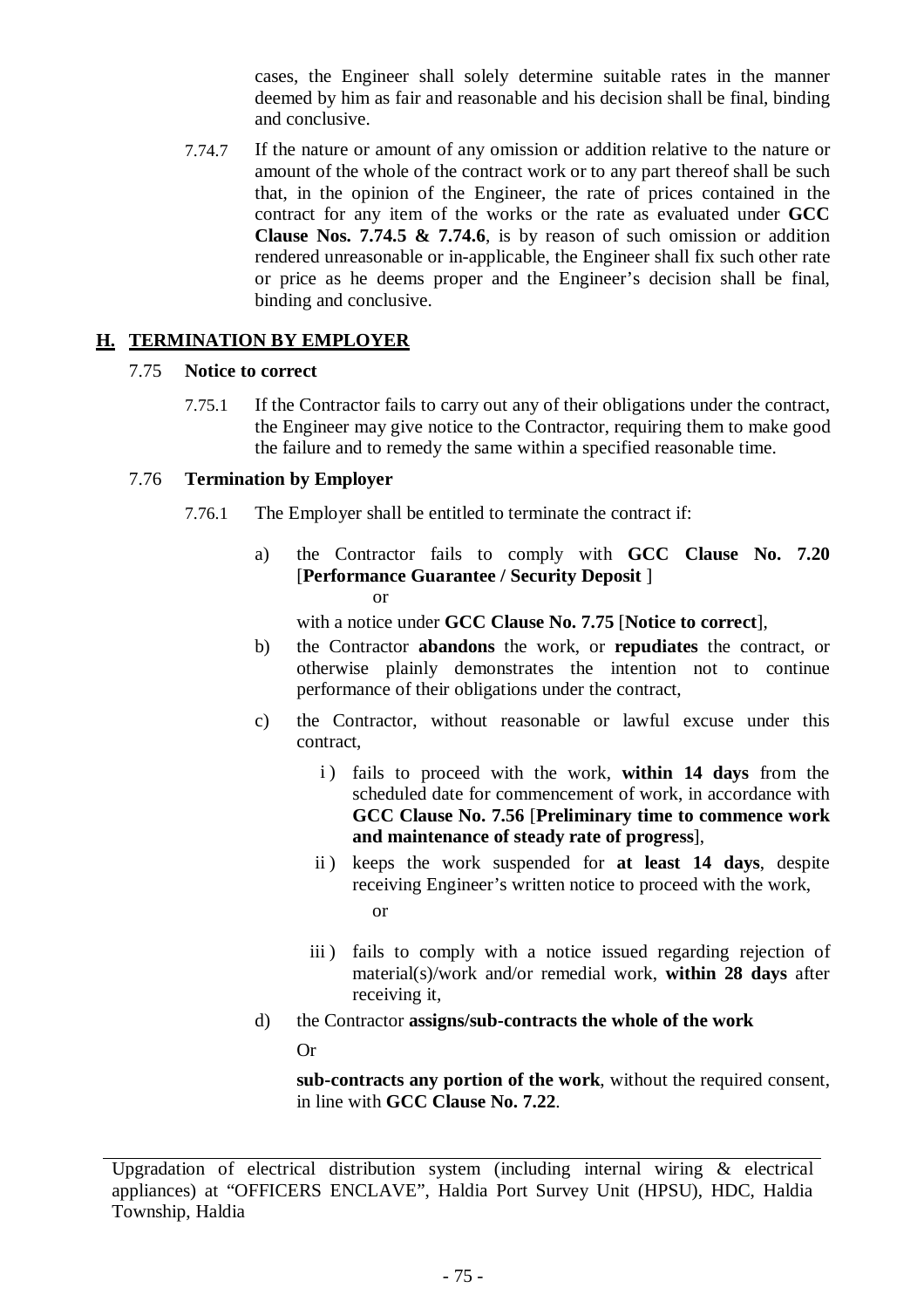- e) the Contractor becomes **bankrupt** or **insolvent**, goes into liquidation, have a receiving or administrative order made against them, compounds with their creditors, or carries on business under a receiver, trustees or manager for the benefit of their creditors, or if any act is done or event occurs which (under applicable laws) has a similar effect to any of these acts or events,
- f) the Contractor gives or offers to give (directly or indirectly) to any person any bribe, gift, gratuity, commission or other thing of value, as an inducement or reward,
	- i) for doing or forbearing to do any action in relation to the contract, or
	- ii) for showing or forbearing to show favour or disfavour to any person in relation to the contract,

or, if any of the Contractor's personnel, Agents or Subcontractors gives or offers to give (directly or in directly) to any person any such inducement or reward as is described in this **subparagraph (f)**. However, lawful inducement and reward to the Contractor's personnel shall not entitle termination

g) the Contractor fails to execute the work in accordance with the contract or

persistently or flagrantly neglects to carry out their obligations under the contract.

- h) the Contractor fail to make payment of wages to their personnel in relation to this contract,
- i) the Contractor fails to carry out the work satisfactorily (as stated in these bidding documents or otherwise decided by the Engineer) or may not be able to complete the work within the agreed period on account of Contractor's lapses.
- j) any accident occurs due to improper way of working by the Contractor's personnel, or
- k) any misconduct done by Contractor's personnel (including that of Agents or Sub-contractors) to KoPT's employees.

In any of these event or circumstances, the Employer may, upon giving a **minimum 14 days' notice** [communicated by the Engineer] to the Contractor, **terminate the contract** and expel the Contractor from the site, without being liable for any compensation to the Contractor. However, in case of **sub-paragraph (e) or (f)**, the Employer may, by notice [communicated by the Engineer], terminate the contract immediately.

The Employer's election to terminate the contract shall not prejudice any other rights of the Employer, under the contract or otherwise.

7.76.2 Upon receipt of the letter of termination of work, which may be issued by the Engineer on behalf of the Employer, the Contractor shall have to leave the site of work and deliver any **required goods**, all **Contractor's documents**, and other **design documents**, made by or for them, all the

Upgradation of electrical distribution system (including internal wiring & electrical appliances) at "OFFICERS ENCLAVE", Haldia Port Survey Unit (HPSU), HDC, Haldia Township, Haldia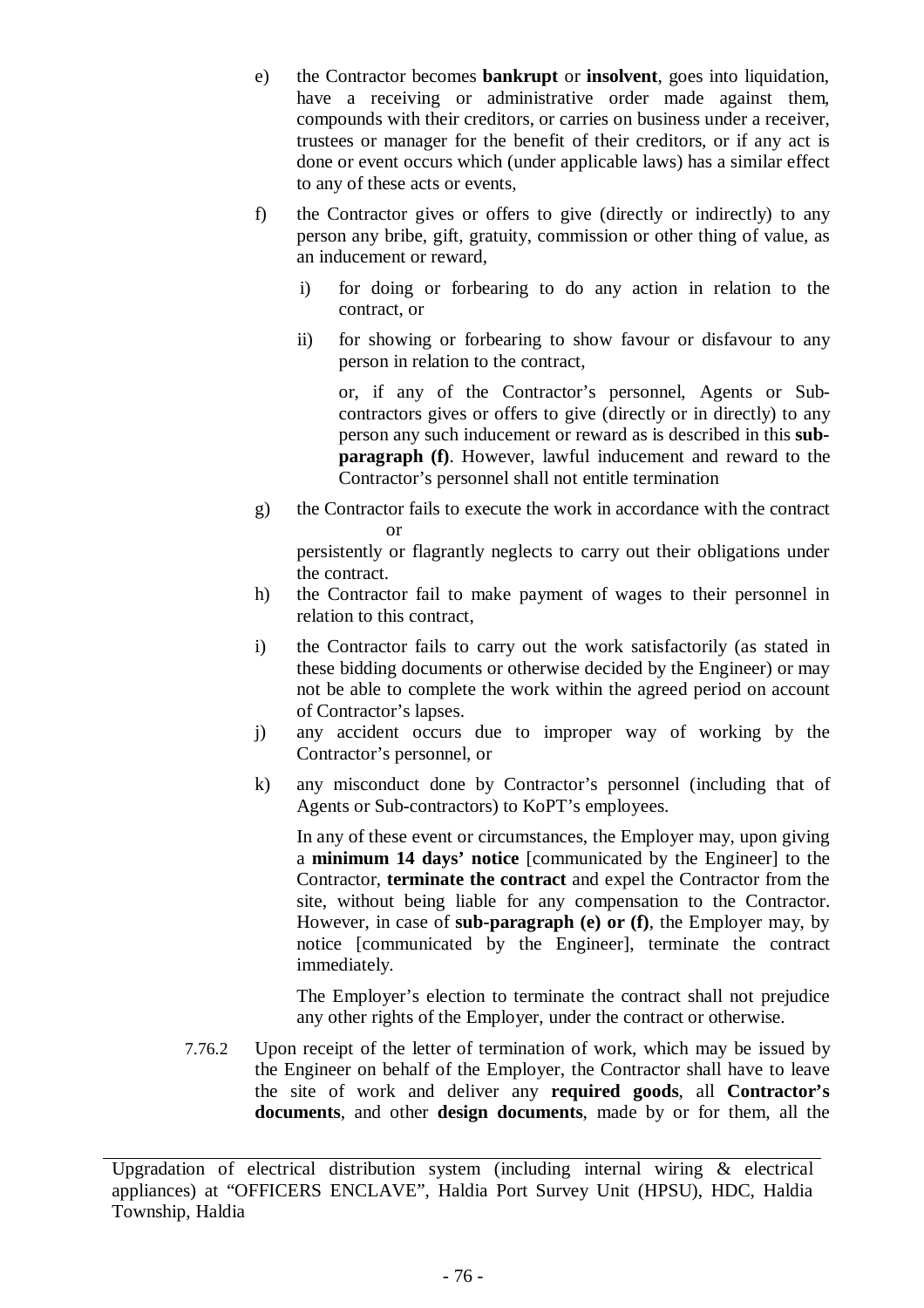**Trustees' tools**, **plant** and **materials** issued to them, at the place to be ascertained by the Engineer, **within 7 days** of receipt of such letter. However, the Contractor shall use their best efforts to comply immediately with any reasonable instructions included in the notice

i) for the assignment of any Sub-contractor,

And

ii) for the protection of life or property or for the safety of the equipment/work.

The Contractor shall not be released from any of their obligations or liability under the contract and the rights & authorities conferred on the Employer and Engineer, by the contract, shall not be affected.

7.76.3 Upon such termination of work, the Employer shall have the power to complete the work by **themselves** and/or through **any other agency** at the **Contractor's risk & expense** and the Contractor shall be debited **any sum or sums that may be expended in completing the work beyond the amount that would have been due to the Contractor, had they duly completed the whole of the work in accordance with the contract**.

> The Employer or such other agency may use, for such completion, so much of the Contractor's documents, other design documents, made by or on behalf of the Contractor, Contractor's equipment, temporary work, plant & materials, as they think proper.

> Upon completion of the work, or at such earlier date, as the Engineer shall give notice that the Contractor's equipment and temporary work will be released to the Contractor at or near the site, the Contractor shall remove or arrange removal of the same from such place without delay and at their risk & cost. However, if by this time the Contractor has failed to make a payment due to the Employer, these items may be sold by the Employer in order to recover this payment. Any balance of the proceeds shall be paid to the Contractor.

#### 7.77 **Valuation at date of termination**

7.77.1 As soon as practicable after a notice of termination under **GCC Clause No. 7.76** [**Termination by Employer**], has taken effect, the Engineer shall proceed in accordance with **GCC Clause No. 7.19** [**Determinations**] to agree or determine the value of the work, goods & Contractor's documents, and any other sums due to the Contractor for work executed, in accordance with the contract. The value of such work (executed in accordance to the Contract) shall be determined based on measurements of actual work done and approved rate(s), as per contract or other rates, as decided by the Engineer. The Engineer's decision, in such case, shall be final, binding and conclusive.

Upgradation of electrical distribution system (including internal wiring & electrical appliances) at "OFFICERS ENCLAVE", Haldia Port Survey Unit (HPSU), HDC, Haldia Township, Haldia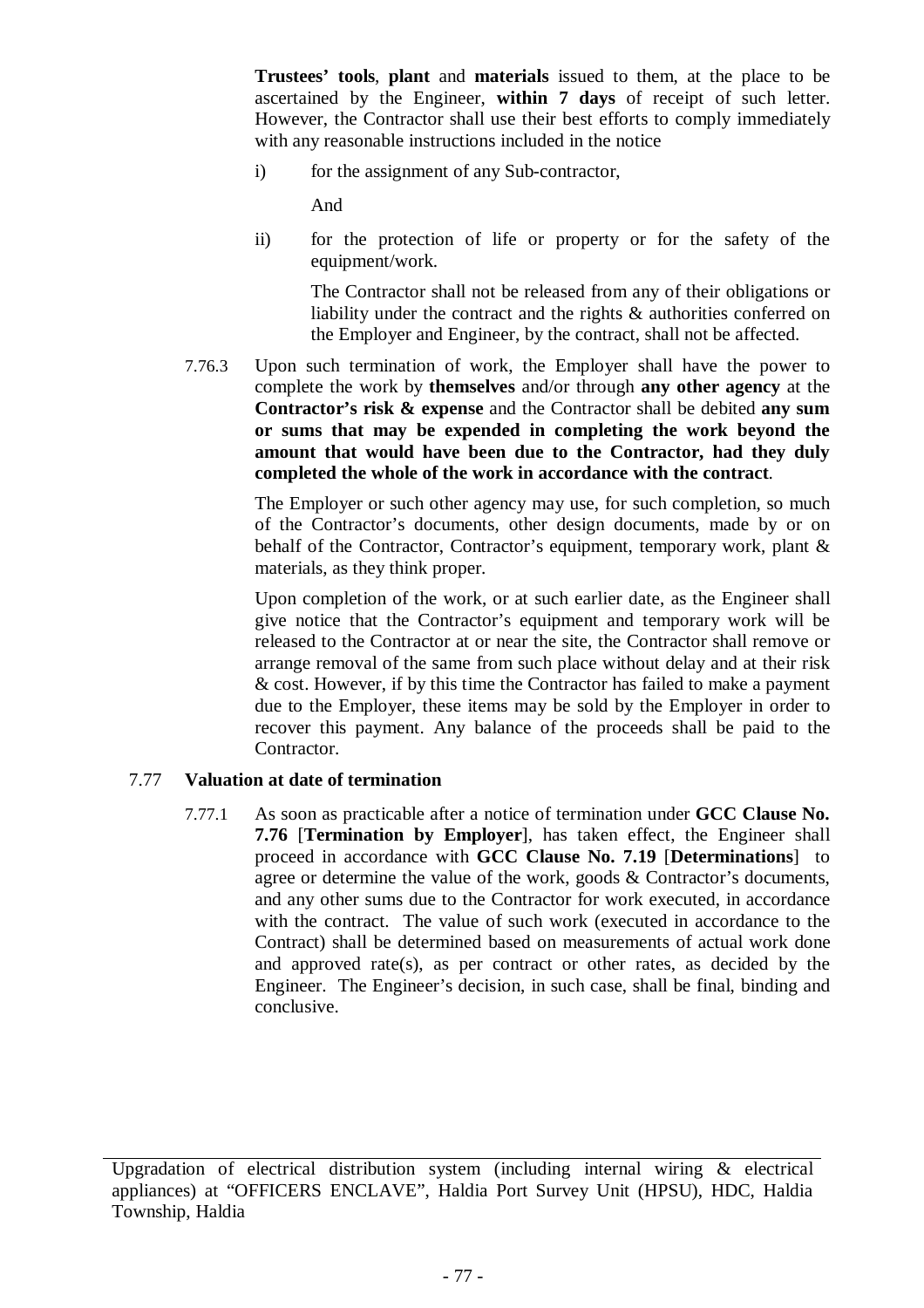#### 7.78 **Payment after termination**

- 7.78.1 After a Notice of termination, under **GCC Clause No. 7.76** [**Termination by Employer**] has taken effect, the Employer may
	- a) give notice to the Contractor, indicating the particulars, for which Employer is entitled to any payment under any Clause or otherwise in connection with the contract, and or any extension of the **Defect Notification Period**.

However , Notice is not required for payments due under **GCC Clause No. 7.26** [**Supply of water and Electricity**], under **GCC Clause No. 7.27** [**Use of ground and land/covered space for Contractor's establishment**], or for other services requested by the Contractor,

- b) withhold further payments to the Contractor until the cost of execution, completion and remedying of any defects, damage, and all other costs incurred by the Employer, have been established, and / or
- c) recover from the Contractor any losses and damages incurred by the Employer and any extra costs of completing the work, after allowing for any sum due to the Contractor under **GCC Clause No. 7.77** [**Valuation at date of termination**]. After recovering any such losses, damages and extra costs, the Employer shall pay any balance to the Contractor.

#### 7.79 **Employer's entitlement to termination for convenience**

7.79.1 The Employer, by notice [communicated by the Engineer] sent to the Contractor, may terminate the Contract, in whole or in part, at any time **for Employer's convenience**. Such termination shall take effect **28 days** after the date on which the Contractor receives this notice or the Employer returns the Performance Guarantee. The notice of such termination shall specify that termination is for **Employer's convenience**, the extent to which performance of the Contractor under the contract is terminated, and the date upon which such termination become effective.

> The Employer shall not terminate the contract under this Sub-clause in order to execute the work exclusively by themselves or to arrange for work to be executed exclusively by another Contractor or to avoid a termination of the contract by the Contractor under **GCC Clause No. 7.82** [**Termination by Contractor**].

> After such termination, the Contractor shall proceed in accordance with **GCC Clause No. 7.83** [**Cessation of work and removal of Contractor's equipment**] and shall be paid in accordance with **GCC Clause No. 7.90** [**Optional termination, payment and release**].

#### 7.80 **Corrupt or fraudulent practices**

7.80.1 If the Employer determines that the Contractor has engaged in **corrupt**, **fraudulent**, **collusive**, **coercive**, or **obstructive** practices, in competing for or in executing the Contract, then the Employer may, after giving **14 days notice** to the Contractor, terminate the Contractor's employment under the Contract and expel them from the Site, and the provisions of **GCC Clause Nos. 7.75 to 7.78** shall apply as if such expulsion had been made under

Upgradation of electrical distribution system (including internal wiring & electrical appliances) at "OFFICERS ENCLAVE", Haldia Port Survey Unit (HPSU), HDC, Haldia Township, Haldia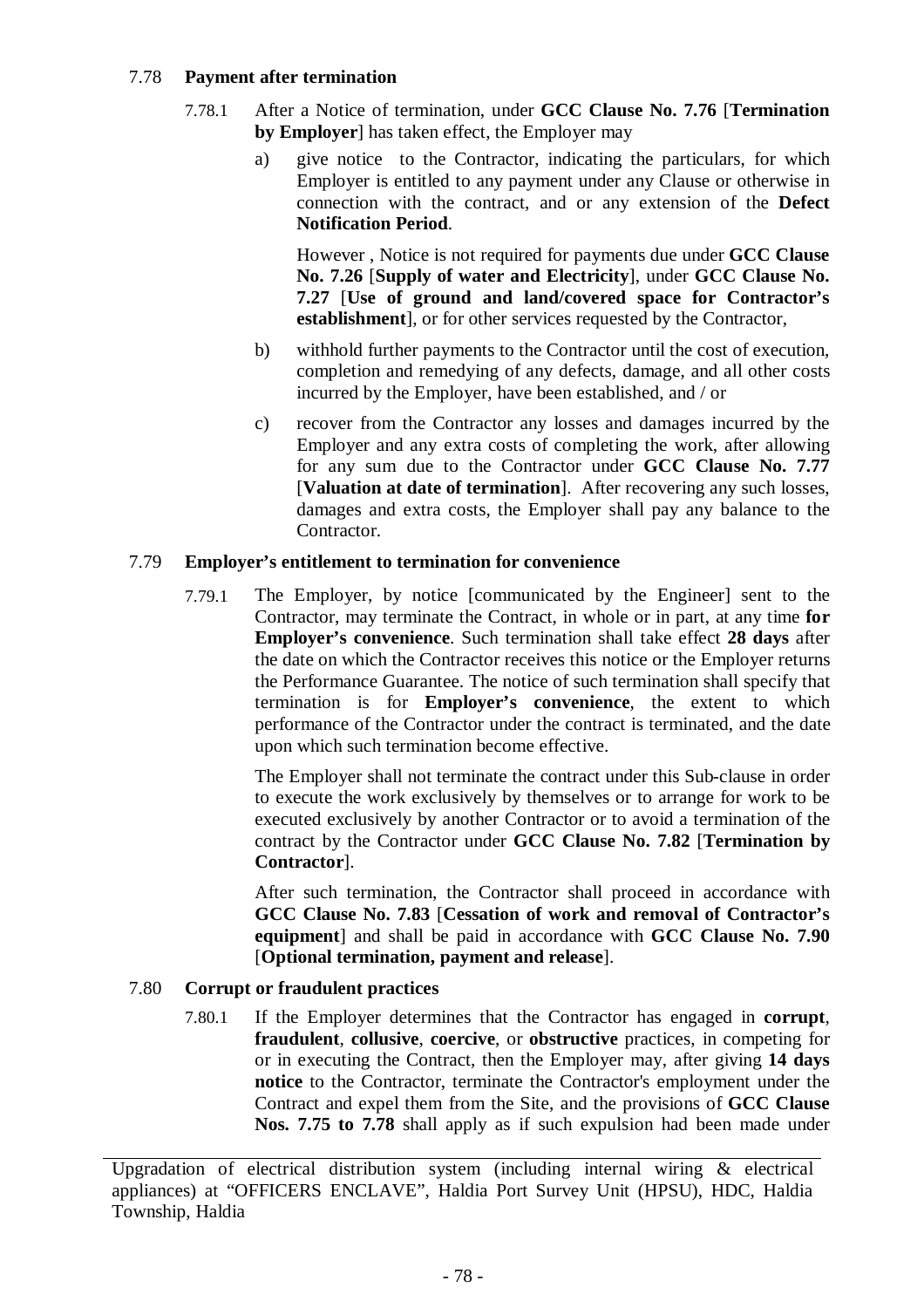#### **GCC Clause No. 7.76** [**Termination by Employer**].

Should any employee of the Contractor be determined to have engaged in corrupt, fraudulent, collusive, coercive, or obstructive practice during the execution of the work, then that employee shall be removed in accordance with **GCC Clause No. 9.21** [**Contractor's personnel and Contractor's representative**].

For the purposes of this clause:

- i) "corrupt practice" is the offering, giving, receiving or soliciting, directly or indirectly, of anything of value to influence improperly the actions of another party;
- ii) "fraudulent practice" is any act or omission, including a misrepresentation, that knowingly or recklessly misleads, or attempts to mislead, a party to obtain a financial or other benefit or to avoid an obligation;
- iii) "collusive practice" is an arrangement between two or more parties designed to achieve an improper purpose, including to influence improperly the actions of another party;
- iv) "coercive practice" is impairing or harming, or threatening to impair or harm, directly or indirectly, any party or the property of the party to influence improperly the actions of a party;
- v) "obstructive practice" is deliberately destroying, falsifying, altering or concealing of evidence material to the investigation or making false statements to investigators in order to materially impede the Employer investigation into allegations of a corrupt, fraudulent, coercive or collusive practice; and / or threatening, harassing or intimidating any party to prevent it from disclosing its knowledge of matters relevant to the investigation or from pursuing the investigation.

#### **I. SUSPENSION AND TERMINATION BY CONTRACTOR**

#### 7.81 **Contractor's entitlement to suspend work**

- 7.81.1 The Contractor may, if the Employer fails to pay the Contractor the amount due under any certificate of the Engineer **within 28 days** after the expiry of the time stated in **GCC Clause No. 7.71** [**Terms of payment**] within which payment is to be made, subject to any deduction that the Employer is entitled to make under the Contract, after giving 28 days' prior notice to the Employer, with a copy to the Engineer, suspended work or reduce the rate of work.
- 7.81.2 If the Contractor subsequently receives the due payment (as described in the relevant Clause and in the above notice) before giving a notice of termination, the Contractor shall resume normal working as soon as is reasonably practicable.
- 7.81.3 If the Contractor suspends work or reduces the rate of work in accordance with the provisions of this Clause and thereby suffers delay, the Engineer shall, after due consultation with the Contractor, determine any extension of time or minimum criteria for satisfactory performance, to which the

Upgradation of electrical distribution system (including internal wiring & electrical appliances) at "OFFICERS ENCLAVE", Haldia Port Survey Unit (HPSU), HDC, Haldia Township, Haldia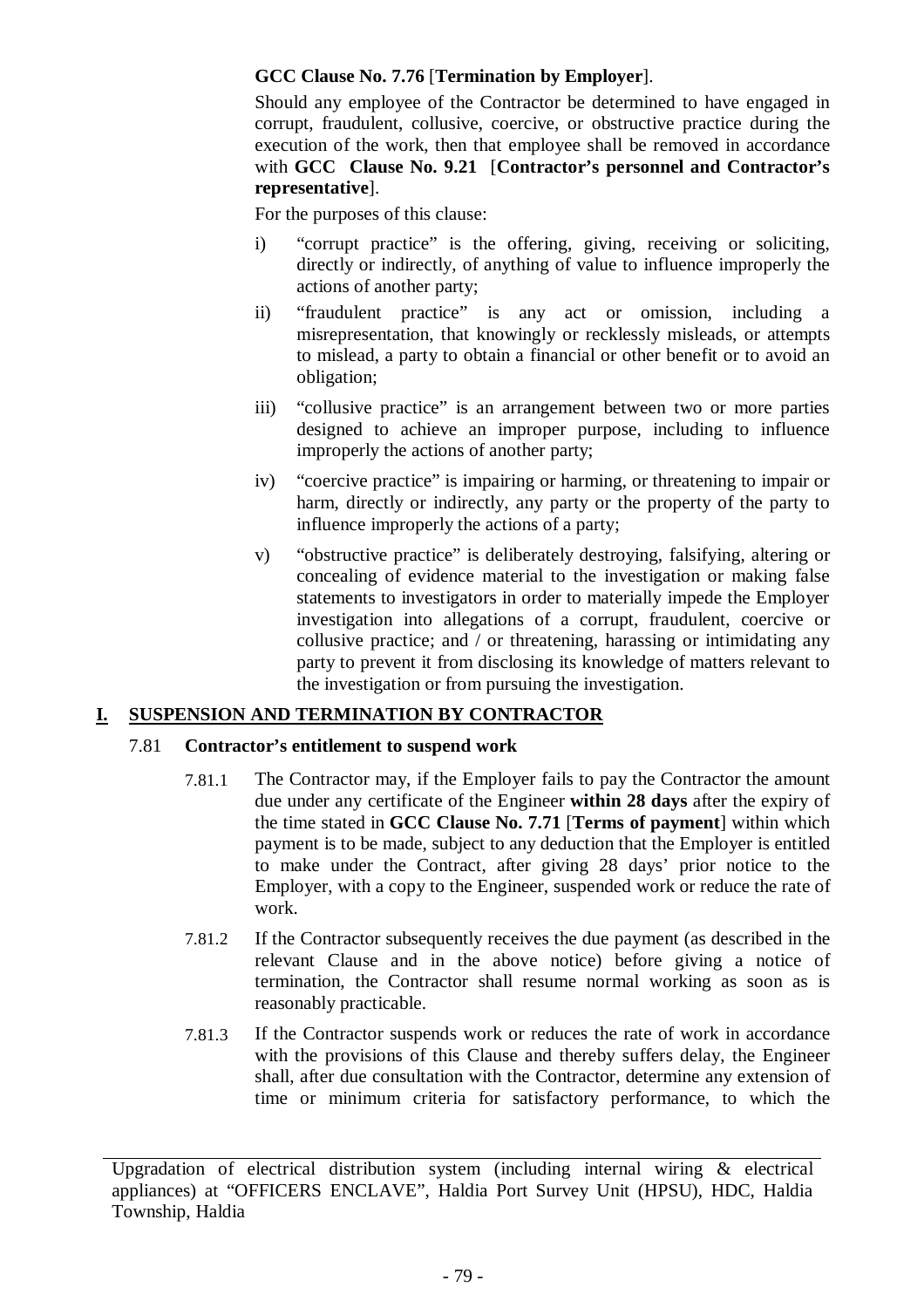Contractor is entitled and shall notify the Contractor accordingly.

#### 7.82 **Termination by Contractor**

- 7.82.1 The Contractor will be entitled to terminate the Contract if:
	- a) the Contractor does not receive the reasonable evidence within **42 days after** giving notice under **GCC Clause No. 7.81** [**Contractor's entitlement to suspend work**] in respect of a failure of the Employer to pay the Contractor the amount due,
	- b) the Employer obstruct or refuse any required approval to the issue of any such certificate, which is essentially required for further progress of the work without notifying any reason for such obstruction or refusal for a unreasonably long period of time, or
	- c) the Employer become bankrupt or insolvent, go into liquidation, or enter into composition with the creditors,

Or

d) the Employer give notice to the Contractor that for unforeseen reasons, due to economic dislocation, it is impossible for them to continue to meet their contractual obligations.

In any of these events or circumstances, the Contractor may, upon giving **28 days' notice** to the Employer (with a copy to the Engineer), terminate the Contract.

The Contractor's election to terminate the Contract shall not prejudice any other rights of the Contractor, under the Contract or otherwise.

#### 7.83 **Cessation of work and removal of Contractor's equipment**

- 7.83.1 After a notice of termination under **GCC Clause No. 7.79** [**Employer's entitlement to termination for convenience**], **GCC Clause No. 7.82** [**Termination by Contractor**] or **GCC Clause No. 7.90** [**Optional termination, payment and release**] has taken effect, the Contractor shall promptly:
	- a) cease all further work, except for such work as may be necessary and instructed by the Engineer for the purpose of making safe or protecting those parts of the work already executed and any work required to leave the site in a clean and safe condition.
	- b) hand over all construction documents, Plant and Materials for which the Contractor has received payment.
	- c) hand over those other parts of the Works executed by the Contractor up to the date of termination
	- d) remove all Contractor's equipment, which is on the site and repatriate all their staff and labour from the site.

And

Upgradation of electrical distribution system (including internal wiring & electrical appliances) at "OFFICERS ENCLAVE", Haldia Port Survey Unit (HPSU), HDC, Haldia Township, Haldia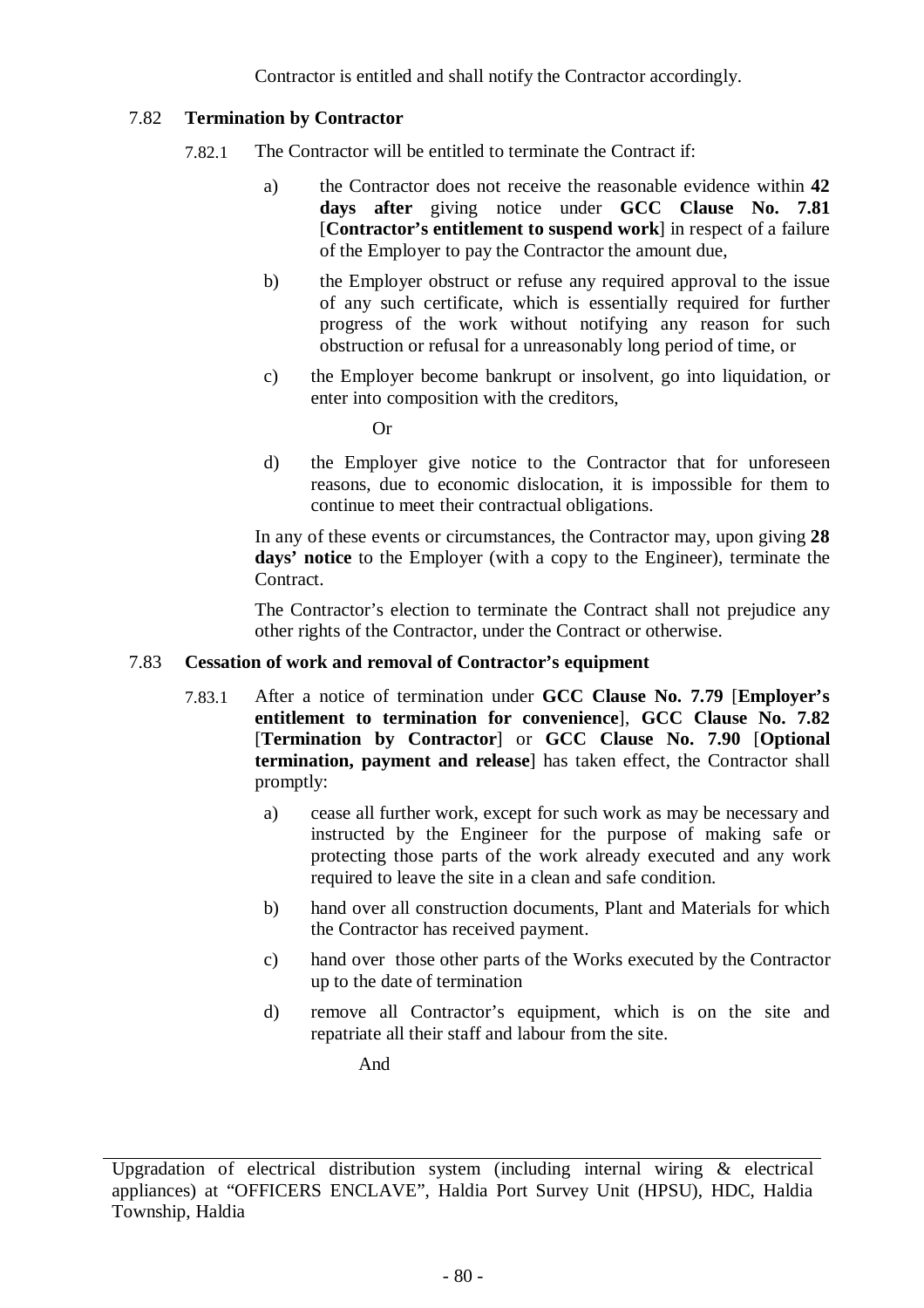e) remove all other goods from the site, except as necessary for safety, and leave the site.

Any such termination shall be without prejudice to any other right of the Contractor under the contract.

#### 7.84 **Payment on termination**

- 7.84.1 After a notice of termination under **GCC Clause No. 7.82** [**Termination by Contractor**] has taken effect, the Employer shall promptly:
	- a) return the Performance Guarantee / Security Deposit to the **Contractor**
	- b) pay the Contractor in accordance with **GCC Clause No. 7.90** [**Optional termination, payment and release**] ,

And

c) pay to the Contractor the amount of any loss or damage sustained by the Contractor as a result of this termination.

#### **J. INSURANCE**

#### 7.85 **General requirements for insurances**

7.85.1 The contractor during the contract period shall provide for insurance of 110% of the contract value including manning upto the commissioning and taking over of the installation.

#### **K. FORCE MAJEURE**

#### 7.86 **Definition of Force Majeure**

- 7.86.1 In this clause "**Force Majeure** " means an exceptional event or circumstance
	- a) which is beyond the control of the Employer and the Contractor,
	- b) which such party (Employer / Contractor) could not reasonably have provided against before entering into the contract,
	- c) which, having arisen, such party could not reasonably have avoided or overcome,

And

d) which is not attributable to other party.

**Force Majeure** may include, but not limited to, exceptional events or circumstances of the kind listed below, so long as conditions a) to d) above are satisfied:

- i) **war, hostilities** (whether war be declared or not) , **invasion, act of foreign enemies**;
- ii) **rebellion, terrorism, sabotage by persons other than the Contractor's personnel, revolution, insurrection** , **military or**

Upgradation of electrical distribution system (including internal wiring & electrical appliances) at "OFFICERS ENCLAVE", Haldia Port Survey Unit (HPSU), HDC, Haldia Township, Haldia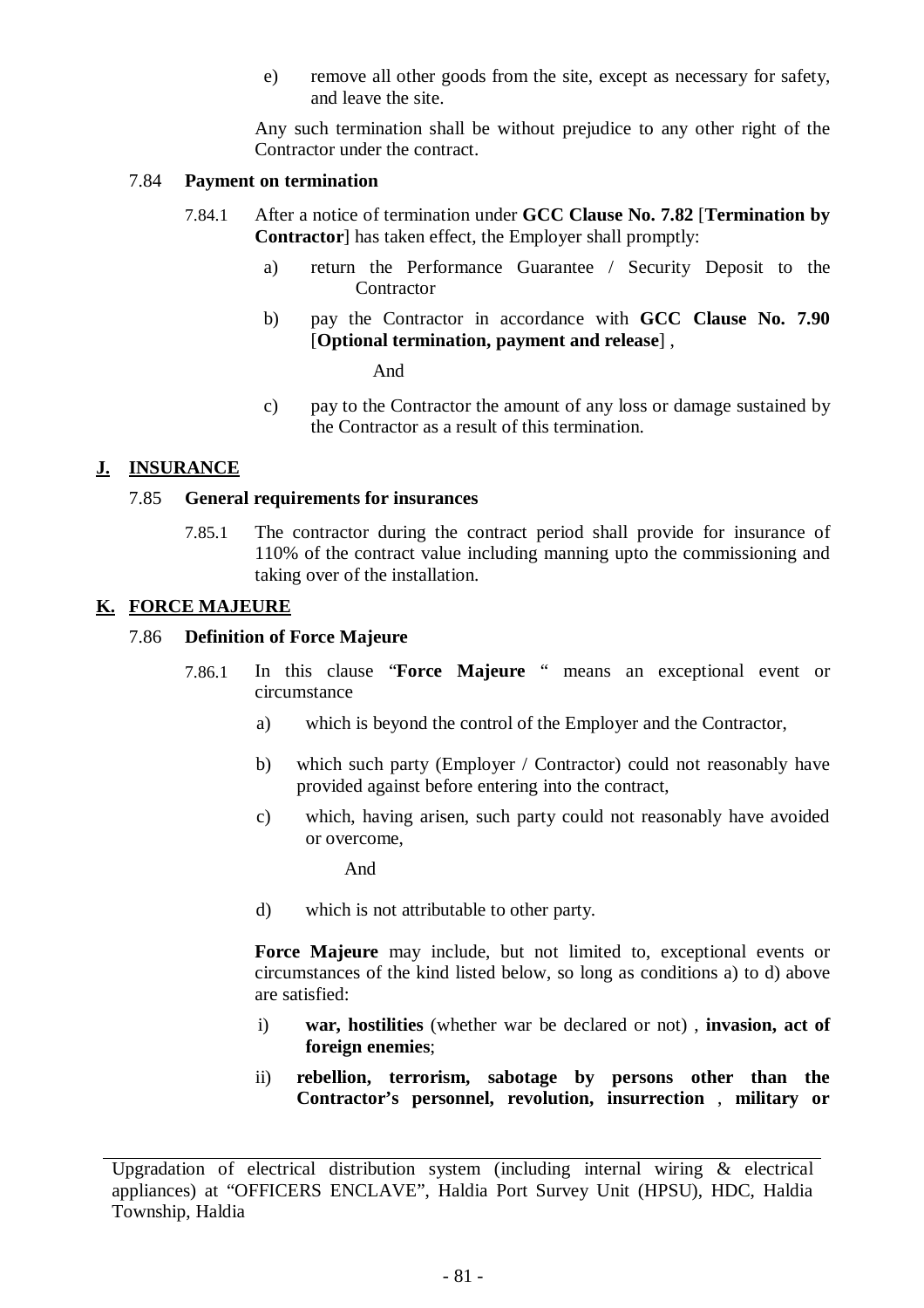#### **usurped power, or Civil War**;

- iii) **riot**, **commotion, disorder**, **strike or lockout by persons other than the Contractor's personnel**;
- iv) **munitions of war, explosive materials, ionisation radiation** or **contamination by radio-activity,** except as may be attributable to the Contractor's use of such munitions, explosives, radiations or radio-activity;
- v) **natural catastrophes** such as **earthquake**, **tsunami** (caused by earthquake at the ocean bed),**fire, floods, hurricane, cyclone, typhoon or volcanic activity,**

#### And

vi) **pressure waves** caused by air craft or other aerial devices travelling at sonic or supersonic speed at the site of the work.

#### 7.87 **Notice of Force Majeure**

7.87.1 If a party is or will be prevented from performing its obligations under the Contract by Force Majeure, then it shall give notice to the other party of the event or circumstances constituting the Force Majeure and shall specify the obligations, the performance of which is or will be prevented. The notice shall be given **within 48 (forty eight) hours** of the alleged beginning of the relevant event or circumstance constituting Force Majeure, giving full particulars and satisfactory evidence.

> The party shall, having given notice, be excused performance of its obligations for so long as such Force Majeure prevents it from performing them.

> Notwithstanding any other provision of this clause, Force Majeure shall not apply to obligations of either party to make payments to the other party under the contract.

#### 7.88 **Duty to minimise delay**

7.88.1 Each party shall at all times use all reasonable endeavours to minimise any delay in the performance of the contract as a result of Force Majeure.

> A Party shall give notice to the other party when it ceases to be affected by the Force Majeure, **within 48 (forty eight) hours** of such ending.

#### 7.89 **Consequences of Force Majeure**

- 7.89.1 If the Contractor is prevented from performing its substantial obligations under the Contract by Force Majeure of which notice has been given under **GCC Clause No. 7.87** [**Notice of Force Majeure**], and suffers delay and/or non-performance as per the contractual obligations, by reason of such Force Majeure, the Contractor shall be entitled, subject to **GCC Clause No. 7.91** [**Engineer's decision**], to:
	- a) an extension of time for any such delay, if completion is or will be delayed, under **GCC Clause No. 7.69** [**Extension of completion period and liquidated damage**],

Upgradation of electrical distribution system (including internal wiring & electrical appliances) at "OFFICERS ENCLAVE", Haldia Port Survey Unit (HPSU), HDC, Haldia Township, Haldia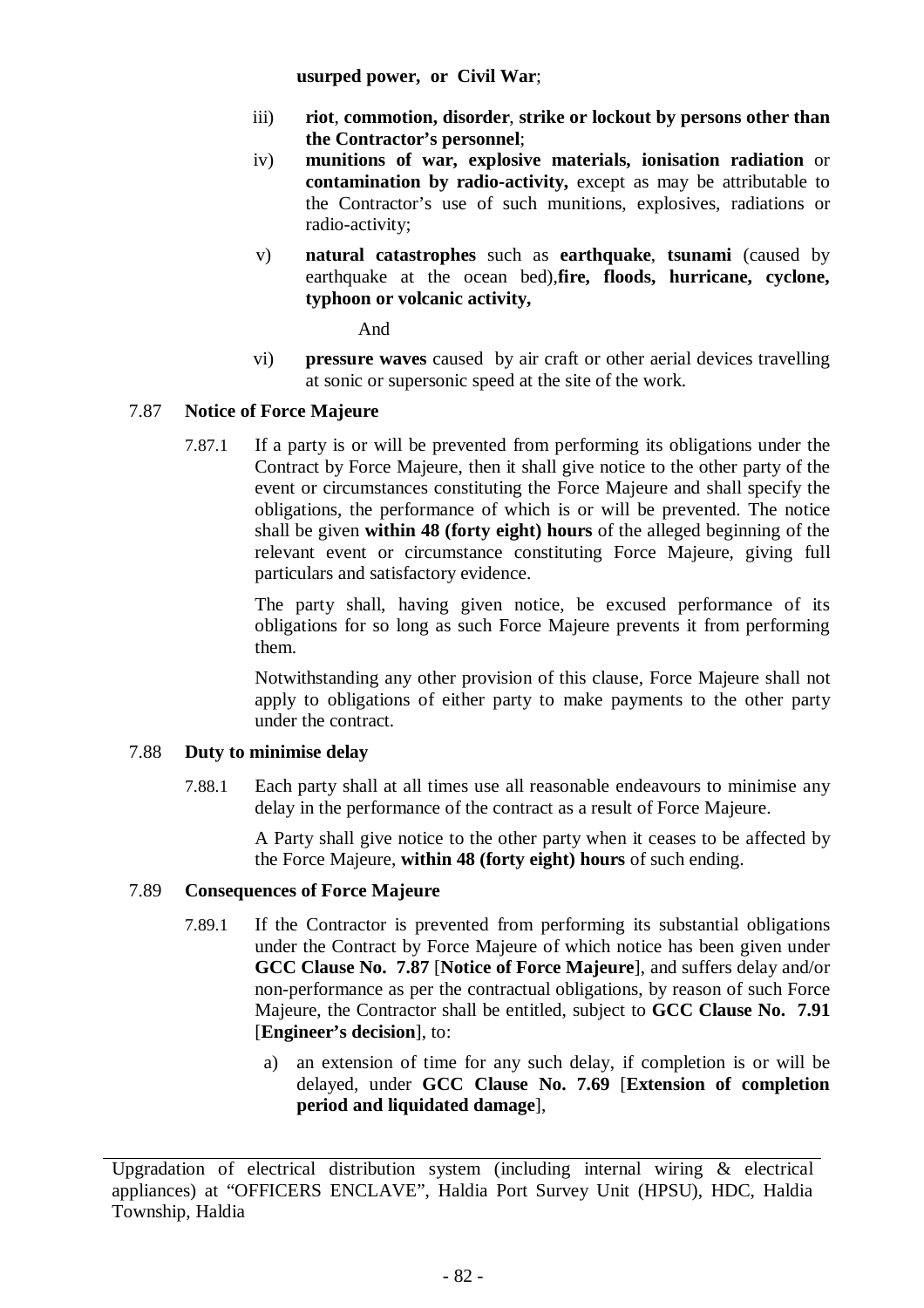- And
- b) non-imposition of penalty due to non-performance as per the contractual obligations.

After receiving this notice, the Engineer shall proceed in accordance with **GCC Clause No. 7.19** [**Determinations**] to agree or determine these matters.

#### 7.90 **Optional termination, payment and release**

7.90.1 If the execution of all the work in progress is prevented for a **continuous period of 84 days** by reason of **Force Majeure** of which notice has been given under **GCC Clause No. 7.87** [**Notice of Force Majeure**], or for **multiple periods which total more than 140 days** due to the same notified Force Majeure, then either party may give to the other party a notice of termination of the contract. In this event, the **termination shall take effect 7 days after the notice is given**, and the Contractor shall proceed in accordance with **GCC Clause No. 7.83** [**Cessation of work and removal of Contractor's equipment**].

> Upon such termination, the Engineer shall determine the value of the work done and issue a payment certificate which shall include:

- a) The amounts payable for any work carried out for which a price is staed in the Contract;
- b) the cost of plant and materials ordered for the work which have been delivered to the Contractor, or of which the Contractor is liable to accept delivery. Such Plant and Materials shall become the property of (and be at the risk of) the Employer when paid for by the Employer and the Contractor shall place the same at the Employer's disposal;
- c) any other cost or liability, which in the circumstances was reasonably incurred by the Contractor in the expectation of completing the Works;
- d) the **reasonable Cost** of removal of temporary work and Contractor's equipment from the site and the return of such items to the Contractor's premises,

And

e) the reasonable cost of repatriation of the Contractor's staff and labour employed wholly in connection with the work at the date of such termination.

#### **L. CLAIMS, DISPUTES AND ARBITRATION**

#### 7.91 **Engineer**'**s decision**

7.91.1 If a dispute of any kind whatsoever arises between the Employer and the Contractor in connection with, or arising out of, the contract or the execution of the works, whether during the execution of the works or after their completion and whether before or after repudiation or other termination of the contract, including any dispute as to any opinion, instruction, determination certificate or valuation of the Engineer, the matter in dispute

Upgradation of electrical distribution system (including internal wiring & electrical appliances) at "OFFICERS ENCLAVE", Haldia Port Survey Unit (HPSU), HDC, Haldia Township, Haldia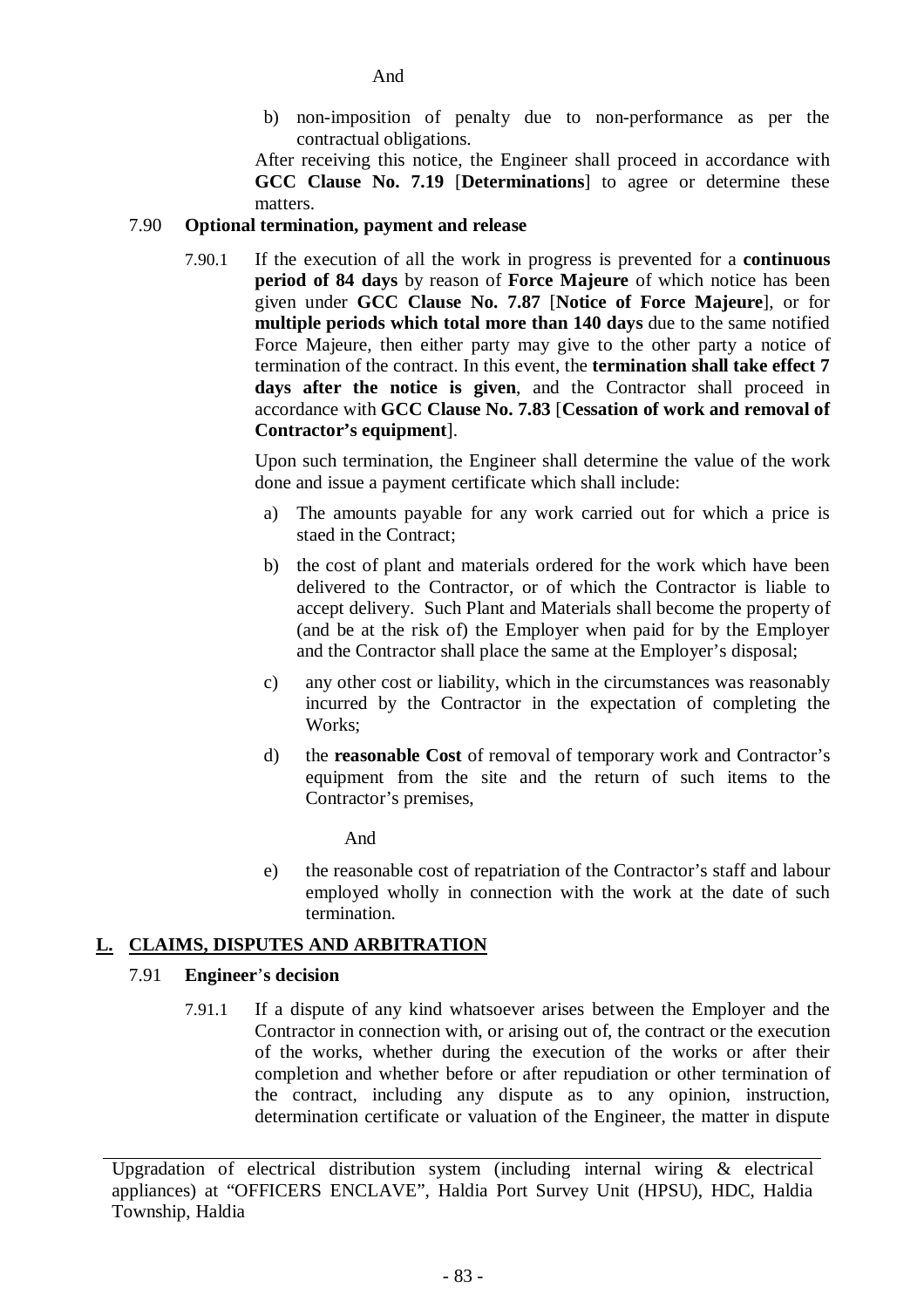shall, in the first place, be referred, in writing, to the Engineer within **30** (**thirty**) **days**, with a copy to the other party. Such reference shall state that it is made pursuant to this clause. No later than the **thirtieth day** after the day on which he received such reference, the Engineer shall give notice of his decision to the Employer and the Contractor. Such decision shall state that it is made pursuant to this clause.

Unless the contract has already been repudiated or terminated, the Contractor shall, in every case, continue to proceed with the works with all due diligence and the Contractor and the Employer shall give effect forthwith to every such decision of the Engineer unless and until the same shall be revised, as hereinafter provided, in an amicable settlement or an arbitral award.

If either the Employer or the Contractor be dissatisfied with any decision of the Engineer, or if the Engineer fails to give notice of his decision on or before the **thirtieth day** after the day on which he received the reference, then either the Employer or the Contractor may, on or before the **seventieth**  day after the day on which he received notice of such decision, or on or before the seventieth day after the day on which the said period of thirty days expires, as the case may be, give notice to the other party, with a copy for information to the Engineer, of his intention to commence arbitration, as hereinafter provided, as to the matter in dispute. Such notice shall establish the entitlement of the party giving the same to commence arbitration, as hereinafter provided, as to such dispute and, subject to **GCC Clause No. 7.94** (**Failure to comply with Engineer**'**s decision**), no arbitration in respect thereof may be commenced unless such notice is given.

If the Engineer has given notice of his decision as to a matter in dispute to the Employer and the Contractor and no notice of intention to commence arbitration as to such dispute has been given by either the Employer or the Contractor on or before the **seventieth day** after the day on which the parties received notice as to such decision from the Engineer, the said decision shall become final and binding upon the Employer and the Contractor.

#### 7.92 **Amicable settlement**

7.92.1 Where notice of intention to commence arbitration as to a dispute has been given in accordance with **GCC Clause No. 7.91** (**Engineer**'**s decision**) above, both parties shall attempt to settle the dispute amicably before the commencement of arbitration. However, unless both parties agree otherwise, arbitration may be commenced on or **after the fifty**-**sixth day after the day on which a notice of intention to commence arbitration of such dispute was given**, even if no attempt at amicable settlement thereof has been made.

#### 7.93 **Arbitration**

- 7.93.1 Any dispute in respect of which
	- a) the decision, if any, of the Engineer, has not become final and binding pursuant to **GCC Clause No. 7.91 (Engineer's decision)** and
	- b) amicable settlement has not been reached within the period stated in **GCC Clause No. 7.92** (**Amicable settlement**),

Upgradation of electrical distribution system (including internal wiring & electrical appliances) at "OFFICERS ENCLAVE", Haldia Port Survey Unit (HPSU), HDC, Haldia Township, Haldia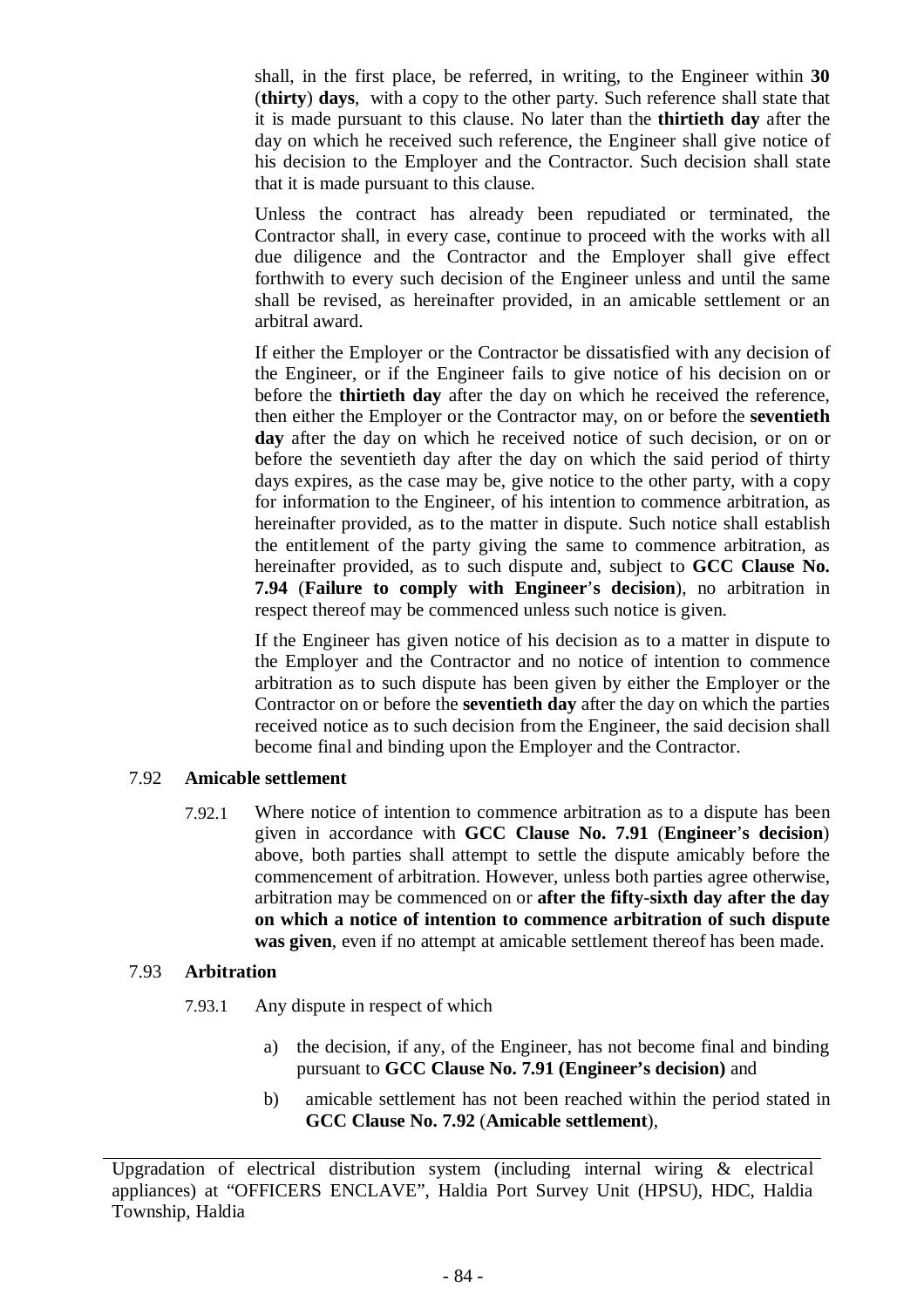shall be finally settled by arbitration, in accordance with the **Arbitration and Conciliation Act**, **1996** (**considering its amendment in 2015**) or any statutory modification or re-enactment thereof and rules made there under and for the time being in force. The **Arbitration Tribunal** shall be composed as per provision of the **Arbitration and Conciliation Act**, **1996**  (**considering its amendment in 2015**) or any statutory modification or reenactment thereof and rules made there under and for the time being in force.

- 7.93.2 In connection with the instant contract:
	- a) the place of arbitration shall be **Kolkata** or **Haldia**, West Bengal, India,
	- b) the arbitration shall be conducted in **English language**,

and

- c) the fees, if any, of the Arbitrators, if required to be paid before the award of work in respect to disputes is made and published, shall be shared equally by each of the parties
- 7.93.3 The Arbitrators shall have full power to open up, review and revise any certificate, determination, instruction, opinion, valuation or decision of the Engineer, relevant to the dispute. Nothing shall disqualify representatives of the parties and the Engineer from being called as a witness and giving evidence before the Arbitrators on any matter, whatsoever, relevant to the dispute.
- 7.93.4 Neither party shall be limited in the proceedings before such Arbitrators to the evidence or arguments put before the Engineer for the purpose of obtaining his said decision pursuant to **GCC Clause No. 7.91** (**Engineer**'**s decision**). No such decision shall disqualify the Engineer from being called as a witness and giving evidence before the Arbitrators on any matter whatsoever relevant to the dispute.
- 7.93.5 Arbitration may be commenced prior to or after completion of the works, provided that the obligations of the Employer, the Engineer and the Contractor shall not be altered by reason of the arbitration being conducted during the progress of the works.

#### 7.94 **Failure to comply with Engineer**'**s decisions**

7.94.1 Whether neither the Employer nor the Contractor has given notice of intention to commence arbitration of dispute within the period stated in **GCC Clause No. 7.91** (**Engineer**'**s decision**) and the related decision has become final and binding, either party may, if the other party fails to comply with such decisions, and without prejudice to any other rights it may have, refer the failure to arbitration, in accordance with **GCC Clause No. 7.93** (**Arbitration**). The provision of **GCC Clause No. 7.91** (**Engineer**'**s decision**) **and GCC Clause No. 7.92** (**Amicable settlement**) shall not apply to any such reference.

#### 7.95 **Progress of work not to be interrupted**

7.95.1 The Contractor must, at all the times, fulfil their obligations under the contract and shall not slow down or stop the progress of work during the

Upgradation of electrical distribution system (including internal wiring & electrical appliances) at "OFFICERS ENCLAVE", Haldia Port Survey Unit (HPSU), HDC, Haldia Township, Haldia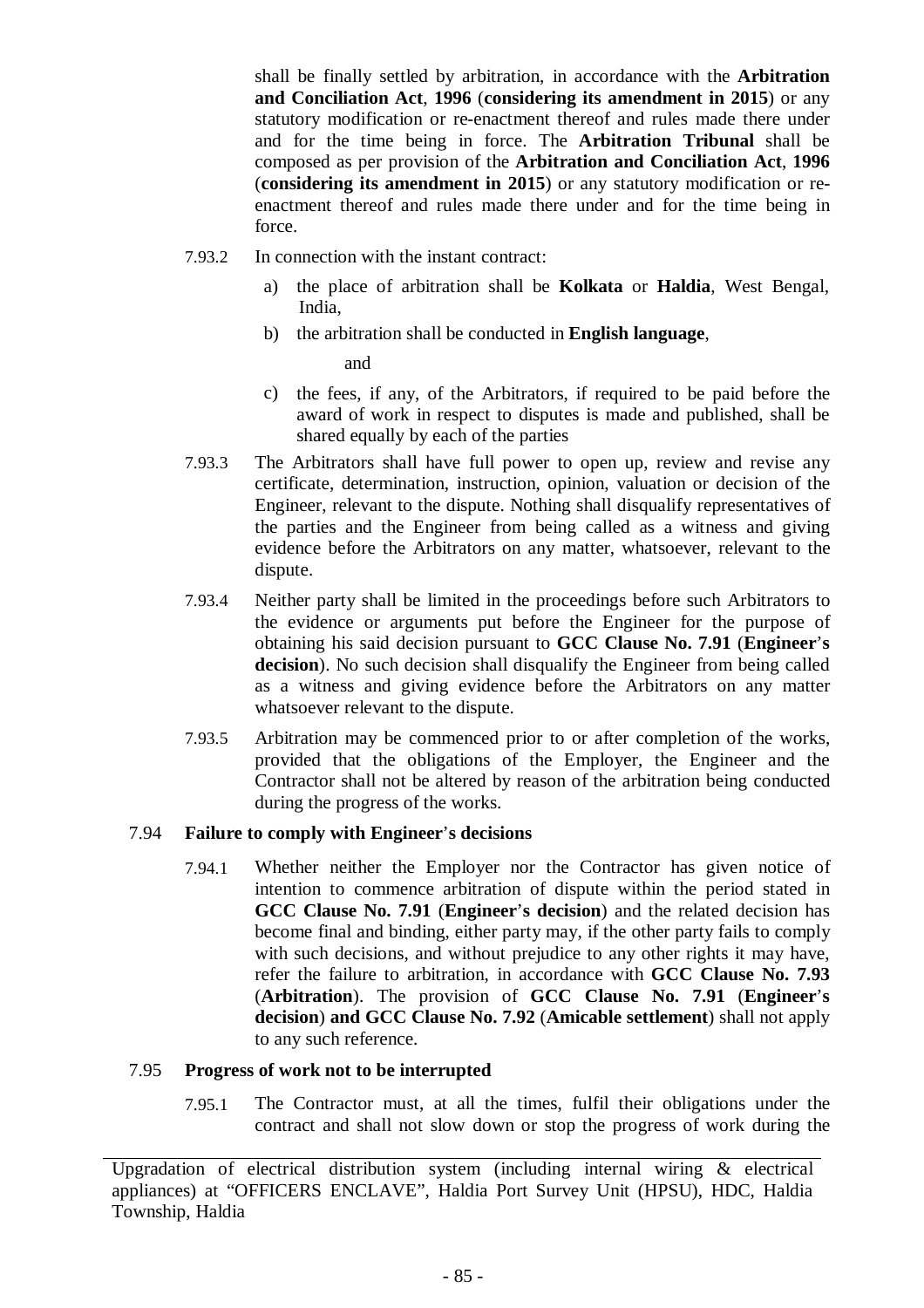period any dispute is under settlement either through reference to the Engineer or through arbitration, pursuant to the preceding clauses. Even if the works to be carried out during such a period involve matters under dispute, the Contractor shall nevertheless proceed with the works as per direction of the Engineer, pending settlement of the dispute. Failure of the Contractor, in this respect, shall constitute default on their part and render them liable to actions under the provisions of **GCC Clause No. 7.76** [**Termination by Employer**].

Upgradation of electrical distribution system (including internal wiring & electrical appliances) at "OFFICERS ENCLAVE", Haldia Port Survey Unit (HPSU), HDC, Haldia Township, Haldia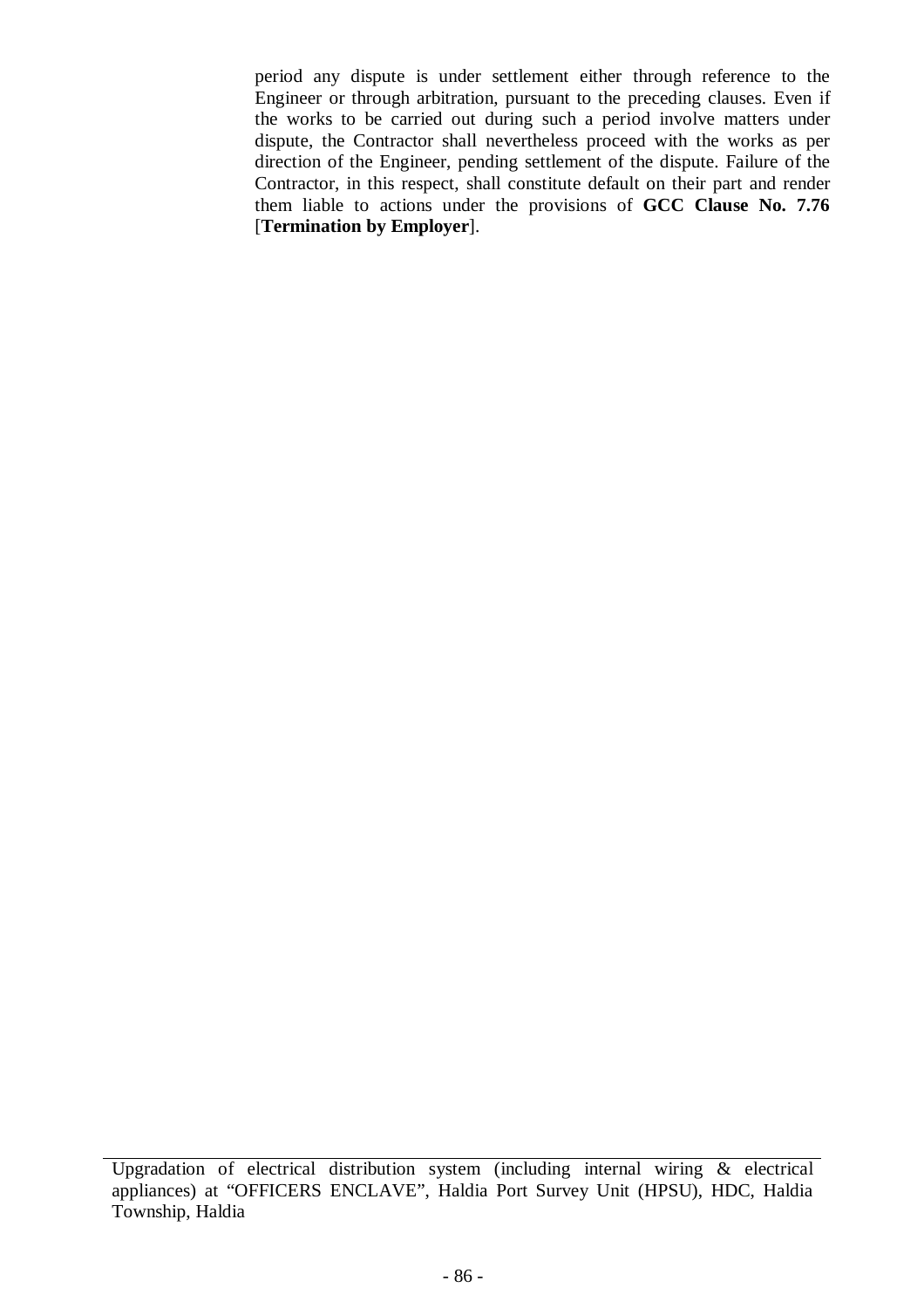# **SECTION – VIII**

# **SPECIAL CONDITIONS OF CONTRACT (SCC)**

The following **Special Conditions of Contract (SCC)** shall supplement the **General Conditions of Contract (GCC)**. Whenever there is a conflict, the provisions herein shall prevail over those in the **GCC**.

*Clause No. 7.20 Clause No. 7.20.1*

**Performance Guarantee / Security Deposit** The Contractor shall have to deposit **10%** of the total order value (excluding GST), within **15** (**fifteen**) **days** from the date of placement of order, by '**CTS** – **2010**' **benchmarked Banker**'**s Cheque** / **Demand Draft** of a **Nationalized Bank of India** / **Scheduled Commercial Bank** [drawn in favour of '**Kolkata Port Trust**, **Haldia Dock Complex**' and payable at **Haldia**], at HDC's Cash Office, under Finance Division. This amount will be retained as **Security Deposit / Performance Guarantee,** till successful expiry of the Defect Liability Period of the Contract job [for the materials, installations & workmanship, with respect to the instant work, as a whole] (as specified in **SCC Clause No. 7.67.1**.

Failure of the Contractor to submit the aforesaid Performance Bank Guarantee and in the manner stated above, shall constitute sufficient grounds for termination of the contract and forfeiting the Earnest Money Deposit.

#### **Clause No. 7.20.11**

The procedure of release / refund of Performance Guarantee / Security Deposit would be as follows:

On successful completion of the 'Defect liability period' (considering extension, if any) of the Contract job [for the materials, installations  $\&$ workmanship, with respect to the instant work, as a whole] (as specified in **SCC Clause No. 7.67.1**), the Contractor may apply for release / refund of his Performance Guarantee/Security Deposit [as stated in SCC **Clause No. 7.20.1]** by submitting to the Engineer an application , alongwith "No Claim Certificate", as per the form furnished in Section-XI, whereupon the Engineer shall issue "Certificate of Final Completion" [as per the form furnished in Section-XI]. The Engineer shall also issue necessary recommendation for release of the said Performance Guarantee/Security Deposit or refund the balance due against the Performance Guarantee/Security Deposit to the Contractor, after making deduction therefrom in respect of any sum due to the Trustees from the Contractor.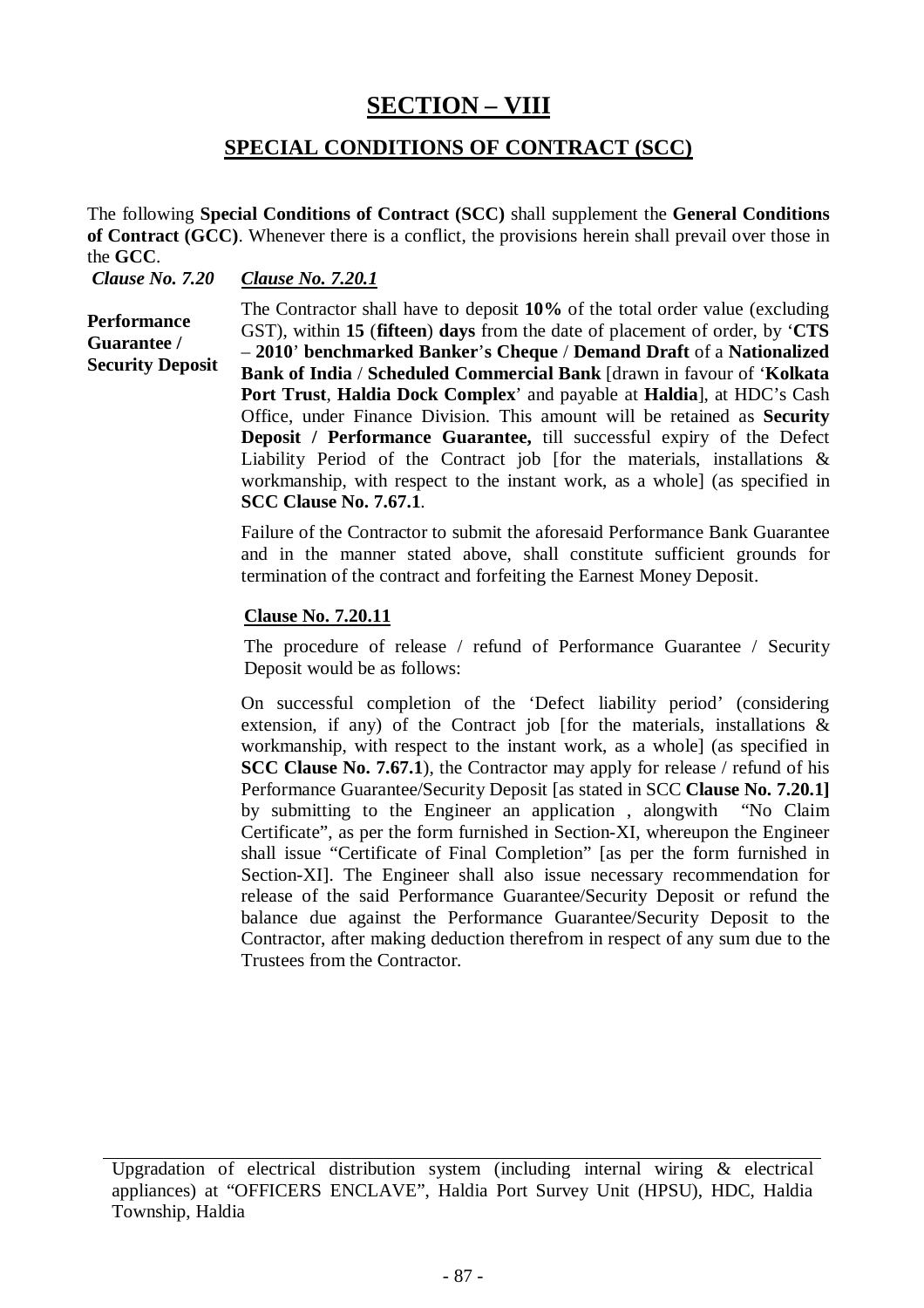#### *Clause No. 7.26 Clause No. 7.26.1*

**Supply of water**:

**Supply of water and Electricity**

Billing against supply of water will be done on the basis of actual consumption recorded through water meter at the rate **INR 38.65 (including overhead charges @ 19.25%) per KL** of **Fresh Water** [As directed by **TAMP** (**Tariff Authority for Major Ports**)], **with escalation @ 5% per annum**.

The **water consumption charges** [based on the prevalent rates of KoPT, as may be amended from time to time] shall have to be paid by the Contractor immediately, on receipt of the bill from the office of the Finance Division, Haldia Dock Complex. All payment on this account should be updated, otherwise the pending bill amount, along with late payment surcharge, will be recovered from the Contractor's bill(s).

#### *Clause No. 7.26.2*

#### **Supply of Electricity**:

**Electricity charges** will be determined on the basis of **Chargeable Unit (kWh)** [actual **Unit (kWh) consumed** (recorded through Energy Meter) **plus 3%** on actual Unit consumed] and applicable rate of **West Bengal State Electricity Distribution Company Limited** (**WBSEDCL**). Billing will be done on the basis of **Electricity charges** and overhead charges @ 19.25% [on the aforesaid **Electricity charges]** as per the notifications of **Tariff Authority of Major Ports (TAMP).**

The **Electricity consumption charges** [based on the prevalent rates of **WBSEDCL**, as may be amended from time to time] shall have to be paid by the Contractor immediately, on receipt of the bill from the office of Finance Division, Haldia Dock Complex. All payment on this account should be updated, otherwise the pending bill amount, along with late payment surcharge, will be recovered from the Contractor's bill(s).

*Clause No. 7.52 Clause No. 7.52.1*

**testing**

**Inspection and**  During execution of the work as well as after completion of the jobs, the same will be inspected and tested jointly by the authorized representative of HDC, KoPT and the Contractor at site, based on the "Technical Specification". The Contractor will have to provide all facilities for inspection of the materials and executed work, at their own risk, cost and arrangement.

> The materials supplied by the supplier should strictly conform to the laid down specification of the order. Samples from the supplies may be drawn for testing by KoPT's own arrangement or by Government Test House and if found to be inferior to the laid down specification of order, the materials will be rejected in whole or in part and the Contractor shall be debited with the cost of test and rejected materials shall have to be replaced by the Contractor at their own cost.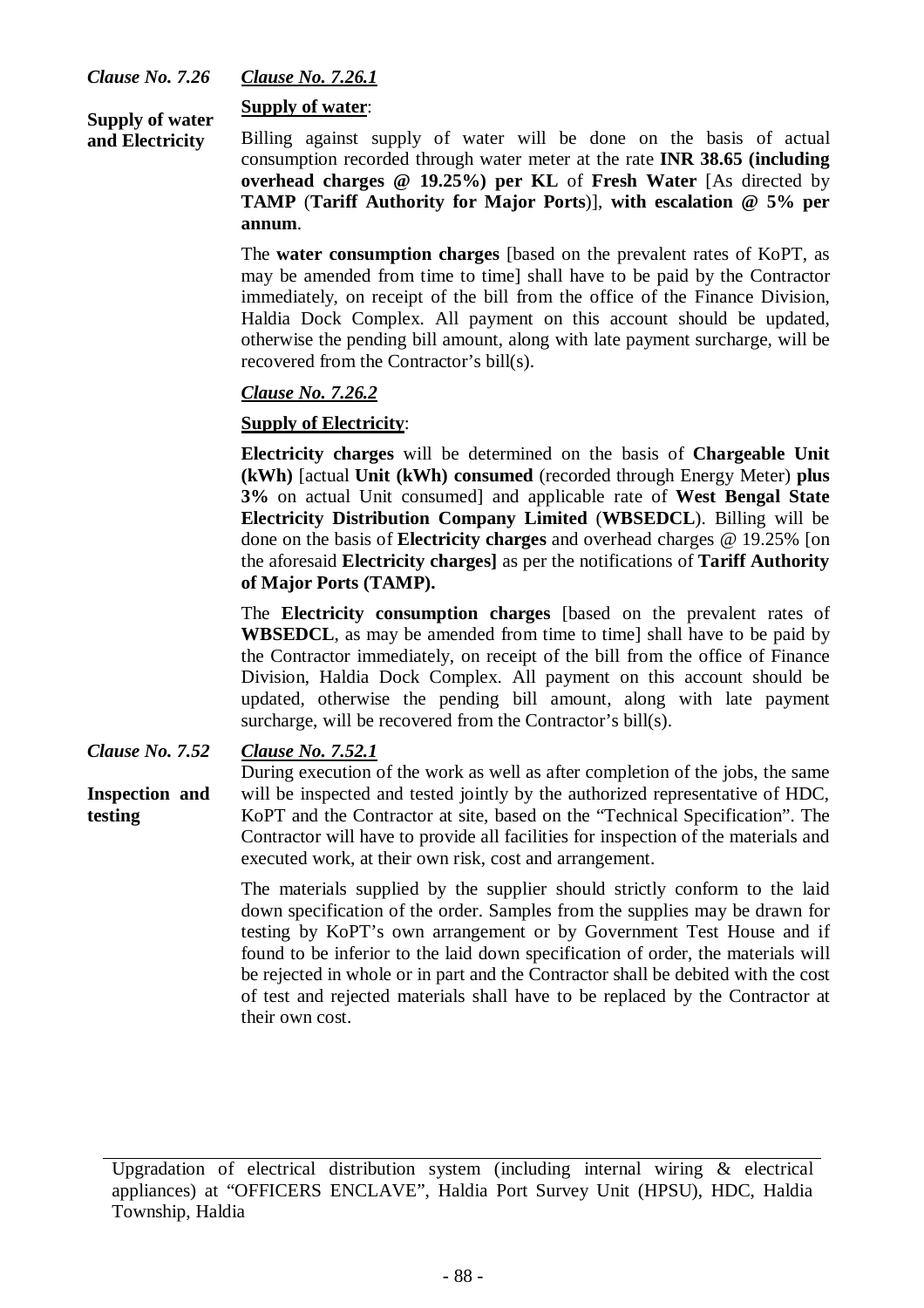After completion of the work, on satisfactory testing & commissioning, the Completion Certificate will be issued and the installation will be taken over by HDC thereafter.

Inspection & testing of the work by the authorized representative of HDC, KoPT shall not relieve the Contractor from his obligation for conforming to the quality, workmanship, guaranteeing the performance, etc. as per the contract.

#### *Clause No. 7.52.12*

#### **Tests on completion:**

On **completion of installation**, the contractor shall give a **7** (**seven**) **days**' notice to the Engineer, in writing (informing the date on which they will be ready to make the tests), before carrying out such tests, in accordance with and in the manner prescribed in the specifications.

If any portion of work fails under the tests to fulfil the contract conditions, tests of the faulty portion shall, if required by the the Engineer or by the Contractor, be repeated within reasonable time, upon the same terms and conditions.

If such "**Tests on completion**" cannot be carried out successfully by the Contractor within 1 (one) month after the time fixed by the Contractor and if, in opinion of the Engineer, the tests are being unduly delayed, the Engineer may, in writing, call upon the Contractor, with 7 (seven) days' notice, to make such tests, failing which the Engineer may proceed to make such tests himself, at the Contractor's risk and expense. In the above eventuality, the Employer shall, nevertheless, have the right of using the installations at the Contractor's risk until the "**Tests on completion**" are successfully carried out.

*Clause No. 7.65* **Clause No. 7.65.1**

**Completion Period**  All the jobs as per "Schedule of items" and "Technical Specification" are to be completed within **60 (Sixty) days** from the date of site clearance, after placement of the order on the successful bidder.

*Clause No. 7.67* **Clause No. 7.67.1**

**Defect Liability** 

#### "**Defect Liability Period**" of the **Contract job:**

**Period (DLP)** The materials supplied and work executed by the Contractor will be guaranteed for a period of 12 (twelve) months from the date of complete execution of the work.

> "Defect Liability Period" of the Contract job [for the materials, installations & workmanship, with respect to the instant work, as a whole] shall mean the Guarantee Period, which starts from the date of taking over the installation [as per **GCC Clause No. 7.66** (Taking over of the Contract job by KoPT)] and will continue till expiry of 12 (twelve) months, calculated from the date of taking over the Contract job.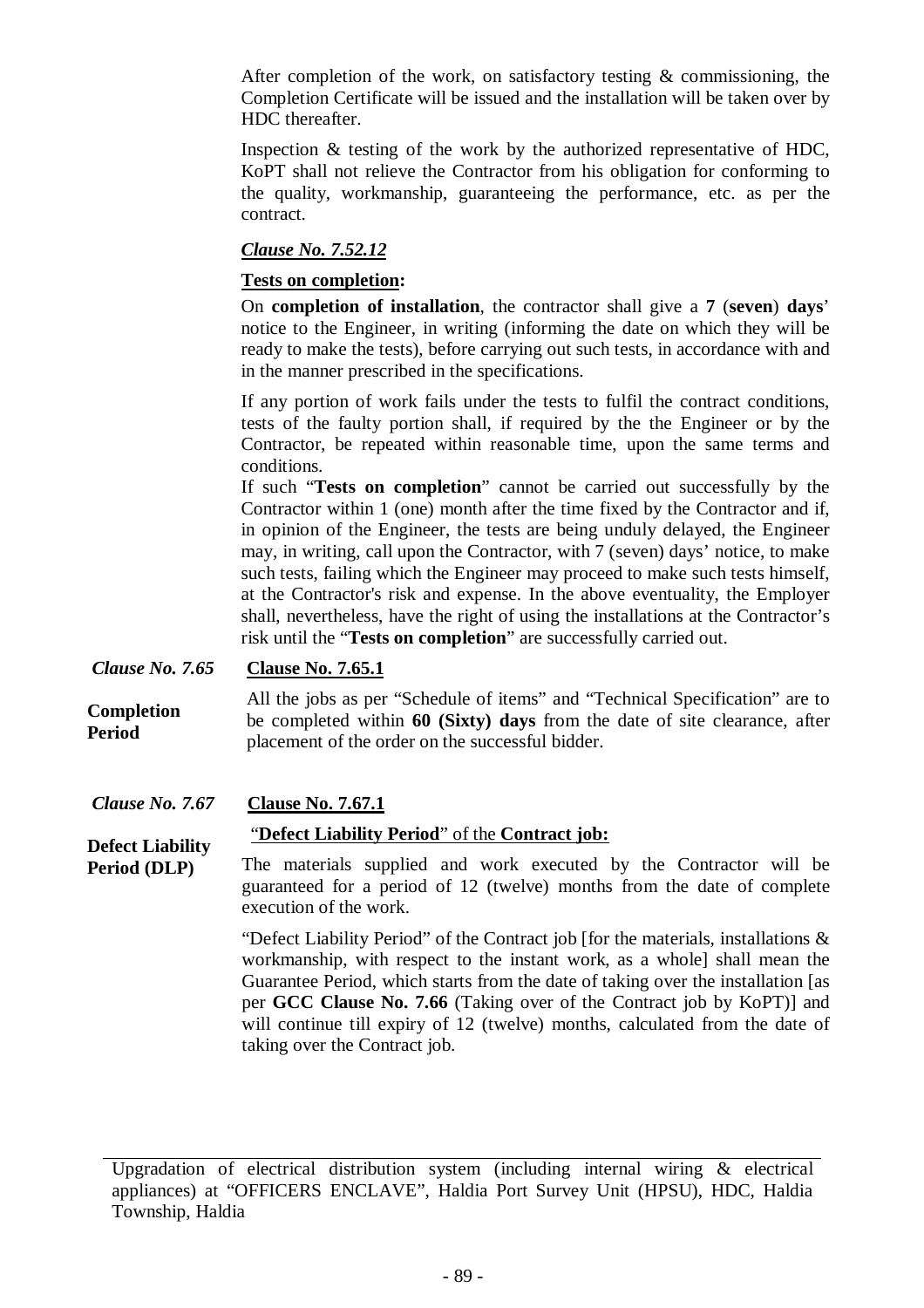#### *Clause No. 7.68* **Clause No. 7.68.1**

**Defects after taking over** After the taking over of the Contract job, if the same cannot be used (for the purpose for which it is intended), during any period, by the reason of a defect or damage, the **Defect Liability Period** shall be extended accordingly. If only a **portion** of the **Contract job** is affected, the **Defect Liability Period** shall be extended [in case the defects is not rectified or defective materials is not replaced within 12 (twelve) hours of its occurrence] only for that portion, provided the other potions of the **Contract job** remains in order, fulfilling contract conditions. In neither case shall the **Defect Liability Period** be extended beyond **18** (**eighteen**) **months** [from the date of taking over the **Contract job]** for the materials, installations & workmanship, with respect to the instant job, as a whole.

#### *Clause No 7.71* **Clause No. 7.71.2**

**Terms of payment**

*The quantities given in the "PRICE SCHEDULE" are indicative only [which may vary (both upward & downward) during execution] and are given to provide a common base for tendering and evaluation*. However, the payment will be made on the exact quantity to be executed by the Successful Bidder.

On account payment (maximum two parts) will be made (at the accepted rates) within 30 days from the date of submission of clear & unambiguous bill, along with certification against the completed work, on the basis of measurement of completed work, in line with the "Schedule of items".

Bills should be submitted, **in triplicate**, to **Township Electrical Maintenance Office**, **Plant & Equipment Division**, **Haldia Dock Complex** along with required certification / inspection report.

Payment will be made in Indian Rupees through the banker of the Contractor (i.e. through **ECS)**. During submission of bill(s), the following information must be submitted by the Contractor regarding their banker:

- a) Bank Account number.
- b) Name of the bank.
- c) Name of the branch.
- d) Address of the branch.
- e) MICR code of the branch.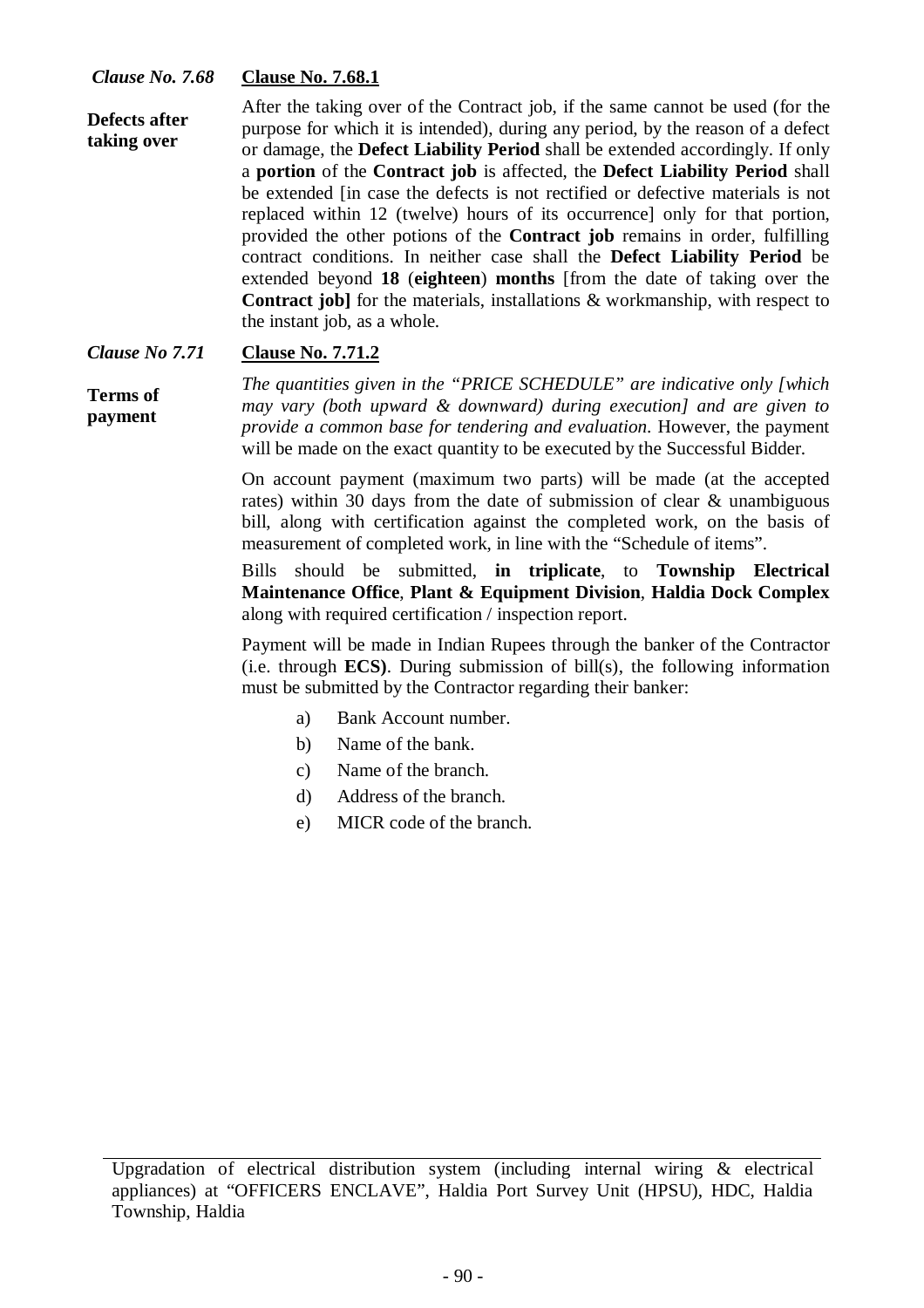# **SECTION – IX BIDDING FORMS**

### **BIDDING FORM – I**

# **MINIMUM ELIGIBILITY CRITERIA**

[To be filled up and uploaded, duly signed & stamped]

#### **(I) ANNUAL TURNOVER STATEMENT**

The annual turnover of ……………………………..( name of the bidding firm), **for the years 2015-16, 2016-17 and 2017-18** , based on the **Balance Sheets and Profit & Loss Accounts, are given below:**

| <b>Financial years</b>         | Turnover (as per Auditor's Report /<br><b>Balance Sheet</b> ) |
|--------------------------------|---------------------------------------------------------------|
|                                | [in ₹]                                                        |
| 2015-2016                      |                                                               |
| 2016-2017                      |                                                               |
| 2017-2018                      |                                                               |
| <b>Total</b>                   |                                                               |
| <b>Average Annual Turnover</b> |                                                               |

SIGNATURE OF CHARTERED ACCOUNTANT ::

NAME OF CHARTERED ACCOUNTANT ::

(COMPANY SEAL)

**NOTE :** Copy of Balance Sheets and Profit & Loss Accounts enclosed with sealed & signed.

Upgradation of electrical distribution system (including internal wiring & electrical appliances) at "OFFICERS ENCLAVE", Haldia Port Survey Unit (HPSU), HDC, Haldia Township, Haldia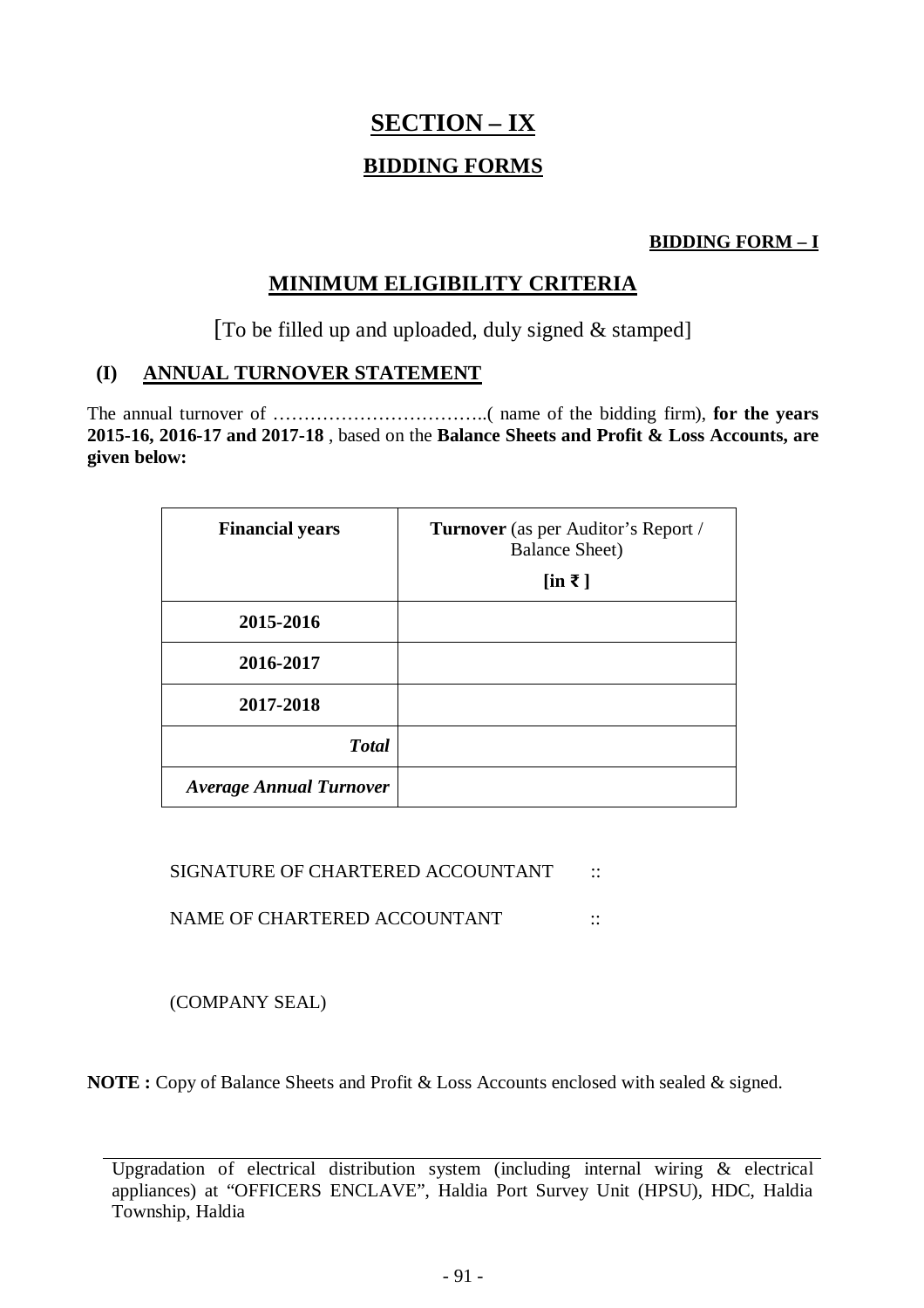### **(II) TECHNICAL EXPERIENCE**

| SI.<br>No. | Contract No. /<br><b>Order No. and</b><br>date | Name of the<br><b>Employer and</b><br><b>Place of work</b> | <b>Contract</b><br>value<br>$[\text{in } \mathbb{Z}]$ | Date of<br>completion<br>of work | Page<br>$number(s)$ of<br>reference /<br>supporting<br>document (s),<br>uploaded. |
|------------|------------------------------------------------|------------------------------------------------------------|-------------------------------------------------------|----------------------------------|-----------------------------------------------------------------------------------|
|            |                                                |                                                            |                                                       |                                  |                                                                                   |
|            |                                                |                                                            |                                                       |                                  |                                                                                   |

### **(III) ELECTRICAL CONTRACTOR'S LICENSE ISSUED IN THE NAME OF CONTRACTOR BY STATE / CENTRAL GOVT. AUTHORITY**

| Date & issue         |  |
|----------------------|--|
| <b>Validity Upto</b> |  |

Upgradation of electrical distribution system (including internal wiring & electrical appliances) at "OFFICERS ENCLAVE", Haldia Port Survey Unit (HPSU), HDC, Haldia Township, Haldia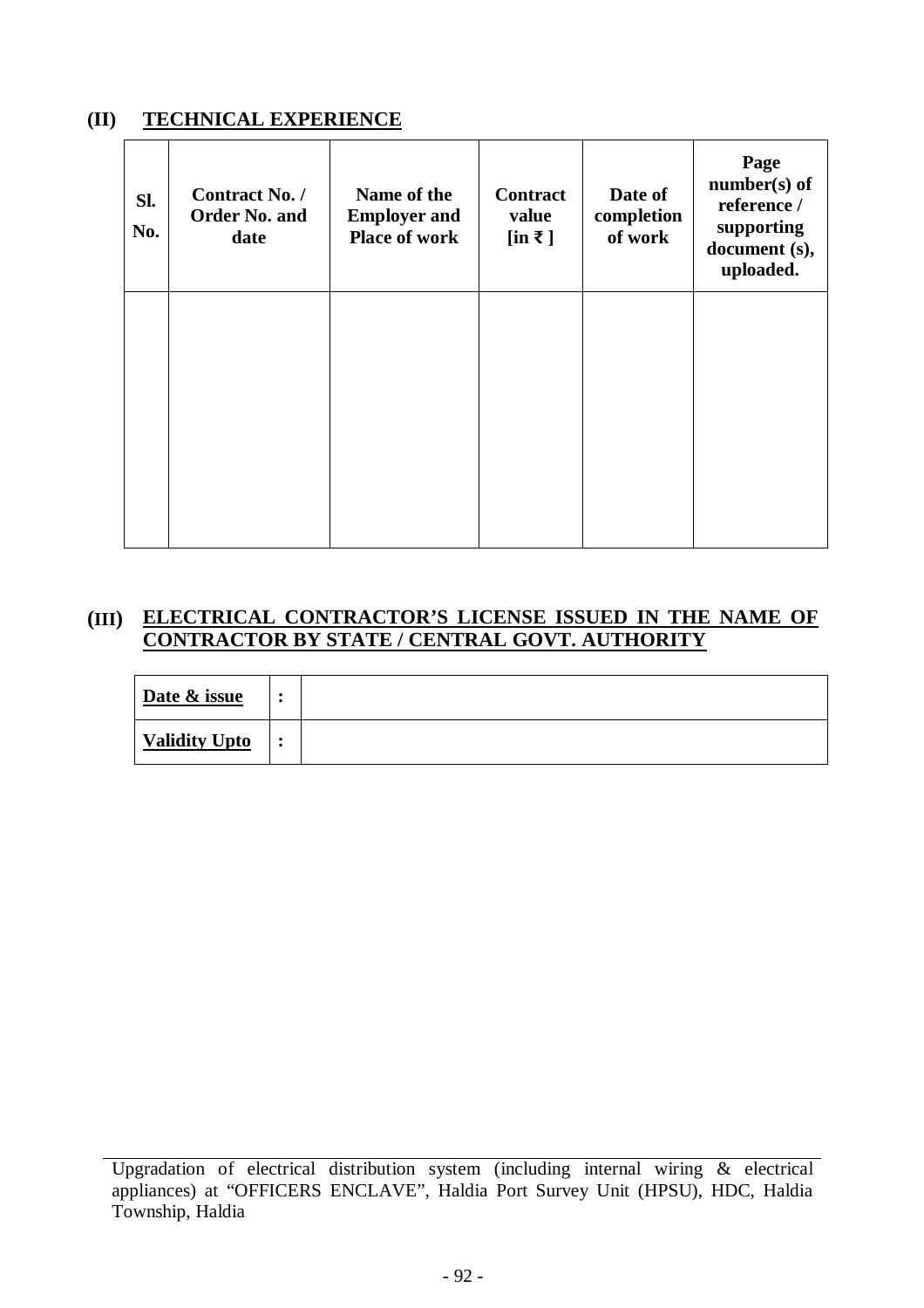### **BIDDING FORM-II**

# **TEST OF RESPONSIVENESS**

# [To be filled up and uploaded, duly signed & stamped]

|                 | Requirement                                         | Submitted/Not submitted        | Validity/                 |  |  |  |  |
|-----------------|-----------------------------------------------------|--------------------------------|---------------------------|--|--|--|--|
|                 |                                                     | [Put $\sqrt{ }$ if submitted & | For the                   |  |  |  |  |
|                 |                                                     | X if not submitted]            | month of                  |  |  |  |  |
| a)              |                                                     |                                |                           |  |  |  |  |
| $\mathbf{i}$    | <b>GST Registration Certificate.</b>                | If submitted,                  | <b>Not</b>                |  |  |  |  |
|                 |                                                     | Page Number(s):                | applicable.               |  |  |  |  |
|                 |                                                     |                                |                           |  |  |  |  |
| $\rm ii)$       | support of non-<br>Document in<br>applicability.    | If submitted,                  | <b>Not</b><br>applicable. |  |  |  |  |
|                 |                                                     | Page Number(s):                |                           |  |  |  |  |
|                 |                                                     |                                |                           |  |  |  |  |
| b)              |                                                     |                                |                           |  |  |  |  |
| $\mathbf{i}$    | <b>Clearance</b><br><b>Profession</b><br><b>Tax</b> | If submitted,                  |                           |  |  |  |  |
|                 | <b>Certificate (PTCC)</b>                           | Page Number(s):                |                           |  |  |  |  |
|                 | OR                                                  |                                |                           |  |  |  |  |
|                 |                                                     | If submitted,                  |                           |  |  |  |  |
|                 | <b>Profession Tax Payment Challan</b>               | Page Number(s):                |                           |  |  |  |  |
|                 | (PTPC)                                              |                                |                           |  |  |  |  |
| $\overline{ii}$ | Document in<br>support of non-                      | If submitted,                  | <b>Not</b>                |  |  |  |  |
|                 | applicability.                                      | Page Number(s):                | applicable.               |  |  |  |  |
|                 |                                                     |                                |                           |  |  |  |  |
| $\mathbf{c})$   |                                                     |                                |                           |  |  |  |  |
|                 |                                                     |                                |                           |  |  |  |  |
| $\mathbf{i}$    | Certificate for allotment of EPF                    | If submitted,                  | <b>Not</b>                |  |  |  |  |
|                 | Code No.                                            | Code No.:                      | applicable.               |  |  |  |  |
|                 |                                                     | Page Number(s):                |                           |  |  |  |  |
|                 |                                                     |                                |                           |  |  |  |  |
| $\mathbf{ii}$   | <b>Latest EPF Payment Challan.</b>                  | If submitted,                  |                           |  |  |  |  |
|                 |                                                     | <b>Page Number(s):</b>         |                           |  |  |  |  |
|                 |                                                     |                                |                           |  |  |  |  |
| iii)            | Document in support of non-                         | If submitted,                  | <b>Not</b>                |  |  |  |  |
|                 | applicability.                                      | <b>Page Number(s):</b>         | applicable.               |  |  |  |  |
|                 |                                                     |                                |                           |  |  |  |  |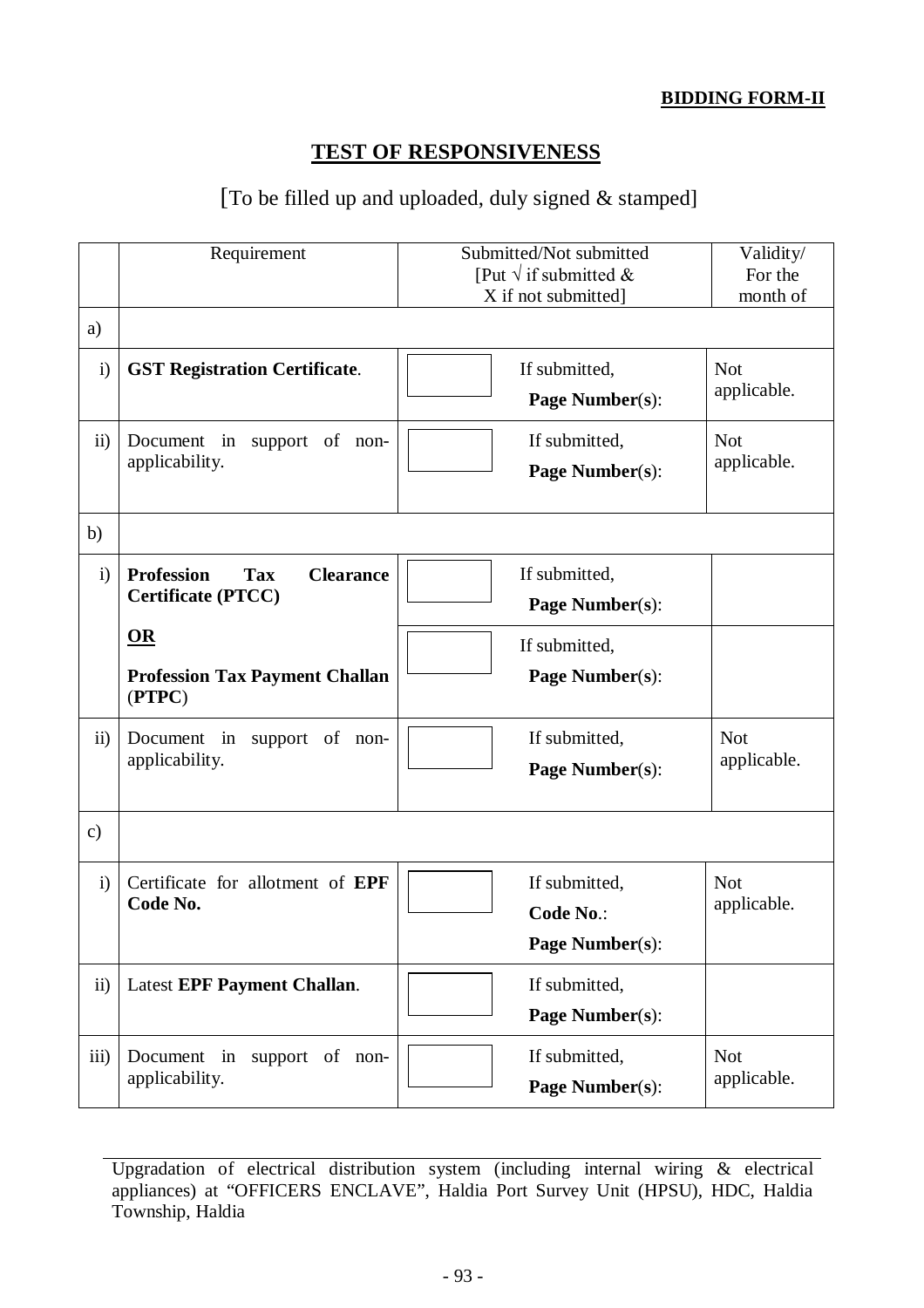| $\mathbf{d}$  |                                                            |                                               |                           |
|---------------|------------------------------------------------------------|-----------------------------------------------|---------------------------|
| $\mathbf{i}$  | Registration Certificate of ESI<br>Authority.              | If submitted,<br>Code No.:<br>Page Number(s): | <b>Not</b><br>applicable. |
| $\mathbf{ii}$ | Declaration<br>Affidavit,<br>and<br>Indemnity Certificate. | If submitted,<br>Page Number(s):              | <b>Not</b><br>applicable. |
|               |                                                            |                                               |                           |
| e)            | <b>PAN Card</b>                                            | If submitted,<br>PAN No.:<br>Page Number(s):  | <b>Not</b><br>applicable. |
|               |                                                            |                                               |                           |
| f             | MSME / MSE / DIC / SSI / NSIC<br>certificate               | If submitted,<br>Page Number(s):              |                           |
|               |                                                            |                                               |                           |
| g)            | <b>Power of Attorney</b>                                   | If submitted,<br>Page Number(s):              | <b>Not</b><br>applicable. |

Upgradation of electrical distribution system (including internal wiring & electrical appliances) at "OFFICERS ENCLAVE", Haldia Port Survey Unit (HPSU), HDC, Haldia Township, Haldia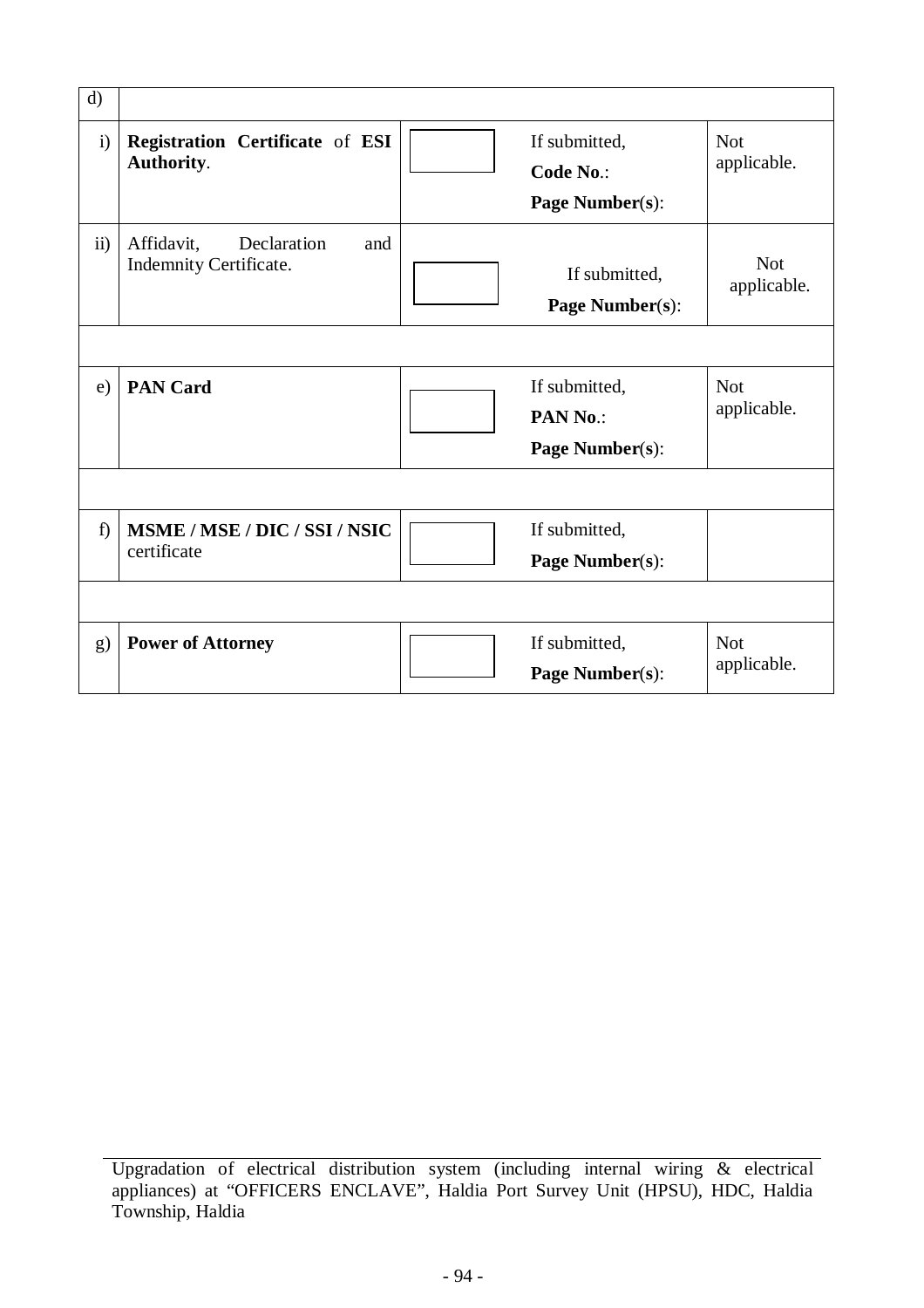#### **BIDDING FORM-III**

# **GENERAL INFORMATION OF THE BIDDER**

[To be filled up and uploaded, duly signed & stamped]

| 1. |    | Bidder's Legal Name (IN CAPITAL<br>LETTERS)                                        |  |
|----|----|------------------------------------------------------------------------------------|--|
| 2. | a) | Country of registration.                                                           |  |
|    | b) | Year of registration.                                                              |  |
|    | c) | Legal<br>address<br>of<br>in<br>country<br>registration.                           |  |
|    | d) | URL of the bidder.                                                                 |  |
| 3. |    | Information regarding bidder's authorised<br>representative(s) / contact person(s) |  |
|    | a) | Name(s)                                                                            |  |
|    | b) | Address(es)                                                                        |  |
|    | c) | Telephone number(s)                                                                |  |
|    | d) | Facsimile number(s)                                                                |  |
|    | e) | Electronic mail address                                                            |  |

Upgradation of electrical distribution system (including internal wiring & electrical appliances) at "OFFICERS ENCLAVE", Haldia Port Survey Unit (HPSU), HDC, Haldia Township, Haldia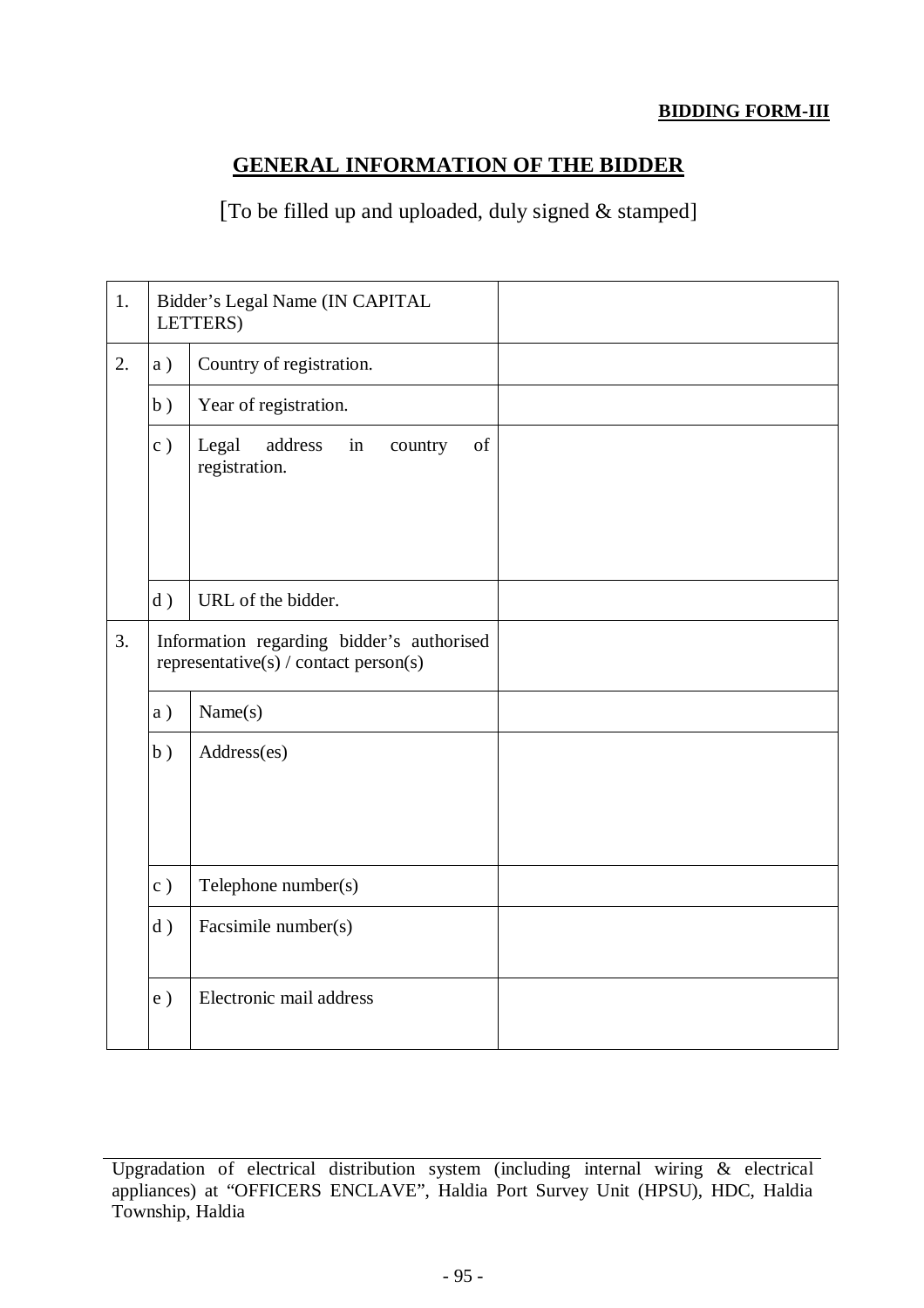| $\overline{4}$ . | a) | Address of the branch office, if any                                                          |  |
|------------------|----|-----------------------------------------------------------------------------------------------|--|
|                  |    |                                                                                               |  |
|                  |    |                                                                                               |  |
|                  |    |                                                                                               |  |
|                  | b) | Name of the contact person at branch                                                          |  |
|                  |    | office                                                                                        |  |
|                  | c) | Telephone number(s)                                                                           |  |
|                  | d) | Facsimile number(s)                                                                           |  |
|                  | e) | Electronic mail address                                                                       |  |
| 5.               |    | Whether the bidder is a <b>Proprietorship Firm</b><br>or Partnership Firm or Limited Company. |  |
|                  |    |                                                                                               |  |
| 6.               |    | <b>Details of the Banker(s):</b>                                                              |  |
|                  | a) | Name of the Banker(s) in full.                                                                |  |
|                  | b) | Address(es) of the Banker(s)                                                                  |  |
|                  | c) | Telephone number(s)                                                                           |  |
|                  | d) | Facsimile number(s)                                                                           |  |
|                  | e) | Electronic mail address                                                                       |  |
|                  | f) | Name(s) of the contact person(s)                                                              |  |
| 7.               |    | <b>Bank details for ECS payment :</b>                                                         |  |
|                  | a) | Bank Account number.                                                                          |  |
|                  | b) | Name of the bank.                                                                             |  |
|                  | c) | Name of the branch.                                                                           |  |
|                  | d) | Address of the branch.                                                                        |  |
|                  | e) | RTGS code of the branch.                                                                      |  |
|                  | f) | MICR code of the branch.                                                                      |  |
|                  |    |                                                                                               |  |
|                  |    |                                                                                               |  |

Upgradation of electrical distribution system (including internal wiring & electrical appliances) at "OFFICERS ENCLAVE", Haldia Port Survey Unit (HPSU), HDC, Haldia Township, Haldia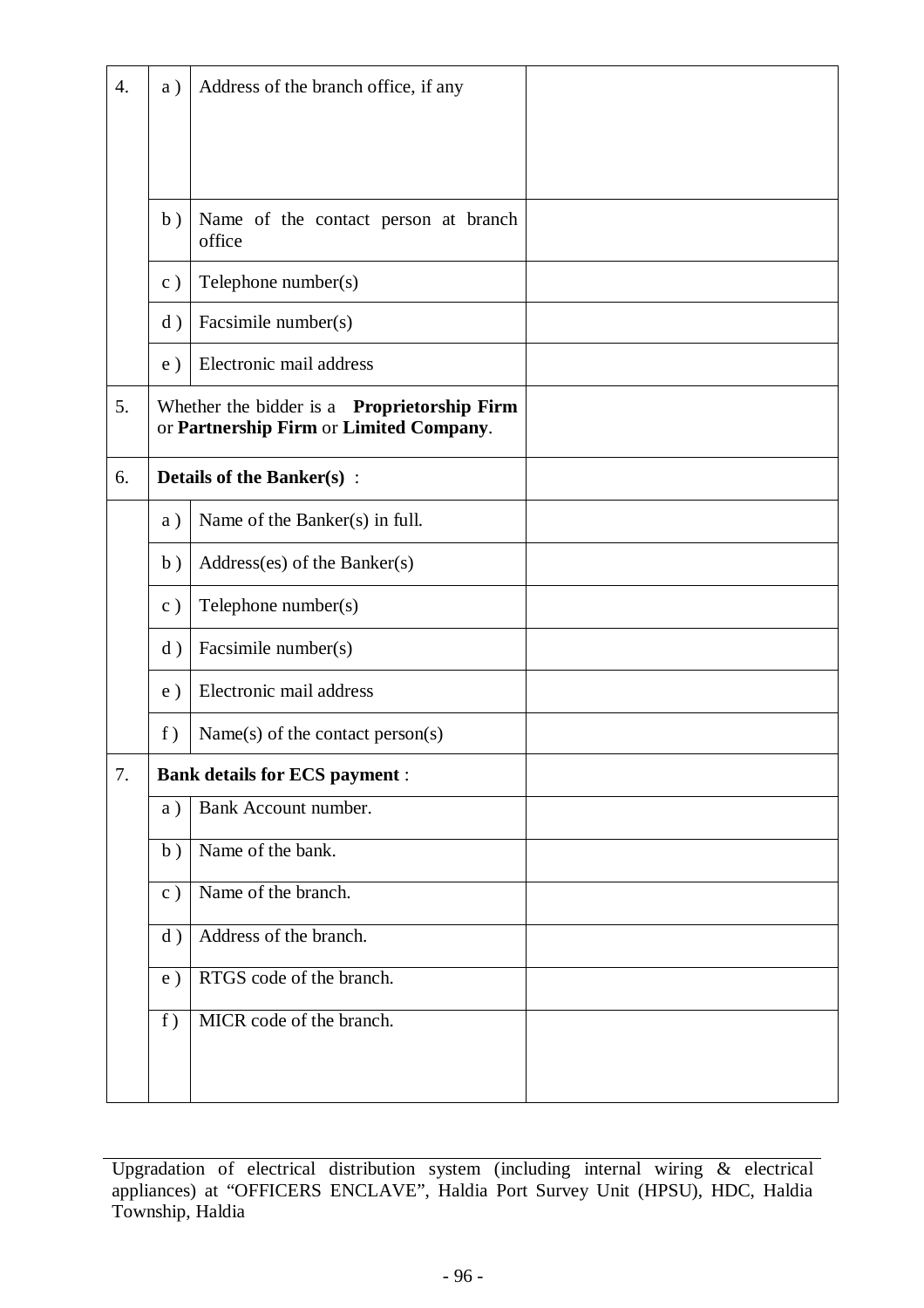| 8.  |                                                 | Income Tax and Goods & Services Tax (GST)<br>details (if applicable): |  |  |  |
|-----|-------------------------------------------------|-----------------------------------------------------------------------|--|--|--|
|     | a)                                              | <b>Permanent Account Number (PAN)</b>                                 |  |  |  |
|     | b)                                              | <b>GST Registration Number (GSTIN)</b>                                |  |  |  |
| 9.  | <b>Employees' Provident Fund (EPF) Code No.</b> |                                                                       |  |  |  |
| 10. |                                                 | <b>Employees' State Insurance (ESI) Code No.</b>                      |  |  |  |
| 11. |                                                 | Mainlines of business                                                 |  |  |  |

Upgradation of electrical distribution system (including internal wiring & electrical appliances) at "OFFICERS ENCLAVE", Haldia Port Survey Unit (HPSU), HDC, Haldia Township, Haldia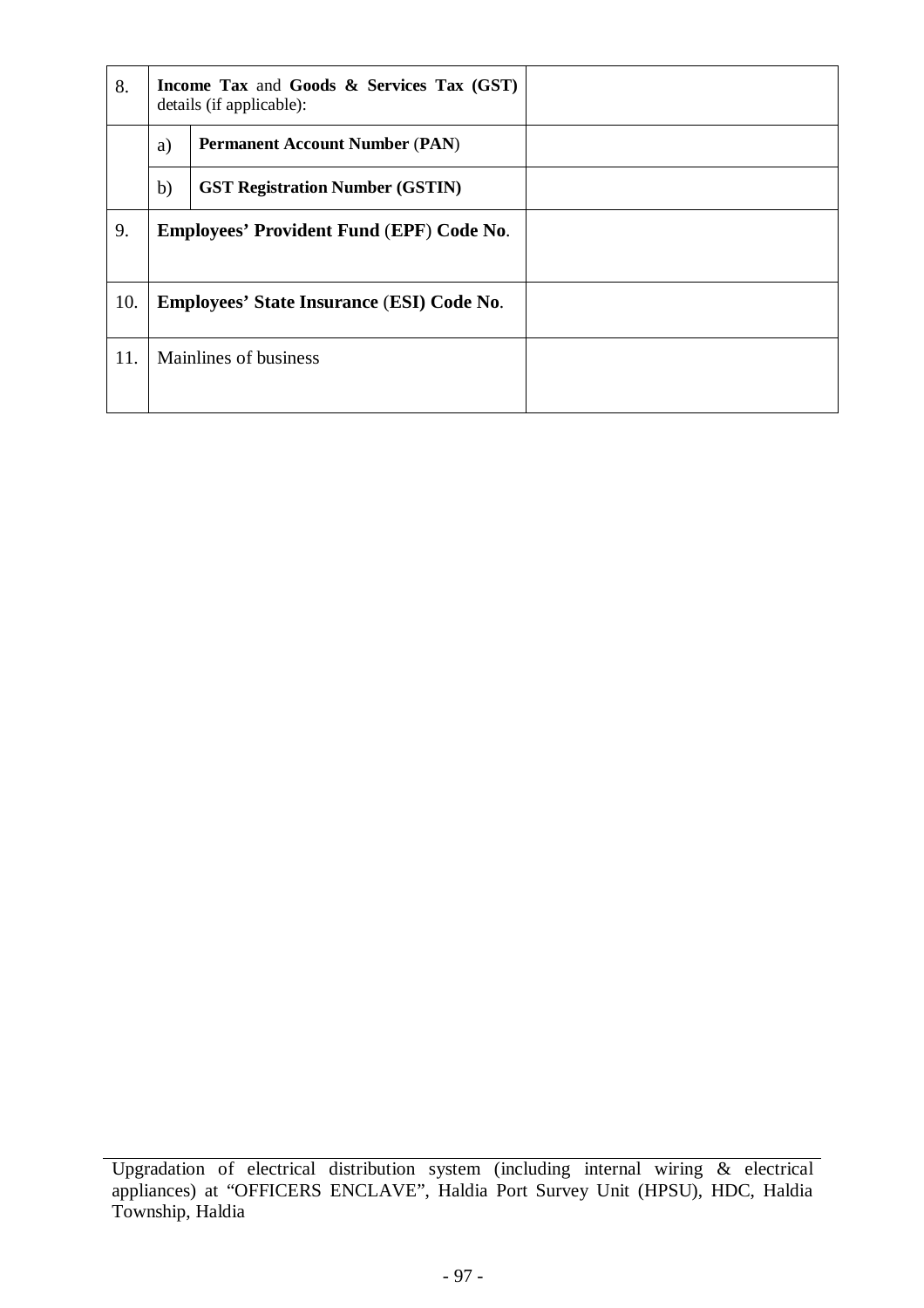# **BIDDING FORM-IV**

### **FORMAT FOR DECLARATION**

# *[ To be printed on the bidder's Letter Head and uploaded after signing]*

| To,<br><b>General Manager (Engg.)</b><br><b>Haldia Dock Complex;</b><br>Kolkata Port Trust. |                                                                                                                                                                                             |
|---------------------------------------------------------------------------------------------|---------------------------------------------------------------------------------------------------------------------------------------------------------------------------------------------|
| <b>Name of Work:</b>                                                                        | Upgradation of electrical distribution system (including internal<br>wiring & electrical appliances) at "OFFICERS ENCLAVE", Haldia<br>Port Survey Unit (HPSU), HDC, Haldia Township, Haldia |
| Tender No.:                                                                                 | SDM(P&E)/TSEM/T02/2018-2019                                                                                                                                                                 |
| E-Tender No.:                                                                               | KoPT/Haldia Dock Complex/P&E Div/11/18-19/ET/271                                                                                                                                            |
| confirm that :                                                                              |                                                                                                                                                                                             |

**\*** I **/** We have not been **debarred**, **banned** or **delisted** by any Government or Quasi-Government Agencies or Public Sector Undertakings in India**.**

I / we have not made any **addition / modification / alteration** in the **Bidding Documents** (including Bidding Forms & Contract Forms) hosted in the websites.

The percentage above / below / at par have been quoted in the Price Bid, electronically, through the website of MSTC Ltd. only and no direct or indirect mention of the prices has been made by me / us anywhere else in my / our bid.

No extraneous conditions (like "Not Applicable", conditional rebate, etc.), regarding the Price Bid, have been mentioned anywhere in our bid.

### **Signature of authorised person of the bidder** *(with office seal)*

**\*** In case the **firm** has been debarred or banned or delisted by any Government or Quasi-Government Agencies or Public Sector Undertaking in India, then the same should be declared properly, after modifying the sentence, suitably.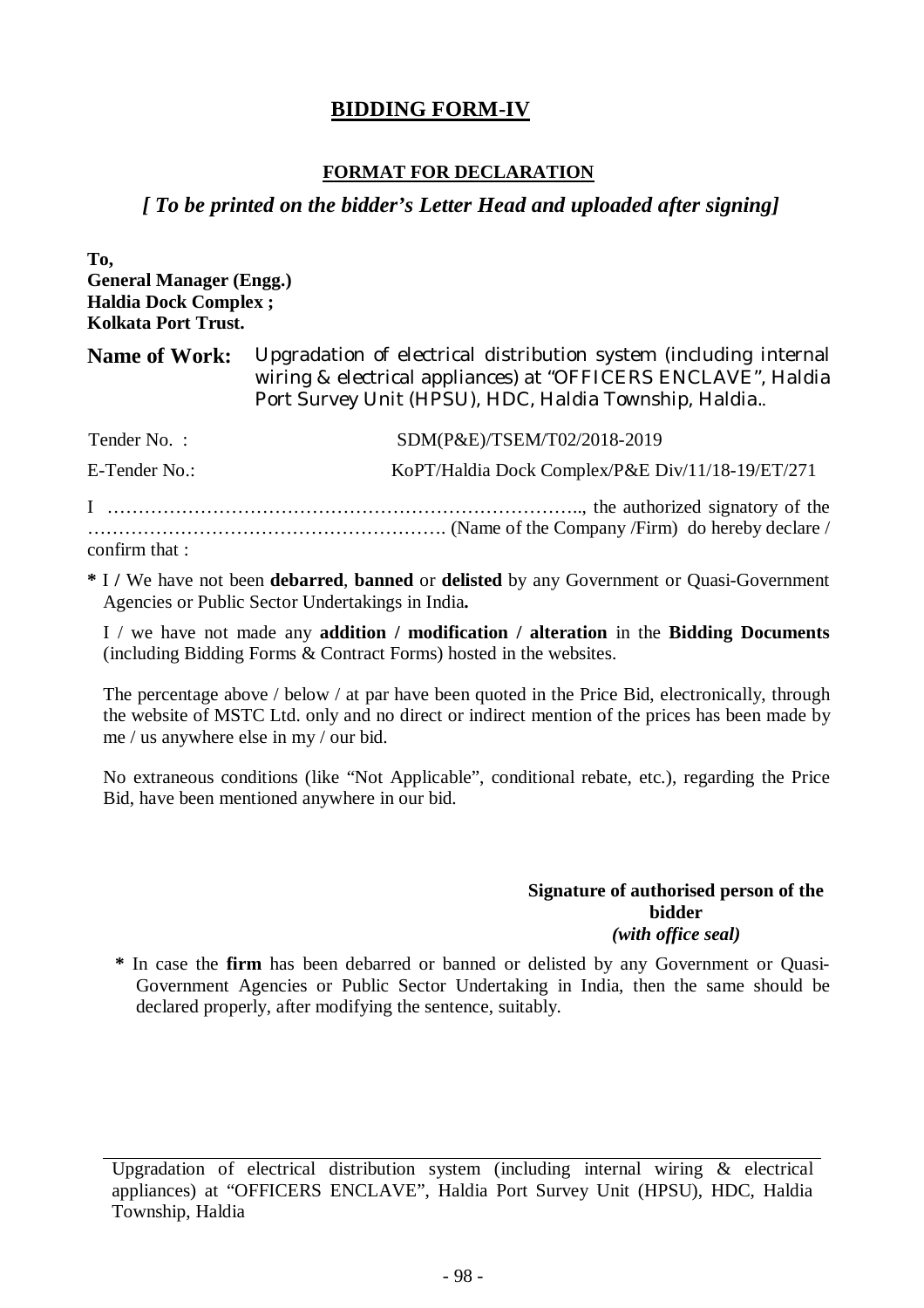# **BIDDING FORM-V**

#### **FORM OF TENDER**

*[ To be printed on the bidder's Letter Head and uploaded after signing]*

**To, General Manager (Engg.) Haldia Dock Complex ; Kolkata Port Trust.**

# **Name of Work : Upgradation of electrical distribution system (including internal wiring & electrical appliances) at "OFFICERS ENCLAVE", Haldia Port Survey Unit (HPSU), HDC, Haldia Township, Haldia.**

| Tender No.:   | SDM(P&E)/TSEM/T02/2018-2019                      |
|---------------|--------------------------------------------------|
| E-Tender No.: | KoPT/Haldia Dock Complex/P&E Div/11/18-19/ET/271 |

I/We …..………………………………………. (Name of the bidder) ……………….of ……………………..………(Address of the bidder) ……………………………………. having **examined the site of work**, **inspected the drawings** and read the **bidding documents** [including **all addenda / corrigenda,** issued i.e. …………………………. {insert Addendum / Corrigendum / Extension No(s)}], hereby bid and undertake to execute  $\&$  complete all the work related to "Upgradation of electrical distribution system (including internal wiring & electrical appliances) at "OFFICERS ENCLAVE", Haldia Port Survey Unit (HPSU), HDC, Haldia Township, Haldia", required to be performed in accordance with the **Technical Specification**, **General Conditions of Contract (GCC)**, **Special Conditions of Contract (SCC),** etc., at the **rates & prices** quoted in the **Price Bid** [*submitted electronically, through the website of MSTC Ltd.* ], within 60 days from the date of site clearance, in the event of our bid being accepted.

I/we also undertake to enter into a **Contract Agreement** in the form hereto annexed [**Section XI**] with such alterations or additions thereto, which may be necessary to give effect to the acceptance of the bid and incorporating such **Technical Specification**, **General Conditions of Contract (GCC)**, **Special Conditions of Contract (SCC),** etc. and I/we hereby agree that until such **contract agreement** is executed, the said **Technical Specification, General Conditions of Contract (GCC)**, **Special Conditions of Contract (SCC),** etc. and the bid, together with the acceptance thereof in writing, by or on behalf of the Employer, shall be the contract.

Upgradation of electrical distribution system (including internal wiring & electrical appliances) at "OFFICERS ENCLAVE", Haldia Port Survey Unit (HPSU), HDC, Haldia Township, Haldia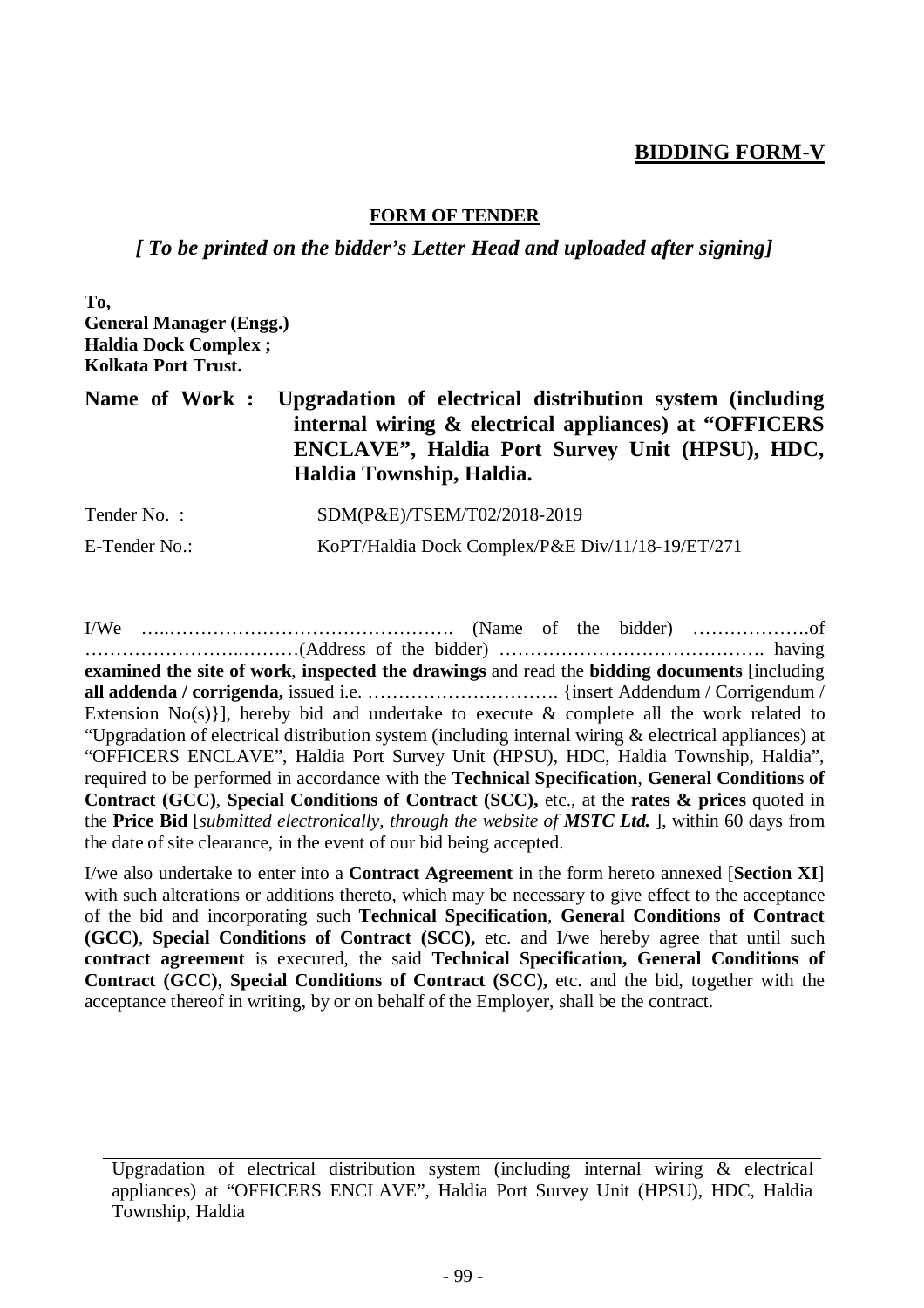|                               |  |  | I / We have deposited $\bar{\tau}$ 19,363.00 (Indian Rupees: Nineteen thousand three hundred and sixty- |  |
|-------------------------------|--|--|---------------------------------------------------------------------------------------------------------|--|
|                               |  |  | three) only using the Axis Bank Payment Gateway, vide URN                                               |  |
|                               |  |  |                                                                                                         |  |
| <b>Earnest Money Deposit.</b> |  |  |                                                                                                         |  |

I/We agree that the period for which the bid shall remain open for acceptance, shall not be less than **120 days**, from the last date of submission of bid.

( Signature of authorised person of the bidder )

WITNESS:

Signature: Name : \_\_\_\_\_\_\_\_\_\_\_\_\_\_\_\_\_\_\_\_\_\_\_\_\_\_\_\_\_\_

Name: (In Block Letters) Designation : \_\_\_\_\_\_\_\_\_\_\_\_\_\_\_\_\_\_\_\_\_\_\_\_

Address: Date :

Occupation:

*(Office Seal)*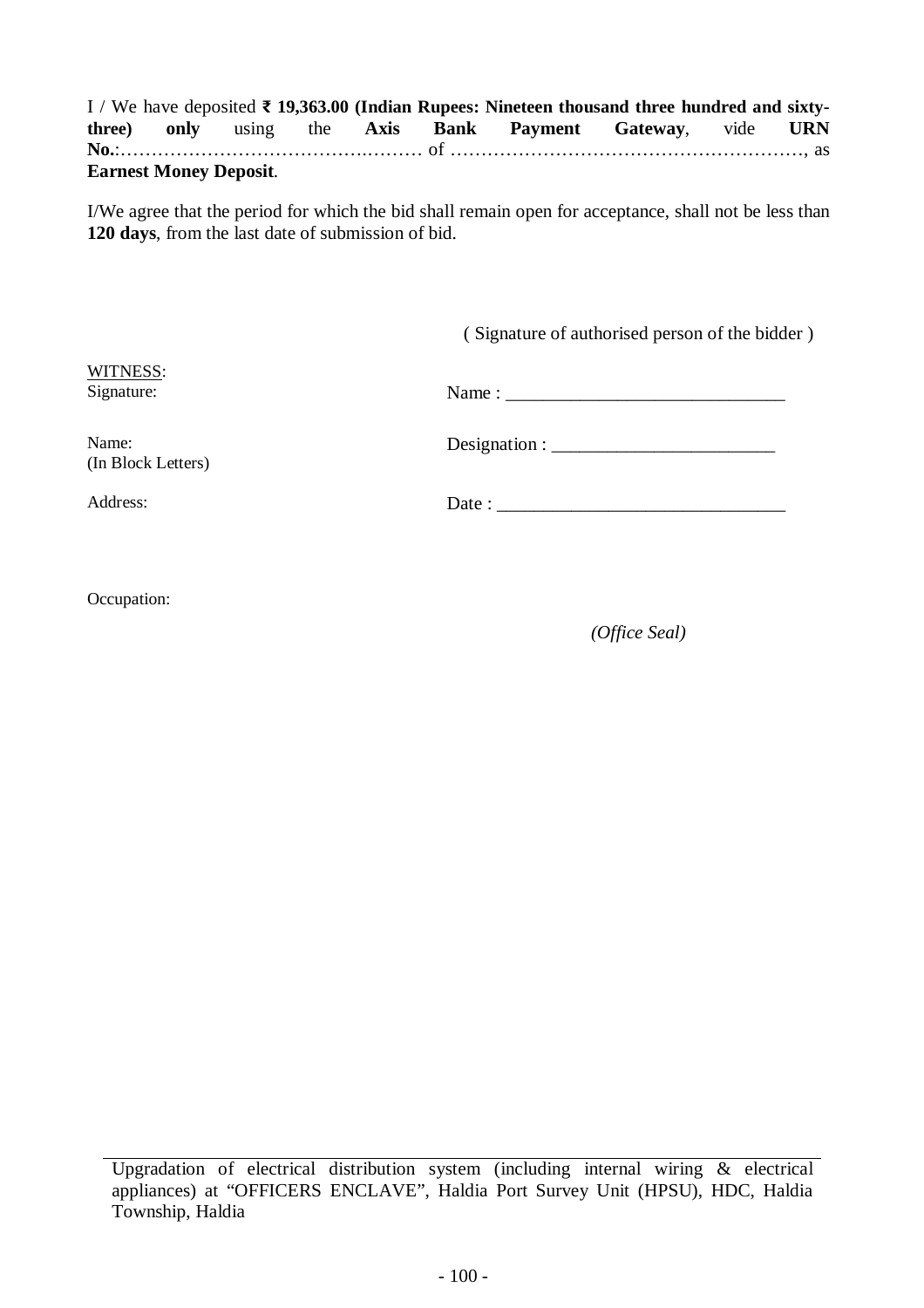#### **PRICE SCHEDULE AND FORMAT FOR INDICATING APPLICABLE RATES OF GOODS AND SERVICES TAX**

[To be filled up and uploaded, duly signed & stamped] **Tender No**. : SDM(P&E)/TSEM/T02/2018-2019

The bidder shall indicate the applicable rates of **Goods and Services Tax (GST),** in the format given hereunder, duly signed & stamped**.**

| SI.            | <b>Description</b>                                                                                                                                                                                                                                                                                                                                                                                           |      | Qty | Applicable GST % |             |             |
|----------------|--------------------------------------------------------------------------------------------------------------------------------------------------------------------------------------------------------------------------------------------------------------------------------------------------------------------------------------------------------------------------------------------------------------|------|-----|------------------|-------------|-------------|
| No.            |                                                                                                                                                                                                                                                                                                                                                                                                              | Unit |     | <b>SGST</b>      | <b>CGST</b> | <b>IGST</b> |
| $\mathbf{1}$   | Providing PVC pipe of following<br>(i)<br>diameters [thickness not less than 3<br>complete<br>with<br>fittings,<br>$mm$ ]<br><b>as</b><br>necessary, by cutting channel<br>of<br>suitable size on masonry wall / floor<br>and fixing the pipe (approx. 18 mm<br>below the top surface of the wall /<br>floor) by means of iron hooks /<br>binding wire, including mending good<br>damages to building works. |      |     |                  |             |             |
|                | 13 mm dia<br>(a)                                                                                                                                                                                                                                                                                                                                                                                             | m    | 580 |                  |             |             |
|                | 19 mm dia<br>(b)                                                                                                                                                                                                                                                                                                                                                                                             | m    | 150 |                  |             |             |
|                | 25 mm dia<br>(c)                                                                                                                                                                                                                                                                                                                                                                                             | m    | 75  |                  |             |             |
|                | Providing 20 mm (nominal size) PVC<br>(ii)<br>Rigid Conduit [medium mechanical<br>stresses, 'FR'] on surface of the wall /<br>ceiling, with aluminium saddles and<br>other accessories, as required and<br>mending good damages to building<br>woks.                                                                                                                                                         | m    | 100 |                  |             |             |
|                | 19<br>Providing<br>mm PVC<br>flexible<br>(iii)<br>Conduit [heavy duty] on surface of the<br>wall / ceiling / floor /structure, with<br>aluminium<br>saddles<br>other<br>and<br>accessories, as required and mending<br>good damages to building woks.                                                                                                                                                        | m    | 30  |                  |             |             |
| $\overline{2}$ | Providing 'FR' PVC insulated (unsheathed),<br>single core, 1.1 kV grade, copper (stranded)<br>wire (ISI marked) of the following sizes, in<br>the prelaid PVC pipe and making necessary<br>connection, as required.                                                                                                                                                                                          |      |     |                  |             |             |

#### **SCHEDULE OF ITEMS**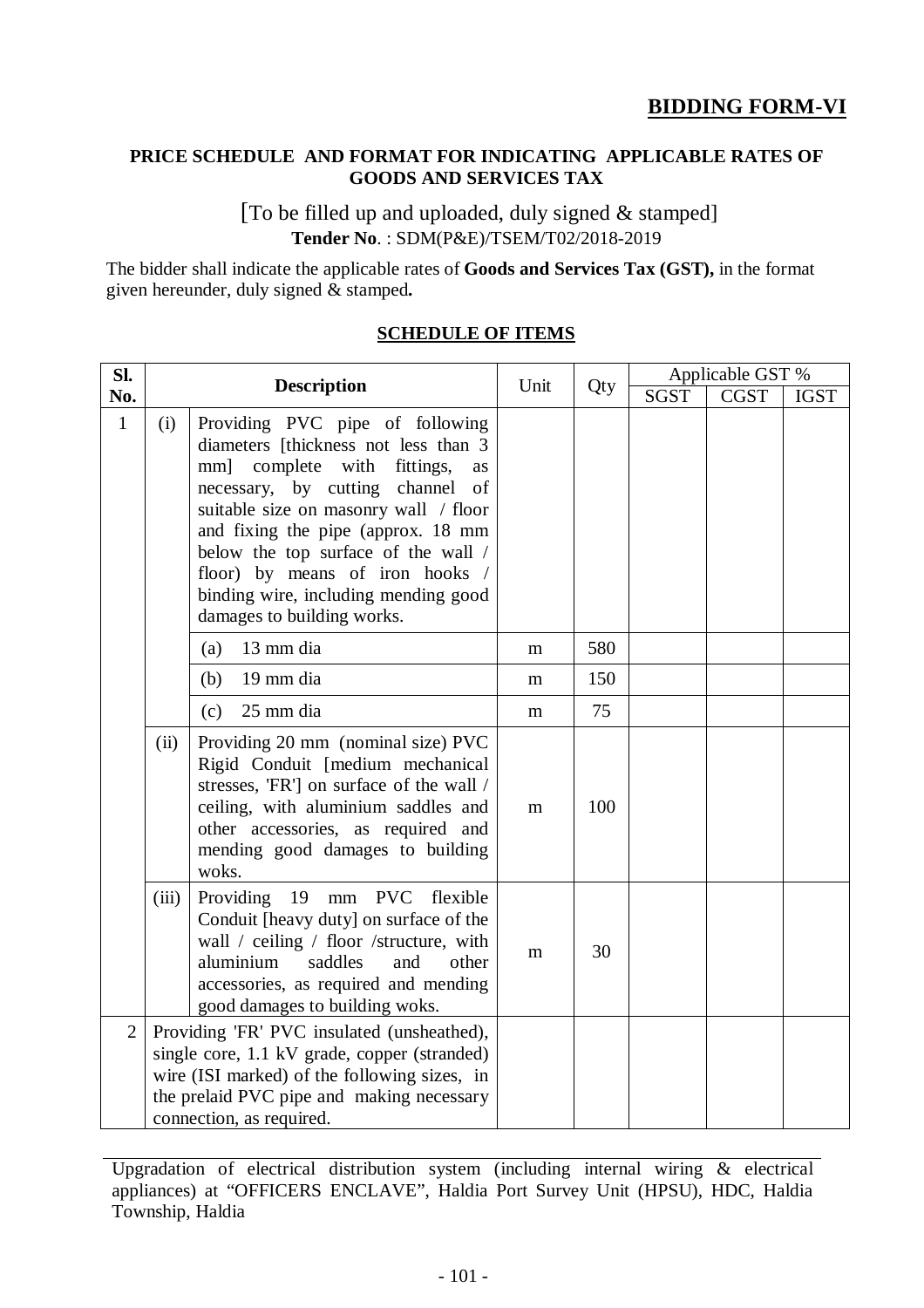| SI.<br>No. |     |                                                                                                                                                                                                                                                                       |           |     | Applicable GST % |             |             |
|------------|-----|-----------------------------------------------------------------------------------------------------------------------------------------------------------------------------------------------------------------------------------------------------------------------|-----------|-----|------------------|-------------|-------------|
|            |     | <b>Description</b>                                                                                                                                                                                                                                                    | Unit      | Qty | <b>SGST</b>      | <b>CGST</b> | <b>IGST</b> |
|            | (a) | $2 X 1.5$ mm <sup>2</sup> (as phase & neutral<br>wires)                                                                                                                                                                                                               | <b>RM</b> | 70  |                  |             |             |
|            | (b) | $3 X 1.5 mm2$ (as phase & neutral<br>wires)                                                                                                                                                                                                                           | <b>RM</b> | 20  |                  |             |             |
|            | (c) | $2 X 2.5 mm2$ (as phase & neutral<br>wires) and<br>$1 X 1.5 mm2$ (as Earth Continuity<br>Conductor)                                                                                                                                                                   | <b>RM</b> | 950 |                  |             |             |
|            | (d) | $2 X 4.0$ mm <sup>2</sup> (as phase & neutral<br>wires) and<br>$1 X 2.5 mm2$ (as Earth Continuity<br>Conductor)                                                                                                                                                       | <b>RM</b> | 450 |                  |             |             |
|            | (e) | $2 X 6.0$ mm <sup>2</sup> (as phase & neutral<br>wires) and<br>$1 X 4.0 mm2$ (as Earth Continuity<br>Conductor)                                                                                                                                                       | <b>RM</b> | 41  |                  |             |             |
|            | (f) | $4 \text{ X } 10.0 \text{ mm}^2$ (3 phase & neutral<br>wires) and<br>$2 X 6.0$ mm <sup>2</sup> (as Earth Continuity<br>Conductor)                                                                                                                                     | <b>RM</b> | 40  |                  |             |             |
|            | (g) | 4 X 16.0 mm <sup>2</sup> (3 phase $\&$ neutral<br>wires) and $2 \times 10.0$ mm <sup>2</sup> (as Earth<br><b>Continuity Conductor)</b>                                                                                                                                | <b>RM</b> | 81  |                  |             |             |
|            | (h) | $2 \text{ X } 10.0 \text{ mm}^2$ (as Earth Continuity<br>Conductor)                                                                                                                                                                                                   | <b>RM</b> | 5   |                  |             |             |
| 3          |     | Wiring in 'FR' PVC insulated (unsheathed),<br>single core, 1.1 kV grade, copper (stranded)<br>wire (ISI marked) of following sizes in<br>25mm PVC casing-capping<br>including<br>necessary PVC clips, fittings etc. and<br>making necessary connection, as required : |           |     |                  |             |             |
|            | (a) | $2 X 1.5 mm2$ (as phase & neutral<br>wires)                                                                                                                                                                                                                           | <b>RM</b> | 20  |                  |             |             |
|            | (b) | $3 X 1.5 mm2$ (as phase & neutral<br>wires)                                                                                                                                                                                                                           | <b>RM</b> | 40  |                  |             |             |
|            | (c) | $2 X 2.5$ mm <sup>2</sup> (as phase & neutral<br>wires) and<br>$1 X 1.5 mm2$ (as Earth Continuity<br>Conductor)                                                                                                                                                       | <b>RM</b> | 20  |                  |             |             |
|            | (d) | $\overline{2 X}$ 4.0 mm <sup>2</sup> (as phase & neutral<br>wires) and<br>$1 X 2.5 mm2$ (as Earth Continuity<br>Conductor)                                                                                                                                            | <b>RM</b> | 20  |                  |             |             |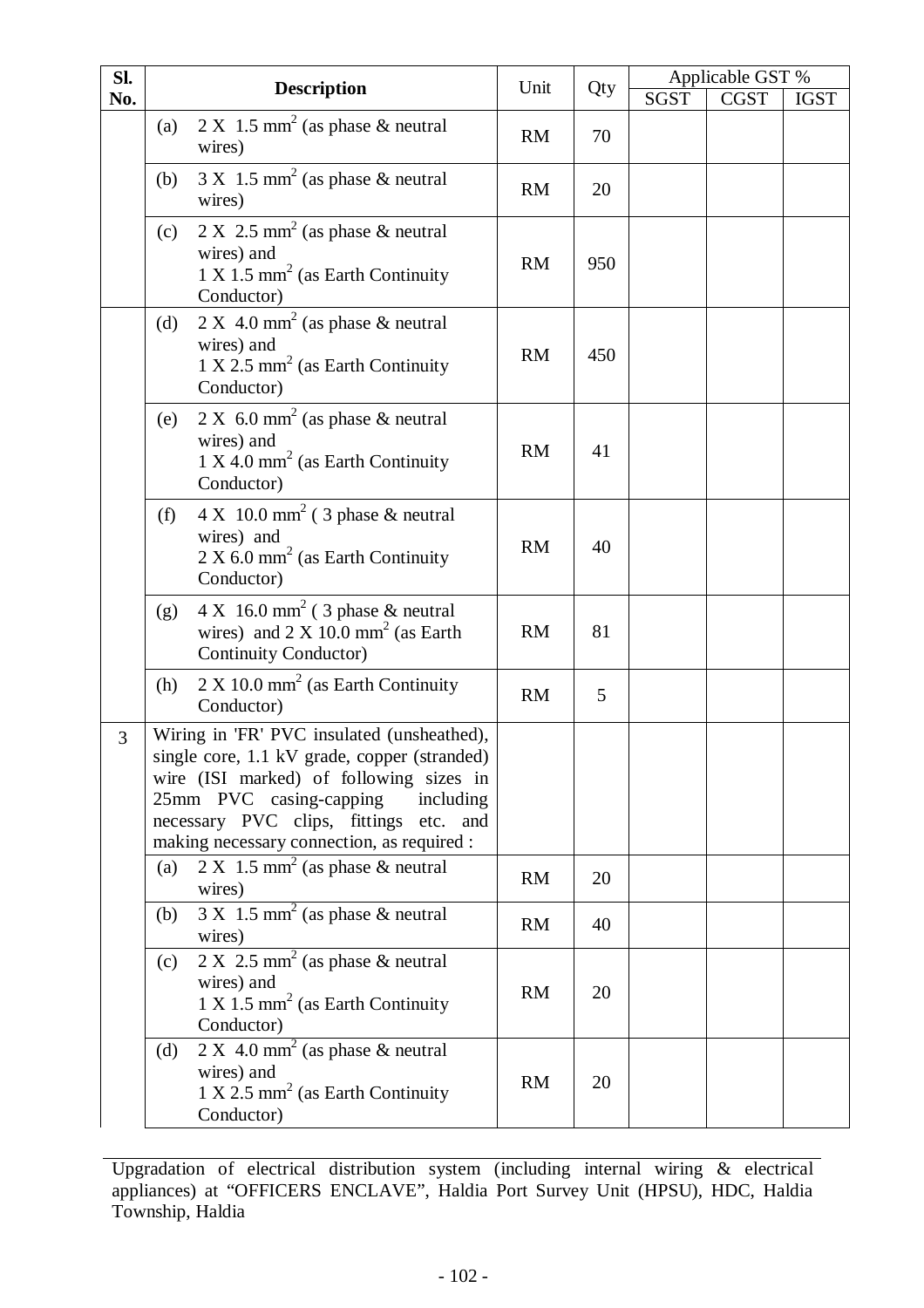| SI.            |                                                                                                                                                                                                                                                                                                                                                                                                                                                                                                                                                                                                                                                                                                                                                                                                                                                      | Unit<br>Qty |     | Applicable GST % |             |             |
|----------------|------------------------------------------------------------------------------------------------------------------------------------------------------------------------------------------------------------------------------------------------------------------------------------------------------------------------------------------------------------------------------------------------------------------------------------------------------------------------------------------------------------------------------------------------------------------------------------------------------------------------------------------------------------------------------------------------------------------------------------------------------------------------------------------------------------------------------------------------------|-------------|-----|------------------|-------------|-------------|
| No.            | <b>Description</b>                                                                                                                                                                                                                                                                                                                                                                                                                                                                                                                                                                                                                                                                                                                                                                                                                                   |             |     | <b>SGST</b>      | <b>CGST</b> | <b>IGST</b> |
| $\overline{4}$ | <b>Finishing Copper Wire ends</b><br>Finishing of the ends of 1.1 kV grade,<br>copper (stranded) wire, by socketting with<br>pin / ring type copper sockets, insulating<br>tapes, etc., including supplying sockets,<br>tapes, etc., as required.                                                                                                                                                                                                                                                                                                                                                                                                                                                                                                                                                                                                    |             |     |                  |             |             |
|                | $1.5$ mm <sup>2</sup><br>(a)                                                                                                                                                                                                                                                                                                                                                                                                                                                                                                                                                                                                                                                                                                                                                                                                                         | set         | 480 |                  |             |             |
|                | $2.5$ mm <sup>2</sup><br>(b)                                                                                                                                                                                                                                                                                                                                                                                                                                                                                                                                                                                                                                                                                                                                                                                                                         | set         | 260 |                  |             |             |
|                | $4 \text{ mm}^2$<br>(c)                                                                                                                                                                                                                                                                                                                                                                                                                                                                                                                                                                                                                                                                                                                                                                                                                              | set         | 60  |                  |             |             |
|                | $6 \text{ mm}^2$<br>(d)                                                                                                                                                                                                                                                                                                                                                                                                                                                                                                                                                                                                                                                                                                                                                                                                                              | set         | 60  |                  |             |             |
|                | $10 \text{ mm}^2$<br>(e)                                                                                                                                                                                                                                                                                                                                                                                                                                                                                                                                                                                                                                                                                                                                                                                                                             | set         | 40  |                  |             |             |
|                | $16$ mm <sup>2</sup><br>(f)                                                                                                                                                                                                                                                                                                                                                                                                                                                                                                                                                                                                                                                                                                                                                                                                                          | set         | 20  |                  |             |             |
| 5              | Distribution wiring (alongwith earth wire)<br>[average run 6 m], with 'FR' PVC insulated<br>(unsheathed), single core, 1.1 kV grade,<br>copper (stranded) wire (ISI marked), in<br>suitable<br>size<br><b>PVC</b><br>casing-capping<br>[including necessary fittings / accessories],<br>to light / fan / exhaust fan / call bell point [<br>including supply & fixing of 3 way Ceiling<br>Rose/Batten Holder / Connector, as required<br>], with Piano Key type switch fixed on PVC<br>switch board (with top cover) on wall,<br>including necessary connections & making<br>earthing attachment and mending good<br>damages to building works. [PVC casing-<br>capping and Switch board both on<br>surface] 2 X 1.5 mm <sup>2</sup> (as phase & neutral<br>wires) and $1 \times 1.5$ mm <sup>2</sup> (as Earth Continuity<br>Conductor), per point. | point       | 10  |                  |             |             |
| 6              | Distribution wiring (alongwith earth wire)<br>[average run 6 m], with 'FR' PVC insulated<br>(unsheathed), single core, 1.1 kV grade,<br>copper (stranded) wire (ISI marked), in<br>suitable size [minimum 13 mm bore, 3 mm<br>thick] PVC concealed pipe [complete with]<br>all accessories] embedded in wall, to light /<br>fan / exhaust fan / call bell point [ including<br>fixing of 3 way Ceiling<br>supply<br>$\&$<br>Rose/Batten Holder / Connector, as required<br>], with Piano Key type switch fixed on CRC<br>sheet metal (16 SWG) switch board with<br>Perspex / Bakelite top cover (3 mm thick)                                                                                                                                                                                                                                         | point       | 120 |                  |             |             |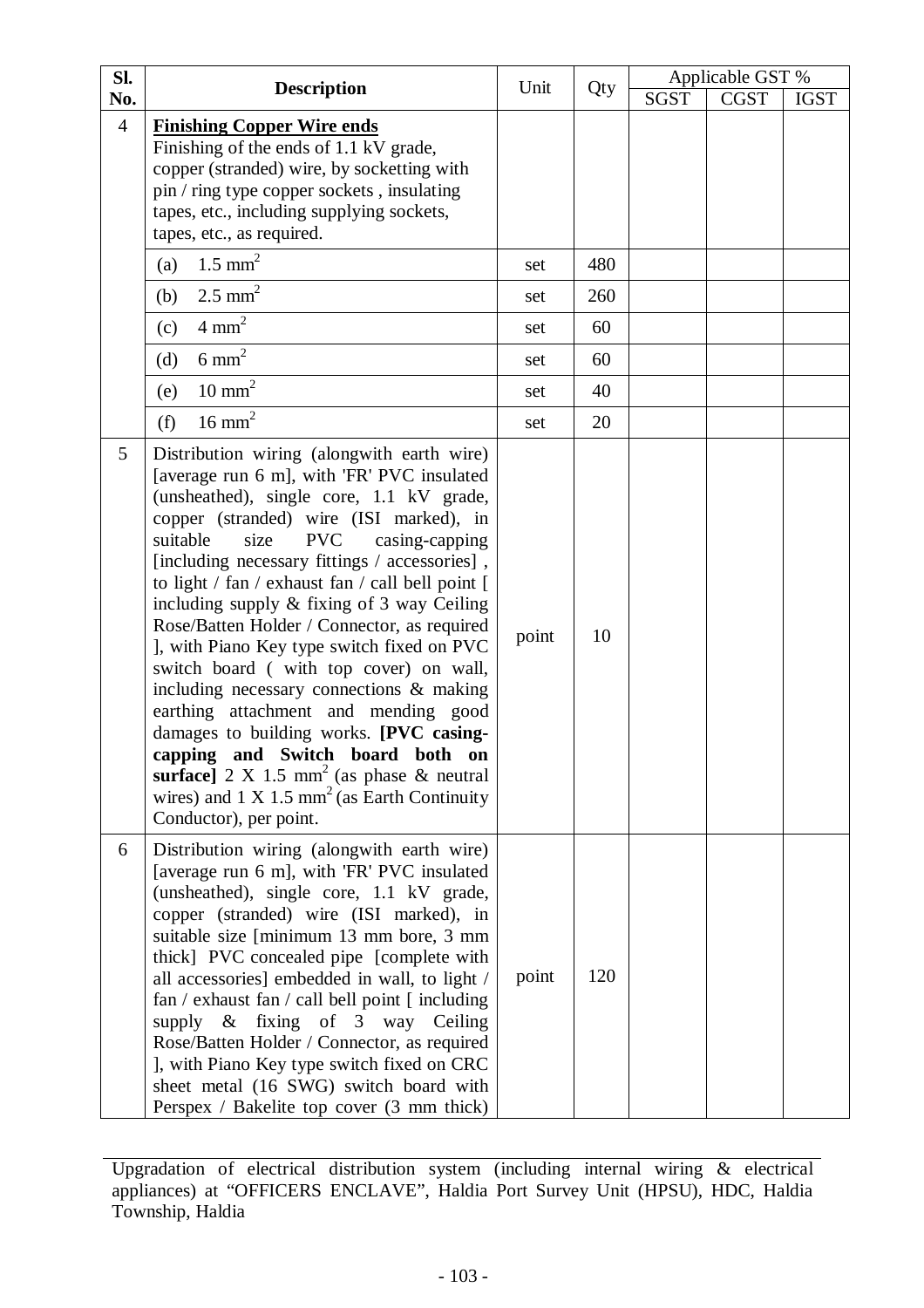| SI.    | <b>Description</b>                                                                                                                                                                                                                                                                                                                                                                                                                                                                                                                                                                                                                                                                                                                                                                                                                                                                                                                                                    | Unit  | Qty            | Applicable GST % |             |             |
|--------|-----------------------------------------------------------------------------------------------------------------------------------------------------------------------------------------------------------------------------------------------------------------------------------------------------------------------------------------------------------------------------------------------------------------------------------------------------------------------------------------------------------------------------------------------------------------------------------------------------------------------------------------------------------------------------------------------------------------------------------------------------------------------------------------------------------------------------------------------------------------------------------------------------------------------------------------------------------------------|-------|----------------|------------------|-------------|-------------|
| No.    |                                                                                                                                                                                                                                                                                                                                                                                                                                                                                                                                                                                                                                                                                                                                                                                                                                                                                                                                                                       |       |                | <b>SGST</b>      | <b>CGST</b> | <b>IGST</b> |
|        | wall, including<br>flushed<br>on<br>necessary<br>connections & making earthing attachment<br>and mending good damages to building<br>works.<br>$2 X 1.5 mm2$ (as phase & neutral wires) and<br>$X$ 1.5 mm <sup>2</sup> (as Earth Continuity<br>$\mathbf{1}$<br>Conductor), per point.                                                                                                                                                                                                                                                                                                                                                                                                                                                                                                                                                                                                                                                                                 |       |                |                  |             |             |
| $\tau$ | Distribution wiring (alongwith earth wire)<br>[Average run 6 m], with 'FR' PVC insulated<br>(unsheathed), single core, 1.1 kV grade,<br>copper (stranded) wire (ISI marked), in<br>suitable size [minimum 13 mm bore, 3 mm<br>thick] PVC concealed pipe [complete with]<br>all accessories] embedded in wall and in<br>suitable size PVC casing-capping<br>for<br>ceiling / beam portion only, to light / fan /<br>exhaust fan / call bell point [including<br>supply $\&$ fixing of 3 way Ceiling<br>Rose/Batten Holder / Connector, as required<br>], with Piano Key type switch fixed on CRC<br>sheet metal (16 SWG) switch board with<br>Perspex / Bakelite top cover (3 mm thick)<br>flushed on wall, including necessary<br>connections & making earthing attachment<br>and mending good damages to building<br>works.2 $X$ 1.5 mm <sup>2</sup> (as phase & neutral<br>wires) and $1 \times 1.5$ mm <sup>2</sup> (as Earth Continuity<br>Conductor), per point. | point | 40             |                  |             |             |
| 8      | Providing double door, sheet steel, powder<br>painted, TPN MCB Distribution board [4<br>way $(8+12)$ , with IP-43 protection and<br>complete with tinned copper bus bar, copper<br>connecting leads, neutral bar, earth bar &<br>din bar] (concealed in wall) by cutting the<br>masonry wall & mending good the damages<br>original<br>finish,<br>including<br>inter-<br>to<br>connection<br>and provision for earthing<br>attachment.<br>(Without MCB / RCCB /<br>Isolator)                                                                                                                                                                                                                                                                                                                                                                                                                                                                                          | no.   | $\overline{2}$ |                  |             |             |

Upgradation of electrical distribution system (including internal wiring & electrical appliances) at "OFFICERS ENCLAVE", Haldia Port Survey Unit (HPSU), HDC, Haldia Township, Haldia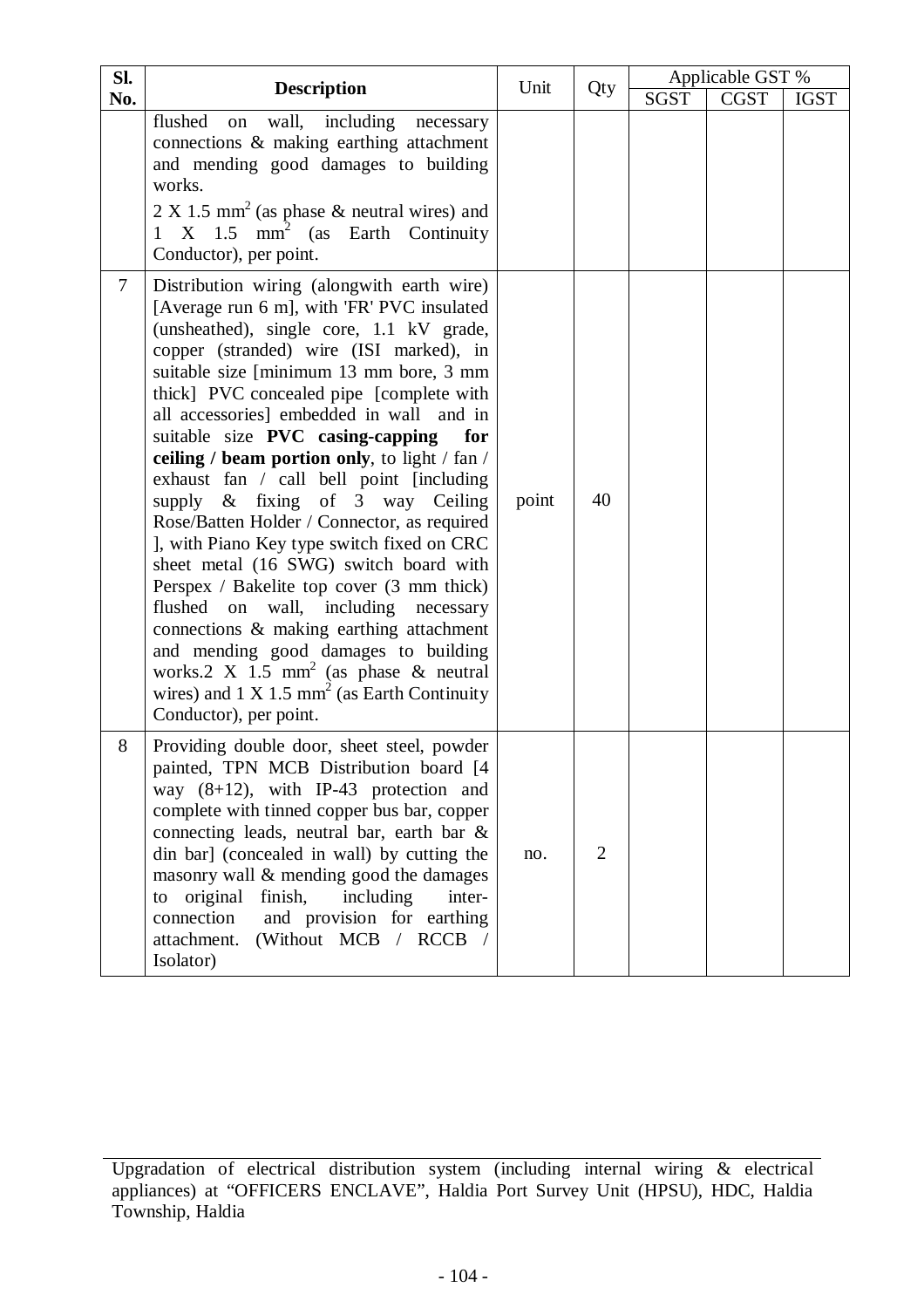| SI. | <b>Description</b>                                                                                                                                                                                                                                                                                                                                                                                                                                                                   | Unit | Qty            | Applicable GST % |             |             |
|-----|--------------------------------------------------------------------------------------------------------------------------------------------------------------------------------------------------------------------------------------------------------------------------------------------------------------------------------------------------------------------------------------------------------------------------------------------------------------------------------------|------|----------------|------------------|-------------|-------------|
| No. |                                                                                                                                                                                                                                                                                                                                                                                                                                                                                      |      |                | <b>SGST</b>      | <b>CGST</b> | <b>IGST</b> |
| 9   | Providing following double door, sheet<br>powder painted,<br>steel.<br><b>SPN</b><br><b>MCB</b><br>Distribution Board [ with IP-43 protection<br>and complete with tinned copper bus bar,<br>copper connecting leads, neutral bar, earth<br>$bar \&$ din bar] (concealed in wall) by cutting<br>the masonry wall & mending good the<br>damages to original finish, including inter-<br>and provision for earthing<br>connection<br>attachment. (Without MCB / RCCB<br>Isolator)      |      |                |                  |             |             |
|     | $2+6$ way<br>(i)                                                                                                                                                                                                                                                                                                                                                                                                                                                                     | no.  | 4              |                  |             |             |
|     | $2+8$ way<br>(ii)                                                                                                                                                                                                                                                                                                                                                                                                                                                                    | no.  | $\overline{4}$ |                  |             |             |
| 10  | Providing sheet steel, duly painted, 2 way<br>MCB Distribution Board (concealed in wall)<br>by cutting the masonry wall & mending<br>good the damages to original finish,<br>including provision for earthing attachment.<br>(Without MCB / RCCB / Isolator)                                                                                                                                                                                                                         | no.  | 10             |                  |             |             |
| 11  | Providing 4 Pole, 63 A, 415 V, 50 Hz,<br>Residual Current Circuit Breaker (RCCB)<br>[with Sensitivity: 30 mA] on din rail of<br>existing DBs and necessary connection.                                                                                                                                                                                                                                                                                                               | no.  | $\overline{2}$ |                  |             |             |
| 12  | Providing 240 V / 415 V, 50 Hz, MCB (C)<br>characteristics, 10 kA Breaking capacity) on<br>din rail of existing DBs and necessary<br>connection.                                                                                                                                                                                                                                                                                                                                     |      |                |                  |             |             |
|     | <b>TPN, 63 A</b><br>(a)                                                                                                                                                                                                                                                                                                                                                                                                                                                              | no.  | $\overline{2}$ |                  |             |             |
|     | SPN, 40 A<br>(b)                                                                                                                                                                                                                                                                                                                                                                                                                                                                     | no.  | 10             |                  |             |             |
|     | SPN, 6 A - 32 A<br>(c)                                                                                                                                                                                                                                                                                                                                                                                                                                                               | no.  | 20             |                  |             |             |
|     | SP, 6 A - 32 A<br>(d)                                                                                                                                                                                                                                                                                                                                                                                                                                                                | no.  | 60             |                  |             |             |
| 13  | Supply,<br>Installation,<br>Testing<br>$\&$<br>Commissioning of TPN, 415V, Power<br>Distribution Panel Board, made of 2mm<br>thick CRC Sheet Steel enclosure [Floor<br>mounted, approx. size 1400 mm X 1400<br>mm X 300mm, double door, dust & vermin<br>proof], duly painted (with Siemens gray<br>powder coating paint), complete<br>with<br>03(Three) nos. LED indication lamp [for<br>busbar $(R, Y, B)$ ], 400 A capacity copper<br>tinned busbar, including supply & fixing of | set  | $\mathbf{1}$   |                  |             |             |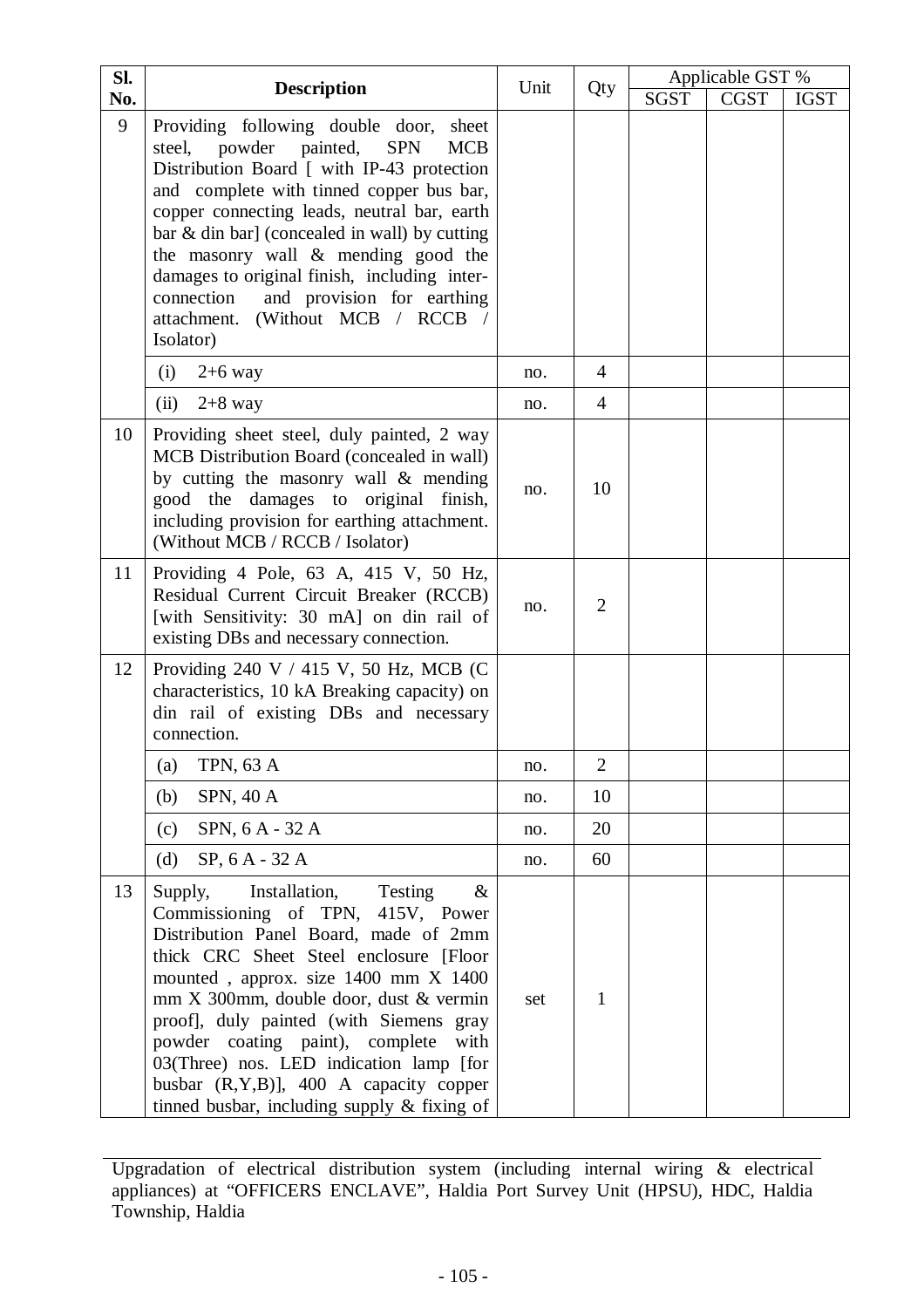| Sl. |                                                                                                                                                                                                                        | Unit | Qty            | Applicable GST % |             |             |
|-----|------------------------------------------------------------------------------------------------------------------------------------------------------------------------------------------------------------------------|------|----------------|------------------|-------------|-------------|
| No. | <b>Description</b>                                                                                                                                                                                                     |      |                | <b>SGST</b>      | <b>CGST</b> | <b>IGST</b> |
|     | following MCCBs and necessary connection<br>with suitable sizes of copper wires with<br>lugs. Necessary stud type terminals to be<br>incoming<br>provided for<br>$\&$<br>outgoing<br>connections.                      |      |                |                  |             |             |
|     | <b>INCOMING:</b><br>200A, 415V, 50Hz,<br><b>MCCB</b><br>Pole<br>4<br>(Breaking<br>capacity<br>30 kA) - 02 no.                                                                                                          |      |                |                  |             |             |
|     | <b>OUTGOING:</b><br>100A, 415V, 50Hz,<br>Pole<br><b>MCCB</b><br>4<br>(Breaking capacity<br>25 kA) - 04 no.                                                                                                             |      |                |                  |             |             |
| 14  | Supply and delivery of 3C X 4 mm <sup>2</sup> , 1.1 kV<br>grade XLPE insulated, armoured, aluminium<br>conductor, power cable, conforming to<br>IS:7098 (Part -1) with latest amendment, if<br>any.                    | m    | 60             |                  |             |             |
| 15  | Laying of $3C X 4 mm^2$ , 1.1 kV grade XLPE<br>Cable, through followng G I pipe / PVC<br>pipe [including supply & laying of G I Pipe<br>/ PVC pipe ], at a depth of 0.5 m from<br>ground surface or concealed in wall. |      |                |                  |             |             |
|     | Through PVC pipe [25 mm diameter,<br>(a)<br>having thickness not less than 3 mm]                                                                                                                                       | m    | 50             |                  |             |             |
|     | Through G I pipe [ISI marked,<br>(b)<br>Medium Class, nominal bore -25 mm]                                                                                                                                             | m    | 10             |                  |             |             |
| 16  | Connecting the leads of following cables<br>with MCBs / connectors [by providing<br>cable sockets], at MCBDB / Junction Box:                                                                                           |      |                |                  |             |             |
|     | $3\frac{1}{2}$ C X 70 mm <sup>2</sup> / 95 mm <sup>2</sup> , 1.1 kV<br>(a)<br>Conductor<br>grade,<br>Aluminium<br>armoured XLPE Cable.                                                                                 | set  | $\overline{2}$ |                  |             |             |
|     | 3 C X 4 mm <sup>2</sup> , 1.1 kV grade,<br>Aluminium<br>Conductor<br>(b)<br>armoured<br><b>XLPE Cable.</b>                                                                                                             | set  | 1              |                  |             |             |
| 17  | Providing compression type gland complete<br>with brass gland, brass ring & rubber ring<br>for dust & moisture-proof entry of following<br>XLPE insulated, armoured cables as given<br>below:                          |      |                |                  |             |             |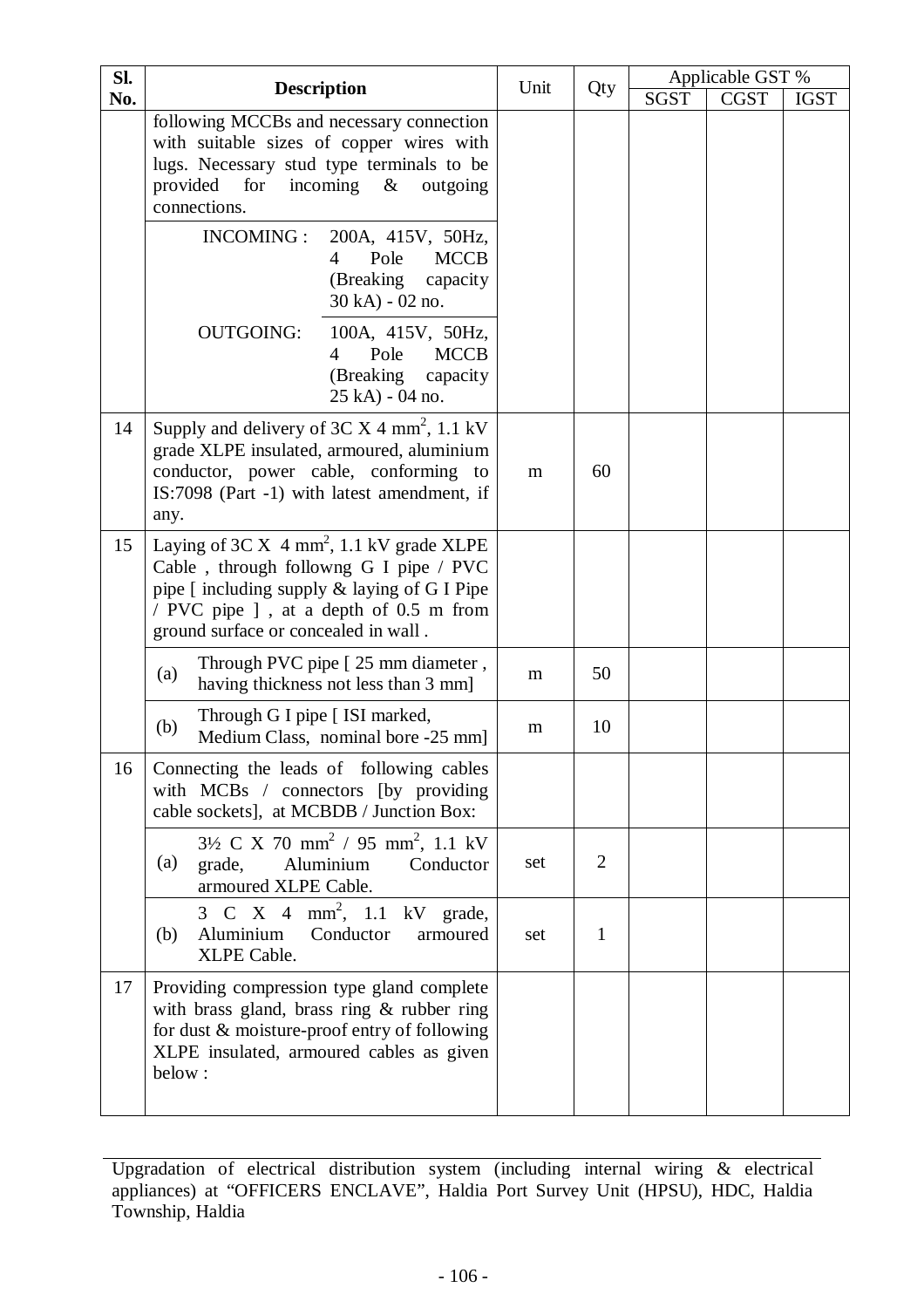| SI. |                                                                                                                                                                                                                                                                                                                                                                                                                                                                                                                                                                                                                                        | Unit |                |             | Applicable GST % |             |  |
|-----|----------------------------------------------------------------------------------------------------------------------------------------------------------------------------------------------------------------------------------------------------------------------------------------------------------------------------------------------------------------------------------------------------------------------------------------------------------------------------------------------------------------------------------------------------------------------------------------------------------------------------------------|------|----------------|-------------|------------------|-------------|--|
| No. | <b>Description</b>                                                                                                                                                                                                                                                                                                                                                                                                                                                                                                                                                                                                                     |      | Qty            | <b>SGST</b> | <b>CGST</b>      | <b>IGST</b> |  |
|     | $3\frac{1}{2}$ C X 70 mm <sup>2</sup> / 95 mm <sup>2</sup> , 1.1 kV<br>grade, Aluminium Conductor<br>(a)<br>armoured XLPE Cable.                                                                                                                                                                                                                                                                                                                                                                                                                                                                                                       | set  | $\overline{2}$ |             |                  |             |  |
|     | 3 C X 4 mm <sup>2</sup> , 1.1 kV grade,<br>Aluminium Conductor armoured<br>(b)<br><b>XLPE Cable.</b>                                                                                                                                                                                                                                                                                                                                                                                                                                                                                                                                   | set  | $\mathbf{1}$   |             |                  |             |  |
| 18  | Supply and delivery Outdoor / Street light<br>type [IP 65], 30 W - 36 W LED Light<br>fittings, suitable for 230 V AC, 50 Hz<br>supply system [Side entry mounting for 50<br>mm - 60 mm OD pipe bracket], as per the "<br>Technical Specification".                                                                                                                                                                                                                                                                                                                                                                                     | no.  | 6              |             |                  |             |  |
| 19  | Fixing only outdoor / street light type LED<br>light fitting, complete with all accessories,<br>fixed / projected from the wall of the<br>building, including making holes / providing<br>clamping arrangement and supply & fixing<br>of suitable size (approx. 50 mm bore) GI<br>pipe (ISI- Medium) of 0.6 m average length<br>(having suitable bend), including making<br>connections [ by providing<br>'FR' PVC<br>insulated (unsheathed), single core, 1.1 kV<br>grade, $1.5 \text{ mm}^2$ copper (stranded) wire (ISI<br>marked) & flexible PVC conduit of length 1<br>m approx.], as required & mending good<br>damages to wall. | no.  | 6              |             |                  |             |  |
| 20  | Providing Socket type fan regulator (Step<br>type) on existing sheet metal switch board<br>having Bakelite / Perspex top cover by<br>screw, after making housing for regulator,<br>by cutting Bakelite / Perspex top cover and<br>making necessary connections, as required.                                                                                                                                                                                                                                                                                                                                                           | no.  | 40             |             |                  |             |  |
| 21  | Supply and delivery of 1200 mm sweep<br>Ceiling Fan, suitable for 230 V AC, 50 Hz<br>supply system, complete with capacitor,<br>canopy & all accessories and should have<br>BEE (Bureau of Energy Efficiency) star<br>rating - 5 and as per the "Technical<br>Specification" enclosed.                                                                                                                                                                                                                                                                                                                                                 | no.  | 40             |             |                  |             |  |
| 22  | Fixing only ceiling fan complete<br>with<br>blades, canopy, rubber bush, etc.<br>and<br>making connection [ by providing flexible<br>copper connecting wire $(3 \text{ X } 1.5 \text{ mm}^2)$ ] as<br>required.                                                                                                                                                                                                                                                                                                                                                                                                                        | no.  | 40             |             |                  |             |  |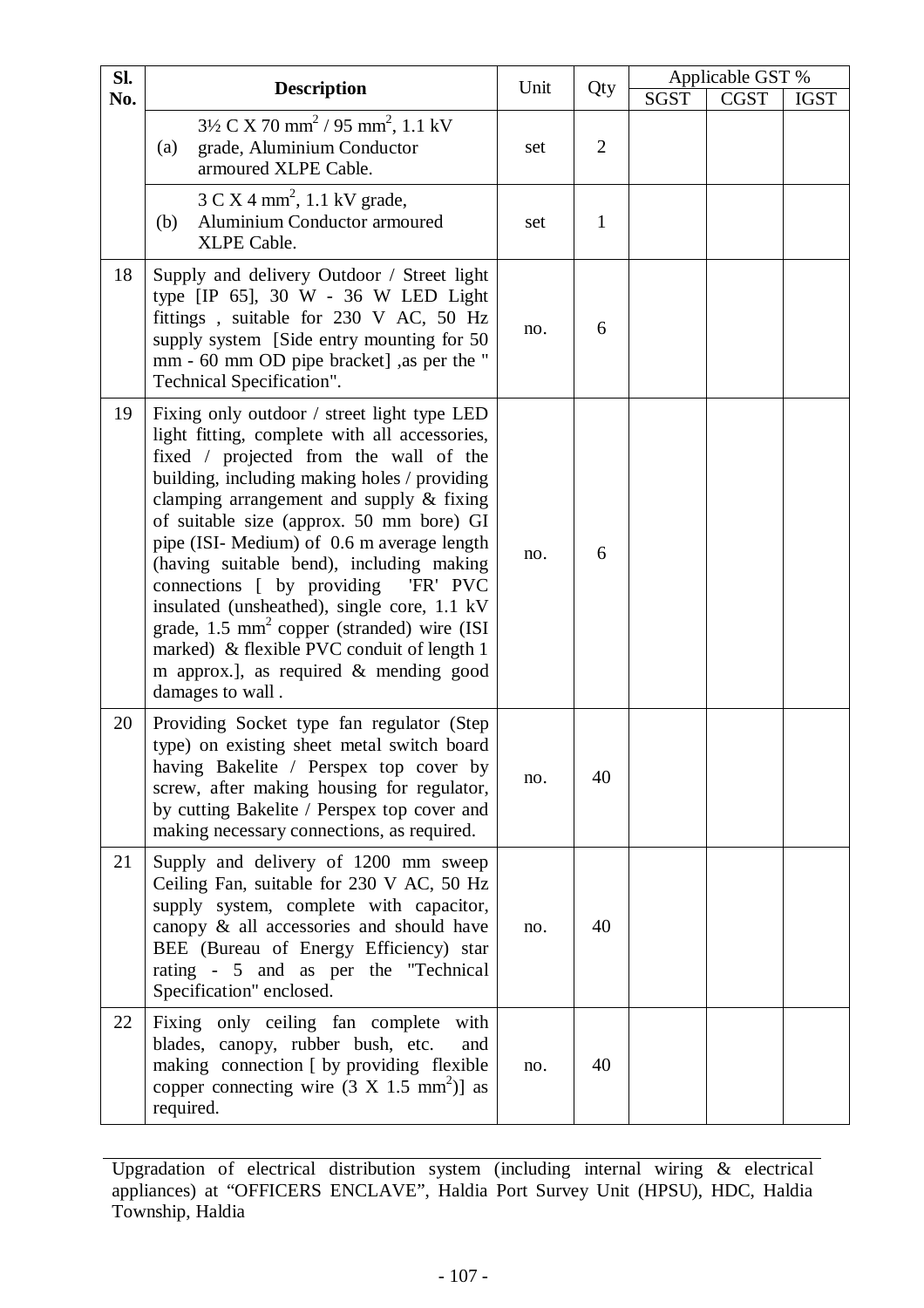| SI. | <b>Description</b><br>Unit                                                                                                                                                                                                                                               |     |                | Applicable GST % |             |             |
|-----|--------------------------------------------------------------------------------------------------------------------------------------------------------------------------------------------------------------------------------------------------------------------------|-----|----------------|------------------|-------------|-------------|
| No. |                                                                                                                                                                                                                                                                          |     | Qty            | <b>SGST</b>      | <b>CGST</b> | <b>IGST</b> |
| 23  | Supply and delivery of 200 mm sweep<br>Exhaust Fan [non-metalic blade] suitable for<br>230 V AC, 50 Hz supply system, complete<br>with all accessories and louver (gravity<br>shutter system) and as per the "Technical<br>Specification" enclosed.                      | no. | 5              |                  |             |             |
| 24  | Supply and delivery of 300 mm sweep<br>Exhaust Fan [with metal blade, powder<br>coated] suitable for 230 V AC, 50 Hz supply<br>system, complete with all accessories and as<br>per the "Technical Specification" enclosed.                                               | no. | 5              |                  |             |             |
| 25  | Installation of exhaust fan, wall cowl, etc.                                                                                                                                                                                                                             |     |                |                  |             |             |
|     | Fixing only exhaust fan of diameter<br>(a)<br>300 mm / 200 mm and making<br>connection as required.                                                                                                                                                                      | no. | 10             |                  |             |             |
|     | Making hole in wall for fixing exhaust<br>(b)<br>fan of diameter 200 mm & making<br>good damages to building works.                                                                                                                                                      | no. | 5              |                  |             |             |
|     | Making hole in wall for fixing exhaust<br>(c)<br>fan of diameter 300 mm & making<br>good damages to building works.                                                                                                                                                      | no. | 5              |                  |             |             |
|     | Providing aluminium louver shutter on<br>(d)<br>wall, for exhaust fan of diameter 300<br>mm, with necessary bolts & nuts.                                                                                                                                                | no. | 5              |                  |             |             |
| 26  | Supply and delivery of 1 X 20 W, 4 ft LED<br>tube light fittings [ Surface Mounted, Box<br>Type], complete with all accessories $\&$<br>lamp, suitable for 230 V AC, 50 Hz supply<br>"Technical<br>the<br>system<br>and<br>as per<br>Specification" enclosed.            | no. | 55             |                  |             |             |
| 27  | Supply and delivery of $1 \times 9W - 10W$ , 2 ft<br>integrated LED Batten [ Surface Mounted ],<br>complete with all accessories & lamp,<br>suitable for 230 V AC, 50 Hz supply system<br>and as per the "Technical Specification"<br>enclosed.                          | no. | 12             |                  |             |             |
| 28  | Supply and delivery of 40W - 45W<br>Decorative Post Top LED Light fittings<br>[Post-Top lantern], with IP 65 protection,<br>complete with all accessories & lamp,<br>suitable for 230 V AC, 50 Hz supply system<br>and as per the "Technical Specification"<br>enclosed. | no. | $\overline{2}$ |                  |             |             |

Upgradation of electrical distribution system (including internal wiring & electrical appliances) at "OFFICERS ENCLAVE", Haldia Port Survey Unit (HPSU), HDC, Haldia Township, Haldia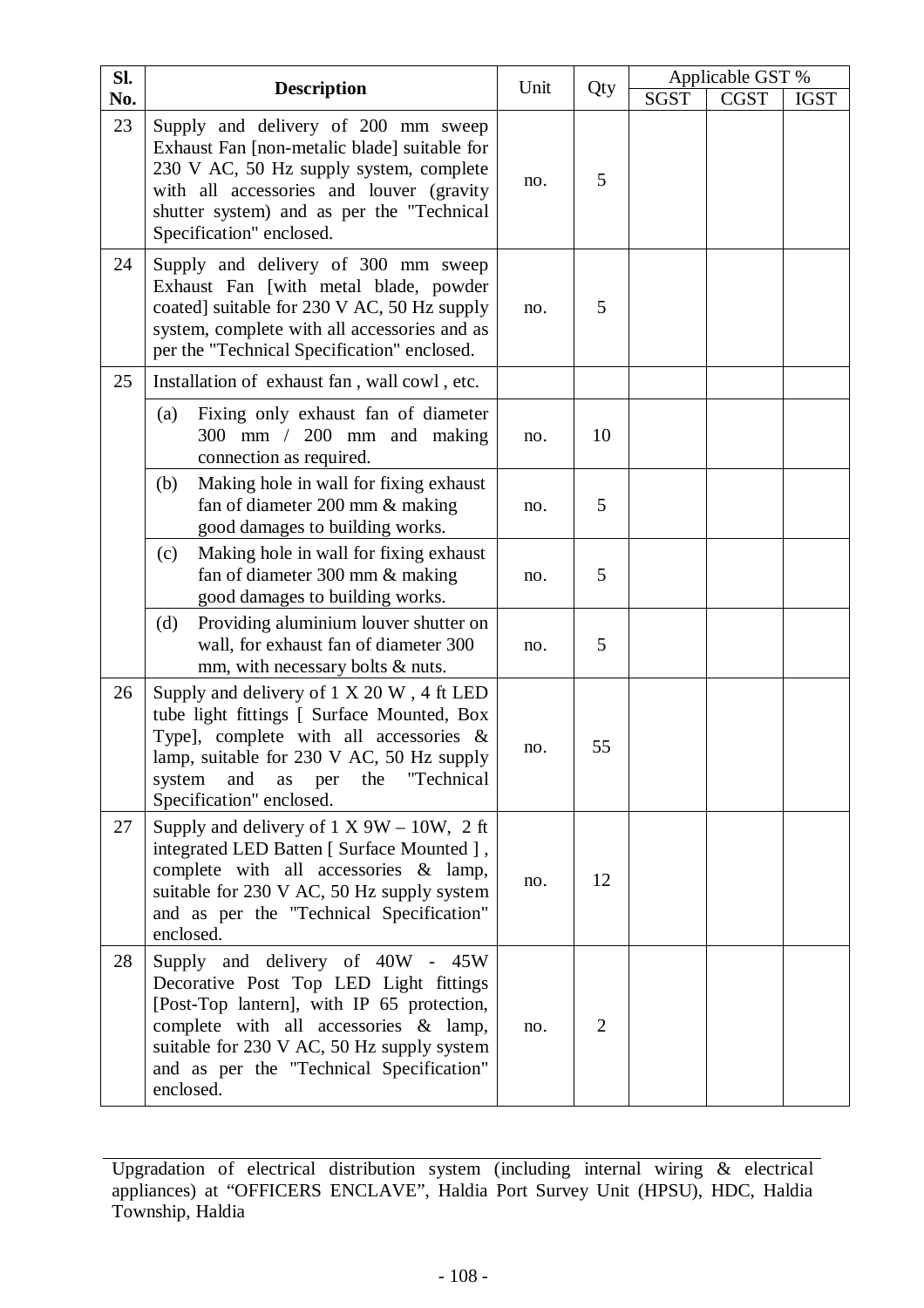| Sl. | <b>Description</b>                                                                                                                                                                                                                                                                                                                                                                                                           | Unit | Qty            |             | Applicable GST % |             |
|-----|------------------------------------------------------------------------------------------------------------------------------------------------------------------------------------------------------------------------------------------------------------------------------------------------------------------------------------------------------------------------------------------------------------------------------|------|----------------|-------------|------------------|-------------|
| No. |                                                                                                                                                                                                                                                                                                                                                                                                                              |      |                | <b>SGST</b> | <b>CGST</b>      | <b>IGST</b> |
| 29  | 9W-12W Round shaped surface mounted<br>LED light fittings, suitable for 230 V AC,<br>50 Hz supply system.                                                                                                                                                                                                                                                                                                                    | no.  | $\overline{2}$ |             |                  |             |
| 30  | Providing 9 W LED bulb.                                                                                                                                                                                                                                                                                                                                                                                                      | no.  | 30             |             |                  |             |
| 31  | Supply and delivery of Buzzar (calling bell)<br>suitable for 230 V AC, 50 Hz supply system<br>[Indicator type]                                                                                                                                                                                                                                                                                                               | no.  | 6              |             |                  |             |
| 32  | Fixing only tube light fittings / post top light<br>fittings / round light fittings / single bracket<br>lights / calling bell, complete with all<br>accessories, directly on wall / ceiling / post<br>top / PVC or HW Block by screws / MS<br>fastener.                                                                                                                                                                      | no.  | 80             |             |                  |             |
| 33  | Providing (after cutting the brick wall)<br>outdoor type PVC Junction Box of<br>following size [complete with 3 way<br>terminals attached inside the box] and<br>mending good damages to building works.                                                                                                                                                                                                                     |      |                |             |                  |             |
|     | 165 mm X 125 mm X 80 mm<br>(a)<br>$\left($ approx. $\right)$                                                                                                                                                                                                                                                                                                                                                                 | no.  | $\mathbf{1}$   |             |                  |             |
|     | 135 mm X 100 mm X 60 mm<br>(b)<br>$\langle$ approx.)                                                                                                                                                                                                                                                                                                                                                                         | no.  | 6              |             |                  |             |
| 34  | Providing 01 Telephone socket on 100<br>(a)<br>mm X 100 mm X 50 mm sheet metal<br>switch board<br>having Perspex /<br>Bakelite top cover by screws, after<br>making housing for telephone socket<br>by cutting Perspex / Bakelite top cover<br>[including supply $\&$ fixing of switch<br>board (after cutting the brick wall) $\&$<br>Perspex / Bakelite top cover] and<br>making necessary connections,<br>as<br>required. | set  | 8              |             |                  |             |
|     | Providing 01 computer socket on 100<br>(b)<br>$mm X 100 mm X 50 mm$ sheet metal<br>switch board<br>having Perspex /<br>Bakelite top cover by screws, after<br>making housing for computer socket<br>by cutting Perspex / Bakelite top cover<br>[including supply $\&$ fixing of switch<br>board (after cutting the brick wall) $\&$<br>Perspex / Bakelite top cover] and<br>making necessary connections,<br>as<br>required. | set  | 8              |             |                  |             |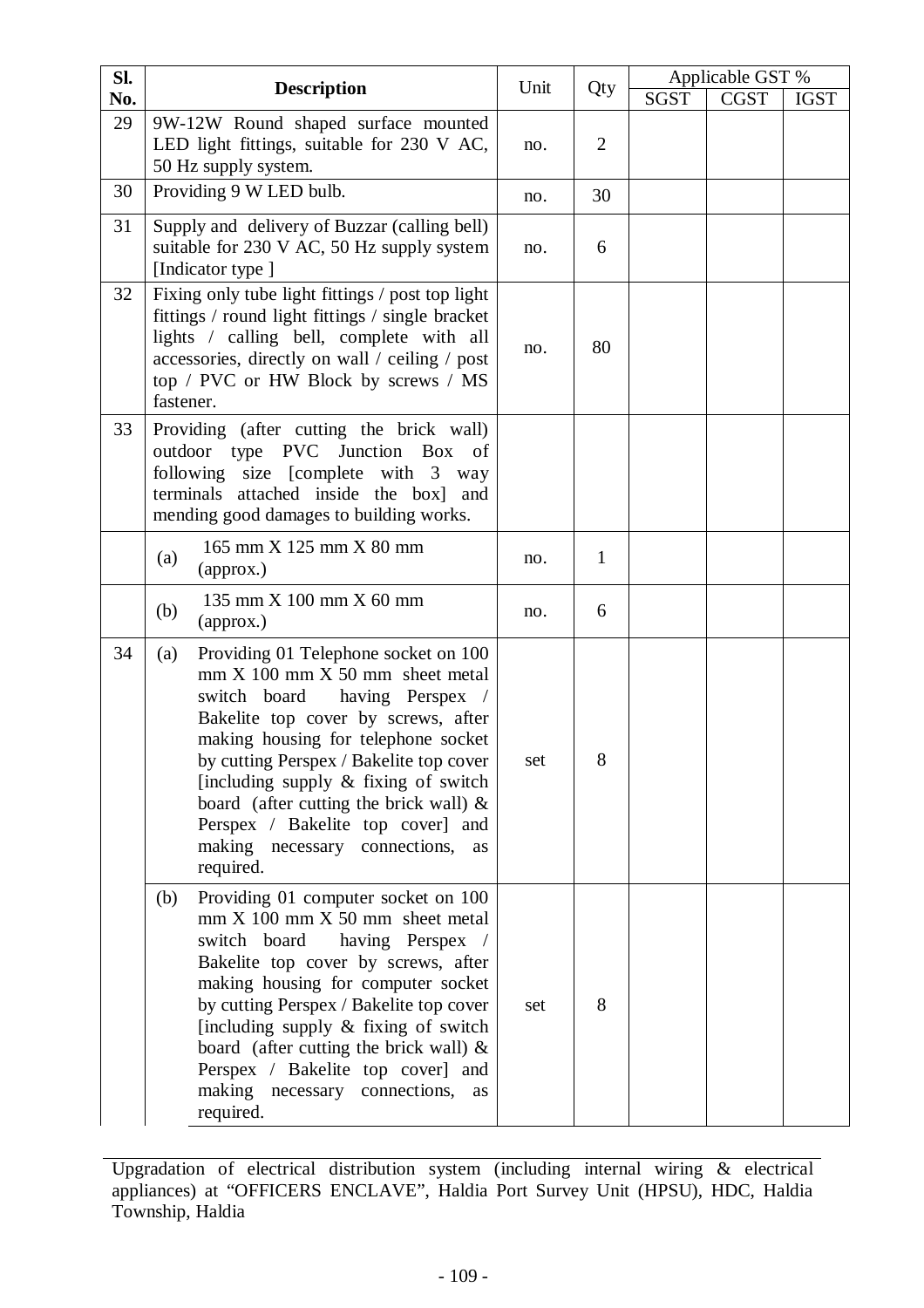| SI. |                                                                                                                                                                                                                                                                                                                                                                                                                                                                                                                                                                                                                                                                                                                                                                                                                                                                                        |       |     | Applicable GST % |             |             |
|-----|----------------------------------------------------------------------------------------------------------------------------------------------------------------------------------------------------------------------------------------------------------------------------------------------------------------------------------------------------------------------------------------------------------------------------------------------------------------------------------------------------------------------------------------------------------------------------------------------------------------------------------------------------------------------------------------------------------------------------------------------------------------------------------------------------------------------------------------------------------------------------------------|-------|-----|------------------|-------------|-------------|
| No. | <b>Description</b>                                                                                                                                                                                                                                                                                                                                                                                                                                                                                                                                                                                                                                                                                                                                                                                                                                                                     | Unit  | Qty | <b>SGST</b>      | <b>CGST</b> | <b>IGST</b> |
|     | Providing 01 TV socket on 100 mm X<br>(c)<br>100 mm X 50 mm sheet metal switch<br>board having Perspex / Bakelite top<br>cover by screws, after making housing<br>for TV socket by cutting Perspex /<br>Bakelite top cover [including supply<br>& fixing of switch board (after cutting<br>the brick wall) $\&$ Perspex / Bakelite<br>top cover] and making necessary<br>connections, as required.                                                                                                                                                                                                                                                                                                                                                                                                                                                                                     | set   | 8   |                  |             |             |
| 35  | Distribution wiring (alongwith earth wire),<br>with 'FR' PVC insulated (unsheathed), single<br>core, 1.1 kV grade, copper (stranded) wire<br>(ISI marked), in suitable size [minimum 13<br>mm bore, 3 mm thick] PVC concealed pipe<br>[complete with all accessories] embedded in<br>wall, to 240 V, 6 A, 3 pin socket outlet<br>(plug) point [including supply $\&$ fixing of<br>240 V, 6 A, 3 pin flush type socket outlet<br>(plug) $\&$ Piano Key type switch on existing<br>CRC sheet metal (16 SWG) switch board (<br>of light $\&$ fan) with Perspex / Bakelite top<br>cover (3 mm thick) flushed on wall],<br>including necessary connections $\&$ making<br>earthing attachment and mending good<br>damages to building works. $2 \times 1.5$ mm <sup>2</sup> (as<br>phase & neutral wires) and $1 \times 1.5$ mm <sup>2</sup> (as<br>Earth Continuity Conductor), per point. | point | 35  |                  |             |             |
| 36  | Distribution wiring (alongwith earth wire),<br>with 'FR' PVC insulated (unsheathed), single<br>core, 1.1 kV grade, copper (stranded) wire<br>(ISI marked), in suitable size PVC casing-<br>capping [ including necessary fittings /<br>accessories], to 240 V, 6 A, 3 pin socket<br>outlet (plug) point [including supply $\&$<br>fixing of $240$ V, 6 A, 3 pin flush type socket<br>outlet (plug) & Piano Key type switch on<br>existing PVC switch board (of light & fan)<br>with (with top cover) fixed on wall],<br>including necessary connections & making<br>earthing attachment and mending good<br>damages<br>building<br>works.<br>to<br>[PVC casing-capping and Switch board<br>both on surface]<br>$2 \text{ X } 1.5 \text{ mm}^2$ (as phase & neutral wires) and<br>1 X 1.5 $mm2$ (as Earth Continuity<br>Conductor), per point.                                          | point | 10  |                  |             |             |

Upgradation of electrical distribution system (including internal wiring & electrical appliances) at "OFFICERS ENCLAVE", Haldia Port Survey Unit (HPSU), HDC, Haldia Township, Haldia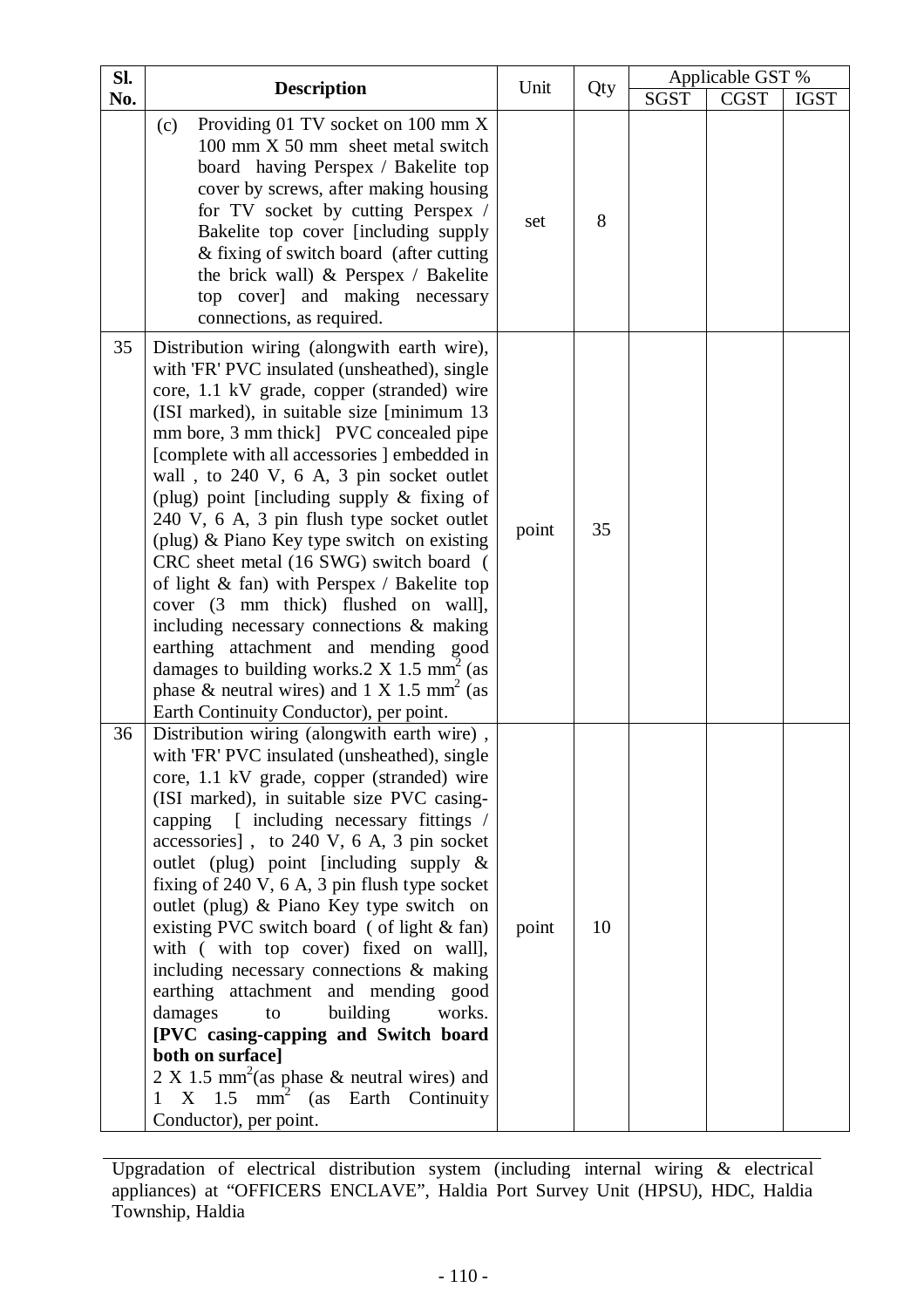| SI. | <b>Description</b>                                                                                                                                                                                                                                                                                                                                                                                                                                                                                                                                                       | Unit | Qty            |             | Applicable GST % |             |
|-----|--------------------------------------------------------------------------------------------------------------------------------------------------------------------------------------------------------------------------------------------------------------------------------------------------------------------------------------------------------------------------------------------------------------------------------------------------------------------------------------------------------------------------------------------------------------------------|------|----------------|-------------|------------------|-------------|
| No. |                                                                                                                                                                                                                                                                                                                                                                                                                                                                                                                                                                          |      |                | <b>SGST</b> | <b>CGST</b>      | <b>IGST</b> |
| 37  | Providing (after cutting the brick wall) CRC<br>sheet metal (16 SWG) JB-cum-Switch<br>Board (having earthing attachment) of the<br>following sizes, including Bakelite<br>Perspex top cover (3 mm thick) flushed in<br>wall, including painting and mending good<br>damages to building works.                                                                                                                                                                                                                                                                           |      |                |             |                  |             |
|     | 100 mm X 100 mm X 50 mm<br>(a)                                                                                                                                                                                                                                                                                                                                                                                                                                                                                                                                           | no.  | 60             |             |                  |             |
|     | 150 mm X 100 mm X 50 mm<br>(b)                                                                                                                                                                                                                                                                                                                                                                                                                                                                                                                                           | no.  | 55             |             |                  |             |
|     | $175$ mm $X$ 100 mm $X$ 50 mm<br>(c)                                                                                                                                                                                                                                                                                                                                                                                                                                                                                                                                     | no.  | 15             |             |                  |             |
|     | 200 mm X 100 mm X 50 mm<br>(d)                                                                                                                                                                                                                                                                                                                                                                                                                                                                                                                                           | no.  | 10             |             |                  |             |
|     | 250 mm X 100 mm X 50 mm<br>(e)                                                                                                                                                                                                                                                                                                                                                                                                                                                                                                                                           | no.  | 10             |             |                  |             |
|     | 300 mm X 250 mm X 50 mm<br>(f)                                                                                                                                                                                                                                                                                                                                                                                                                                                                                                                                           | no.  | 12             |             |                  |             |
|     | 200 mm X 150 mm X 50 mm<br>(g)                                                                                                                                                                                                                                                                                                                                                                                                                                                                                                                                           | no.  | $\overline{4}$ |             |                  |             |
| 38  | Providing 240 V, 16 A Piano Key type<br>switch on existing sheet metal switch board<br>having Perspex / Bakelite top cover by<br>screws, after making housing for switch, by<br>cutting Perspex / Bakelite top cover and<br>making necessary connections [with 'FR'<br>PVC insulated (unsheathed), single core, 1.1<br>kV grade, copper (stranded) wire (ISI<br>marked) of size 4.0 $mm2$ ], as required.                                                                                                                                                                | no.  | 26             |             |                  |             |
| 39  | Providing 240 V, 16 A, 6 pin flush type<br>socket outlet (plug) [without switch & plug<br>top] on existing sheet metal switch board<br>having Perspex / Bakelite top cover by<br>screws, after making housing for socket<br>outlet (plug), by cutting Perspex / Bakelite<br>top cover and making necessary connections<br>[with 'FR' PVC insulated (unsheathed),<br>single core, 1.1 kV grade, copper (stranded)<br>wire (ISI marked) of sizes $4.0 \text{ mm}^2$ (for<br>phase & neutral wires) & 2.5 mm <sup>2</sup> (as Earth<br>Continuity Conductor)], as required. | no.  | 25             |             |                  |             |

Upgradation of electrical distribution system (including internal wiring & electrical appliances) at "OFFICERS ENCLAVE", Haldia Port Survey Unit (HPSU), HDC, Haldia Township, Haldia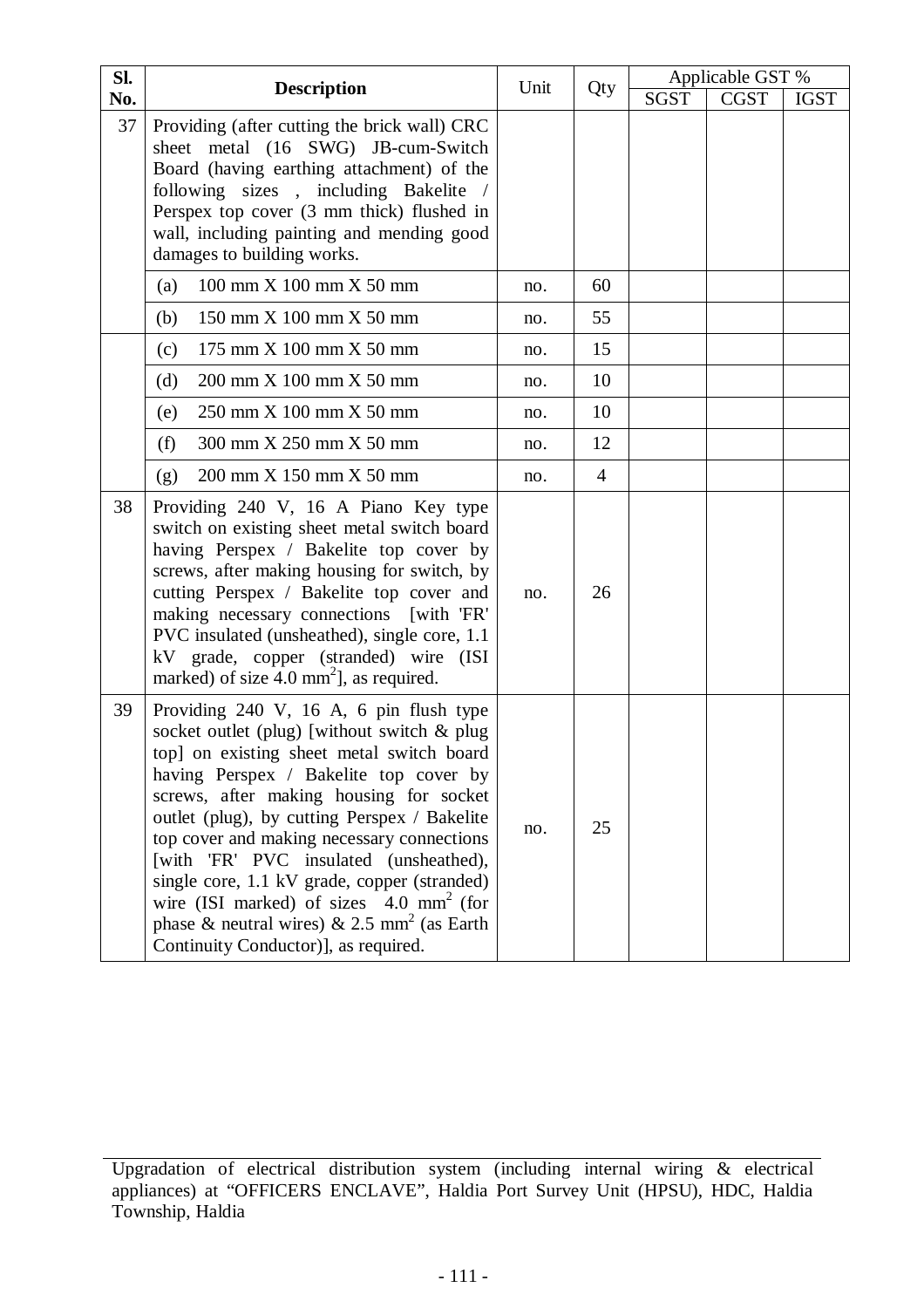| SI. | <b>Description</b>                                                                                                                                                                                                                                                                                                                                                                                                                                                                                                                                  | Unit |     |             | Applicable GST % |             |  |
|-----|-----------------------------------------------------------------------------------------------------------------------------------------------------------------------------------------------------------------------------------------------------------------------------------------------------------------------------------------------------------------------------------------------------------------------------------------------------------------------------------------------------------------------------------------------------|------|-----|-------------|------------------|-------------|--|
| No. |                                                                                                                                                                                                                                                                                                                                                                                                                                                                                                                                                     |      | Qty | <b>SGST</b> | <b>CGST</b>      | <b>IGST</b> |  |
| 40  | Providing 240 V, 6 A Piano Key type switch<br>bell push on existing sheet metal switch<br>board having Perspex / Bakelite top cover<br>by screws, after making housing for switch,<br>by cutting Perspex / Bakelite top cover and<br>making necessary connections [with suitable<br>size 'FR' PVC insulated (unsheathed), single<br>core, 1.1 kV grade, copper (stranded) wire<br>(ISI marked)], as required.                                                                                                                                       | no.  | 40  |             |                  |             |  |
| 41  | Providing 240 V, 6 A, 3 pin flush type<br>socket outlet (plug) [without switch $\&$ plug<br>top] on existing sheet metal switch board<br>having Perspex / Bakelite top cover by<br>screws, after making housing for socket<br>outlet (plug), by cutting Perspex / Bakelite<br>top cover and making necessary connections<br>[with suitable size 'FR' PVC insulated<br>(unsheathed), single core, 1.1 kV grade,<br>copper (stranded) wire (ISI marked)], as<br>required.                                                                             | no.  | 40  |             |                  |             |  |
| 42  | Providing "GLOW SIGN BOARD" [approx.<br>size1650 mm X 1050 mm X 150 mm ],<br>made of GI sheet (minimum thickness 0.45<br>mm) & unbreakable polycarbon top sheet<br>(minimum thickness 2 mm, fixed up on<br>The "GLOW SIGN<br>alluminium angle).<br>BOARD" should be fixed on wall (with<br>necessary fixing materials) and should be<br>complete with lettering on top sheet, 04 nos.<br>1 X 9W - 10W 2 ft Integrated LED Batten,<br>including necessary connections & making<br>earthing attachment and mending good<br>damages to building works. | set  | 1   |             |                  |             |  |

Upgradation of electrical distribution system (including internal wiring & electrical appliances) at "OFFICERS ENCLAVE", Haldia Port Survey Unit (HPSU), HDC, Haldia Township, Haldia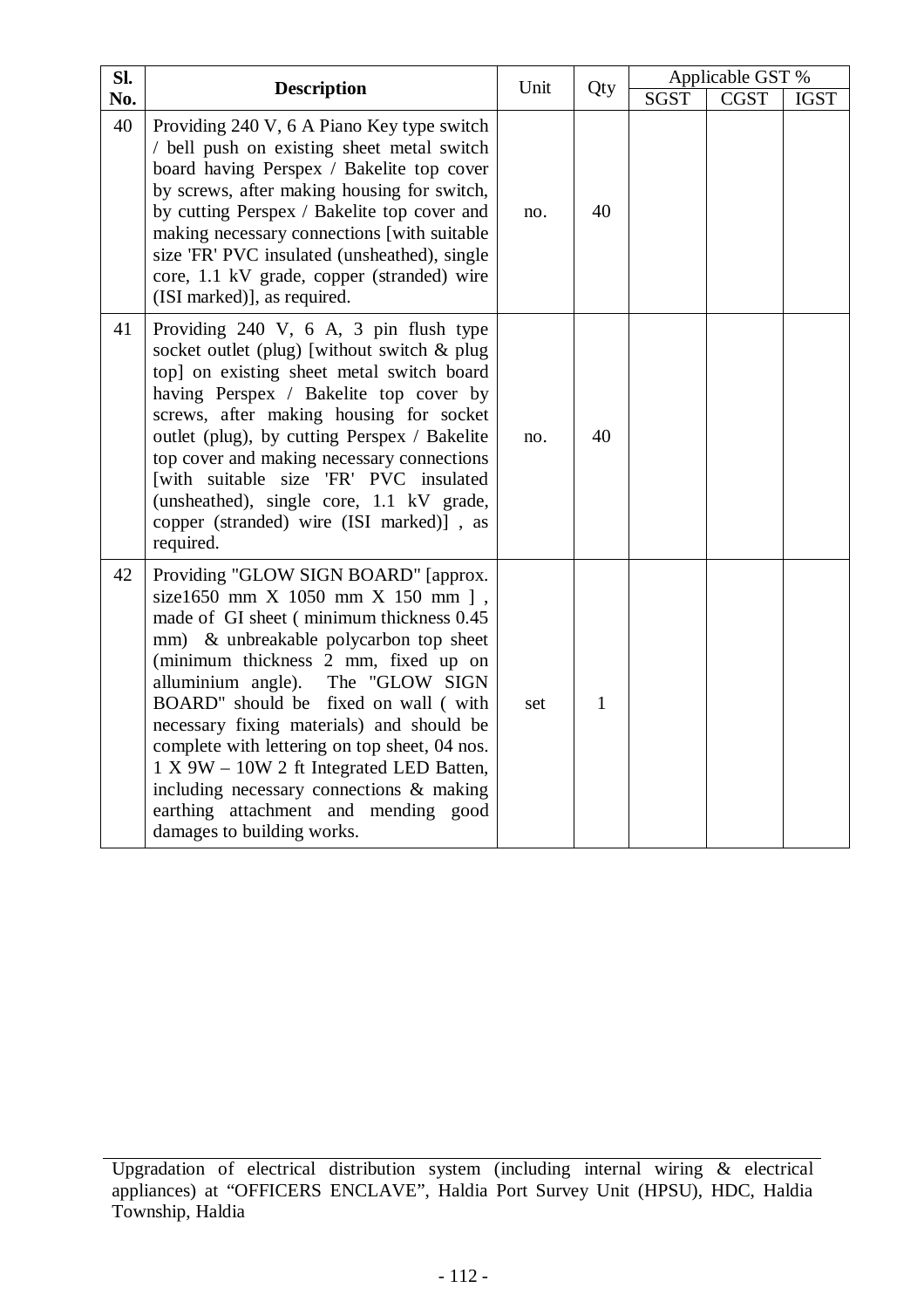| SI. |                                                                                                                                                                                                                                                                                                                                                                                                                                                                                                                                                                                                                                                                               | Unit                  | Qty            |             | Applicable GST % |             |  |
|-----|-------------------------------------------------------------------------------------------------------------------------------------------------------------------------------------------------------------------------------------------------------------------------------------------------------------------------------------------------------------------------------------------------------------------------------------------------------------------------------------------------------------------------------------------------------------------------------------------------------------------------------------------------------------------------------|-----------------------|----------------|-------------|------------------|-------------|--|
| No. | <b>Description</b>                                                                                                                                                                                                                                                                                                                                                                                                                                                                                                                                                                                                                                                            |                       |                | <b>SGST</b> | <b>CGST</b>      | <b>IGST</b> |  |
| 43  | Providing Earthing Stations, using Earth<br>Electrode [made of 3 m long Medium<br>Galvanised Mild Steel Tubes (as per<br>IS:1239) of nominal bore 50 mm ]. 260 mm<br>long G.I. Strip of size 50 mm $X$ 6 mm (with<br>4 nos. 10 mm dia tap hole, bend to shape of<br>pipe) to be welded at 100 mm below the top<br>of tube for connection of Earth Strip. G.I.<br>Funnel / Cap to be provided on top of the<br>tube. Earth Electrode to be driven in the<br>Earth Pit filled up with alternate layer of<br>Charcoal and Salt.<br>Earth Pit should be<br>provided with suitable size Brick Masonry<br>Inspection Chamber with removable RCC<br>Cover (75 mm thick) with handle. | no.                   | $\overline{2}$ |             |                  |             |  |
| 44  | Providing earth busbar of galvanized (Hot<br>Dip) MS flat 50 mm x 6 mm on wall having<br>clearance of 6 mm from wall including<br>providing drilled holes on the busbar<br>complete with GI bolts, nuts, washers,<br>spacing insulators etc., as required                                                                                                                                                                                                                                                                                                                                                                                                                     | no.                   | $\mathbf{1}$   |             |                  |             |  |
| 45  | Interconnection of Earthing Stations by G.I.<br>Strip (Hot Dip) of size 50 mm $X$ 6 mm, with<br>bolts, nuts, washers, etc.                                                                                                                                                                                                                                                                                                                                                                                                                                                                                                                                                    | m                     | 3              |             |                  |             |  |
| 46  | Connecting the earth busbar to Earthing<br>Station (with bolts, nuts, washers, etc.),<br>including supply & laying of G.I. Strip (Hot<br>Dip) of size $25 \text{ mm}$ x 6 mm, using GI<br>saddles or through PVC conduit of suitable<br>size, including drilling holes.                                                                                                                                                                                                                                                                                                                                                                                                       | m                     | 20             |             |                  |             |  |
| 47  | Dismantling all existing old wiring, switch<br>boards, MCBDBs, Junction Boxes, light<br>fittings, fans, etc. and depositing the same at<br>the store of HDC (Township).                                                                                                                                                                                                                                                                                                                                                                                                                                                                                                       | Lot<br>[Lump]<br>Sum] | $\mathbf{1}$   |             |                  |             |  |

Upgradation of electrical distribution system (including internal wiring & electrical appliances) at "OFFICERS ENCLAVE", Haldia Port Survey Unit (HPSU), HDC, Haldia Township, Haldia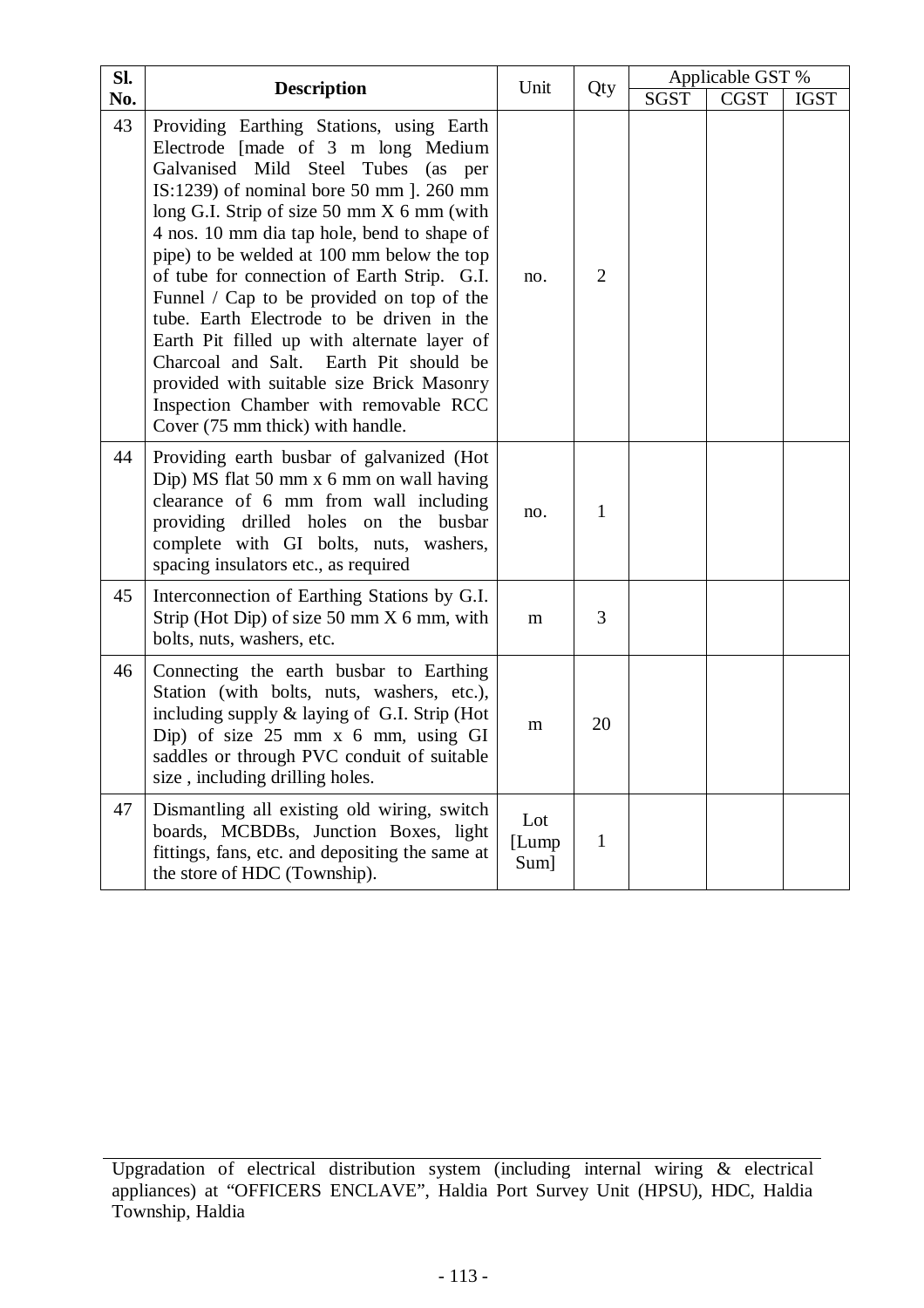#### **PRICE SCHEDULE**

#### **Tender No**. : SDM(P&E)/TSEM/T02/2018-2019

#### **Preamble**:

- **1.** The "**Price Schedule**" is to be read in conjunction with the " **Instructions To Bidders (ITB)**" and other terms & conditions [including **Technical Specification**] of the Bidding Document, considering all addenda / corrigenda (if issued).
- **2.** This being a percentage rate tender, the Bidder shall quote his rates as percentage above / below / at par with the estimated amount put to tender on line based on their own analysis.
- **3.** The quantities given in this **Price Schedule** are indicative only, which may vary (both upward & downward) during execution.
- **4.** Estimated Rates, shown in this **Price Schedule** ,include all incidental charges and all taxes & duties of Central/ State/ Local bodies [excluding Goods and Services Tax (GST)], as applicable, and charges for packing, forwarding, loading, handling, carrying to any lead, stacking, transportation, permits, overheads & profit, etc. necessary for the complete services as described in this Bidding Document.

GST, as applicable, shall be paid extra against proper invoice submitted by the Contractor.

**5.** The contractor will be required to submit GST compliant invoice with all required details and also be required to file timely and proper return so as to enable KoPT to get due credit against GST paid.

In case of any failure on the above account, GST amount, even if paid by KoPT, shall be recoverable from the Contractor.

- **6.** The price(s) , based on the quoted percentage, should remain firm till all the jobs are completed. No Price escalation is admissible other than statutory increase in Taxes & Duties (within the scheduled completion period).
- **7.** Except where otherwise expressly provided, the contractor shall provide all materials, labour and plant and things necessary in connection with the contract work although everything may not be fully specified and although there may be errors and omissions in the specifications.
- **8.** Tools, Tackles, lifting machineries, scaffolding, temporary lighting, different vehicular transport etc. required for execution of the whole work will have to be arranged by the Contractor, at their own risk, cost & arrangement.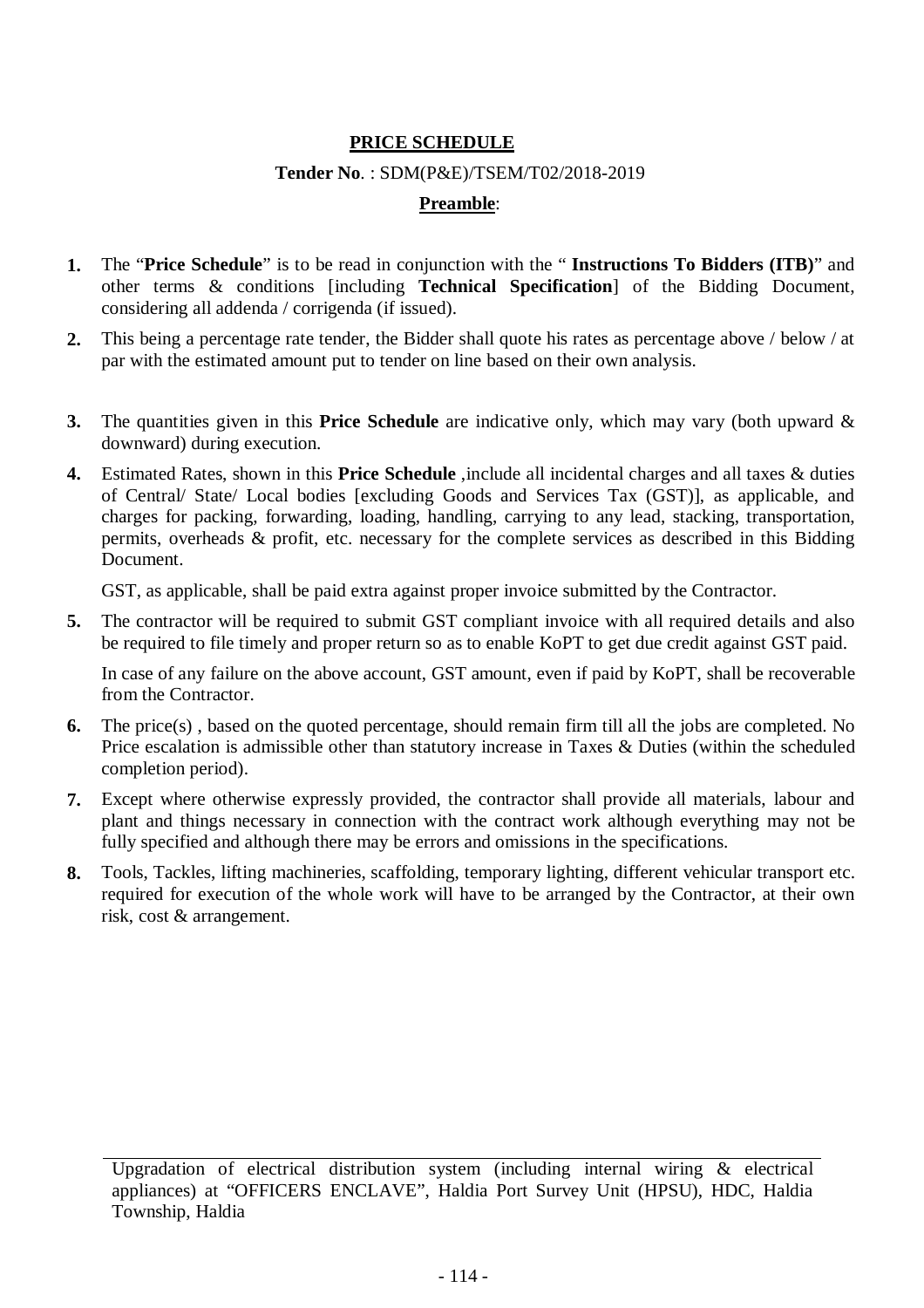# **PRICE SCHEDULE**

| Sl.<br>No.     |       | <b>Description</b>                                                                                                                                                                                                                                                                                                                                                                | Unit      | Qty | <b>Estimated</b><br>Unit rate<br>[excluding GST]<br>$(in \bar{z})$ | <b>Estimated</b><br><b>Amount</b><br>[excluding GST]<br>$(in \bar{z})$ |
|----------------|-------|-----------------------------------------------------------------------------------------------------------------------------------------------------------------------------------------------------------------------------------------------------------------------------------------------------------------------------------------------------------------------------------|-----------|-----|--------------------------------------------------------------------|------------------------------------------------------------------------|
| $\mathbf{1}$   | (i)   | Providing PVC pipe of following<br>diameters [thickness not less than 3<br>mm complete with<br>fittings,<br>as<br>necessary, by cutting channel of<br>suitable size on masonry wall / floor<br>and fixing the pipe (approx. 18 mm<br>below the top surface of the wall /<br>floor) by means of iron hooks /<br>binding wire, including mending good<br>damages to building works. |           |     |                                                                    |                                                                        |
|                |       | 13 mm dia<br>(a)                                                                                                                                                                                                                                                                                                                                                                  | m         | 580 | 76.00                                                              | 44,080.00                                                              |
|                |       | 19 mm dia<br>(b)                                                                                                                                                                                                                                                                                                                                                                  | m         | 150 | 90.00                                                              | 13,500.00                                                              |
|                |       | 25 mm dia<br>(c)                                                                                                                                                                                                                                                                                                                                                                  | m         | 75  | 114.00                                                             | 8,50.00                                                                |
|                | (ii)  | Providing 20 mm (nominal size) PVC<br>Rigid Conduit [medium mechanical<br>stresses, 'FR'] on surface of the wall /<br>ceiling, with aluminium saddles and<br>other accessories, as required and<br>mending good damages to building<br>woks.                                                                                                                                      | m         | 100 | 53.00                                                              | 5,300.00                                                               |
|                | (iii) | Providing 19 mm PVC flexible<br>Conduit [heavy duty] on surface of the<br>wall / ceiling / floor /structure, with<br>aluminium<br>saddles<br>and<br>other<br>accessories, as required and mending<br>good damages to building woks.                                                                                                                                               | m         | 30  | 48.00                                                              | 1,440.00                                                               |
| $\overline{2}$ |       | Providing 'FR' PVC insulated (unsheathed),<br>single core, 1.1 kV grade, copper (stranded)<br>wire (ISI marked) of the following sizes, in<br>the prelaid PVC pipe and making necessary<br>connection, as required.                                                                                                                                                               |           |     |                                                                    |                                                                        |
|                | (a)   | $2 X 1.5 mm2$ (as phase & neutral<br>wires)                                                                                                                                                                                                                                                                                                                                       | <b>RM</b> | 70  | 35.00                                                              | 2,450.00                                                               |
|                | (b)   | $3 X 1.5 mm2$ (as phase & neutral<br>wires)                                                                                                                                                                                                                                                                                                                                       | <b>RM</b> | 20  | 49.00                                                              | 980.00                                                                 |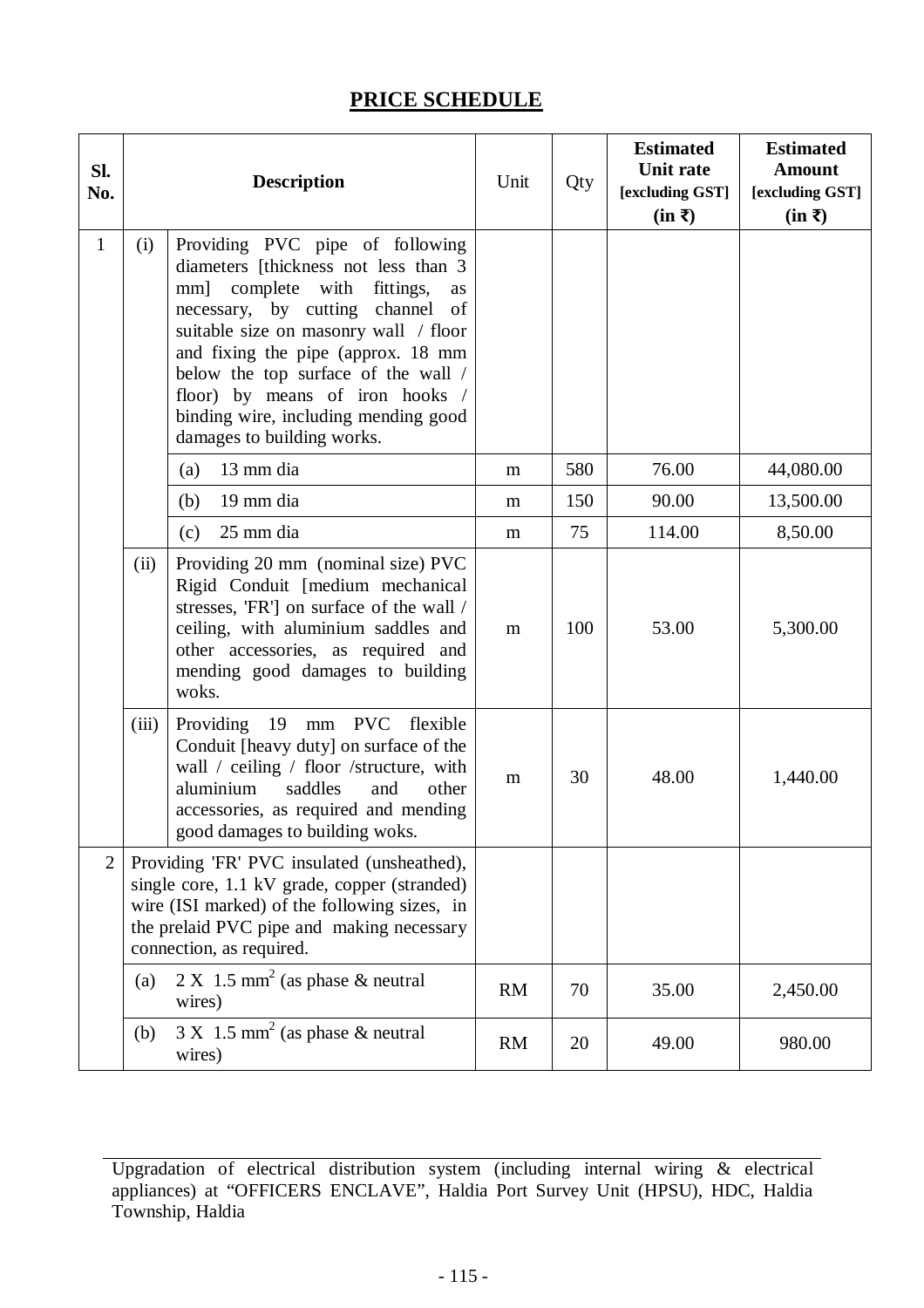| Sl.<br>No. | <b>Description</b>                                                                                                                                                                                                                                                    | Unit      | Qty | <b>Estimated</b><br><b>Unit rate</b><br>[excluding GST]<br>$(in \bar{z})$ | <b>Estimated</b><br><b>Amount</b><br>[excluding GST]<br>$(in \bar{z})$ |
|------------|-----------------------------------------------------------------------------------------------------------------------------------------------------------------------------------------------------------------------------------------------------------------------|-----------|-----|---------------------------------------------------------------------------|------------------------------------------------------------------------|
|            | $2 X 2.5$ mm <sup>2</sup> (as phase & neutral<br>(c)<br>wires) and<br>$1 X 1.5 mm2$ (as Earth Continuity<br>Conductor)                                                                                                                                                | <b>RM</b> | 950 | 67.00                                                                     | 63,650.00                                                              |
|            | $2 X 4.0$ mm <sup>2</sup> (as phase & neutral<br>(d)<br>wires) and<br>$1 X 2.5 mm2$ (as Earth Continuity<br>Conductor)                                                                                                                                                | RM        | 450 | 98.00                                                                     | 44,100.00                                                              |
|            | 2 X 6.0 mm <sup>2</sup> (as phase $&$ neutral<br>(e)<br>wires) and<br>$1 X 4.0 mm2$ (as Earth Continuity<br>Conductor)                                                                                                                                                | <b>RM</b> | 41  | 143.00                                                                    | 5,863.00                                                               |
|            | $4 \text{ X } 10.0 \text{ mm}^2$ (3 phase & neutral<br>(f)<br>wires) and<br>$2 X 6.0$ mm <sup>2</sup> (as Earth Continuity<br>Conductor)                                                                                                                              | <b>RM</b> | 40  | 508.00                                                                    | 20,320.00                                                              |
|            | $4 \text{ X } 16.0 \text{ mm}^2$ (3 phase & neutral<br>(g)<br>wires) and $2 \times 10.0$ mm <sup>2</sup> (as Earth<br>Continuity Conductor)                                                                                                                           | <b>RM</b> | 81  | 819.00                                                                    | 66,339.00                                                              |
|            | $2 \text{ X } 10.0 \text{ mm}^2$ (as Earth Continuity<br>(h)<br>Conductor)                                                                                                                                                                                            | <b>RM</b> | 5   | 204.00                                                                    | 1,020.00                                                               |
| 3          | Wiring in 'FR' PVC insulated (unsheathed),<br>single core, 1.1 kV grade, copper (stranded)<br>wire (ISI marked) of following sizes in<br>25mm PVC casing-capping<br>including<br>necessary PVC clips, fittings etc. and<br>making necessary connection, as required : |           |     |                                                                           |                                                                        |
|            | $2 X 1.5 mm2$ (as phase & neutral<br>(a)<br>wires)                                                                                                                                                                                                                    | <b>RM</b> | 20  | 73.00                                                                     | 1,460.00                                                               |
|            | $3 X 1.5 mm2$ (as phase & neutral<br>(b)<br>wires)                                                                                                                                                                                                                    | <b>RM</b> | 40  | 88.00                                                                     | 3,520.00                                                               |
|            | $2 X 2.5$ mm <sup>2</sup> (as phase & neutral<br>(c)<br>wires) and<br>$1 X 1.5 mm2$ (as Earth Continuity<br>Conductor)                                                                                                                                                | <b>RM</b> | 20  | 105.00                                                                    | 2,100.00                                                               |
|            | $2 X 4.0$ mm <sup>2</sup> (as phase & neutral<br>(d)<br>wires) and<br>$1 X 2.5 mm2$ (as Earth Continuity<br>Conductor)                                                                                                                                                | <b>RM</b> | 20  | 136.00                                                                    | 2,720.00                                                               |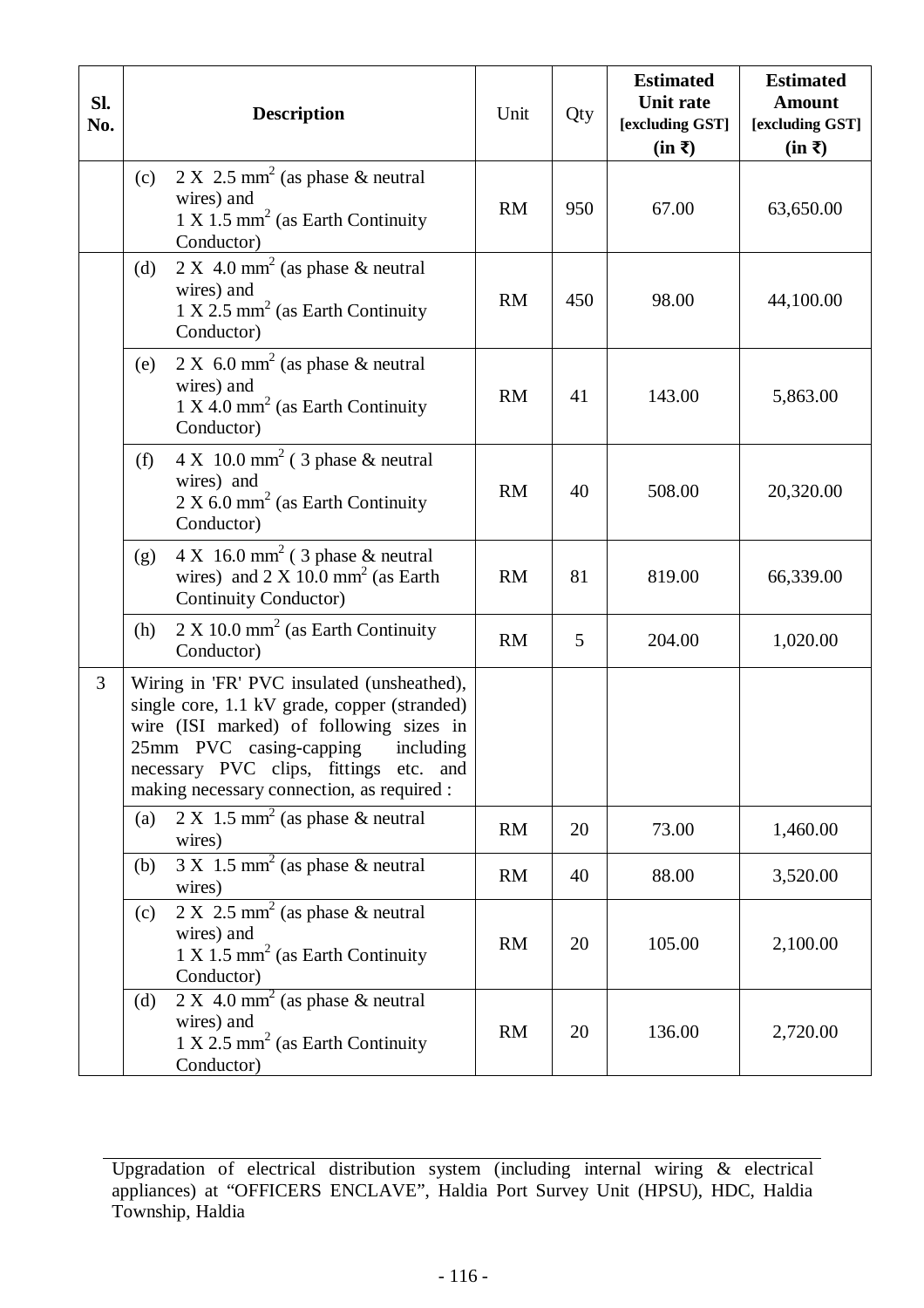| SI.<br>No.     | <b>Description</b>                                                                                                                                                                                                                                                                                                                                                                                                                                                                                                                                                                                                                                                                                                                                                                                                                                     | Unit  | Qty | <b>Estimated</b><br><b>Unit rate</b><br>[excluding GST]<br>$(in \bar{z})$ | <b>Estimated</b><br><b>Amount</b><br>[excluding GST]<br>$(in \bar{z})$ |
|----------------|--------------------------------------------------------------------------------------------------------------------------------------------------------------------------------------------------------------------------------------------------------------------------------------------------------------------------------------------------------------------------------------------------------------------------------------------------------------------------------------------------------------------------------------------------------------------------------------------------------------------------------------------------------------------------------------------------------------------------------------------------------------------------------------------------------------------------------------------------------|-------|-----|---------------------------------------------------------------------------|------------------------------------------------------------------------|
| $\overline{4}$ | <b>Finishing Copper Wire ends</b><br>Finishing of the ends of 1.1 kV grade,<br>copper (stranded) wire, by socketting with<br>pin / ring type copper sockets, insulating<br>tapes, etc., including supplying sockets,<br>tapes, etc., as required.                                                                                                                                                                                                                                                                                                                                                                                                                                                                                                                                                                                                      |       |     |                                                                           |                                                                        |
|                | $1.5~\mathrm{mm}^2$<br>(a)                                                                                                                                                                                                                                                                                                                                                                                                                                                                                                                                                                                                                                                                                                                                                                                                                             | set   | 480 | 6.00                                                                      | 2,880.00                                                               |
|                | $2.5$ mm <sup>2</sup><br>(b)                                                                                                                                                                                                                                                                                                                                                                                                                                                                                                                                                                                                                                                                                                                                                                                                                           | set   | 260 | 6.00                                                                      | 1,560.00                                                               |
|                | $4 \text{ mm}^2$<br>(c)                                                                                                                                                                                                                                                                                                                                                                                                                                                                                                                                                                                                                                                                                                                                                                                                                                | set   | 60  | 7.00                                                                      | 420.00                                                                 |
|                | $6 \text{ mm}^2$<br>(d)                                                                                                                                                                                                                                                                                                                                                                                                                                                                                                                                                                                                                                                                                                                                                                                                                                | set   | 60  | 9.00                                                                      | 540.00                                                                 |
|                | $10 \text{ mm}^2$<br>(e)                                                                                                                                                                                                                                                                                                                                                                                                                                                                                                                                                                                                                                                                                                                                                                                                                               | set   | 40  | 11.00                                                                     | 440.00                                                                 |
|                | $16$ mm <sup>2</sup><br>(f)                                                                                                                                                                                                                                                                                                                                                                                                                                                                                                                                                                                                                                                                                                                                                                                                                            | set   | 20  | 18.00                                                                     | 360.00                                                                 |
| 5              | Distribution wiring (alongwith earth wire)<br>[average run 6 m], with 'FR' PVC insulated<br>(unsheathed), single core, 1.1 kV grade,<br>copper (stranded) wire (ISI marked), in<br>suitable<br><b>PVC</b><br>size<br>casing-capping<br>[including necessary fittings / accessories],<br>to light / fan / exhaust fan / call bell point [<br>including supply $&$ fixing of 3 way Ceiling<br>Rose/Batten Holder / Connector, as required<br>], with Piano Key type switch fixed on PVC<br>switch board (with top cover) on wall,<br>including necessary connections & making<br>earthing attachment and mending good<br>damages to building works. [PVC casing-<br>capping and Switch board both on<br>surface] 2 X 1.5 mm <sup>2</sup> (as phase & neutral<br>wires) and $1 \times 1.5$ mm <sup>2</sup> (as Earth Continuity<br>Conductor), per point. | point | 10  | 679.00                                                                    | 6,790.00                                                               |
| 6              | Distribution wiring (alongwith earth wire)<br>[average run 6 m], with 'FR' PVC insulated<br>(unsheathed), single core, 1.1 kV grade,<br>copper (stranded) wire (ISI marked), in<br>suitable size [minimum 13 mm bore, 3 mm<br>thick] PVC concealed pipe [complete with]<br>all accessories] embedded in wall, to light /<br>fan / exhaust fan / call bell point $[$ including<br>supply $\&$ fixing of 3 way Ceiling<br>Rose/Batten Holder / Connector, as required<br>], with Piano Key type switch fixed on CRC                                                                                                                                                                                                                                                                                                                                      | point | 120 | 803.00                                                                    | 96,360.00                                                              |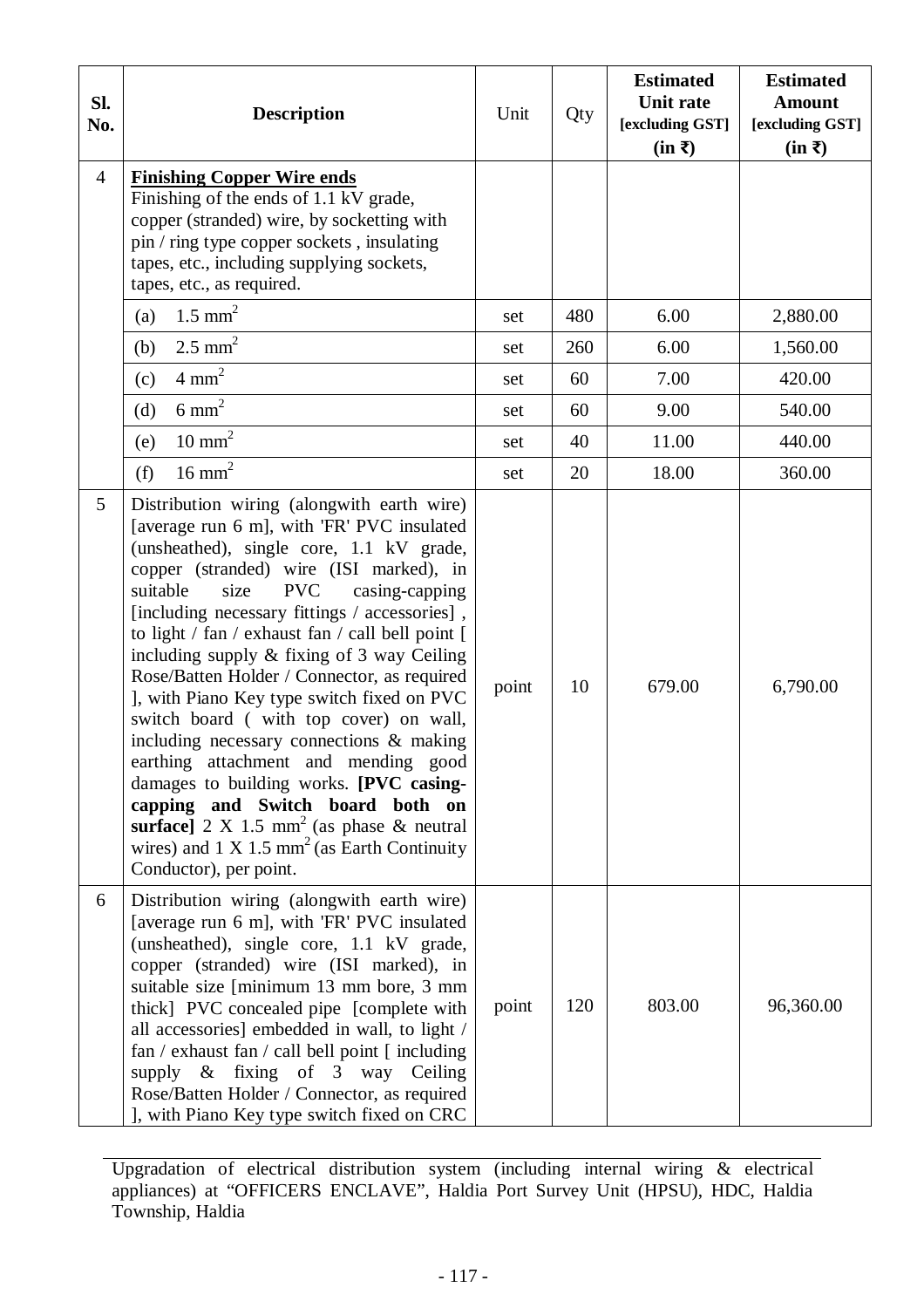| Sl.<br>No.     | <b>Description</b>                                                                                                                                                                                                                                                                                                                                                                                                                                                                                                                                                                                                                                                                                                                                                                                                                                                                                                                                                                | Unit  | Qty            | <b>Estimated</b><br><b>Unit rate</b><br>[excluding GST]<br>$(in \bar{z})$ | <b>Estimated</b><br><b>Amount</b><br>[excluding GST]<br>$(in \bar{z})$ |
|----------------|-----------------------------------------------------------------------------------------------------------------------------------------------------------------------------------------------------------------------------------------------------------------------------------------------------------------------------------------------------------------------------------------------------------------------------------------------------------------------------------------------------------------------------------------------------------------------------------------------------------------------------------------------------------------------------------------------------------------------------------------------------------------------------------------------------------------------------------------------------------------------------------------------------------------------------------------------------------------------------------|-------|----------------|---------------------------------------------------------------------------|------------------------------------------------------------------------|
|                | sheet metal (16 SWG) switch board with<br>Perspex / Bakelite top cover (3 mm thick)<br>flushed on wall, including<br>necessary<br>connections & making earthing attachment<br>and mending good damages to building<br>works.<br>$2 X 1.5 mm2$ (as phase & neutral wires) and<br>$X$ 1.5 mm <sup>2</sup> (as Earth Continuity<br>1<br>Conductor), per point.                                                                                                                                                                                                                                                                                                                                                                                                                                                                                                                                                                                                                       |       |                |                                                                           |                                                                        |
| $\overline{7}$ | Distribution wiring (alongwith earth wire)<br>[Average run 6 m], with 'FR' PVC insulated<br>(unsheathed), single core, 1.1 kV grade,<br>copper (stranded) wire (ISI marked), in<br>suitable size [minimum 13 mm bore, 3 mm<br>thick] PVC concealed pipe [complete with]<br>all accessories] embedded in wall and in<br>suitable size PVC casing-capping<br>for<br>ceiling / beam portion only, to light / fan /<br>exhaust fan / call bell point [including<br>supply $\&$ fixing of $\,3\,$ way Ceiling<br>Rose/Batten Holder / Connector, as required<br>], with Piano Key type switch fixed on CRC<br>sheet metal (16 SWG) switch board with<br>Perspex / Bakelite top cover (3 mm thick)<br>flushed on<br>wall, including<br>necessary<br>connections & making earthing attachment<br>and mending good damages to building<br>works.2 $X$ 1.5 mm <sup>2</sup> (as phase & neutral<br>wires) and $1 \times 1.5$ mm <sup>2</sup> (as Earth Continuity<br>Conductor), per point. | point | 40             | 868.00                                                                    | 34,720.00                                                              |
| 8              | Providing double door, sheet steel, powder<br>painted, TPN MCB Distribution board [4<br>way $(8+12)$ , with IP-43 protection and<br>complete with tinned copper bus bar, copper<br>connecting leads, neutral bar, earth bar &<br>din bar] (concealed in wall) by cutting the<br>masonry wall & mending good the damages<br>original<br>finish,<br>including<br>inter-<br>to<br>connection<br>and provision for earthing<br>(Without MCB / RCCB /<br>attachment.<br>Isolator)                                                                                                                                                                                                                                                                                                                                                                                                                                                                                                      | no.   | $\overline{2}$ | 2,361.00                                                                  | 4,722.00                                                               |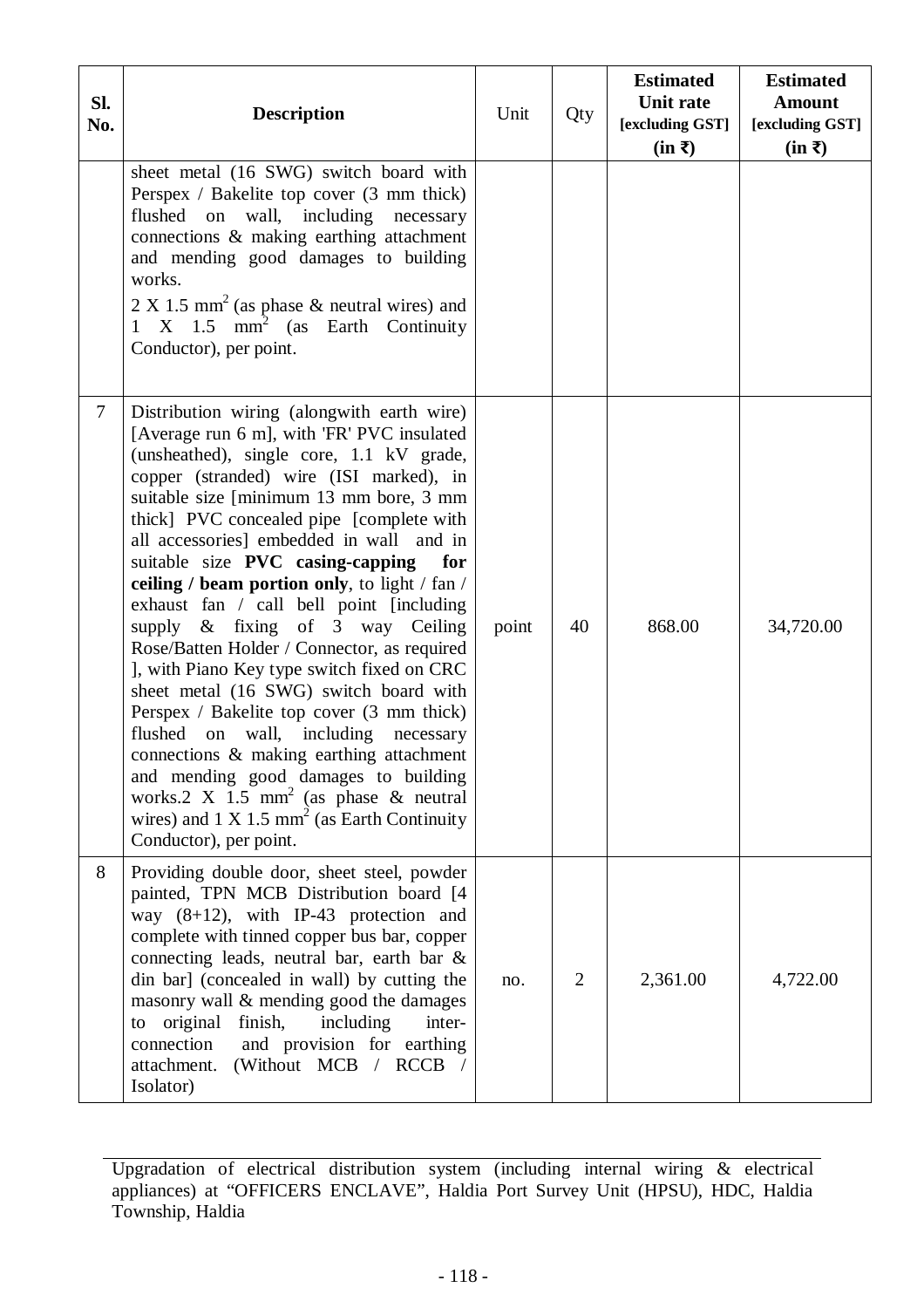| Sl.<br>No. | <b>Description</b>                                                                                                                                                                                                                                                                                                                                                                                                                                                                      | Unit | Qty            | <b>Estimated</b><br>Unit rate<br>[excluding GST]<br>$(in \bar{z})$ | <b>Estimated</b><br><b>Amount</b><br>[excluding GST]<br>$(in \bar{z})$ |
|------------|-----------------------------------------------------------------------------------------------------------------------------------------------------------------------------------------------------------------------------------------------------------------------------------------------------------------------------------------------------------------------------------------------------------------------------------------------------------------------------------------|------|----------------|--------------------------------------------------------------------|------------------------------------------------------------------------|
| 9          | Providing following double door,<br>sheet<br>powder painted,<br><b>SPN</b><br><b>MCB</b><br>steel,<br>Distribution Board [ with IP-43 protection<br>and complete with tinned copper bus bar,<br>copper connecting leads, neutral bar, earth<br>bar & din bar] (concealed in wall) by cutting<br>the masonry wall $\&$ mending good the<br>damages to original finish, including inter-<br>and provision for earthing<br>connection<br>(Without MCB / RCCB /<br>attachment.<br>Isolator) |      |                |                                                                    |                                                                        |
|            | $2+6$ way<br>(i)                                                                                                                                                                                                                                                                                                                                                                                                                                                                        | no.  | $\overline{4}$ | 1,190.00                                                           | 4,760.00                                                               |
|            | (ii)<br>$2+8$ way                                                                                                                                                                                                                                                                                                                                                                                                                                                                       | no.  | $\overline{4}$ | 1,403.00                                                           | 5,612.00                                                               |
| 10         | Providing sheet steel, duly painted, 2 way<br>MCB Distribution Board (concealed in wall)<br>by cutting the masonry wall & mending<br>damages to original<br>good the<br>finish,<br>including provision for earthing attachment.<br>(Without MCB / RCCB / Isolator)                                                                                                                                                                                                                      | no.  | 10             | 278.00                                                             | 2,780.00                                                               |
| 11         | Providing 4 Pole, $63$ A, $415$ V, $50$ Hz,<br>Residual Current Circuit Breaker (RCCB)<br>[with Sensitivity: 30 mA] on din rail of<br>existing DBs and necessary connection.                                                                                                                                                                                                                                                                                                            | no.  | $\overline{2}$ | 3,076.00                                                           | 6,152.00                                                               |
| 12         | Providing 240 V / 415 V, 50 Hz, MCB (C<br>characteristics, 10 kA Breaking capacity) on<br>din rail of existing DBs and necessary<br>connection.                                                                                                                                                                                                                                                                                                                                         |      |                |                                                                    |                                                                        |
|            | <b>TPN, 63 A</b><br>(a)                                                                                                                                                                                                                                                                                                                                                                                                                                                                 | no.  | $\overline{2}$ | 1,607.00                                                           | 3,214.00                                                               |
|            | SPN, 40 A<br>(b)                                                                                                                                                                                                                                                                                                                                                                                                                                                                        | no.  | 10             | 705.00                                                             | 7,050.00                                                               |
|            | SPN, 6 A - 32 A<br>(c)                                                                                                                                                                                                                                                                                                                                                                                                                                                                  | no.  | 20             | 480.00                                                             | 9,600.00                                                               |
|            | SP, 6 A - 32 A<br>(d)                                                                                                                                                                                                                                                                                                                                                                                                                                                                   | no.  | 60             | 162.00                                                             | 9,720.00                                                               |
| 13         | Installation,<br>Supply,<br>Testing<br>$\&$<br>Commissioning of TPN, 415V, Power<br>Distribution Panel Board, made of 2mm<br>thick CRC Sheet Steel enclosure [Floor<br>mounted, approx. size 1400 mm X 1400<br>mm X 300mm, double door, dust & vermin<br>proof], duly painted (with Siemens gray<br>powder coating paint), complete with<br>03(Three) nos. LED indication lamp [for                                                                                                     | set  | $\mathbf{1}$   | 1,49,862.00                                                        | 1,49,862.00                                                            |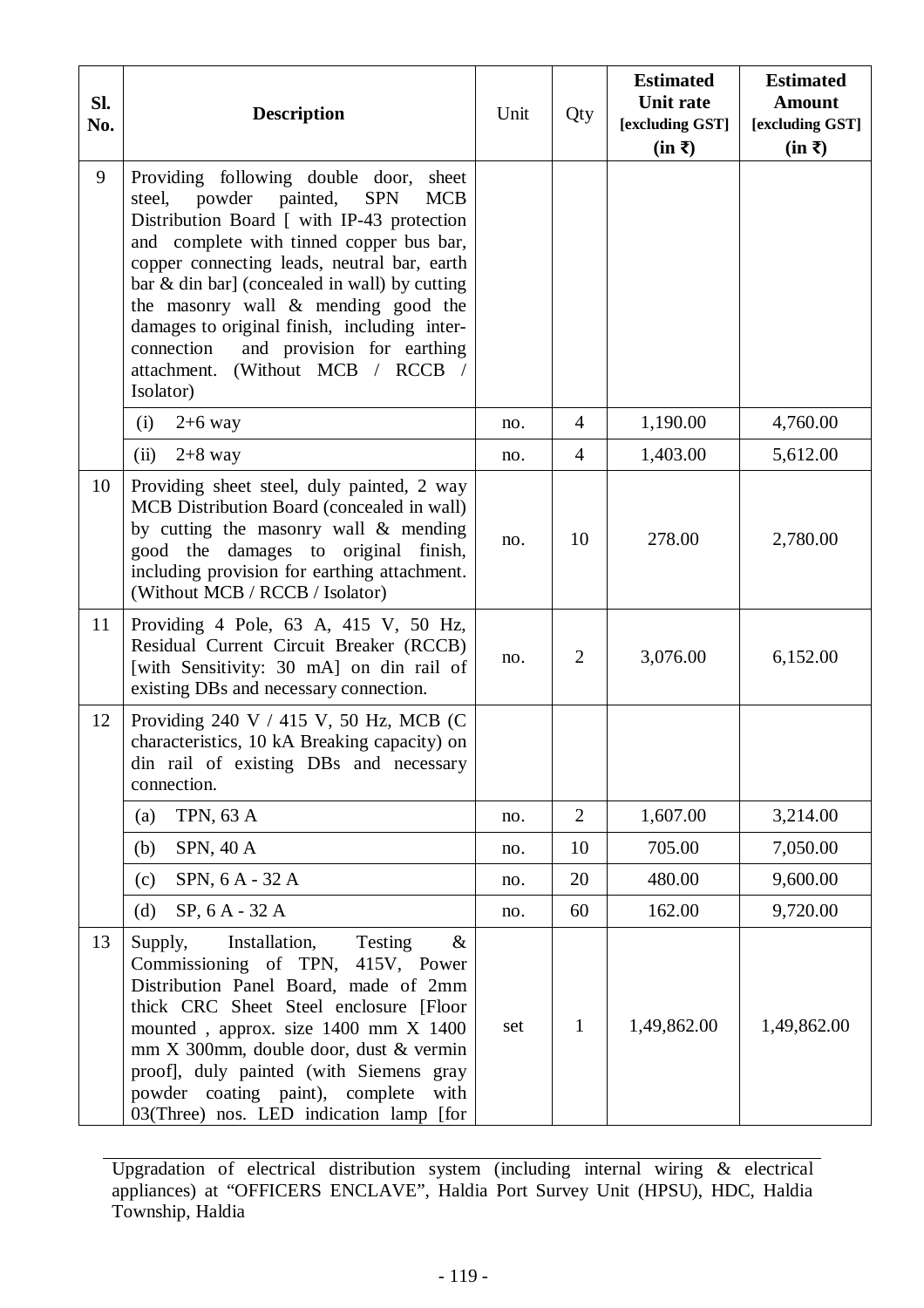| Sl.<br>No. | <b>Description</b>                                                                                                                                                                                                                                                                                 | Unit | Qty            | <b>Estimated</b><br>Unit rate<br>[excluding GST]<br>$(in \bar{z})$ | <b>Estimated</b><br><b>Amount</b><br>[excluding GST]<br>$(in \bar{z})$ |
|------------|----------------------------------------------------------------------------------------------------------------------------------------------------------------------------------------------------------------------------------------------------------------------------------------------------|------|----------------|--------------------------------------------------------------------|------------------------------------------------------------------------|
|            | busbar $(R, Y, B)$ ], 400 A capacity copper<br>tinned busbar, including supply $\&$ fixing of<br>following MCCBs and necessary connection<br>with suitable sizes of copper wires with<br>lugs. Necessary stud type terminals to be<br>provided for<br>incoming<br>$\&$<br>outgoing<br>connections. |      |                |                                                                    |                                                                        |
|            | <b>INCOMING:</b><br>200A, 415V, 50Hz,<br>Pole<br><b>MCCB</b><br>4<br>(Breaking<br>capacity<br>30 kA) - 02 no.                                                                                                                                                                                      |      |                |                                                                    |                                                                        |
|            | <b>OUTGOING:</b><br>100A, 415V, 50Hz,<br>Pole<br><b>MCCB</b><br>4<br>(Breaking)<br>capacity<br>25 kA) - 04 no.                                                                                                                                                                                     |      |                |                                                                    |                                                                        |
| 14         | Supply and delivery of $3C X 4 mm^2$ , 1.1 kV<br>grade XLPE insulated, armoured, aluminium<br>conductor, power cable, conforming to<br>IS:7098 (Part -1) with latest amendment, if<br>any.                                                                                                         | m    | 60             | 91.00                                                              | 5,460.00                                                               |
| 15         | Laying of $3C X 4 mm^2$ , 1.1 kV grade XLPE<br>Cable, through followng G I pipe / PVC<br>pipe [including supply & laying of G I Pipe<br>/ PVC pipe ], at a depth of 0.5 m from<br>ground surface or concealed in wall.                                                                             |      |                |                                                                    |                                                                        |
|            | Through PVC pipe [25 mm diameter,<br>(a)<br>having thickness not less than 3 mm                                                                                                                                                                                                                    | m    | 50             | 98.00                                                              | 4,900.00                                                               |
|            | Through G I pipe [ISI marked,<br>(b)<br>Medium Class, nominal bore -25 mm]                                                                                                                                                                                                                         | m    | 10             | 249.00                                                             | 2,490.00                                                               |
| 16         | Connecting the leads of following cables<br>with MCBs / connectors [by providing<br>cable sockets], at MCBDB / Junction Box:                                                                                                                                                                       |      |                |                                                                    |                                                                        |
|            | $3\frac{1}{2}$ C X 70 mm <sup>2</sup> / 95 mm <sup>2</sup> , 1.1 kV<br>Aluminium<br>Conductor<br>grade,<br>(a)<br>armoured XLPE Cable.                                                                                                                                                             | set  | $\overline{2}$ | 271.00                                                             | 542.00                                                                 |
|            | 3 C X 4 mm <sup>2</sup> , 1.1 kV grade,<br>Aluminium<br>Conductor<br>armoured<br>(b)<br><b>XLPE Cable.</b>                                                                                                                                                                                         | set  | 1              | 62.00                                                              | 62.00                                                                  |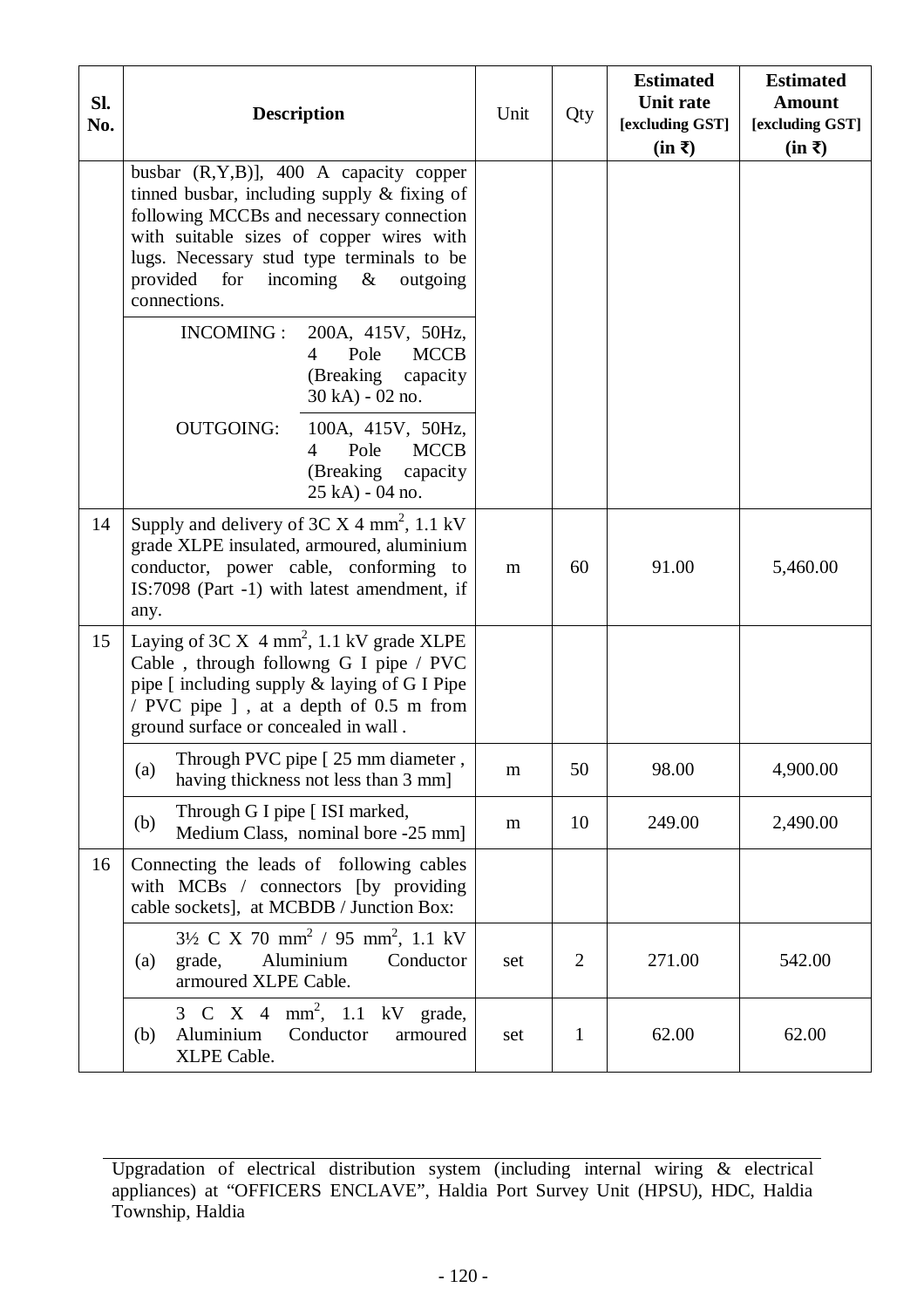| Sl.<br>No. | <b>Description</b>                                                                                                                                                                                                                                                                                                                                                                                                                                                                                                                                                                                                                           | Unit | Qty            | <b>Estimated</b><br><b>Unit rate</b><br>[excluding GST]<br>$(in \bar{z})$ | <b>Estimated</b><br><b>Amount</b><br>[excluding GST]<br>$(in \bar{z})$ |
|------------|----------------------------------------------------------------------------------------------------------------------------------------------------------------------------------------------------------------------------------------------------------------------------------------------------------------------------------------------------------------------------------------------------------------------------------------------------------------------------------------------------------------------------------------------------------------------------------------------------------------------------------------------|------|----------------|---------------------------------------------------------------------------|------------------------------------------------------------------------|
| 17         | Providing compression type gland complete<br>with brass gland, brass ring & rubber ring<br>for dust & moisture-proof entry of following<br>XLPE insulated, armoured cables as given<br>below:                                                                                                                                                                                                                                                                                                                                                                                                                                                |      |                |                                                                           |                                                                        |
|            | $3\frac{1}{2}$ C X 70 mm <sup>2</sup> / 95 mm <sup>2</sup> , 1.1 kV<br>grade, Aluminium Conductor<br>(a)<br>armoured XLPE Cable.                                                                                                                                                                                                                                                                                                                                                                                                                                                                                                             | set  | $\overline{2}$ | 218.00                                                                    | 436.00                                                                 |
|            | $3 \text{ C} \times 4 \text{ mm}^2$ , 1.1 kV grade,<br>Aluminium Conductor armoured<br>(b)<br><b>XLPE Cable.</b>                                                                                                                                                                                                                                                                                                                                                                                                                                                                                                                             | set  | 1              | 118.00                                                                    | 118.00                                                                 |
| 18         | Supply and delivery Outdoor / Street light<br>type [IP 65], 30 W - 36 W LED Light<br>fittings, suitable for 230 V AC, 50 Hz<br>supply system [Side entry mounting for 50]<br>mm - 60 mm OD pipe bracket] ,as per the "<br>Technical Specification".                                                                                                                                                                                                                                                                                                                                                                                          | no.  | 6              | 2,669.00                                                                  | 16,014.00                                                              |
| 19         | Fixing only outdoor / street light type LED<br>light fitting, complete with all accessories,<br>fixed / projected from the wall of the<br>building, including making holes / providing<br>clamping arrangement and supply $\&$ fixing<br>of suitable size (approx. 50 mm bore) GI<br>pipe (ISI- Medium) of 0.6 m average length<br>(having suitable bend), including making<br>connections [ by providing<br>'FR' PVC<br>insulated (unsheathed), single core, 1.1 kV<br>grade, $1.5 \text{ mm}^2$ copper (stranded) wire (ISI<br>marked) & flexible PVC conduit of length 1<br>m approx.], as required $\&$ mending good<br>damages to wall. | no.  | 6              | 831.00                                                                    | 4,986.00                                                               |
| 20         | Providing Socket type fan regulator (Step<br>type) on existing sheet metal switch board<br>having Bakelite / Perspex top cover by<br>screw, after making housing for regulator,<br>by cutting Bakelite / Perspex top cover and<br>making necessary connections, as required.                                                                                                                                                                                                                                                                                                                                                                 | no.  | 40             | 243.00                                                                    | 9,720.00                                                               |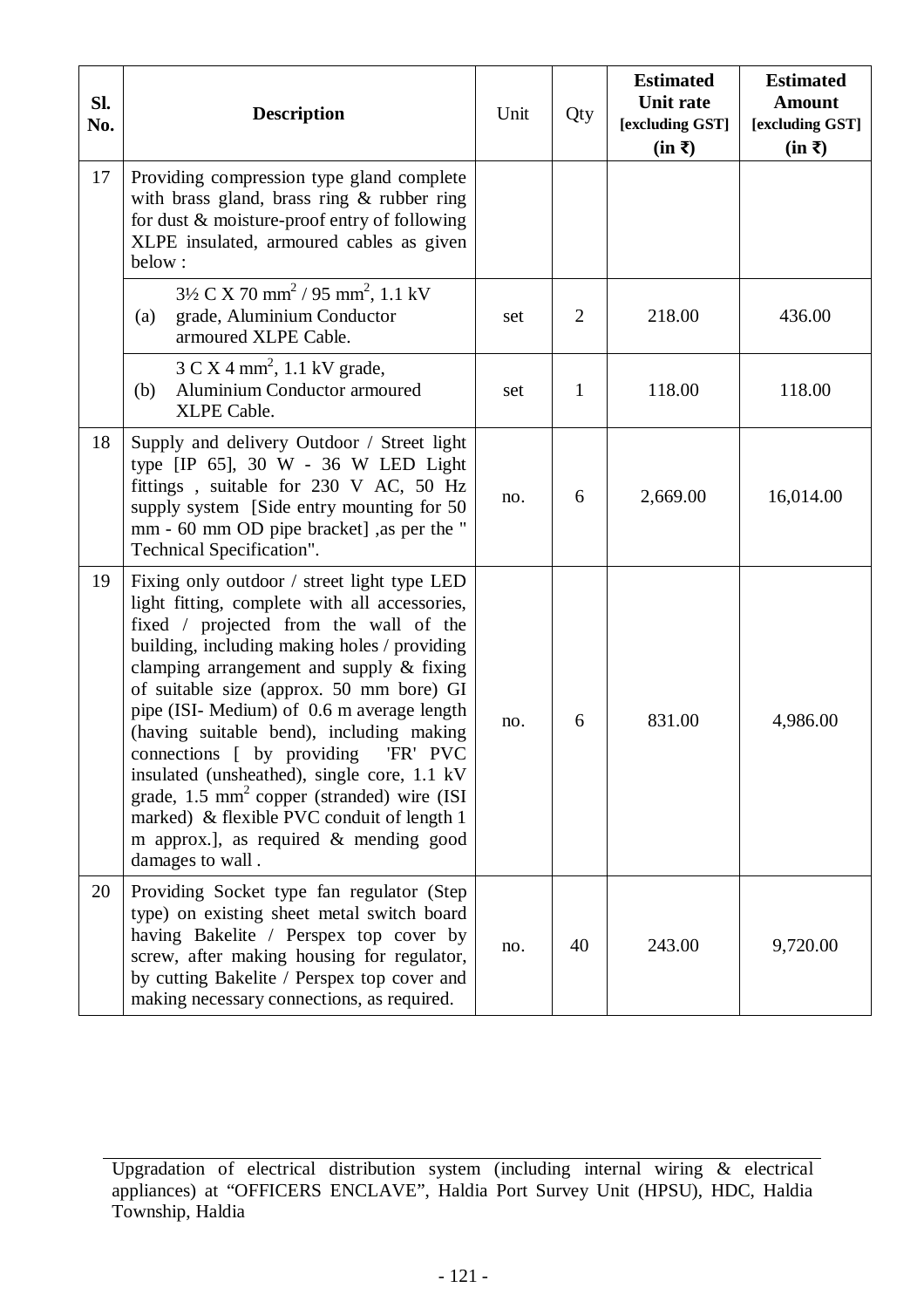| SI.<br>No. | <b>Description</b>                                                                                                                                                                                                                                                                      | Unit | Qty | <b>Estimated</b><br>Unit rate<br>[excluding GST]<br>$(in \bar{z})$ | <b>Estimated</b><br><b>Amount</b><br>[excluding GST]<br>$(in \bar{z})$ |
|------------|-----------------------------------------------------------------------------------------------------------------------------------------------------------------------------------------------------------------------------------------------------------------------------------------|------|-----|--------------------------------------------------------------------|------------------------------------------------------------------------|
| 21         | Supply and delivery of 1200 mm sweep<br>Ceiling Fan, suitable for 230 V AC, 50 Hz<br>supply system, complete with capacitor,<br>canopy & all accessories and should have<br>BEE (Bureau of Energy Efficiency) star<br>rating - 5 and as per the "Technical"<br>Specification" enclosed. | no.  | 40  | 2,280.00                                                           | 91,200.00                                                              |
| 22         | Fixing only ceiling fan complete with<br>blades, canopy, rubber bush, etc.<br>and<br>making connection [ by providing flexible<br>copper connecting wire $(3 \text{ X } 1.5 \text{ mm}^2)$ ] as<br>required.                                                                            | no.  | 40  | 68.00                                                              | 2,720.00                                                               |
| 23         | Supply and delivery of 200 mm sweep<br>Exhaust Fan [non-metalic blade] suitable for<br>230 V AC, 50 Hz supply system, complete<br>with all accessories and louver (gravity<br>shutter system) and as per the "Technical<br>Specification" enclosed.                                     | no.  | 5   | 1,525.00                                                           | 7,625.00                                                               |
| 24         | Supply and delivery of 300 mm sweep<br>Exhaust Fan [with metal blade, powder<br>coated] suitable for 230 V AC, 50 Hz supply<br>system, complete with all accessories and as<br>per the "Technical Specification" enclosed.                                                              | no.  | 5   | 1,525.00                                                           | 7,625.00                                                               |
| 25         | Installation of exhaust fan, wall cowl, etc.                                                                                                                                                                                                                                            |      |     |                                                                    |                                                                        |
|            | Fixing only exhaust fan of diameter<br>(a)<br>300 mm / 200 mm and making<br>connection as required.                                                                                                                                                                                     | no.  | 10  | 95.00                                                              | 950.00                                                                 |
|            | Making hole in wall for fixing exhaust<br>(b)<br>fan of diameter 200 mm & making<br>good damages to building works.                                                                                                                                                                     | no.  | 5   | 160.00                                                             | 800.00                                                                 |
|            | Making hole in wall for fixing exhaust<br>(c)<br>fan of diameter 300 mm & making<br>good damages to building works.                                                                                                                                                                     | no.  | 5   | 244.00                                                             | 1,220.00                                                               |
|            | (d)<br>Providing aluminium louver shutter on<br>wall, for exhaust fan of diameter 300<br>mm, with necessary bolts & nuts.                                                                                                                                                               | no.  | 5   | 199.00                                                             | 995.00                                                                 |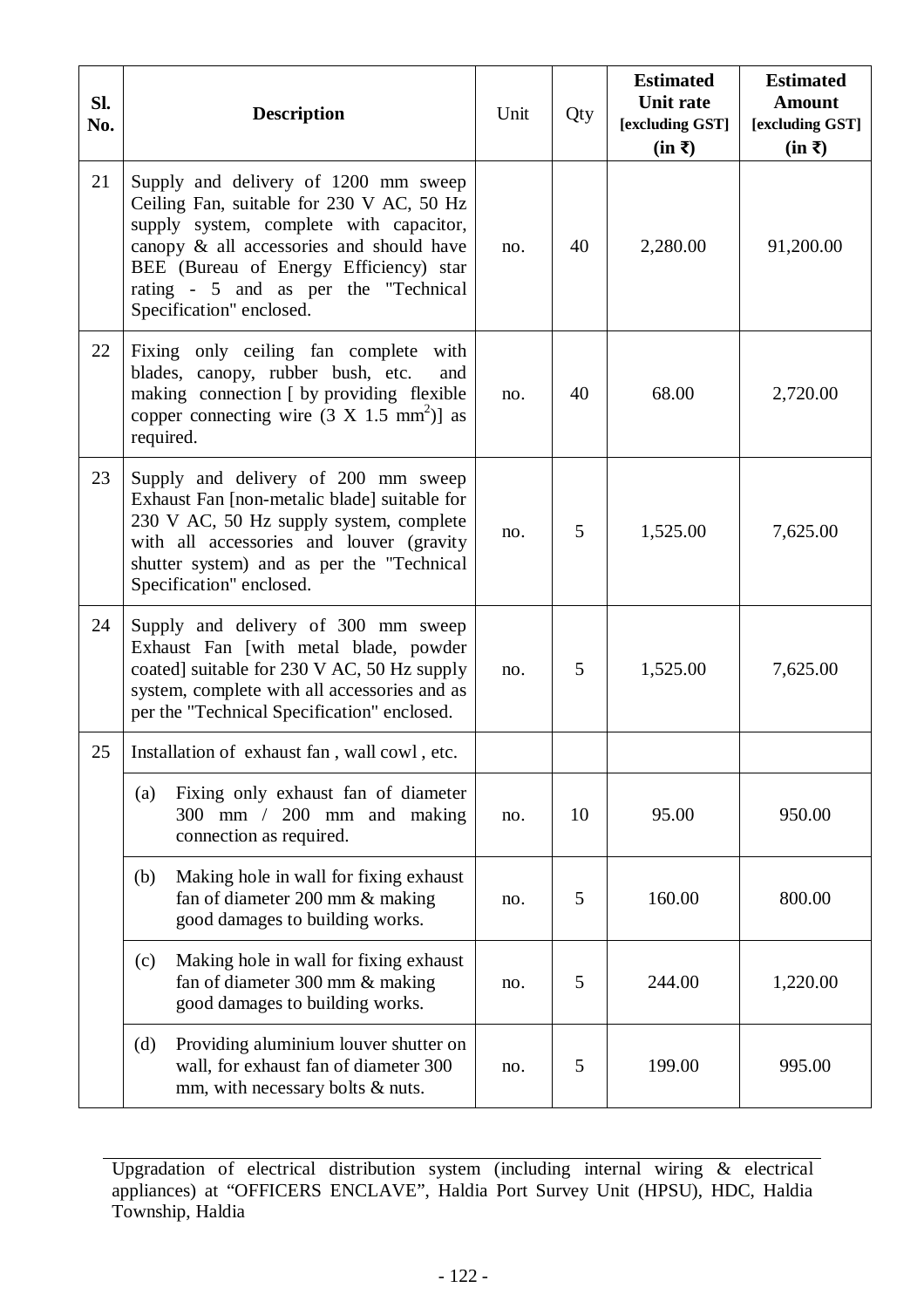| Sl.<br>No. | <b>Description</b>                                                                                                                                                                                                                                                                 | Unit | Qty            | <b>Estimated</b><br><b>Unit rate</b><br>[excluding GST]<br>$(in \bar{z})$ | <b>Estimated</b><br><b>Amount</b><br>[excluding GST]<br>$(in \bar{z})$ |
|------------|------------------------------------------------------------------------------------------------------------------------------------------------------------------------------------------------------------------------------------------------------------------------------------|------|----------------|---------------------------------------------------------------------------|------------------------------------------------------------------------|
| 26         | Supply and delivery of 1 X 20 W, 4 ft LED<br>tube light fittings [ Surface Mounted, Box<br>Type], complete with all accessories $\&$<br>lamp, suitable for $230 \text{ V AC}$ , $50 \text{ Hz}$ supply<br>"Technical<br>system<br>and<br>as per<br>the<br>Specification" enclosed. | no.  | 55             | 924.00                                                                    | 50,820.00                                                              |
| 27         | Supply and delivery of $1 \times 9W - 10W$ , $2 \text{ ft}$<br>integrated LED Batten [ Surface Mounted ],<br>complete with all accessories & lamp,<br>suitable for 230 V AC, 50 Hz supply system<br>and as per the "Technical Specification"<br>enclosed.                          | no.  | 12             | 381.00                                                                    | 4,572.00                                                               |
| 28         | Supply and delivery of 40W - 45W<br>Decorative Post Top LED Light fittings<br>[Post-Top lantern], with IP 65 protection,<br>complete with all accessories & lamp,<br>suitable for 230 V AC, 50 Hz supply system<br>and as per the "Technical Specification"<br>enclosed.           | no.  | $\overline{2}$ | 8,644.00                                                                  | 17,288.00                                                              |
| 29         | 9W-12W Round shaped surface mounted<br>LED light fittings, suitable for 230 V AC,<br>50 Hz supply system.                                                                                                                                                                          | no.  | $\overline{2}$ | 847.00                                                                    | 1,694.00                                                               |
| 30         | Providing 9 W LED bulb.                                                                                                                                                                                                                                                            | no.  | 30             | 161.00                                                                    | 4,830.00                                                               |
| 31         | Supply and delivery of Buzzar (calling bell)<br>suitable for 230 V AC, 50 Hz supply system<br>[Indicator type ]                                                                                                                                                                    | no.  | 6              | 197.00                                                                    | 1,182.00                                                               |
| 32         | Fixing only tube light fittings / post top light<br>fittings / round light fittings / single bracket<br>lights / calling bell, complete with all<br>accessories, directly on wall / ceiling / post<br>top / PVC or HW Block by screws / MS<br>fastener.                            | no.  | 80             | 103.00                                                                    | 8,240.00                                                               |
| 33         | Providing (after cutting the brick wall)<br>outdoor type PVC Junction Box of<br>following size [complete with 3 way<br>terminals attached inside the box] and<br>mending good damages to building works.                                                                           |      |                |                                                                           |                                                                        |
|            | 165 mm X 125 mm X 80 mm<br>(a)<br>$\left($ approx. $\right)$                                                                                                                                                                                                                       | no.  | 1              | 1,435.00                                                                  | 1,435.00                                                               |
|            | 135 mm X 100 mm X 60 mm<br>(b)<br>(approx.)                                                                                                                                                                                                                                        | no.  | 6              | 1,200.00                                                                  | 7,200.00                                                               |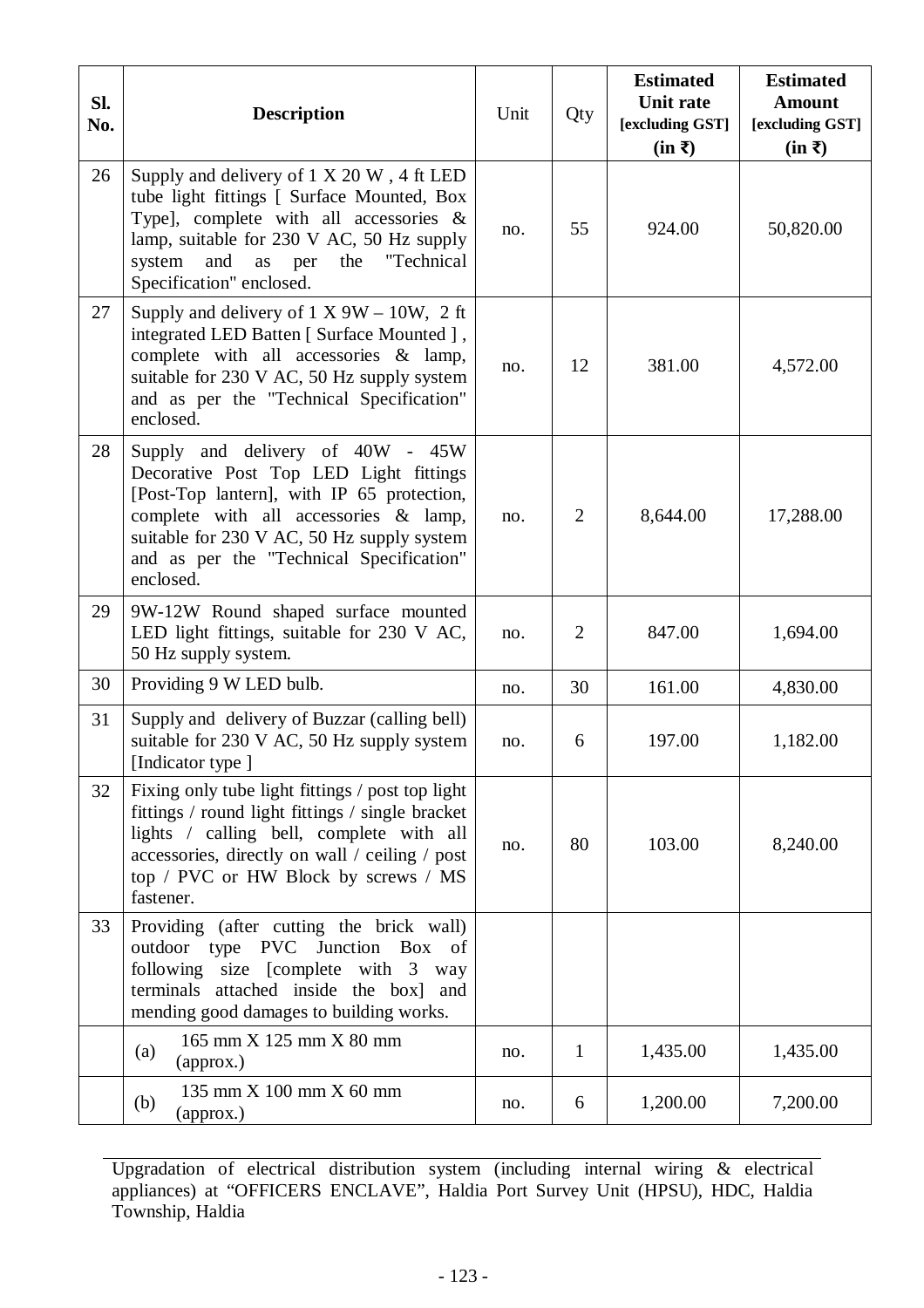| Sl.<br>No. | <b>Description</b>                                                                                                                                                                                                                                                                                                                                                                                                                                                                                                                                                      | Unit  | Qty | <b>Estimated</b><br><b>Unit rate</b><br>[excluding GST]<br>$(in \bar{z})$ | <b>Estimated</b><br><b>Amount</b><br>[excluding GST]<br>$(in \bar{z})$ |
|------------|-------------------------------------------------------------------------------------------------------------------------------------------------------------------------------------------------------------------------------------------------------------------------------------------------------------------------------------------------------------------------------------------------------------------------------------------------------------------------------------------------------------------------------------------------------------------------|-------|-----|---------------------------------------------------------------------------|------------------------------------------------------------------------|
| 34         | Providing 01 Telephone socket on 100<br>(a)<br>$mm X 100 mm X 50 mm$ sheet metal<br>switch board<br>having Perspex /<br>Bakelite top cover by screws, after<br>making housing for telephone socket<br>by cutting Perspex / Bakelite top cover<br>[including supply $\&$ fixing of switch<br>board (after cutting the brick wall) $\&$<br>Perspex / Bakelite top cover] and<br>making necessary connections,<br><b>as</b><br>required.                                                                                                                                   | set   | 8   | 161.00                                                                    | 1,288.00                                                               |
|            | Providing 01 computer socket on 100<br>(b)<br>$mm X 100 mm X 50 mm$ sheet metal<br>switch board<br>having Perspex /<br>Bakelite top cover by screws, after<br>making housing for computer socket<br>by cutting Perspex / Bakelite top cover<br>[including supply $\&$ fixing of switch<br>board (after cutting the brick wall) $\&$<br>Perspex / Bakelite top cover] and<br>making necessary connections,<br>as<br>required.                                                                                                                                            | set   | 8   | 161.00                                                                    | 1,288.00                                                               |
|            | Providing 01 TV socket on 100 mm X<br>(c)<br>100 mm X 50 mm sheet metal switch<br>board having Perspex / Bakelite top<br>cover by screws, after making housing<br>for TV socket by cutting Perspex /<br>Bakelite top cover [including supply<br>& fixing of switch board (after cutting<br>the brick wall) & Perspex / Bakelite<br>top cover] and making necessary<br>connections, as required.                                                                                                                                                                         | set   | 8   | 161.00                                                                    | 1,288.00                                                               |
| 35         | Distribution wiring (alongwith earth wire),<br>with 'FR' PVC insulated (unsheathed), single<br>core, 1.1 kV grade, copper (stranded) wire<br>(ISI marked), in suitable size [minimum 13<br>mm bore, 3 mm thick] PVC concealed pipe<br>[complete with all accessories] embedded in<br>wall, to 240 V, 6 A, 3 pin socket outlet<br>(plug) point [including supply $\&$ fixing of<br>240 V, 6 A, 3 pin flush type socket outlet<br>(plug) & Piano Key type switch on existing<br>CRC sheet metal (16 SWG) switch board (<br>of light $\&$ fan) with Perspex / Bakelite top | point | 35  | 78.00                                                                     | 2,730.00                                                               |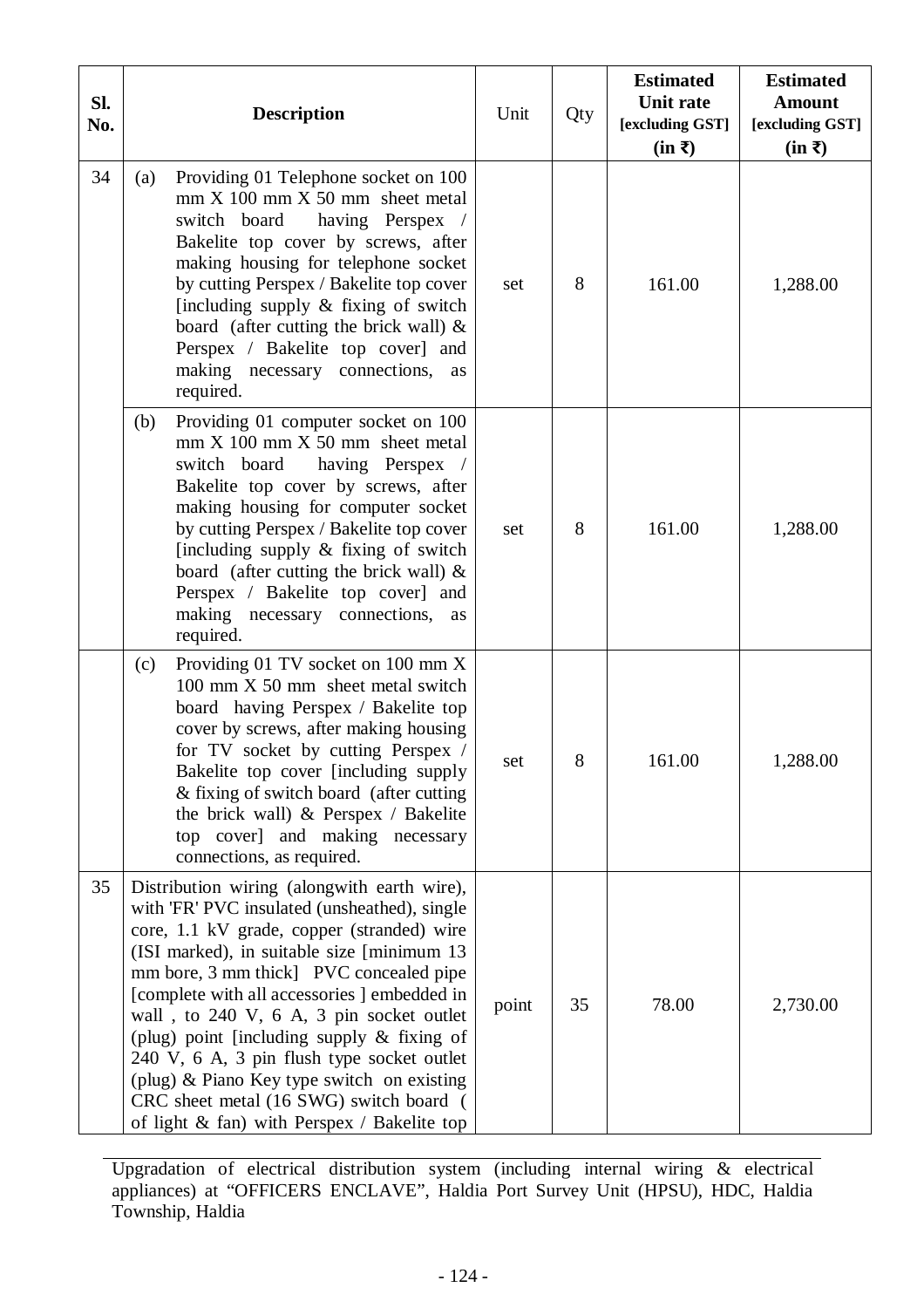| Sl.<br>No. | <b>Description</b>                                                                                                                                                                                                                                                                                                                                                                                                                                                                                                                                                                                                                                                                                                                                                                                                                                   | Unit  | Qty            | <b>Estimated</b><br>Unit rate<br>[excluding GST]<br>$(in \bar{z})$ | <b>Estimated</b><br><b>Amount</b><br>[excluding GST]<br>$(in \bar{z})$ |
|------------|------------------------------------------------------------------------------------------------------------------------------------------------------------------------------------------------------------------------------------------------------------------------------------------------------------------------------------------------------------------------------------------------------------------------------------------------------------------------------------------------------------------------------------------------------------------------------------------------------------------------------------------------------------------------------------------------------------------------------------------------------------------------------------------------------------------------------------------------------|-------|----------------|--------------------------------------------------------------------|------------------------------------------------------------------------|
|            | cover (3 mm thick) flushed on wall],<br>including necessary connections & making<br>earthing attachment and mending good<br>damages to building works. $2 \text{ X } 1.5 \text{ mm}^2$ (as<br>phase & neutral wires) and 1 X 1.5 mm <sup>2</sup> (as<br>Earth Continuity Conductor), per point.                                                                                                                                                                                                                                                                                                                                                                                                                                                                                                                                                      |       |                |                                                                    |                                                                        |
| 36         | Distribution wiring (alongwith earth wire),<br>with 'FR' PVC insulated (unsheathed), single<br>core, 1.1 kV grade, copper (stranded) wire<br>(ISI marked), in suitable size PVC casing-<br>capping [ including necessary fittings /<br>accessories], to 240 V, 6 A, 3 pin socket<br>outlet (plug) point [including supply &<br>fixing of 240 V, $6$ A, $3$ pin flush type socket<br>outlet (plug) & Piano Key type switch on<br>existing PVC switch board (of light & fan)<br>with (with top cover) fixed on wall],<br>including necessary connections & making<br>earthing attachment and mending good<br>building<br>damages<br>works.<br>to<br>[PVC casing-capping and Switch board<br>both on surface]<br>$2 X 1.5 mm2$ (as phase & neutral wires) and<br>$X$ 1.5 mm <sup>2</sup> (as Earth Continuity<br>$\mathbf{1}$<br>Conductor), per point. | point | 10             | 200.00                                                             | 2,000.00                                                               |
| 37         | Providing (after cutting the brick wall) CRC<br>sheet metal (16 SWG) JB-cum-Switch<br>Board (having earthing attachment) of the<br>following sizes, including Bakelite<br>Perspex top cover (3 mm thick) flushed in<br>wall, including painting and mending good<br>damages to building works.                                                                                                                                                                                                                                                                                                                                                                                                                                                                                                                                                       |       |                |                                                                    |                                                                        |
|            | 100 mm X 100 mm X 50 mm<br>(a)                                                                                                                                                                                                                                                                                                                                                                                                                                                                                                                                                                                                                                                                                                                                                                                                                       | no.   | 60             | 144.00                                                             | 8,640.00                                                               |
|            | 150 mm X 100 mm X 50 mm<br>(b)                                                                                                                                                                                                                                                                                                                                                                                                                                                                                                                                                                                                                                                                                                                                                                                                                       | no.   | 55             | 191.00                                                             | 10,505.00                                                              |
|            | 175 mm X 100 mm X 50 mm<br>(c)                                                                                                                                                                                                                                                                                                                                                                                                                                                                                                                                                                                                                                                                                                                                                                                                                       | no.   | 15             | 210.00                                                             | 3,150.00                                                               |
|            | 200 mm X 100 mm X 50 mm<br>(d)                                                                                                                                                                                                                                                                                                                                                                                                                                                                                                                                                                                                                                                                                                                                                                                                                       | no.   | 10             | 280.00                                                             | 2,800.00                                                               |
|            | 250 mm X 100 mm X 50 mm<br>(e)                                                                                                                                                                                                                                                                                                                                                                                                                                                                                                                                                                                                                                                                                                                                                                                                                       | no.   | 10             | 280.00                                                             | 2,800.00                                                               |
|            | 300 mm X 250 mm X 50 mm<br>(f)                                                                                                                                                                                                                                                                                                                                                                                                                                                                                                                                                                                                                                                                                                                                                                                                                       | no.   | 12             | 386.00                                                             | 4,632.00                                                               |
|            | 200 mm X 150 mm X 50 mm<br>(g)                                                                                                                                                                                                                                                                                                                                                                                                                                                                                                                                                                                                                                                                                                                                                                                                                       | no.   | $\overline{4}$ | 280.00                                                             | 1,120.00                                                               |

Upgradation of electrical distribution system (including internal wiring & electrical appliances) at "OFFICERS ENCLAVE", Haldia Port Survey Unit (HPSU), HDC, Haldia Township, Haldia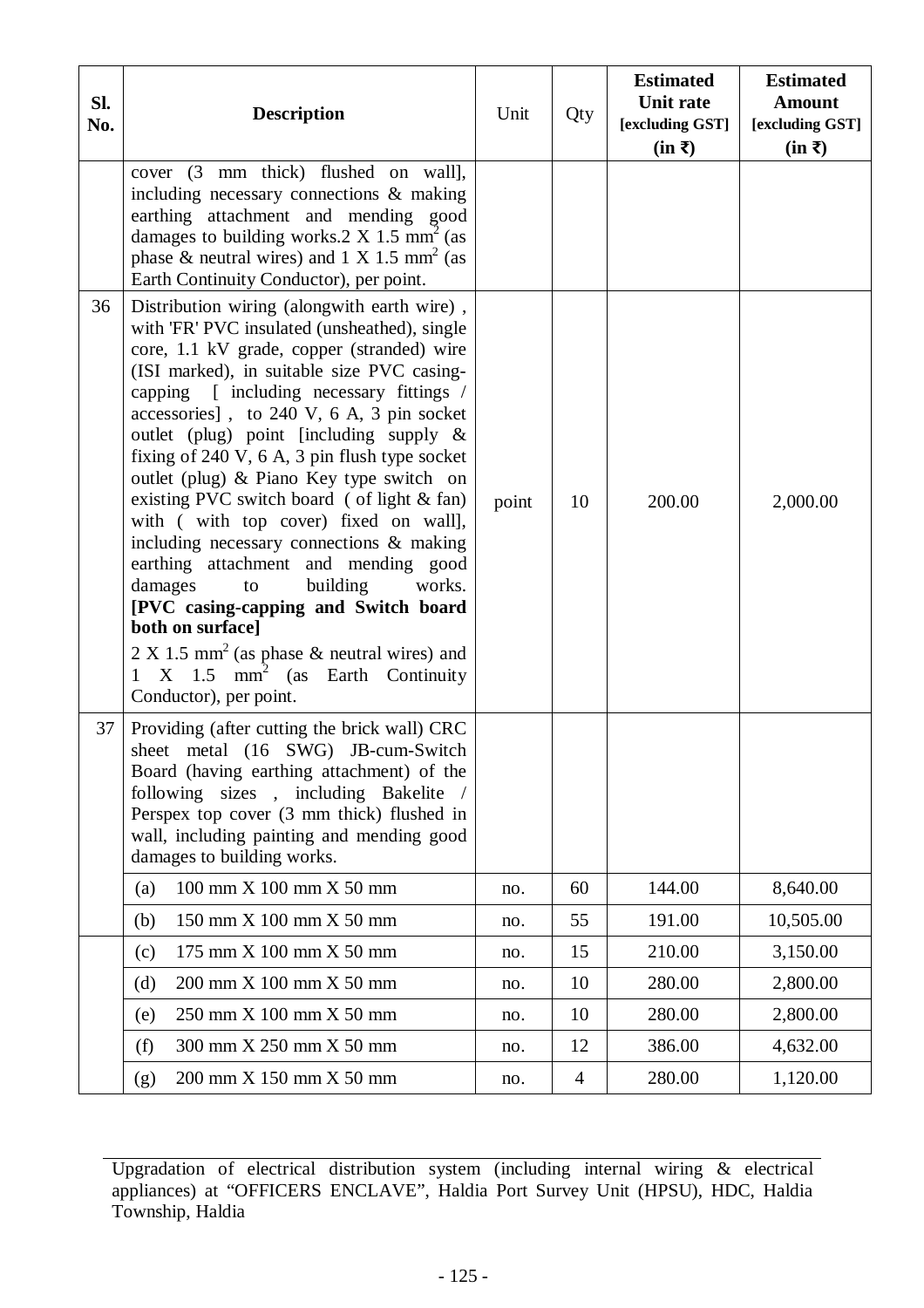| SI.<br>No. | <b>Description</b>                                                                                                                                                                                                                                                                                                                                                                                                                                                                                                                                                          | Unit | Qty | <b>Estimated</b><br><b>Unit rate</b><br>[excluding GST]<br>$(in \bar{z})$ | <b>Estimated</b><br><b>Amount</b><br>[excluding GST]<br>$(in \bar{z})$ |
|------------|-----------------------------------------------------------------------------------------------------------------------------------------------------------------------------------------------------------------------------------------------------------------------------------------------------------------------------------------------------------------------------------------------------------------------------------------------------------------------------------------------------------------------------------------------------------------------------|------|-----|---------------------------------------------------------------------------|------------------------------------------------------------------------|
| 38         | Providing 240 V, 16 A Piano Key type<br>switch on existing sheet metal switch board<br>having Perspex / Bakelite top cover by<br>screws, after making housing for switch, by<br>cutting Perspex / Bakelite top cover and<br>making necessary connections [with 'FR'<br>PVC insulated (unsheathed), single core, 1.1<br>kV grade, copper (stranded) wire (ISI<br>marked) of size $4.0 \text{ mm}^2$ ], as required.                                                                                                                                                          | no.  | 26  | 75.00                                                                     | 1,950.00                                                               |
| 39         | Providing 240 V, 16 A, 6 pin flush type<br>socket outlet (plug) [without switch $\&$ plug<br>top] on existing sheet metal switch board<br>having Perspex / Bakelite top cover by<br>screws, after making housing for socket<br>outlet (plug), by cutting Perspex / Bakelite<br>top cover and making necessary connections<br>[with 'FR' PVC insulated (unsheathed),<br>single core, 1.1 kV grade, copper (stranded)<br>wire (ISI marked) of sizes $4.0 \text{ mm}^2$ (for<br>phase & neutral wires) & 2.5 mm <sup>2</sup> (as Earth<br>Continuity Conductor)], as required. | no.  | 25  | 75.00                                                                     | 1,875.00                                                               |
| 40         | Providing 240 V, 6 A Piano Key type switch<br>bell push on existing sheet metal switch<br>board having Perspex / Bakelite top cover<br>by screws, after making housing for switch,<br>by cutting Perspex / Bakelite top cover and<br>making necessary connections [with suitable<br>size 'FR' PVC insulated (unsheathed), single<br>core, 1.1 kV grade, copper (stranded) wire<br>(ISI marked)], as required.                                                                                                                                                               | no.  | 40  | 28.00                                                                     | 1,120.00                                                               |
| 41         | Providing 240 V, 6 A, 3 pin flush type<br>socket outlet (plug) [without switch $\&$ plug<br>top] on existing sheet metal switch board<br>having Perspex / Bakelite top cover by<br>screws, after making housing for socket<br>outlet (plug), by cutting Perspex / Bakelite<br>top cover and making necessary connections<br>[with suitable size 'FR' PVC insulated<br>(unsheathed), single core, 1.1 kV grade,<br>copper (stranded) wire (ISI marked)], as<br>required.                                                                                                     | no.  | 40  | 37.00                                                                     | 1,480.00                                                               |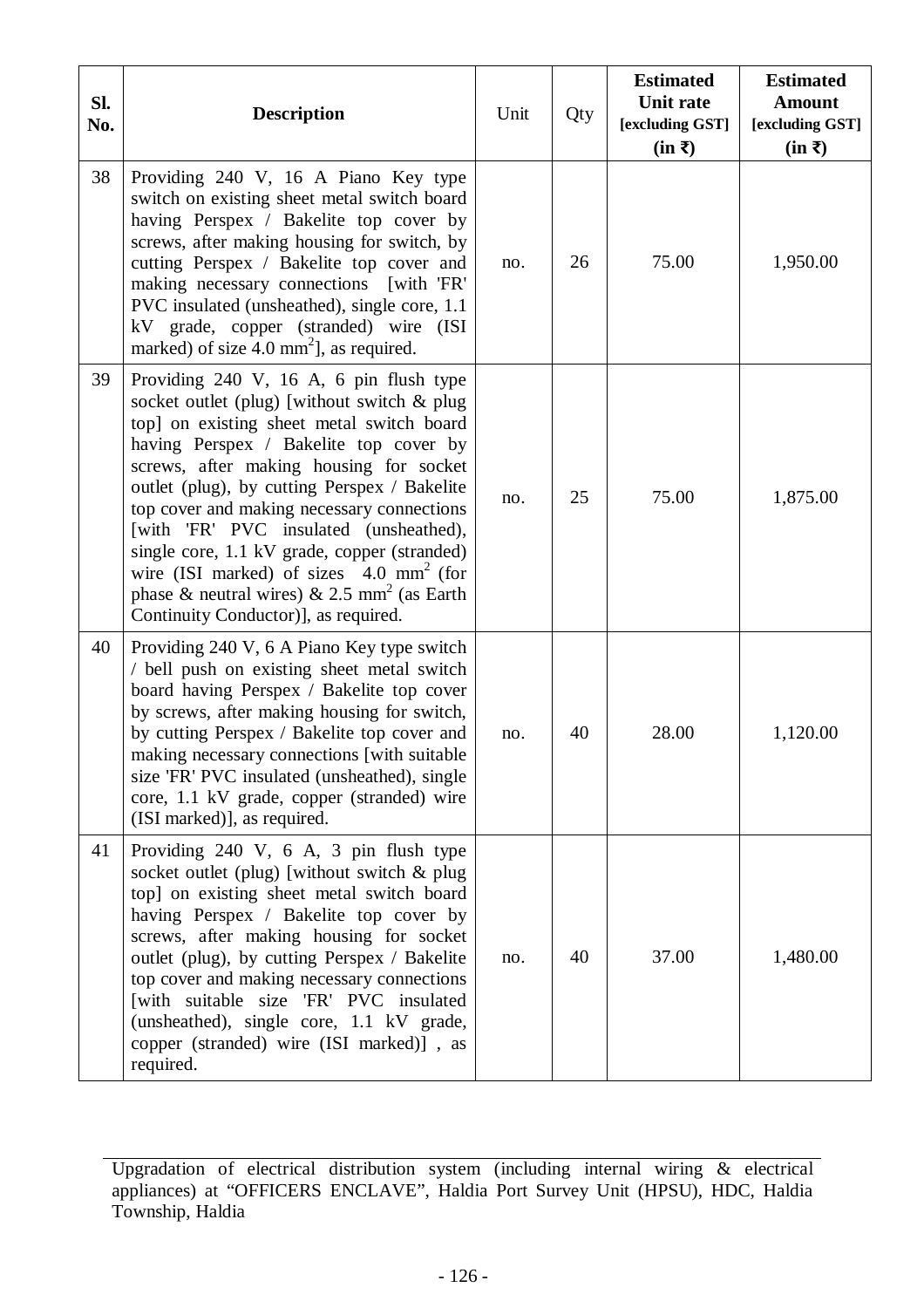| SI.<br>No. | <b>Description</b>                                                                                                                                                                                                                                                                                                                                                                                                                                                                                                                                                                                                                                                          | Unit | Qty            | <b>Estimated</b><br><b>Unit rate</b><br>[excluding GST]<br>$(in \bar{z})$ | <b>Estimated</b><br><b>Amount</b><br>[excluding GST]<br>$(in \bar{z})$ |
|------------|-----------------------------------------------------------------------------------------------------------------------------------------------------------------------------------------------------------------------------------------------------------------------------------------------------------------------------------------------------------------------------------------------------------------------------------------------------------------------------------------------------------------------------------------------------------------------------------------------------------------------------------------------------------------------------|------|----------------|---------------------------------------------------------------------------|------------------------------------------------------------------------|
| 42         | Providing "GLOW SIGN BOARD" [approx.<br>size1650 mm X 1050 mm X 150 mm ],<br>made of GI sheet (minimum thickness 0.45)<br>mm) & unbreakable polycarbon top sheet<br>(minimum thickness 2 mm, fixed up on<br>alluminium angle). The "GLOW SIGN<br>BOARD" should be fixed on wall (with<br>necessary fixing materials) and should be<br>complete with lettering on top sheet, 04 nos.<br>1 X 9W – 10W 2 ft Integrated LED Batten,<br>including necessary connections & making<br>earthing attachment and mending good<br>damages to building works.                                                                                                                           | set  | 1              | 13,150.00                                                                 | 13,150.00                                                              |
| 43         | Providing Earthing Stations, using Earth<br>Electrode [made of 3 m long Medium<br>Galvanised Mild Steel Tubes (as per<br>$IS:1239$ of nominal bore 50 mm ]. 260 mm<br>long G.I. Strip of size 50 mm $X$ 6 mm (with<br>4 nos. 10 mm dia tap hole, bend to shape of<br>pipe) to be welded at 100 mm below the top<br>of tube for connection of Earth Strip. G.I.<br>Funnel / Cap to be provided on top of the<br>tube. Earth Electrode to be driven in the<br>Earth Pit filled up with alternate layer of<br>Charcoal and Salt. Earth Pit should be<br>provided with suitable size Brick Masonry<br>Inspection Chamber with removable RCC<br>Cover (75 mm thick) with handle. | no.  | $\overline{2}$ | 3,059.00                                                                  | 6,118.00                                                               |
| 44         | Providing earth busbar of galvanized (Hot<br>Dip) MS flat 50 mm x 6 mm on wall having<br>clearance of 6 mm from wall including<br>providing drilled holes on the busbar<br>complete with GI bolts, nuts, washers,<br>spacing insulators etc., as required                                                                                                                                                                                                                                                                                                                                                                                                                   | no.  | 1              | 161.00                                                                    | 161.00                                                                 |
| 45         | Interconnection of Earthing Stations by G.I.<br>Strip (Hot Dip) of size 50 mm $X$ 6 mm, with<br>bolts, nuts, washers, etc.                                                                                                                                                                                                                                                                                                                                                                                                                                                                                                                                                  | m    | 3              | 204.00                                                                    | 612.00                                                                 |
| 46         | Connecting the earth busbar to Earthing<br>Station (with bolts, nuts, washers, etc.),<br>including supply $\&$ laying of G.I. Strip (Hot<br>Dip) of size $25 \text{ mm}$ x 6 mm, using GI<br>saddles or through PVC conduit of suitable<br>size, including drilling holes.                                                                                                                                                                                                                                                                                                                                                                                                  | m    | 20             | 201.00                                                                    | 4,020.00                                                               |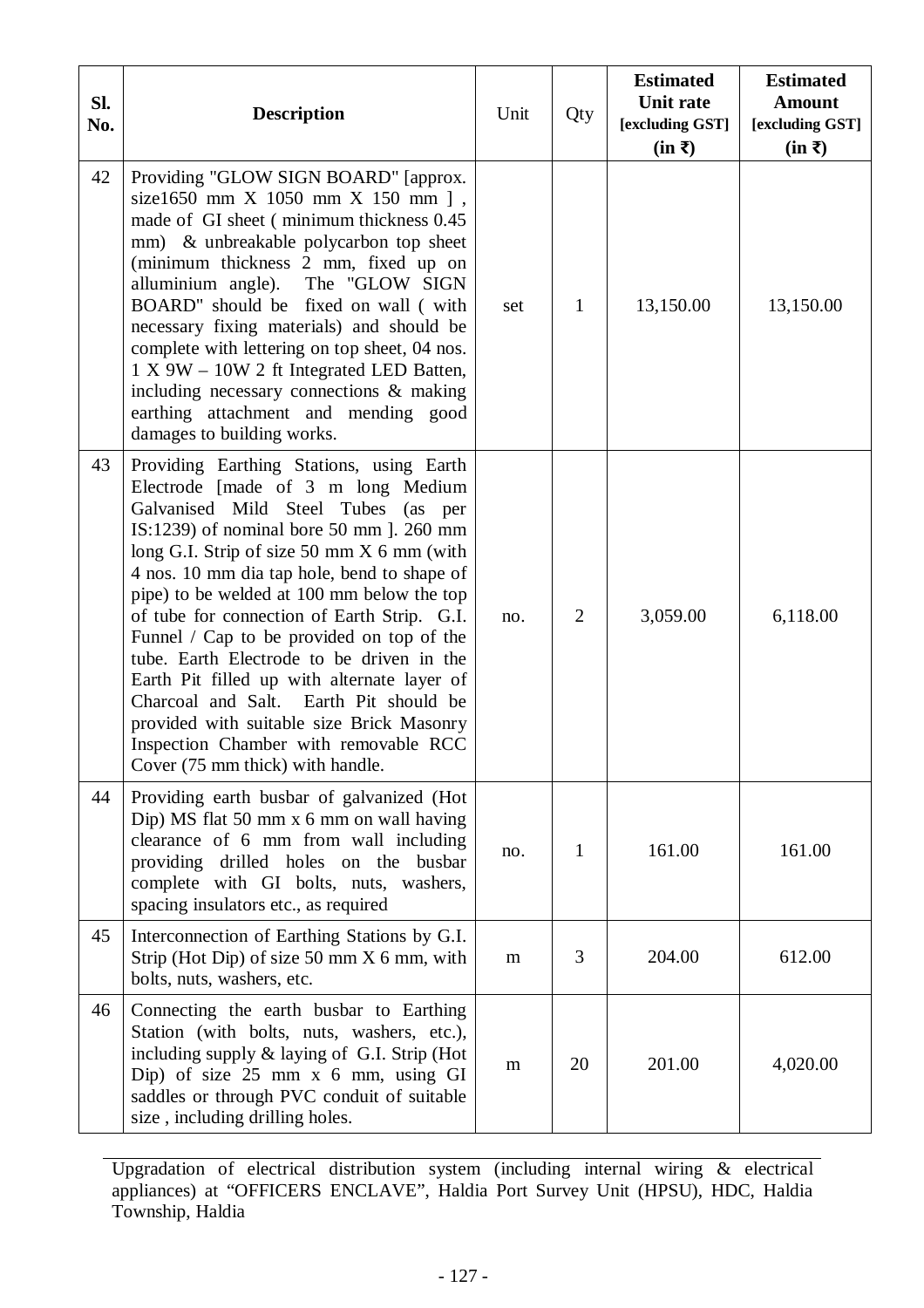| SI.<br>No.                                                           | <b>Description</b>                                                                                                                                                      | Unit                  | Qty | <b>Estimated</b><br>Unit rate<br>[excluding GST]<br>$(in \bar{z})$ | <b>Estimated</b><br><b>Amount</b><br>[excluding GST]<br>$(in \bar{z})$ |
|----------------------------------------------------------------------|-------------------------------------------------------------------------------------------------------------------------------------------------------------------------|-----------------------|-----|--------------------------------------------------------------------|------------------------------------------------------------------------|
| 47                                                                   | Dismantling all existing old wiring, switch<br>boards, MCBDBs, Junction Boxes, light<br>fittings, fans, etc. and depositing the same at<br>the store of HDC (Township). | Lot<br>[Lump]<br>Sum] |     | 5,352.00                                                           | 5,352.00                                                               |
|                                                                      |                                                                                                                                                                         |                       |     | $Total = Rs.$                                                      | 9,68,137.00                                                            |
| [Rupees Nine lakh sixty-eight thousand one hundred and thirty-seven] |                                                                                                                                                                         |                       |     |                                                                    |                                                                        |

Upgradation of electrical distribution system (including internal wiring & electrical appliances) at "OFFICERS ENCLAVE", Haldia Port Survey Unit (HPSU), HDC, Haldia Township, Haldia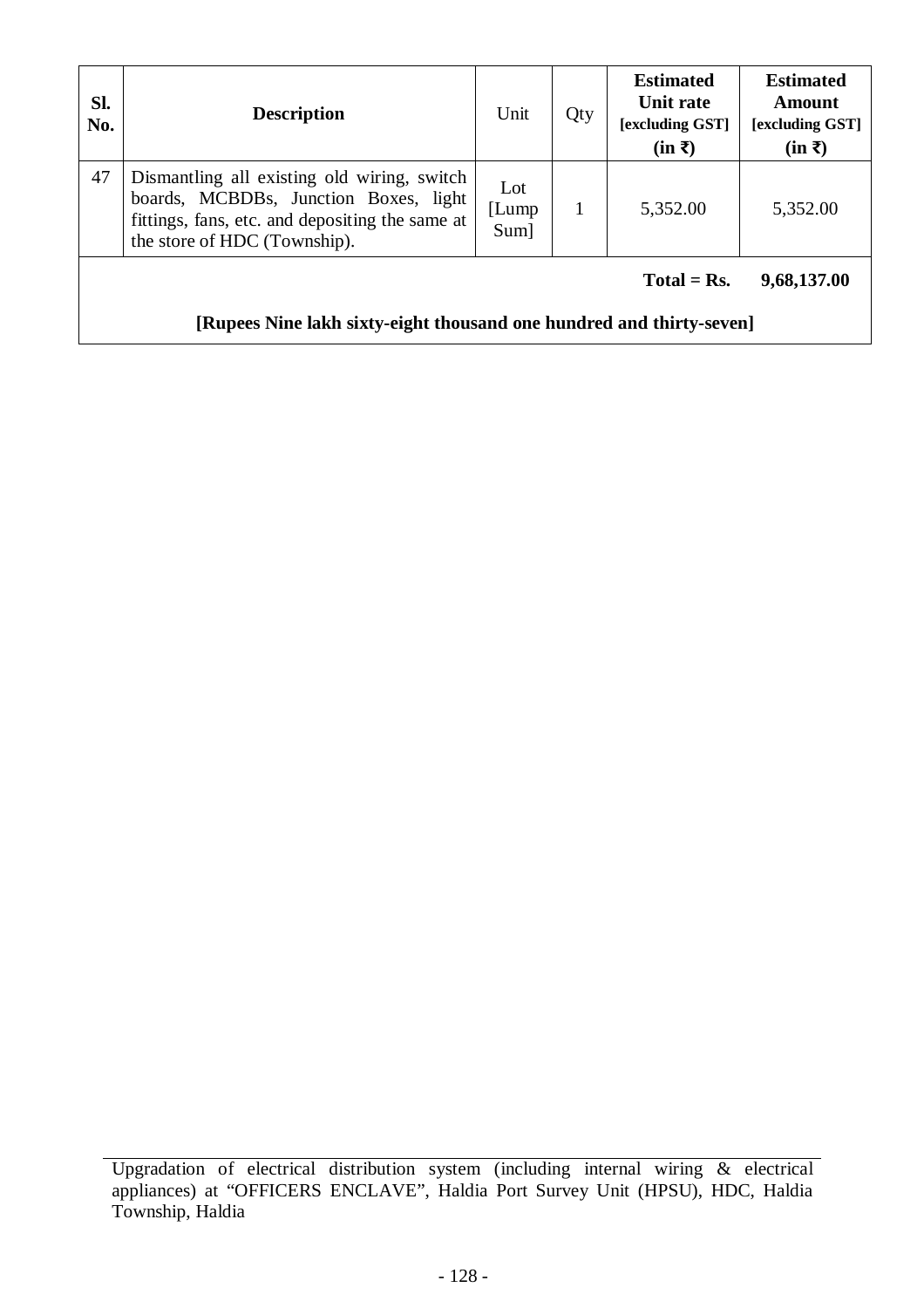# **SECTION - X**

## **CHECKLIST**

#### Tender No**. : SDM(P&E)/TSEM/T02/2018-2019**

*Before scanning and upload the following required documents, all pages are to be signed by a person duly authorised to sign on behalf of the bidder, and are to be embossed with their official seal, owing responsibility for their correctness / authenticity. All pages of the aforesaid documents should be serially marked.*

*The offered percentage above / below / at par would be given in the "Price Bid ( Part-II)" electronically, through the website of MSTC Ltd. only.*

| Sl.<br>No. |            | <b>Particulars</b>                                                                                                    | Submitted/<br><b>Not submitted</b><br>[Put $\sqrt{ }$ if submitted<br>and put X if not<br>submitted] | If submitted,<br>page numbers |
|------------|------------|-----------------------------------------------------------------------------------------------------------------------|------------------------------------------------------------------------------------------------------|-------------------------------|
| 1.         |            | Filled up checklist.                                                                                                  |                                                                                                      |                               |
| 2.         |            | Proof of Bid Document Fee.                                                                                            |                                                                                                      |                               |
| 3.         |            | Poof of Earnest Money Deposit (EMD).                                                                                  |                                                                                                      |                               |
| 4.         |            | Certificate of getting benefit by MSME / SSI /<br>NSIC for exemption of Bid Document Fee and<br><b>Earnest Money,</b> |                                                                                                      |                               |
| 5.         |            | <b>Bidding Forms</b>                                                                                                  |                                                                                                      |                               |
|            | $\ddot{i}$ | <b>Bidding Form - I</b>                                                                                               |                                                                                                      |                               |
|            | ii)        | <b>Bidding Form - II</b>                                                                                              |                                                                                                      |                               |

Upgradation of electrical distribution system (including internal wiring & electrical appliances) at "OFFICERS ENCLAVE", Haldia Port Survey Unit (HPSU), HDC, Haldia Township, Haldia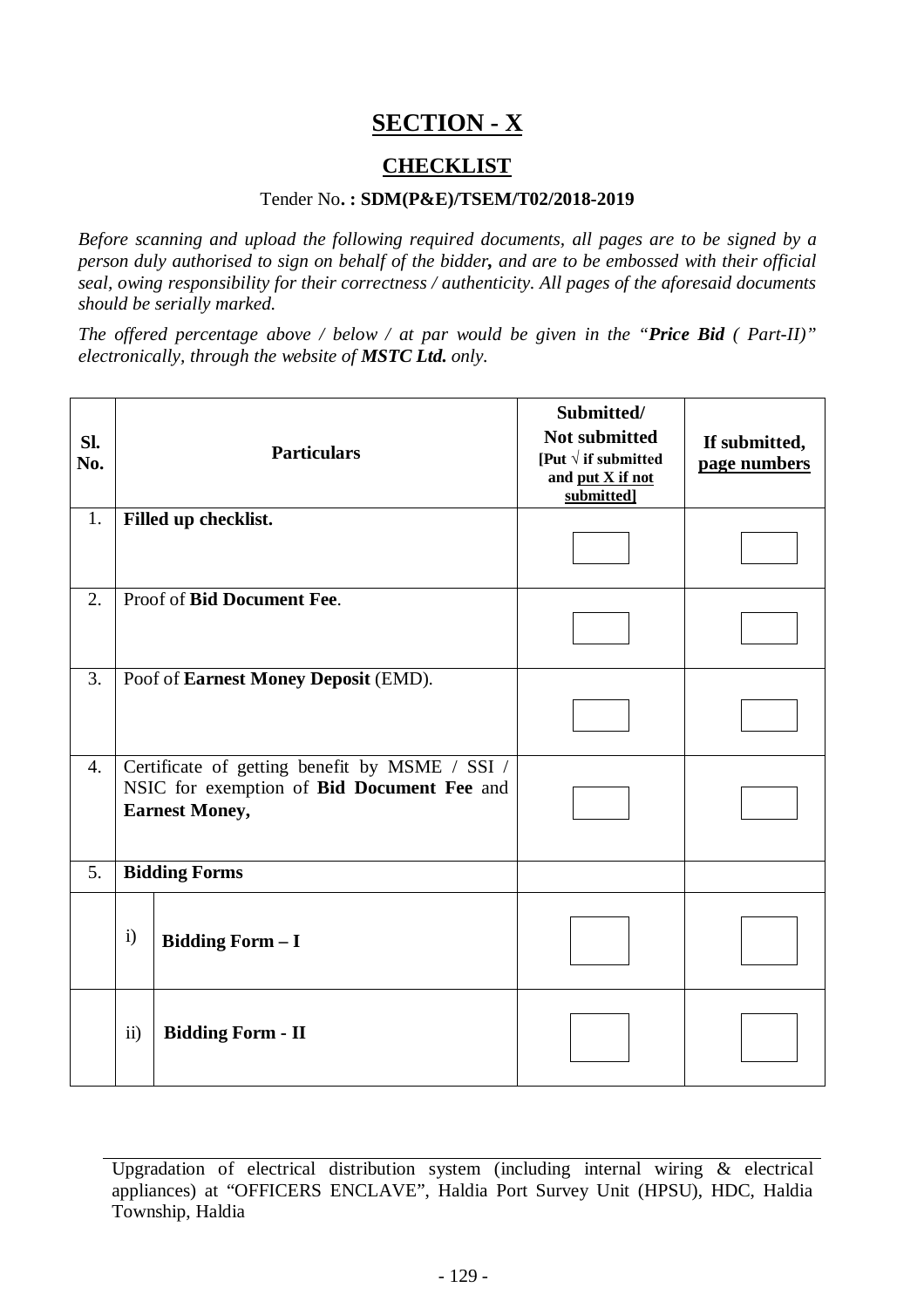| Sl.<br>No. |           | <b>Particulars</b>        | Submitted/<br>Not submitted<br>[Put $\sqrt{ }$ if submitted<br>and put X if not<br>submitted] | If submitted,<br>page numbers |
|------------|-----------|---------------------------|-----------------------------------------------------------------------------------------------|-------------------------------|
|            | iii)      | <b>Bidding Form - III</b> |                                                                                               |                               |
|            | iv)       | <b>Bidding Form - IV</b>  |                                                                                               |                               |
|            | V)        | <b>Bidding Form - V</b>   |                                                                                               |                               |
|            | $\rm vi)$ | <b>Bidding Form - VI</b>  |                                                                                               |                               |

Upgradation of electrical distribution system (including internal wiring & electrical appliances) at "OFFICERS ENCLAVE", Haldia Port Survey Unit (HPSU), HDC, Haldia Township, Haldia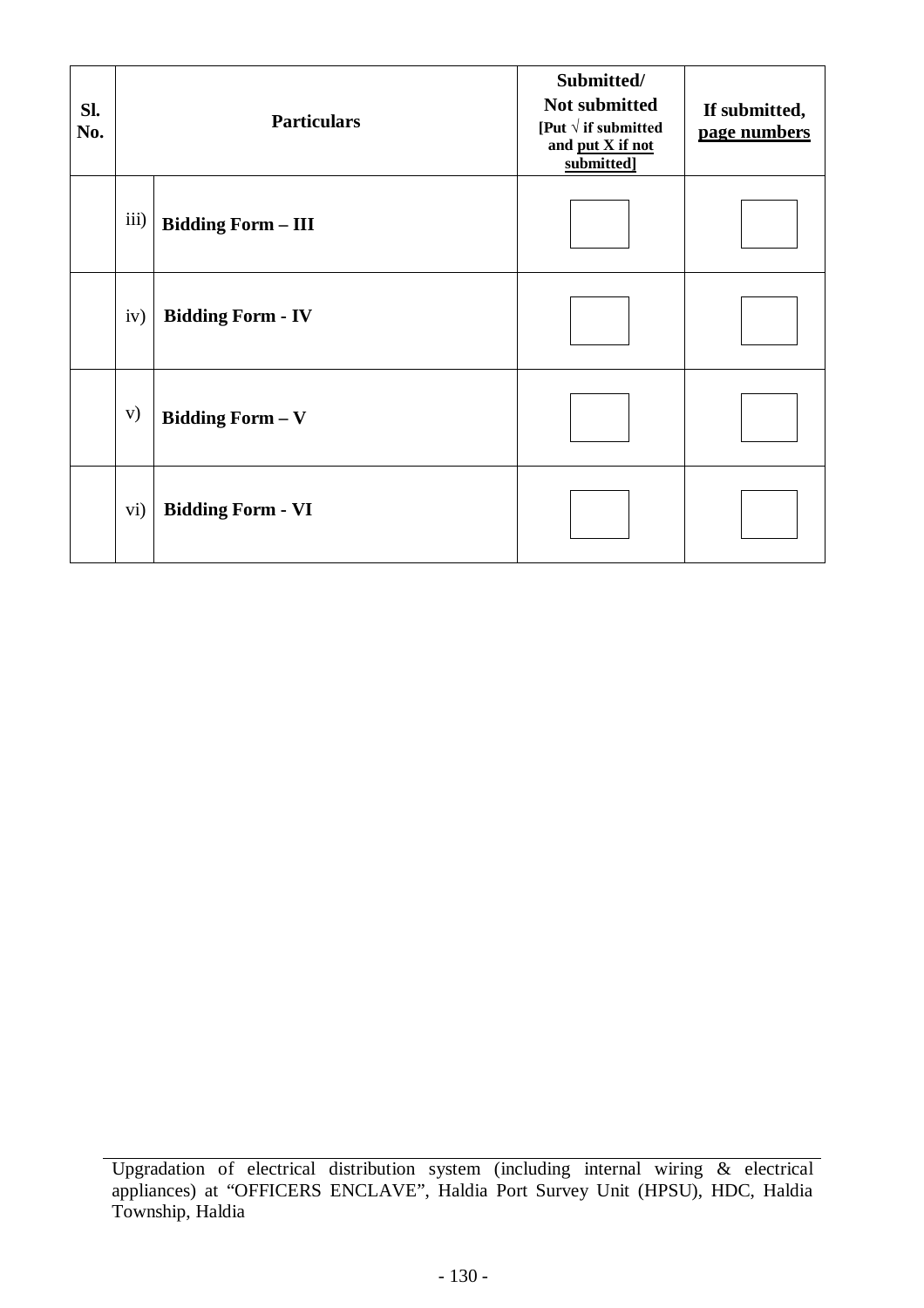# **SECTION – XI**

## **CONTRACT FORMS**

## **FORM OF AGREEMENT**

(To be submitted on Non- Stamp Paper of worth not less than INR 50.00)

**CONTRACT NO. : GM(E)/…………/ /AGMT/……./……..**

### **TENDER REFERENCE:**

### Tender No**. : SDM(P&E)/TSEM/T02/2018-2019**

E- Tender No. : KoPT/Haldia Dock Complex/P&E Div/11/18-19/ET/271

for

Upgradation of electrical distribution system (including internal wiring & electrical appliances) at "OFFICERS ENCLAVE", Haldia Port Survey Unit (HPSU), HDC, Haldia Township, Haldia.

**ORDER REFERENCE: ……………** /…………/ /O-… dated …………………………

**This agreement** made this ………………….. day of ……….. , Two thousand …………. ,

**BETWEEN** 

**The Board of Trustees for the Port of Kolkata**, a body corporate -- constituted by the Major Port Trust Act, 1963 (hereinafter called the '**Trustees**', which expression shall unless excluded by or repugnant to the context be deemed to include their successors in office) of the one part

## **AND**

………………………………………………………………………………….. (hereinafter called the "**Contractor"**, which expression shall unless excluded by or repugnant to the context be deemed to include its heirs, executors, administrators, representatives and assignees or successors in office) of the other part

[Together hereinafter the "Parties"]

## **WHEREAS**

The Trustees are desirous that certain works should be executed by the Contractor, viz. "**Upgradation of electrical distribution system (including internal wiring & electrical appliances) at "OFFICERS ENCLAVE", Haldia Port Survey Unit (HPSU), HDC, Haldia Township, Haldia"** and have accepted a Bid / offer by the Contractor for execution, completion and maintenance of such works, including remedying any defects therein, during the Defect Liability Period.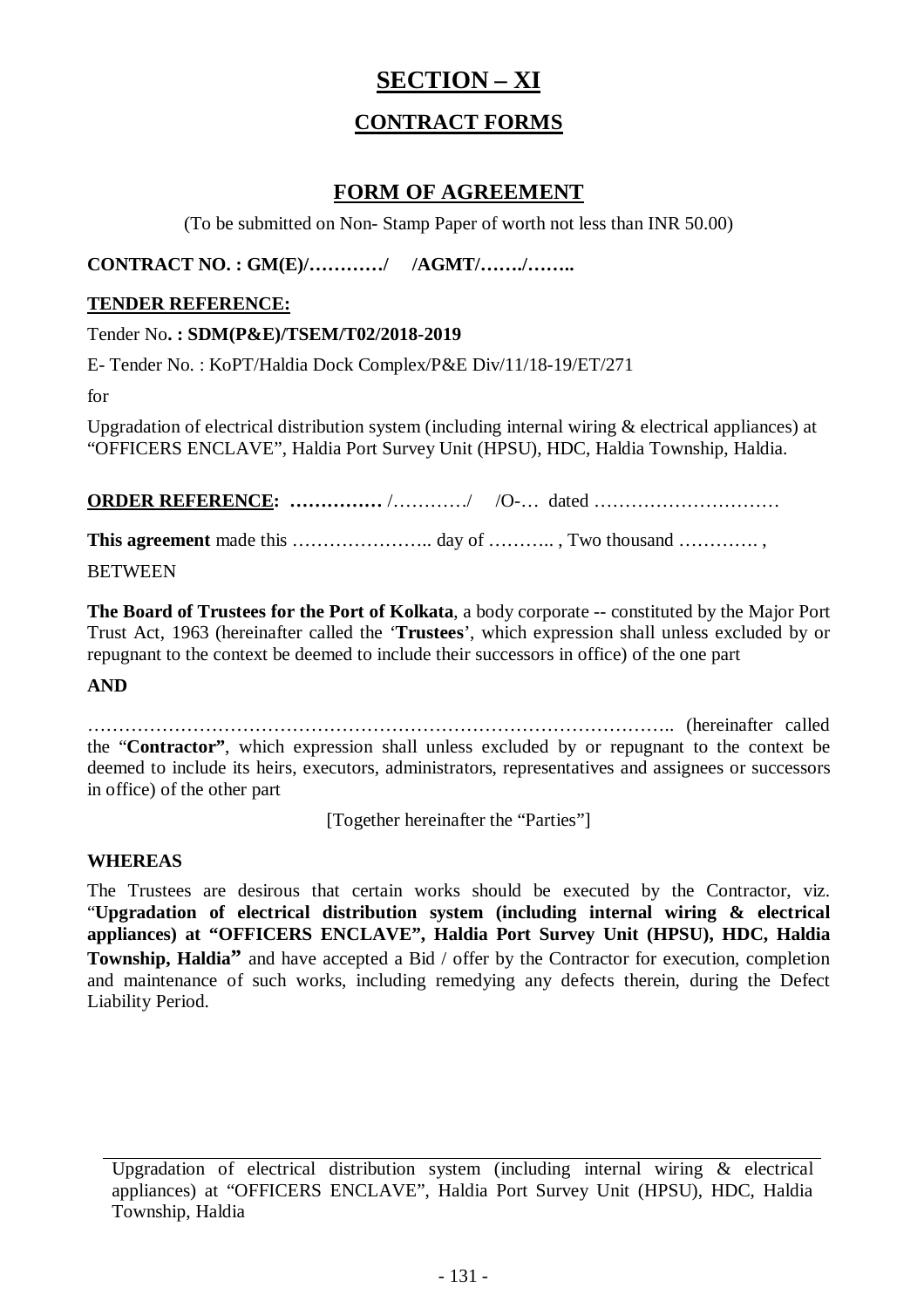#### **NOW THIS AGREEMENT WITNESSETH as follows :**

- **1.** In this agreement words and expression shall have the same meanings as are respectively assigned to them in **Conditions of Contract** hereinafter referred to.
- **2.** The following documents shall be deemed to form and be read and construed as part of this agreement :
	- a) The said bid / offer.
	- b) The Letter of Acceptance of the bid /offer [vide Order No. ............/ 1035/……./O- … dated …………….]
	- c) The Conditions of Contract and **Technical Specification** [all terms and conditions of Tender No. **SDM(P&E)/TSEM/T02/2018-2019**].
	- d) Addenda [Please insert Addenda Nos. …………...]
	- e) "Price Comparative Statement", showing the prices quoted (electronically, through the website of MSTC Ltd.) by the Successful Bidder, in the Price Bid.
	- f) All correspondence, by which the contract is added, amended, varied or modified, in any way, by mutual consent.
- **3.** In Consideration of the payments to be made by the Trustees to the Contractor as hereinafter mentioned, the Contractor hereby covenant with the Trustees to execute, complete & maintain the work, including remedy any defects therein (during the Defect Liability Period"), in conformity with the provisions of the Contract, in all respects.

**IN WITNESS** whereof the parties hereto have caused this Agreement to be executed the day and year first before written.

The parties hereunto affixed their respective Common Seals (or have hereunto set their respective hands and seals).

For and on behalf of For and on behalf of

HALDIA DOCK COMPLEX KOLKATA PORT TRUST (TRUSTEES)

(CONTRACTOR)

**SEAL**

**SEAL**

**In presence of In presence of**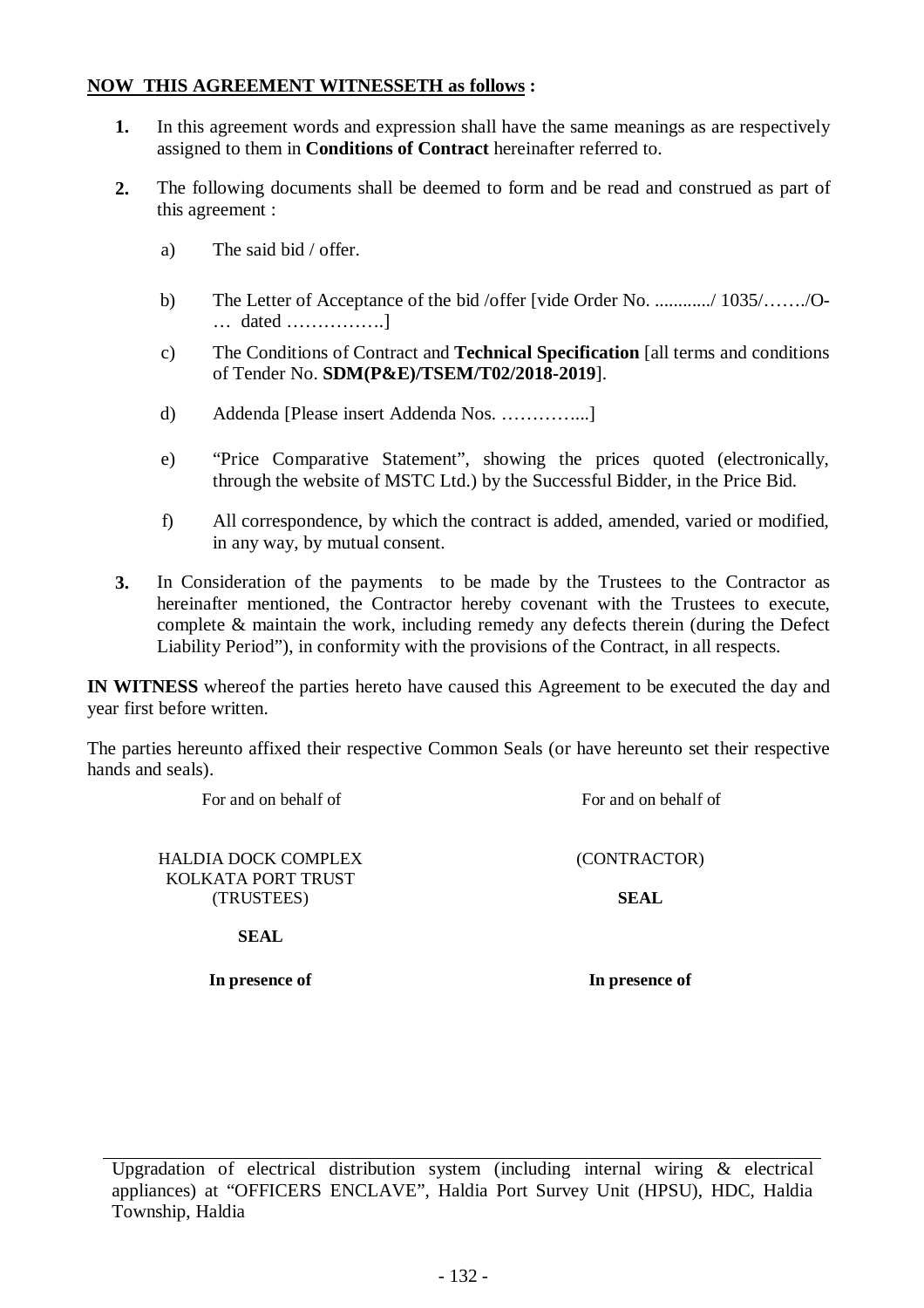## **INDEMNITY BOND**

[To be submitted on Non-judicial Stamp Paper of worth not less than INR .50.00, **duly notarised**]

Reference:

Order No.: ……../…………/……./O-… dated ……………. for Upgradation of electrical distribution system (including internal wiring & electrical appliances) at "OFFICERS ENCLAVE". Haldia Port Survey Unit (HPSU), HDC, Haldia Township, Haldia.

**General Manager (Engg.) Haldia Dock Complex ; Kolkata Port Trust.**

This deed of **Indemnity Bond** made on ……………………… by ……………………………. having their office at ………………………………………… (hereinafter called "the **Contractor**").

**Whereas** the General Manager (Engineering), **Haldia Dock Complex**, **Kolkata Port Trust**, Dist.: Purba Medinipur, West Bengal (hereinafter call "the **Engineer**") has placed an order, bearing no. ……….. / ………../……./O-… dated ……………. and some materials, spare parts, components, sub-assemblies, etc. are required to be taken **outside** of **Haldia Dock Complex** premises for some specialized servicing, repairing, overhauling, etc. or **fault diagnosis** & **remedial measures** by the Contractor, as per the terms & conditions mentioned in the said order, and which have been mutually agreed upon by the parties hereto,

#### AND

**Whereas** in consideration of the said contract, the Contractor has agreed to execute an **Indemnity Bond** for the safe custody on receipt of the said materials, spare parts, components, subassemblies, etc., from the **Engineer** until the **completion of servicing / overhauling / repairing / remedial work** and returning back to the Engineer as hereinafter appearing.

**Now** this deed witnessed that in pursuance of the said agreement and in the premises, the Contractor agrees to indemnify Engineer and at all the terms, to hold themselves liable for all the **damages**, **loss** due to **pilferage** / **fire** or negligence on the part of the Contractor or their employees, agents and representatives or from whatever cause, with all losses, interest charges and expenses incurred by the said Engineer on account of the material(s) issued to the Contractor,

#### AND

It is in terms of the said contract and this **Deed of Indemnity,** the material(s) issued free to the Contractor for servicing / overhauling / repairing / **fault diagnosis & remedial work,** thereon shall be deemed to be the **property of the Engineer**.

Upgradation of electrical distribution system (including internal wiring & electrical appliances) at "OFFICERS ENCLAVE", Haldia Port Survey Unit (HPSU), HDC, Haldia Township, Haldia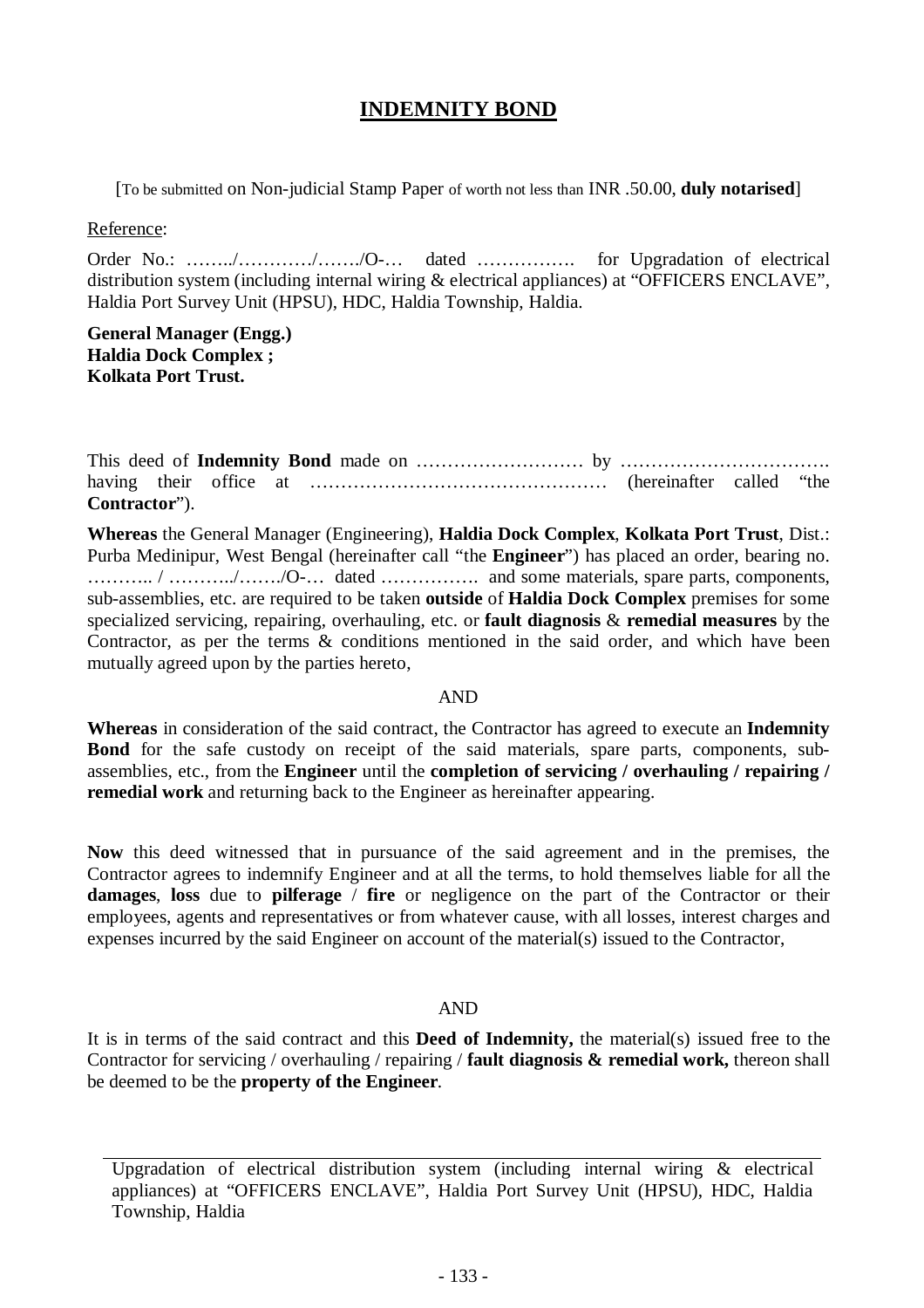It is hereby agreed that the Contractor shall be liable for all injury, losses and damages that may be caused to the ………………., from whatever cause and further that the Contractor shall not part with or delivery possession of the said material(s) to any other party or person, save in compliance with and in performance & provision of contract in respect of which this **Indemnity Bond** is executed, the Contractor having undertaken to delivery the said material (s) in all respect in compliance with the terms of the contract.

This bond and the trust hereby created shall remain valid and binding on the Contractor till such time as the above said order has been fully and finally executed and Contractor has delivered the ………………………………….. complete thereon to the Engineer under the terms of the contract.

For and on behalf of (name of the Contractor), under the common seal of the company.

#### **WITNESS**

( Signature )

Designation

Name :

(Signature of the authorised person on behalf of the Contractor) Name : Designation

Signed in my presence and identified by me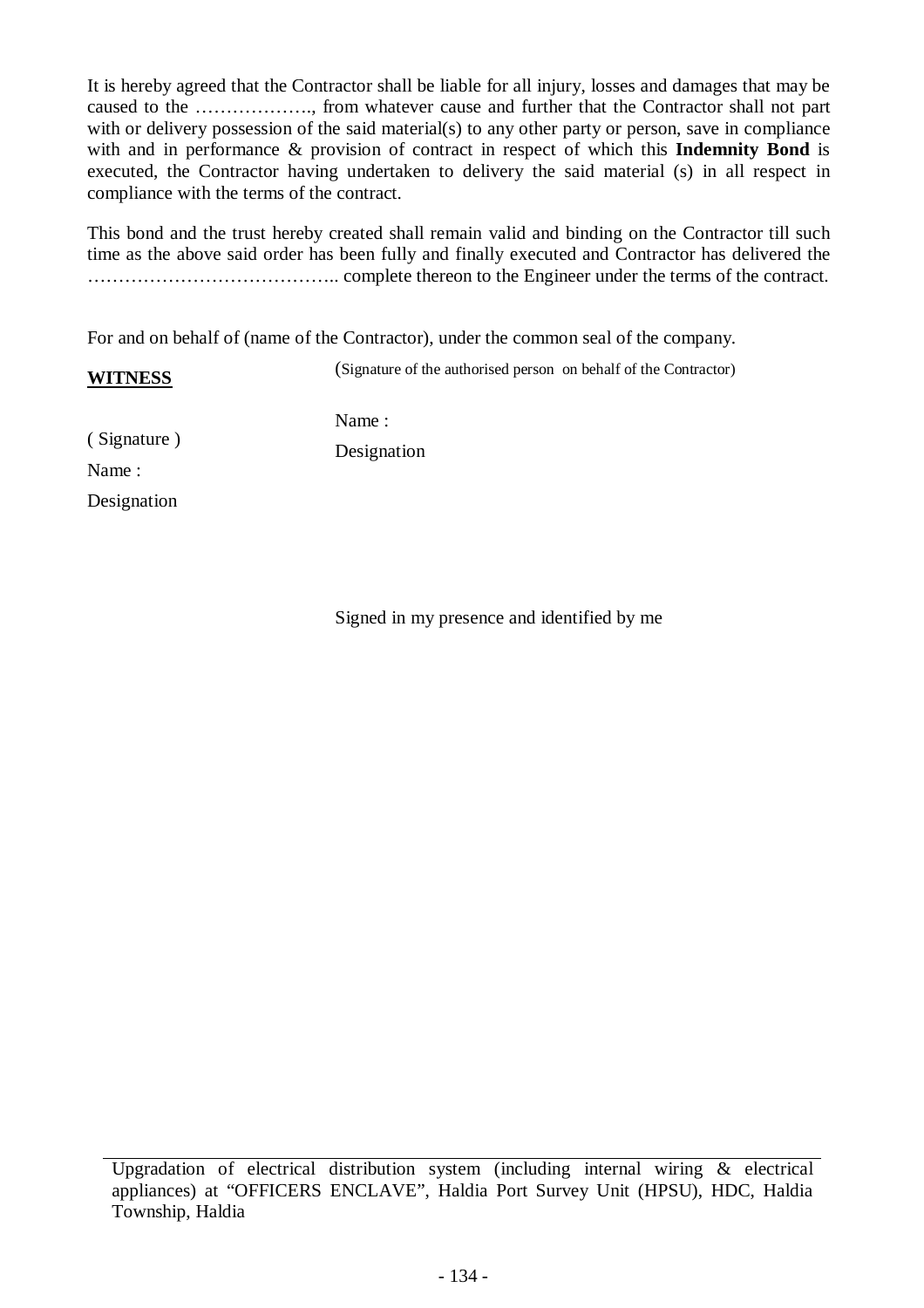## **BANK GUARANTEE FOR PERFORMANCE GUARANTEE**

#### **[To be submitted on Non-judicial Stamp Paper of worth not less than INR 50.00]**

**To The Board of Trustees, for the Port of Kolkata.** BANK GUARANTEE NO................................... DATE..................... Name of Issuing Bank............................................................................

Name of Branch......................................... …………………………

Address...............................................................................................................

In consideration of the **Board of Trustees for the Port of Kolkata**, a body corporate – duly constituted under the Major Port Trusts Act, 1963 (Act 38 of 1963), (hereinafter referred to as "**The Trustees**") having awarded to Shri / Messrs **…………………………………………………….,** a Proprietary/ Partnership/Limited / Registered Company, having its Registered Office at **………………………………………………….**  (hereinafter referred to as "**The Contractor**", which expression shall unless repugnant to the context or meaning thereof include its successors, administrators, executors and assigns), a **CONTRACT** by issue of Trustees' Work Order No. ……… / ………./……./O-….. dated ……………. for "Upgradation of electrical distribution system (including internal wiring & electrical appliances) at "OFFICERS ENCLAVE", Haldia Port Survey Unit (HPSU), HDC, Haldia Township, Haldia*"* and the same having been unequivocally accepted by the Contractor resulting in a **CONTRACT** bearing No. **……./………/** /**AGMT/……/……..** and the Contractor having agreed to provide a **BANK GUARANTEE** from a Nationalized / Scheduled Bank of India, in prescribed format for **₹…………………………. (Indian Rupees …………………………………….)** only, for the faithful and satisfactory performance of the entire contract .

We, ... . ......... ........................................... Branch, Kolkata ............................../Haldia, do, on the advice of the Contractor, hereby undertake to indemnify and keep indemnified the Trustees to the extent of the said sum of **₹…………………………. (Indian Rupees …………………………………….)** only. We, ................................ …………………........................ ..............Branch, Kolkata ... ................................/Haldia, further agree that if a written demand is made by the Trustees through any of its officials for honouring the Bank Guarantee constituted by these presents, we,.......................................... ........... Branch, Kolkata ...................../Haldia, shall have no right to decline to cash the same for any reason whatsoever and shall cash the same and pay the sum so demanded to the Trustees within a week from the date of such demand by an A/c Payee Banker's Cheque drawn in favour of "Kolkata Port Trust", without any demur. Even if there be any dispute between the Contractor and the Trustees, this would be no ground for us, .............................................................................. ......... ........ (Name of Bank), ........................................... Branch, Kolkata ..................... ......../Haldia, to decline to honour the Bank Guarantee in the manner aforesaid. The very fact that we, .................................

Upgradation of electrical distribution system (including internal wiring & electrical appliances) at "OFFICERS ENCLAVE", Haldia Port Survey Unit (HPSU), HDC, Haldia Township, Haldia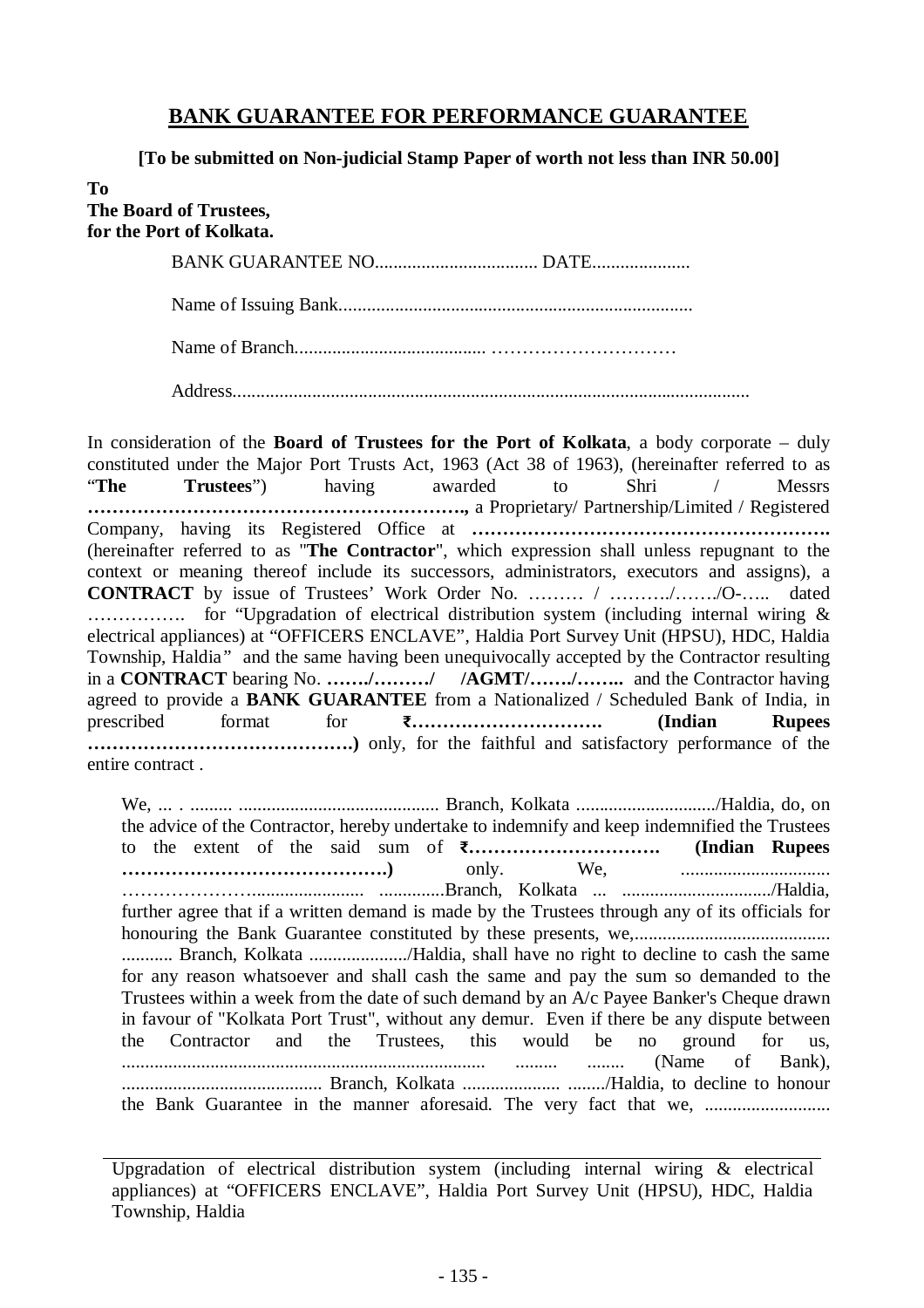.........................Branch, Kolkata..................... ...../Haldia, decline or fail or neglect to honour the Bank Guarantee in the manner aforesaid, shall constitute sufficient reason for the Trustees to enforce the Bank Guarantee unconditionally without any reference, whatsoever, to the Contractor.

- 2. We, .................................................. ...................' Branch, Kolkata ............ .../Haldia, further agree that a mere demand by the Trustees at anytime and in the manner aforesaid, is sufficient for us, ........................ ............................Branch, Kolkata ............ ............../Haldia, to pay the amount covered by this Bank Guarantee in full and in the manner aforesaid and within the time aforesaid without reference to the Contractor and no protest by the Contractor, made either directly or indirectly or through court, can be valid ground for us, ................................................................. ............... Branch, Kolkata ......................../Haldia, to decline or fail or neglect to make payment to the Trustees in the manner and within the time aforesaid.
- 3. We,... ... ... ... ...... ... ... ...... ...... . .. .. .. . .. . ...... ... Branch, Kolkata ......... ............/Haldia, further agree that the Bank Guarantee herein contained shall remain in full force and effect, during the period that is taken for the due performance of the said contract by the Contractor and that it shall continue to be enforceable till all the dues of the Trustees under and/or by virtue of the terms and conditions of the said contract, have been fully paid and its claim satisfied and/or discharged in full and/or till the Trustees certify that the terms and conditions of the said contract have been fully and properly observed/fulfilled by the Contractor and accordingly, the Trustees have discharged the Bank Guarantee, subject however, that this guarantee shall remain valid upto and inclusive of ...........................day of....................... ..200........and subject all so that the provision that the Trustees shall have no right to demand payment against this guarantee after the expiry of 6 (six) calendar months from the expiry of the aforesaid validity period upto................................or any extension thereof made by us, .................................................... ......Branch, Kolkata........................ ...../Haldia, in further extending the said validity period of this Bank Guarantee on Non-judicial Stamp Paper of appropriate value, as required / determined by the Trustees, only on a written request by the Trustees to the Contractor for such extension of validity of this Bank Guarantee.
- 4. We, .. ... ... .... ... .. ... ... ... ... ... ... ......... ...Branch, Kolakta .. .... ...... ....... .../Haldia, further agree that, without our consent and without affecting in any manner our obligations hereunder, the Trustees shall have the fullest liberty to vary from time to time any of the terms and conditions of the said contract or to extend the time for full performance of the said contract including fulfilling all obligations under the said contract by the Contractor or to postpone for any time or from time to time any of the powers exercisable by the Trustees against the Contractor and to forebear or enforce any of terms and conditions relating to the said contract and We,.. ... ... ...... .... .................. . ... .... ...Branch, Kolkata... ......... .../Haldia, shall not be relieved from our liability by reason of any such variation or extension being granted to the Contractor or for any fore-bearance, act or commission on the part of the Trustees or any indulgence by the Trustees to the Contractor or by any such matter or thing of whatsoever nature, which under the law relating to sureties would, but for this provision, have effect of so relieving us, .... ... ... ... ... ... ... .... ... ...Branch, Kolkata ... .... ... ... ....... .../Haldia.
- 5. We, …………………………. Branch, Kolkata ... .... ... ... ....... .../Haldia do also agree that the Trustees at their option shall be entitled to enforce this Guarantee against us .... ... ... ... ... ... ... .... ... ...Branch, Kolkata ... .... ... ... .... ..../Haldia as principal debtor in the first instance without producing against the Contractor and notwithstanding any security or other guarantee that the Trustees may have in relation to the Contractor's liabilities.

Upgradation of electrical distribution system (including internal wiring & electrical appliances) at "OFFICERS ENCLAVE", Haldia Port Survey Unit (HPSU), HDC, Haldia Township, Haldia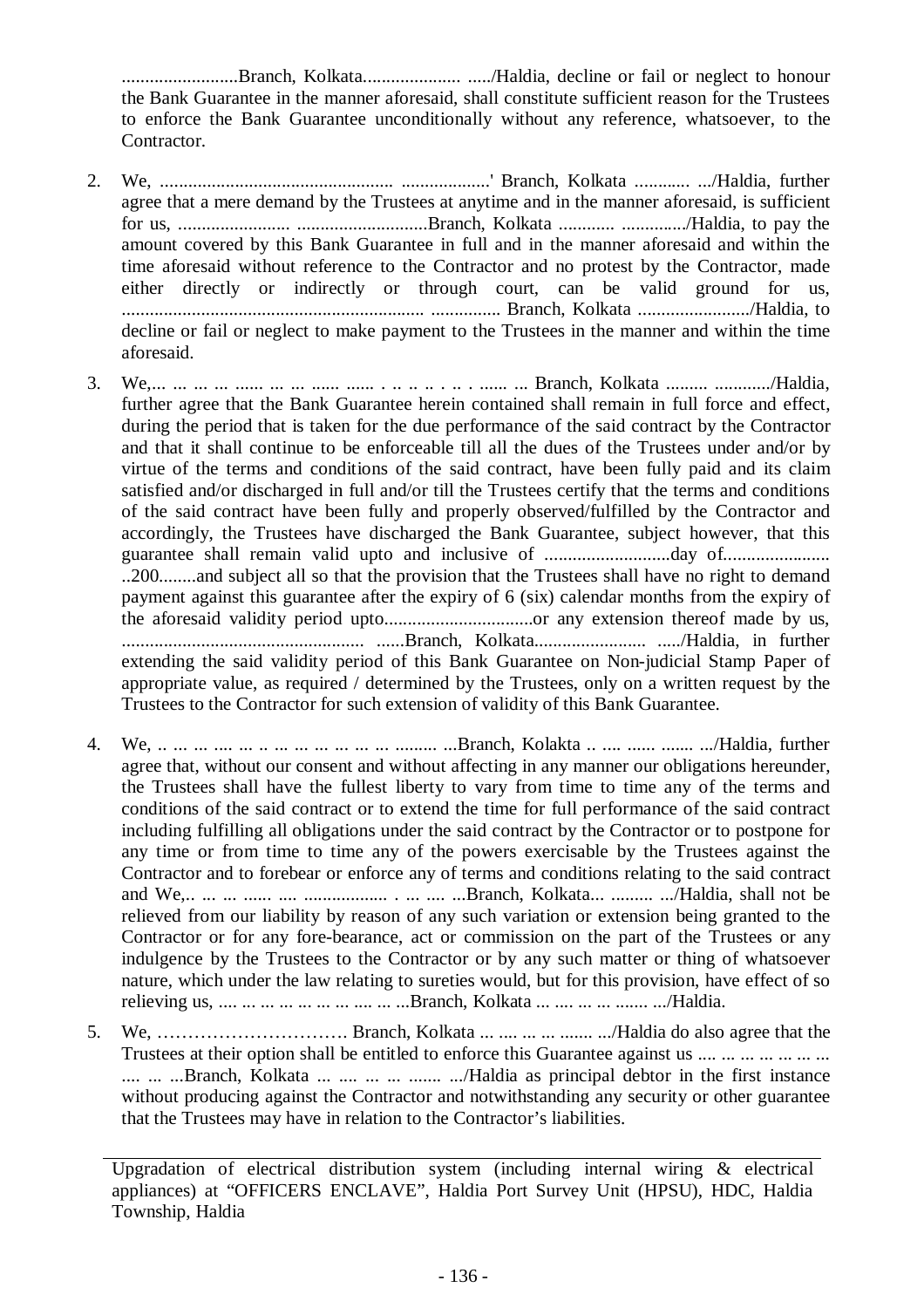6. We,................ ... .... ... .-. ... ... ... ... ... ... ... ...Branch, Kolkata... ... ... ... ... .../Haldia, lastly undertake not to revoke this Bank Guarantee during its currency except with the previous consent of the Trustees in writing.

| SIGNATURE                                        |
|--------------------------------------------------|
|                                                  |
| DESIGNATION                                      |
| (Duly constituted attorney for and on behalf of) |

( OFFICIAL SEAL OF THE BANK)

Upgradation of electrical distribution system (including internal wiring & electrical appliances) at "OFFICERS ENCLAVE", Haldia Port Survey Unit (HPSU), HDC, Haldia Township, Haldia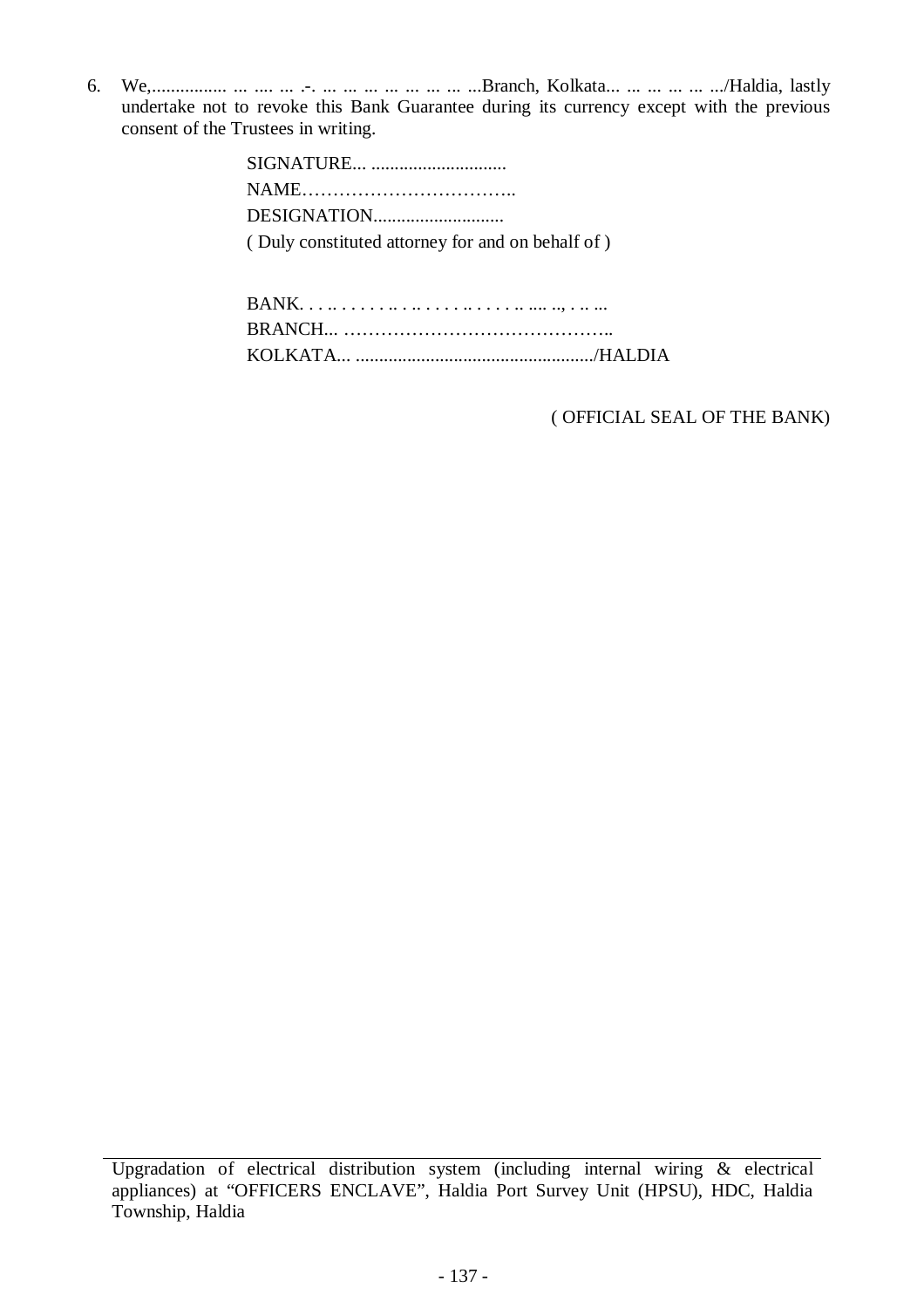# **Kolkata Port Trust Haldia Dock Complex CERTIFICATE OF COMPLETION OF WORK**

| Contractor        | $\mathbf{1}$ , and the contract of the contract of the contract of the contract of the contract of the contract of the contract of the contract of the contract of the contract of the contract of the contract of the contract o |
|-------------------|-----------------------------------------------------------------------------------------------------------------------------------------------------------------------------------------------------------------------------------|
| Address           |                                                                                                                                                                                                                                   |
|                   |                                                                                                                                                                                                                                   |
| Dear Sir,         |                                                                                                                                                                                                                                   |
| Subject :         | Upgradation of electrical distribution system (including internal wiring $\&$<br>electrical appliances) at "OFFICERS ENCLAVE", Haldia Port Survey Unit<br>(HPSU), HDC, Haldia Township, Haldia.                                   |
| <b>Reference:</b> | $\left( \frac{1}{2} \right)$<br>Order No.: ///O-<br>Work<br>dated                                                                                                                                                                 |
|                   | $\rm ii)$<br>Contract No./ Agreement No.: /// AGMT /<br>. /                                                                                                                                                                       |

This is to certify that the above work which was carried out by you is, in the opinion of the undersigned, complete in every respect on the \_\_\_\_\_\_\_\_\_\_\_\_\_\_\_\_\_\_ day of \_\_\_\_\_\_\_\_\_\_\_ 20\_\_\_\_\_\_, in accordance with terms of the contract and you are required to maintain the work in accordance with **GCC Clause No. 7.67** of the General Conditions of Contract and under provisions of the contract.

(Signature of the Engineer/Engineer's Representative)

Name: …………………….……………..….. Designation: ………………………………………………………………… Date: ………………………………………………………………………… (OFFICIAL SEAL)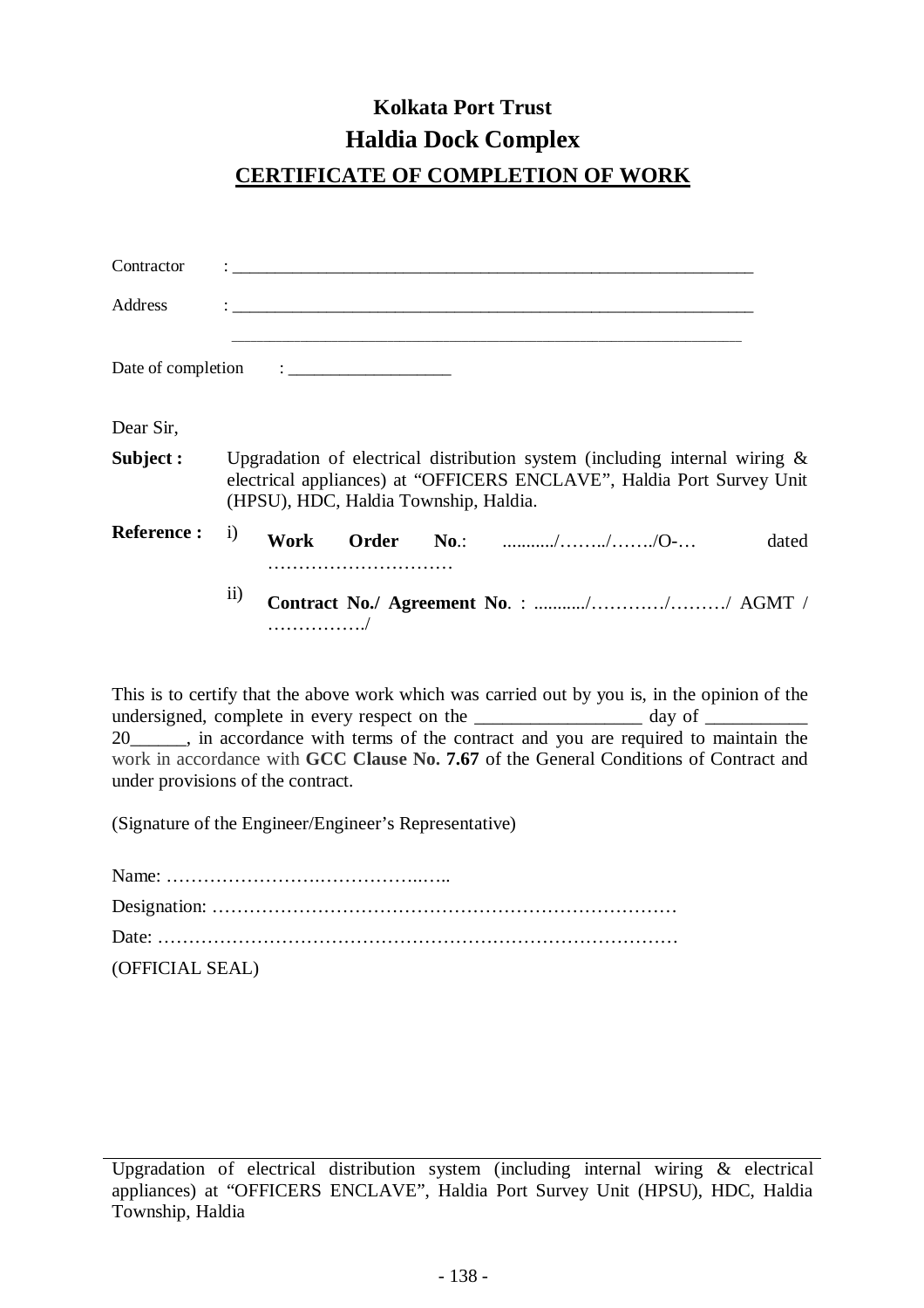# **Kolkata Port Trust Haldia Dock Complex CERTIFICATE OF FINAL COMPLETION**

**General Manager** (**Finance**), **Haldia Dock Complex** (**HDC**), **Jawahar Tower Complex**, **P.O**: **Haldia Township**, **Dist.**: **Purba Medinipur**, **PIN** – **721 607**, **West Bengal**, **India**.

**Subject :** Upgradation of electrical distribution system (including internal wiring & electrical appliances) at "OFFICERS ENCLAVE", Haldia Port Survey Unit (HPSU), HDC, Haldia Township, Haldia.

**Reference :** i) **Work Order No.: .........../……../……./O-…** dated ……………………………………… ii) **Contract No./ Agreement No**. : .........../…………/………/ AGMT / ……………./

This is to certify that the above work, which was carried out by …………………………………. is now complete in every respect, in accordance with the terms of the contract and that all obligations under the contract have been fulfilled by the Contractor.

(Signature of the Engineer/Engineer's Representative)

Name: …………………….……………..….. Designation: ………………………………………………………………… Date: ………………………………………………………………………… (OFFICIAL SEAL)